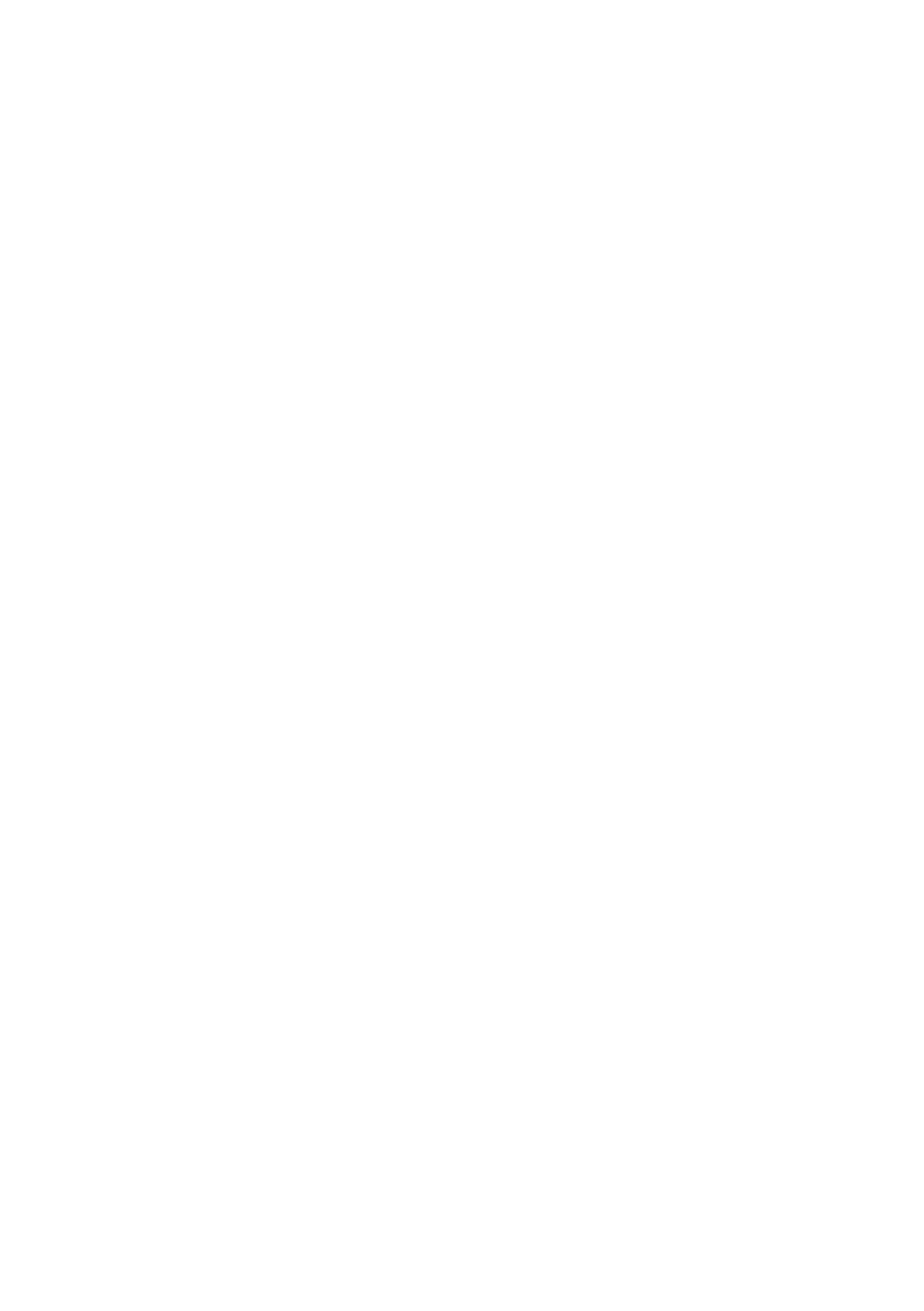# **Integrating gender into forestry research**

A guide for CIFOR scientists and programme administrators

Cristina Manfre and Deborah Rubin Cultural Practice, LLC

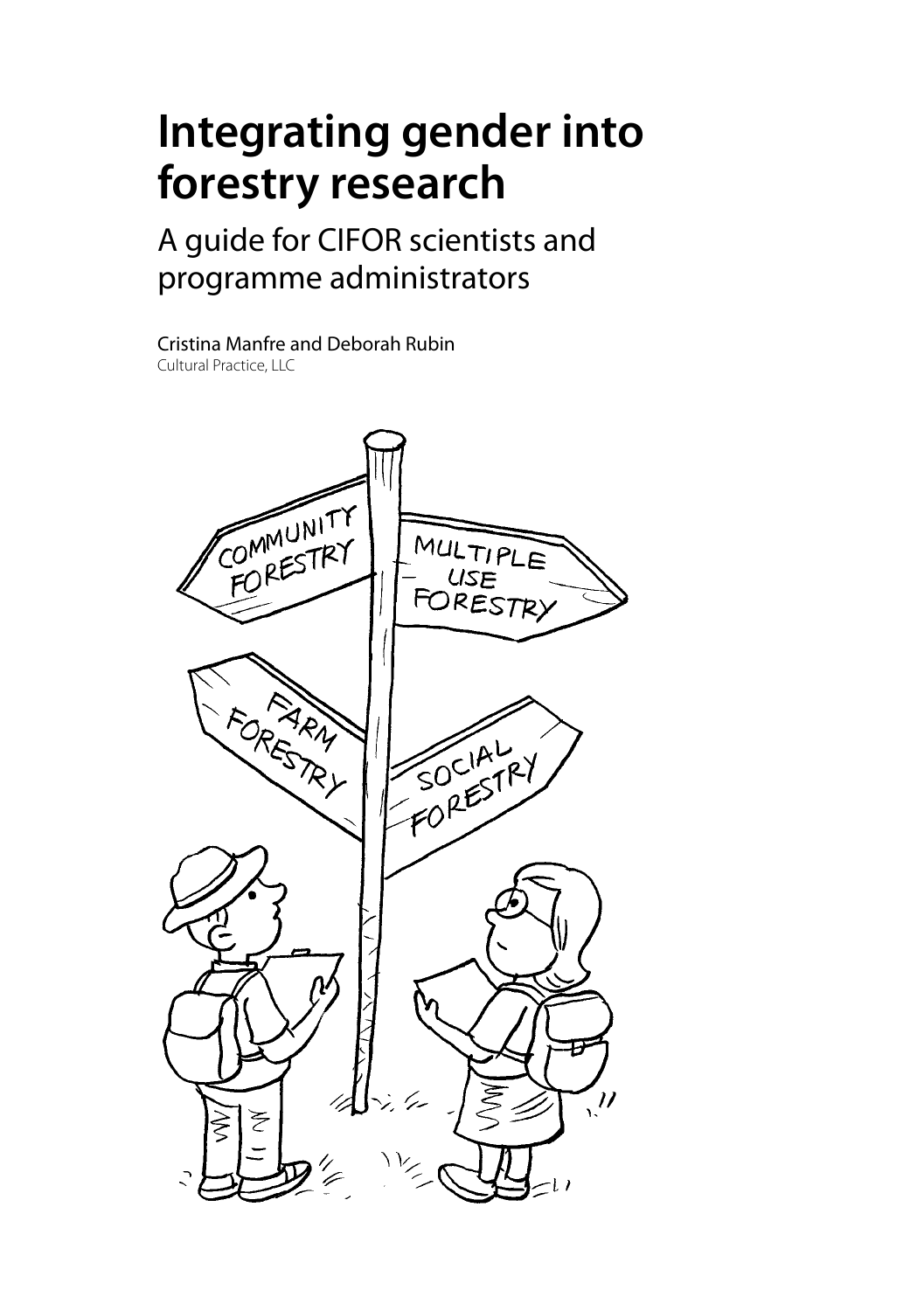© 2012 Center for International Forestry Research All rights reserved

ISBN 978-602-8693-85-1

Manfre, C. and Rubin, D. 2012 Integrating Gender into Forestry Research: A Guide for CIFOR Scientists and Programme Administrators. CIFOR, Bogor, Indonesia.

Illustration by Komaruddin

CIFOR Jl. CIFOR, Situ Gede Bogor Barat 16115 Indonesia

T +62 (251) 8622-622 F +62 (251) 8622-100 E cifor@cgiar.org

### **cifor.org**

Any views expressed in this publication are those of the authors. They do not necessarily represent the views of CIFOR, the authors' institutions or the financial sponsors of this publication.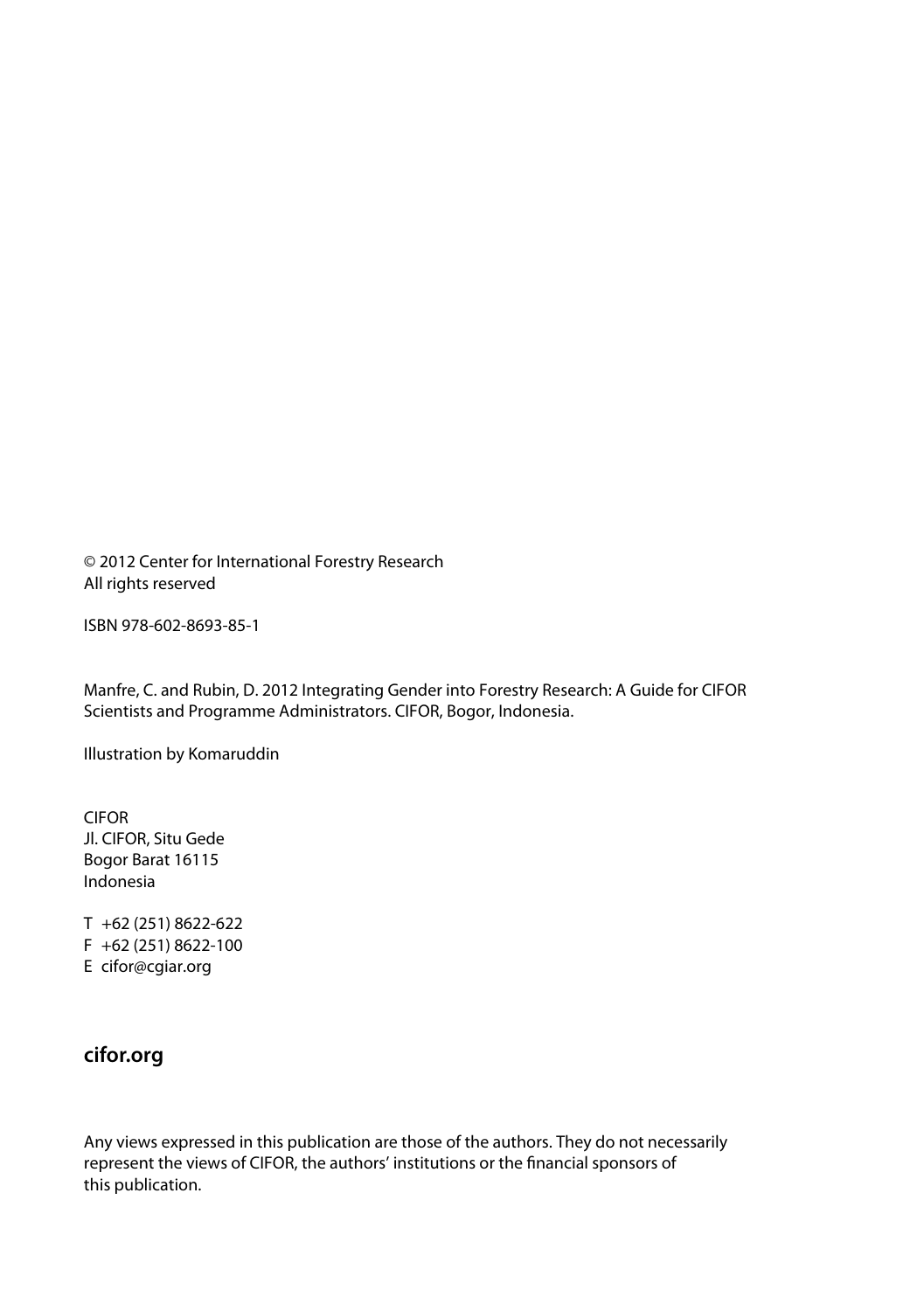## **Table of contents**

| Abbreviations<br>vi          |                                                   |                                                                                                                                                                                                                                                                                                                                                                                                                                                                                                                                                                                                                     |  |
|------------------------------|---------------------------------------------------|---------------------------------------------------------------------------------------------------------------------------------------------------------------------------------------------------------------------------------------------------------------------------------------------------------------------------------------------------------------------------------------------------------------------------------------------------------------------------------------------------------------------------------------------------------------------------------------------------------------------|--|
| Introduction                 |                                                   | vii                                                                                                                                                                                                                                                                                                                                                                                                                                                                                                                                                                                                                 |  |
| Guide to the manual          |                                                   |                                                                                                                                                                                                                                                                                                                                                                                                                                                                                                                                                                                                                     |  |
| Who should use the manual    |                                                   |                                                                                                                                                                                                                                                                                                                                                                                                                                                                                                                                                                                                                     |  |
|                              |                                                   | xi                                                                                                                                                                                                                                                                                                                                                                                                                                                                                                                                                                                                                  |  |
|                              |                                                   | xii                                                                                                                                                                                                                                                                                                                                                                                                                                                                                                                                                                                                                 |  |
|                              |                                                   | XV                                                                                                                                                                                                                                                                                                                                                                                                                                                                                                                                                                                                                  |  |
|                              |                                                   | $\mathbf{1}$                                                                                                                                                                                                                                                                                                                                                                                                                                                                                                                                                                                                        |  |
|                              |                                                   | $\mathfrak{Z}$                                                                                                                                                                                                                                                                                                                                                                                                                                                                                                                                                                                                      |  |
|                              |                                                   | 6                                                                                                                                                                                                                                                                                                                                                                                                                                                                                                                                                                                                                   |  |
|                              |                                                   | $\overline{7}$                                                                                                                                                                                                                                                                                                                                                                                                                                                                                                                                                                                                      |  |
|                              |                                                   | 9                                                                                                                                                                                                                                                                                                                                                                                                                                                                                                                                                                                                                   |  |
|                              |                                                   | 11                                                                                                                                                                                                                                                                                                                                                                                                                                                                                                                                                                                                                  |  |
|                              |                                                   | 13                                                                                                                                                                                                                                                                                                                                                                                                                                                                                                                                                                                                                  |  |
| 1.4 Gender and participation |                                                   | 16                                                                                                                                                                                                                                                                                                                                                                                                                                                                                                                                                                                                                  |  |
| 1.4.1                        | Participation for efficiency and empowerment      | 16                                                                                                                                                                                                                                                                                                                                                                                                                                                                                                                                                                                                                  |  |
|                              |                                                   | 17                                                                                                                                                                                                                                                                                                                                                                                                                                                                                                                                                                                                                  |  |
|                              |                                                   | 19                                                                                                                                                                                                                                                                                                                                                                                                                                                                                                                                                                                                                  |  |
|                              |                                                   | 20                                                                                                                                                                                                                                                                                                                                                                                                                                                                                                                                                                                                                  |  |
| 1.5                          |                                                   | 22                                                                                                                                                                                                                                                                                                                                                                                                                                                                                                                                                                                                                  |  |
|                              |                                                   | 23                                                                                                                                                                                                                                                                                                                                                                                                                                                                                                                                                                                                                  |  |
|                              |                                                   | 24                                                                                                                                                                                                                                                                                                                                                                                                                                                                                                                                                                                                                  |  |
|                              |                                                   | 24                                                                                                                                                                                                                                                                                                                                                                                                                                                                                                                                                                                                                  |  |
| 1.5.4                        | Translating policy into practice                  | 25                                                                                                                                                                                                                                                                                                                                                                                                                                                                                                                                                                                                                  |  |
|                              |                                                   | 26                                                                                                                                                                                                                                                                                                                                                                                                                                                                                                                                                                                                                  |  |
| 1.6.1                        | Understanding the gender aspects of tenure rights | 26                                                                                                                                                                                                                                                                                                                                                                                                                                                                                                                                                                                                                  |  |
| 1.6.2                        | Collective action                                 | 28                                                                                                                                                                                                                                                                                                                                                                                                                                                                                                                                                                                                                  |  |
|                              |                                                   | How to use the manual<br>The relevance of gender to forestry research<br>Frequently asked questions<br>Part I. A guide to key issues<br>1.1 What is gender?<br>1.2 Gendered practices, gendered knowledge<br>1.2.1 Gendered practices<br>1.2.2 Gendered knowledge<br>1.2.3 Gendered priorities<br>1.3 Gender and climate change<br>1.4.2 Determinants of participation<br>1.4.3 Types of participation<br>1.4.4 How many women are enough?<br>Beyond the community<br>1.5.1 Lack of data and political will<br>1.5.2 Participation of women<br>1.5.3 Gender advocates and influence<br>1.6 Gender and tenure rights |  |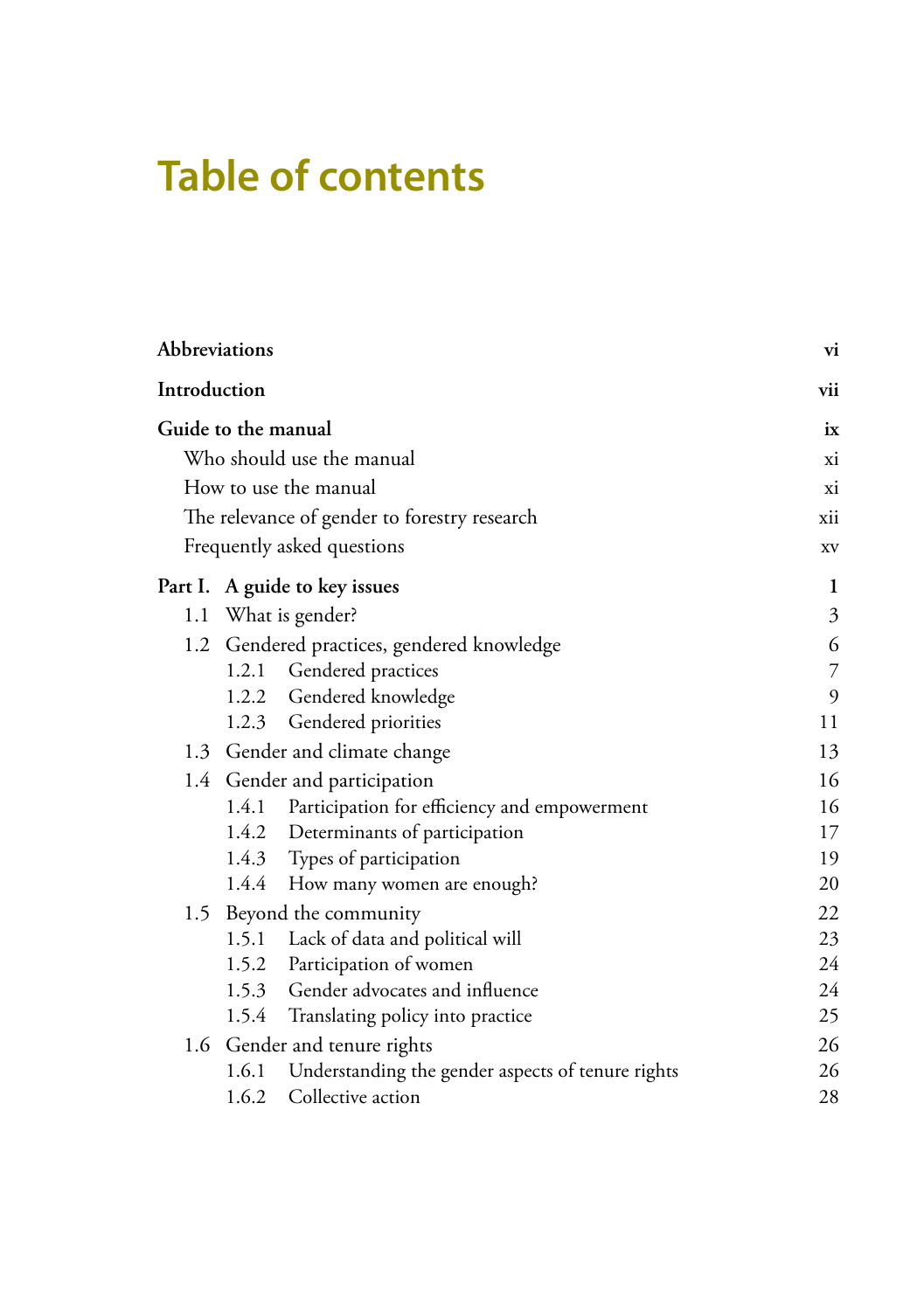|                                             | 1.7 Gender and REDD+    |                                                                      | 30 |
|---------------------------------------------|-------------------------|----------------------------------------------------------------------|----|
|                                             | 1.7.1                   | Women's participation and the representation of women's interests in |    |
|                                             |                         | REDD+ processes                                                      | 30 |
|                                             |                         | 1.7.2 Tenure and access to benefit sharing                           | 31 |
|                                             | 1.7.3                   | Do no harm                                                           | 32 |
|                                             |                         | 1.8 Gendered patterns of benefit sharing                             | 33 |
| 1.9 Gender and value chain analysis         |                         | 36                                                                   |    |
|                                             | 1.9.1                   | Determinants of participation                                        | 37 |
|                                             | 1.9.2                   | Gender and performance                                               | 37 |
|                                             |                         | 1.9.3 Gender and benefit sharing                                     | 38 |
|                                             |                         | Part II. How to apply gender analysis to forestry research           | 39 |
|                                             |                         | 2.1 Guiding principles                                               | 42 |
|                                             |                         | 2.2 Identifying gender dimensions of forestry research               | 42 |
|                                             | 2.2.1                   | How does gender link to my research?                                 | 42 |
|                                             | 2.2.2                   | The gender continuum                                                 | 47 |
| 2.3 Designing and implementing the approach |                         | 50                                                                   |    |
|                                             |                         | 2.3.1 The case for 'methodological pluralism'                        | 50 |
|                                             |                         | 2.3.2 Data collection methods and analytical approaches              | 51 |
|                                             |                         | 2.3.3 Conducting gender sensitive field research                     | 59 |
|                                             |                         | 2.3.4 Mixed or single sex                                            | 64 |
|                                             | 2.3.5                   | Additional tips                                                      | 65 |
|                                             |                         | 2.4 Learn more: gender analysis manuals and toolkits                 | 68 |
| 2.5                                         | Building the right team |                                                                      | 71 |
|                                             | 2.5.1                   | Maintaining professionalism in the field                             | 72 |
|                                             |                         | 2.6 Monitoring results                                               | 72 |
|                                             | 2.6.1                   | Tips for designing gender sensitive indicators                       | 75 |
|                                             | 3. References           |                                                                      | 77 |
|                                             |                         |                                                                      |    |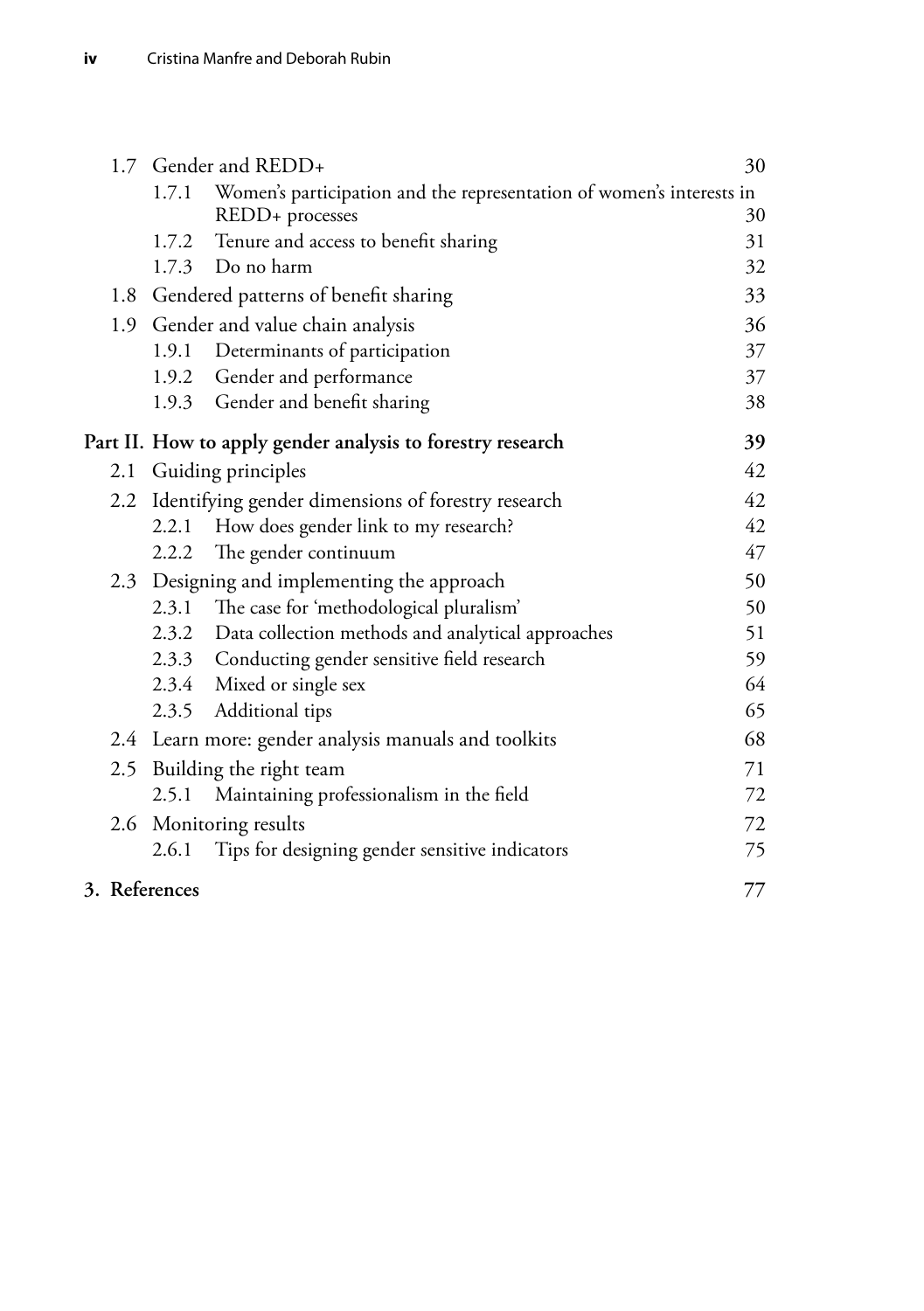# **List of figure, tables and boxes**

## **[Figure](#page-67-0)**

| 1. | Gender continuum                                                         | 48 |
|----|--------------------------------------------------------------------------|----|
|    | <b>Tables</b>                                                            |    |
|    | 1. Determinants of participation                                         | 17 |
|    | 2. Typology of participation                                             | 19 |
|    | 3. Gender dimensions of my research                                      | 46 |
|    | 4. Differences between gender aware and gender transformative approaches | 50 |
|    | 5. Mixed methods may be the best option                                  | 51 |
|    | 6. Advantages and disadvantages of surveys                               | 54 |
|    | 7. Advantages and disadvantages of interviews                            | 56 |
|    | 8. Advantages and disadvantages of participatory methods                 | 57 |
|    | 9. Forms of resistance and counter resistance                            | 66 |
|    | 10. Illustrative gender sensitive indicators                             | 76 |

#### **[Boxes](#page-14-0)**

| 1. | Feminist scholarship and the environment                          | xiii |
|----|-------------------------------------------------------------------|------|
| 2. | Key terms and concepts                                            | 4    |
| 3. | "The other half of gender"                                        | 6    |
| 4. | Power                                                             | 7    |
| 5. | How women use their time                                          | 9    |
| 6. | Gender differences in knowledge systems                           | 10   |
| 7. | Women, the kitchen and plant biodiversity                         | 10   |
| 8. | National strategy on gender and climate change for Tanzania       | 23   |
| 9. | Agents of resistance                                              | 34   |
|    | 10. Why include gender issues?                                    | 43   |
|    | 11. CIFOR's definition of adaptive collaborative management (ACM) | 49   |
|    | 12. Data on the status of women and gender inequalities           | 55   |
|    | 13. How many people belong to your household?                     | 61   |
|    | 14. CIFOR code of conduct                                         | 73   |
|    | 15. What is a gender sensitive indicator?                         | 74   |
|    |                                                                   |      |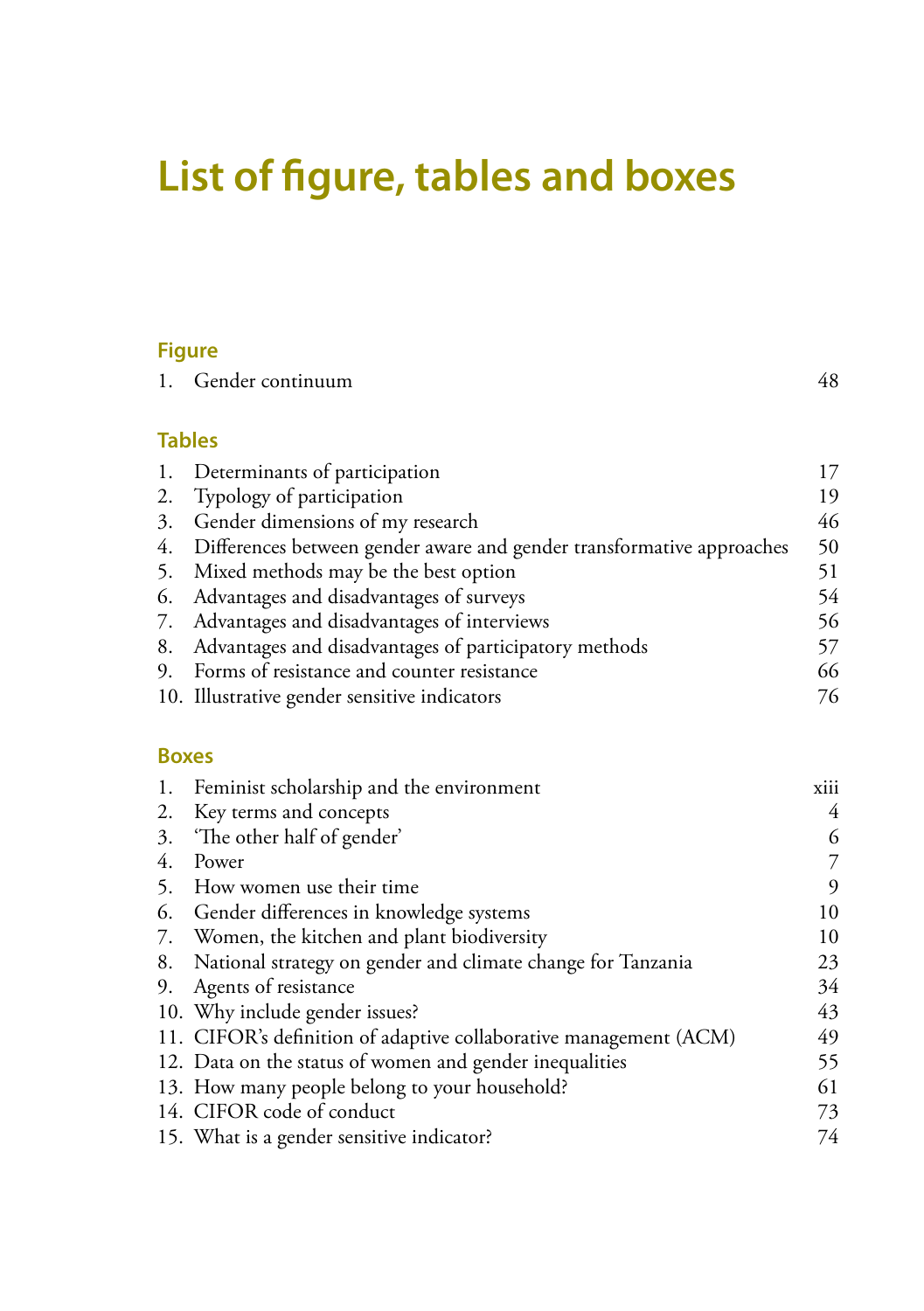## <span id="page-7-0"></span>**Abbreviations**

| <b>ACM</b>     | Adaptive collaborative management                                             |
|----------------|-------------------------------------------------------------------------------|
| <b>CEDAW</b>   | Committee on the Elimination of Discrimination<br>against Women               |
| <b>CFG</b>     | Community forest group                                                        |
| <b>CGIAR</b>   | CGIAR is a global research partnership for a food secure future               |
| <b>CIDA</b>    | Canadian International Development Agency                                     |
| <b>CIFOR</b>   | Center for International Forestry Research                                    |
| <b>CRP</b>     | <b>CGIAR Research Program</b>                                                 |
| <b>ENERGIA</b> | International Network on Gender and Sustainable Energy                        |
| FAO            | Food and Agriculture Organization of the United Nations                       |
| HIV/AIDs       | Human immunodeficiency virus infection/Acquired<br>immunodeficiency syndrome  |
| <b>IFPRI</b>   | International Food Policy Research Institute                                  |
| <b>ILO</b>     | International Labour Organization                                             |
| <b>IPCC</b>    | International Panel on Climate Change                                         |
| <b>IUCN</b>    | International Union for Conservation of Nature                                |
| <b>JFM</b>     | Joint forest management                                                       |
| <b>NAPA</b>    | National Adaptation Program of Action                                         |
| <b>NGO</b>     | Non-governmental organisation                                                 |
| <b>NTFP</b>    | Non-timber forest products                                                    |
| <b>OECD</b>    | Organisation for Economic Co-operation and Development                        |
| <b>RECOFTC</b> | The Center for People and Forests                                             |
| <b>REDD</b>    | Reducing Emissions from Deforestation and Forest<br>Degradation               |
| <b>UNCTAD</b>  | United Nations Conference on Trade and Development                            |
| <b>UNDRIP</b>  | United Nations Declaration on the Rights of Indigenous People                 |
| <b>UNEP</b>    | United Nations Environment Programme                                          |
| <b>UNFCCC</b>  | United Nations Framework Convention on Climate Change                         |
| <b>WOCAN</b>   | Women Organizing for Change in Agriculture and Natural<br>Resource Management |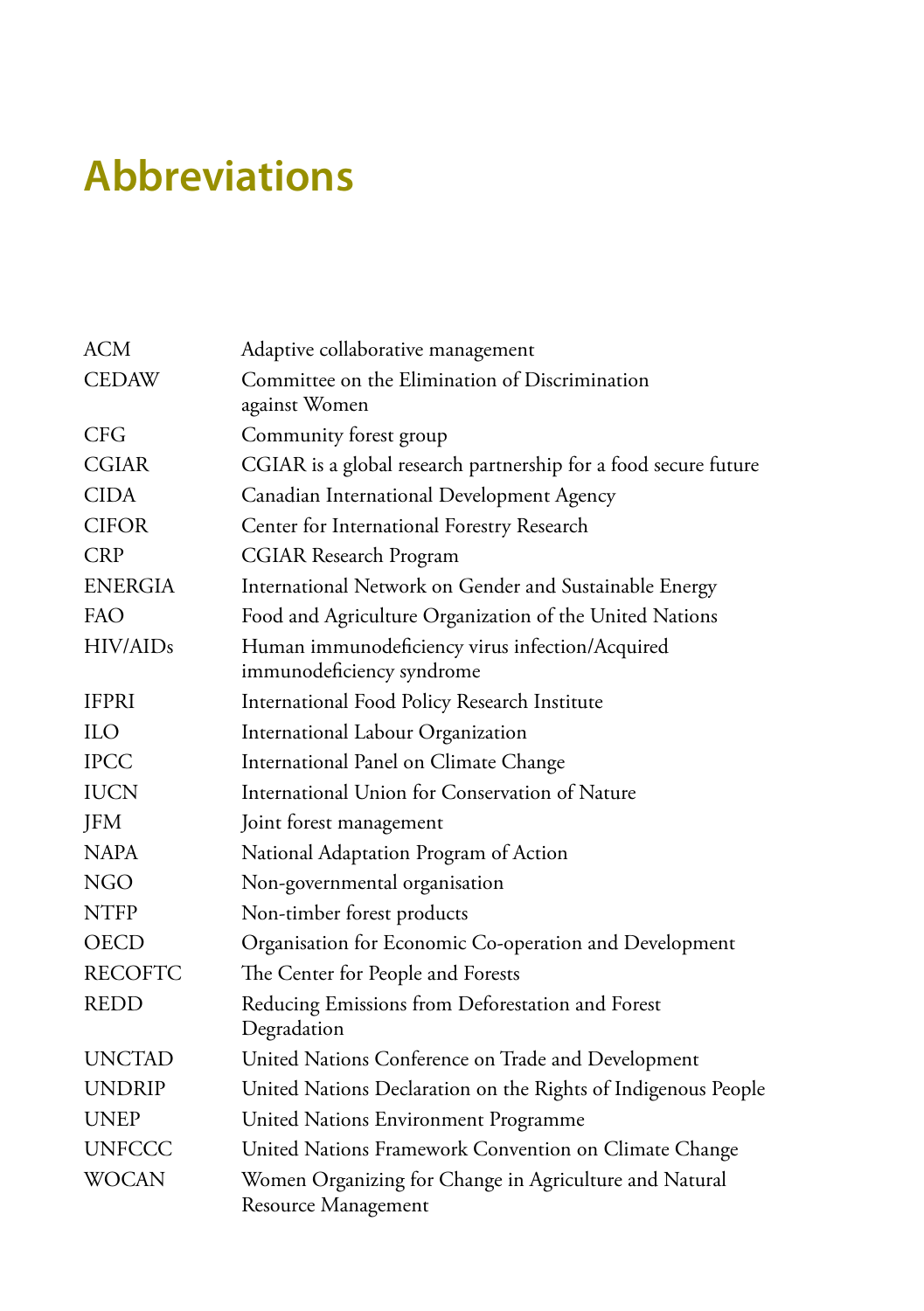## <span id="page-8-0"></span>**Introduction**

The current interest in gender at the Center for International Forestry Research (CIFOR) is an opportunity to develop the capacity of CIFOR scientists to integrate gender issues into research. Several internal and external factors drive the interest in gender. Over the past few years CIFOR has created a dialogue and community of practice around gender. Gender is a cross-cutting issue in CIFOR's most recent medium term plan (2009-2012). At the same time, External Programme and Management Reviews, Consultative Group on International Agricultural Research (CGIAR) initiatives and donors point to the need to pay more attention to gender issues. This manual supports CIFOR's efforts to incorporate gender analysis more systematically into research. The aim is to boost understanding of gender concepts among CIFOR scientists, and to enhance their confidence and capacity for using gender analysis in forestry research, either on their own or in collaboration with other experts.

The manual was developed by Cultural Practice LLC, with oversight by CIFOR researchers Esther Mwangi (Senior Scientist) and Yen H. Mai (Associate Professional Officer, Forest and Governance Programme). It takes into account suggestions from a 2009 survey of CIFOR staff and from conversations with CIFOR scientists at the 2011 CIFOR Annual Meeting. Staff and scientists indicated a desire for guidance on what 'integrating gender' entails, and specific recommendations about what can be done, by whom and for what purpose.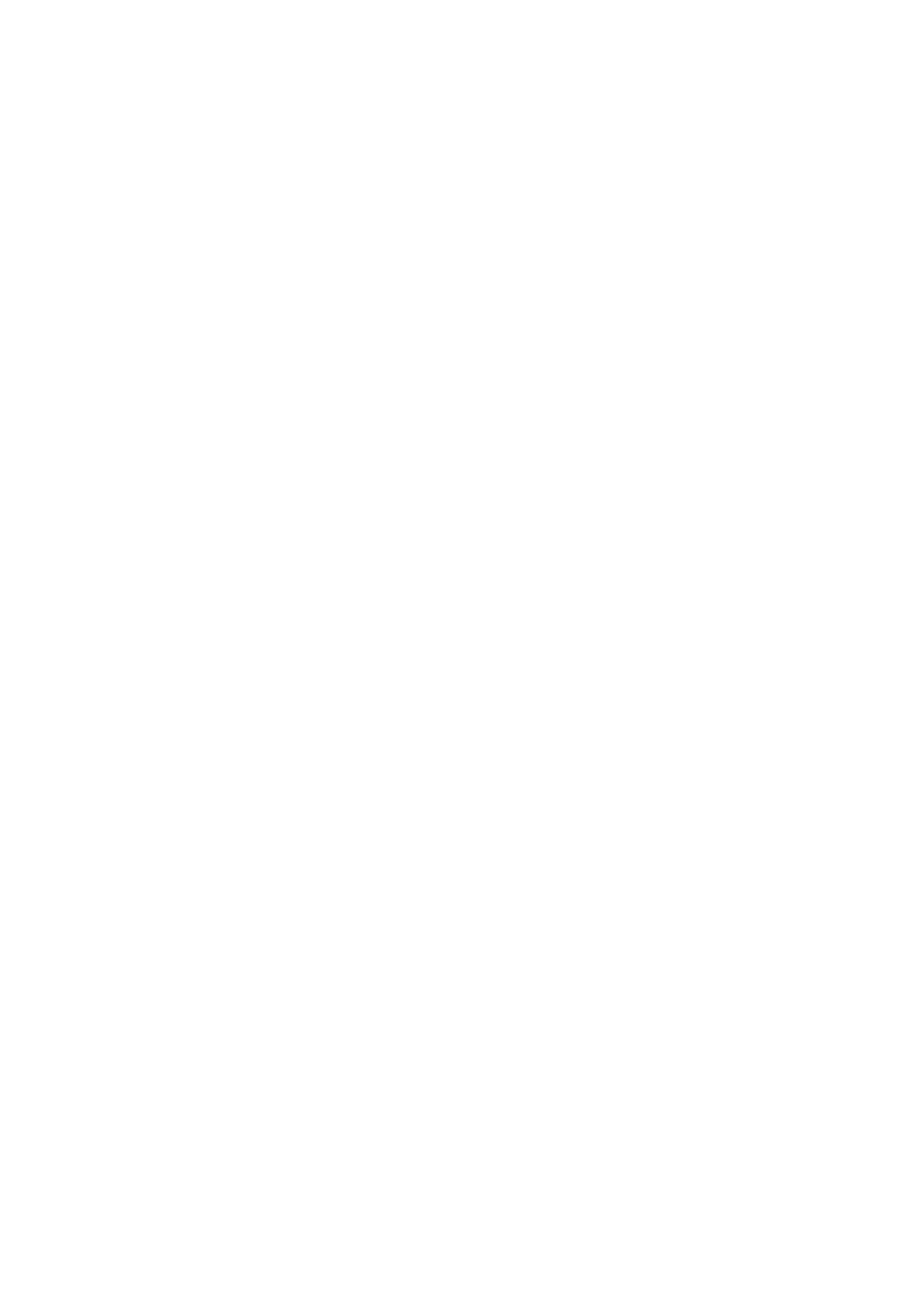<span id="page-10-0"></span>

**Guide to the manual**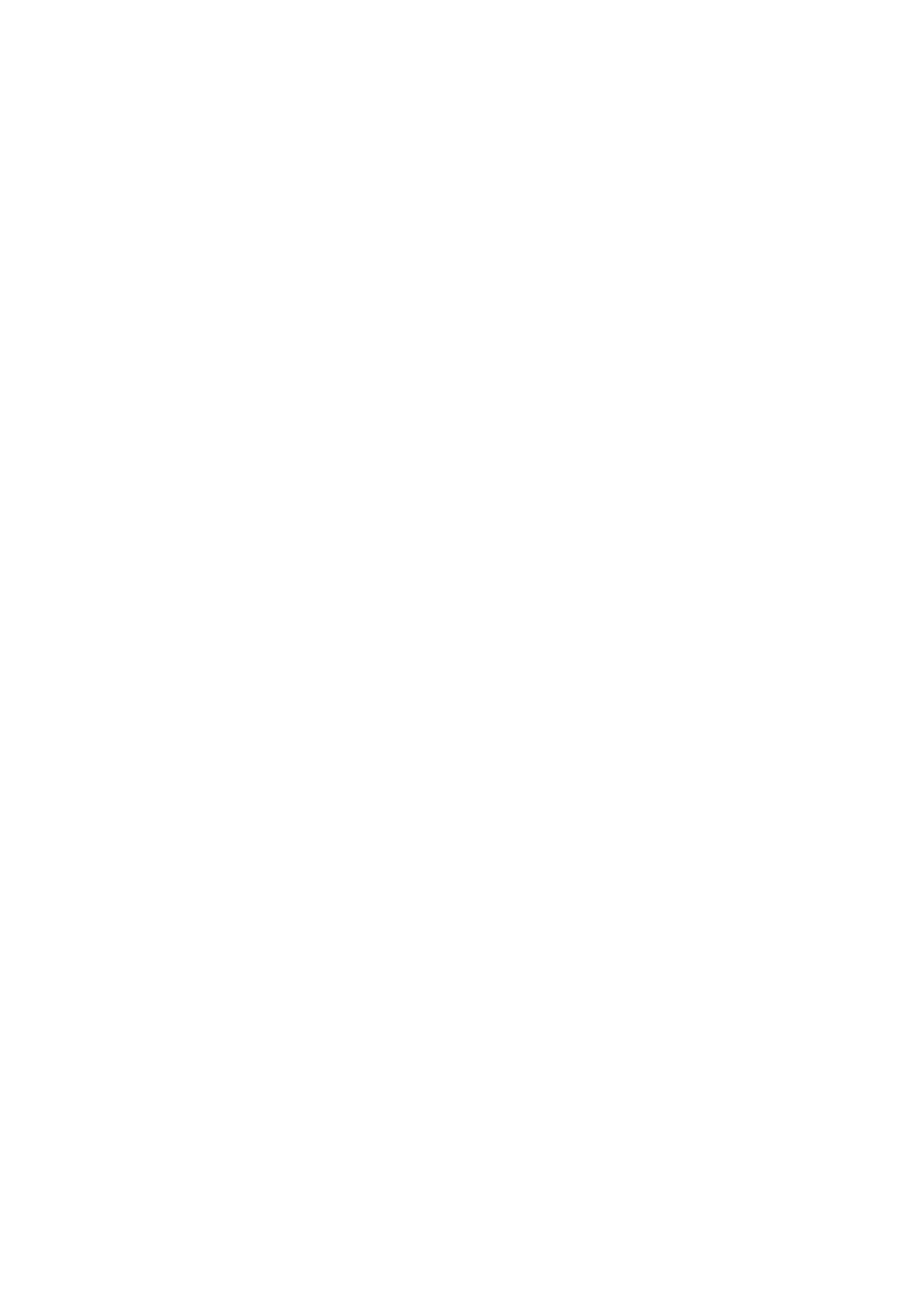<span id="page-12-0"></span>

## **Who should use the manual**

If you are reading this guide, we expect that you are a CIFOR scientist, partner or other researcher interested in learning how to integrate gender issues into forestry research. This guide was developed for all researchers—ranging from those with no knowledge of gender concepts or gender analysis to those who already have some familiarity with gender. The concepts and tools described in the manual can help you in your work with forest communities and in other research to support the health and economy of forests.

### **How to use the manual**

In this guide, you can expect to find information about gender issues in forestry research and information on ways to improve attention to gender in your research. The manual is designed to be used as a reference. It will not equip you with the expertise to conduct a gender analysis but will help you to understand the gender related aspects of your research by providing resources that will help you to seek out the answers to your questions. The manual will also help you to understand where you might need to bring in a gender advisor to support your efforts during the research process. You do not need to read the manual in sequence from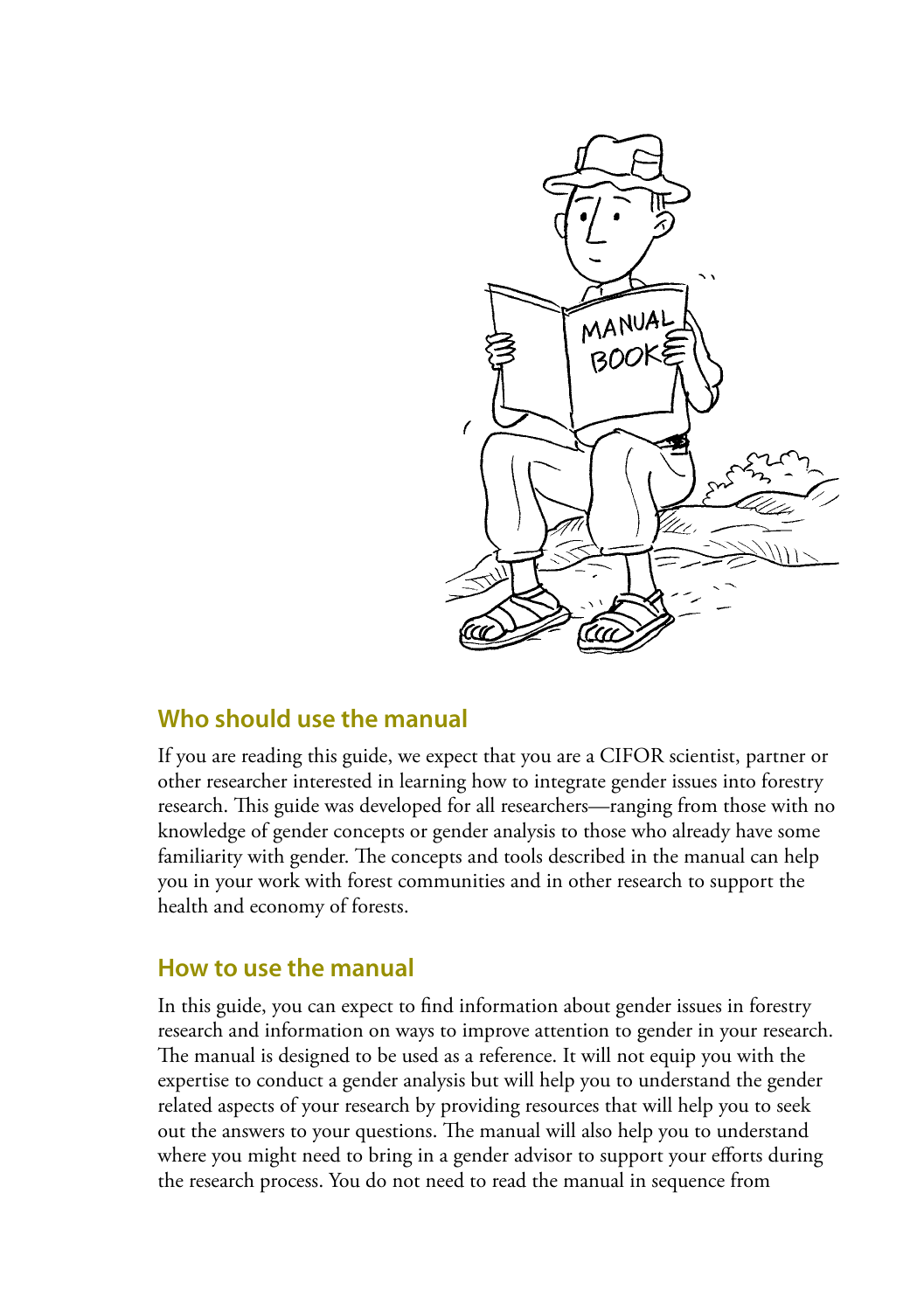<span id="page-13-0"></span>beginning to end. You may find certain sections to be more informative and relevant to your research than others.

The manual is divided into two parts:

- **Part I. A guide to key issues.** This section discusses gender issues in key forestry research topics. It provides short summaries of the intersections between gender and important forestry research themes, such as climate change, value chains, REDD+ and tenure. At the end of each summary you will find some potential research questions in a *How does this link to my research?* box.
- **Part II. How to apply gender analysis to forestry research.** This section provides guidance on how CIFOR scientists and their partners can pay more attention to gender issues and how they can apply gender analysis in current and future research.

## **The relevance of gender to forestry research**

Research and scholarship on gender and the environment date back several decades. The work spans diverse positions linking feminist perspectives on the environment with social constructs of gender and identity (Box 1). Despite this scholarship, mainstream forestry research has often ignored the role that women play in forest management. Forestry has frequently been considered a sector dominated by men. Research and implementation efforts have overlooked women's knowledge of forest resources, their role in managing them and their dependence on forest resources for their livelihoods and wellbeing.

Today, examining how gender norms unevenly shape men's and women's use and management of forests is increasingly being recognised as critical for enhancing sustainable forest management. Gender issues have a foothold on the international agricultural research agenda. While international and national commitments emphasise the importance of redressing the inequalities between women and men, implementing more equitable approaches remains a challenge. At the same time, issues such as climate change are transforming notions of human wellbeing, equity and environmental conservation. Decentralisation is allowing new actors to voice their interests and demands. This rapidly evolving environment means it is necessary to continually make the case for the relevance of gender in forestry research.

• **Women's participation in forest management improves governance, resource allocation and the sustainability of forest resources.** Women have less access than men to the institutions that govern forest management and use. Yet, enhancing women's participation in decision making committees in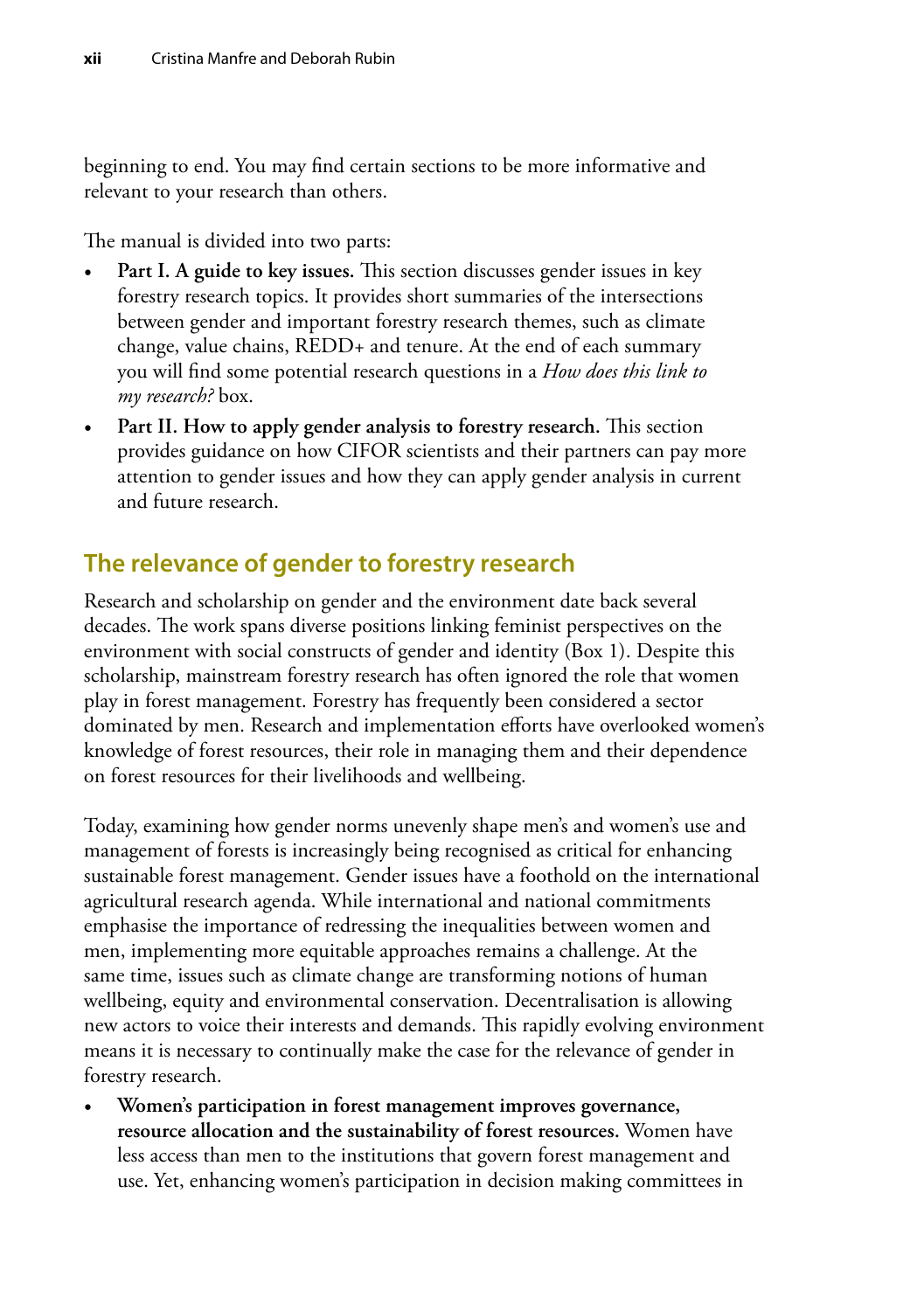#### <span id="page-14-0"></span>**Box 1. Feminist scholarship and the environment**

Feminist scholarship on the environment emerged in the 1970s and reflects differing discourses on the perspectives of men, women and gender on environmental change, problems, solutions and activism. The most prominent include:

- **Ecofeminism** which subscribes to the notion that women and nature share a common history of oppression by patriarchal institutions. It claims a positive relationship between women and nature which, for some, stems from shared biological attributes while, for others, it is a social construct.
- **Feminist environmentalism** which emphasises how men's and women's different tasks and responsibilities lead to gendered interests in resources and ecological processes.
- **Socialist feminism** which incorporates political economy into its discourse and the concepts of production and reproduction.
- **Feminist post structuralism** which considers situated knowledge that is shaped by identity – gender, class, race, ethnicity and age.
- **Environmentalism** which incorporates gender with a liberal feminist perspective that draws in women as participants and partners in environmental protection and conservation.
- **Feminist political ecology** which emphasises gender as a critical variable in decision making processes and social, economic and political contexts which shape environmental practices and policies. Gender, as well as other social variables, shapes ecological change.

Source: Rocheleau *et al.* 1996.

community forest institutions has been shown to improve forest governance and resource sustainability (Agarwal 2009, 2010). Research also shows that when there are women in community forest user groups, and in decision making positions in those groups, the outcomes are better (Acharya and Gentle 2006). Women's participation was also found to mitigate capture of benefits by elites during decentralisation and to improve access to district level budgeting processes (de Vries and Sutarti 2006; Syamsuddin *et al*. 2007; Komarudin *et al*. 2008).

• **Ignoring gender differences in forest use and management can lead to less effective policies.** Overlooking gender differences can result in incorrect assessments of the tradeoffs and effects of policies on forest communities. This is becoming obvious in climate change research. Recent research stresses that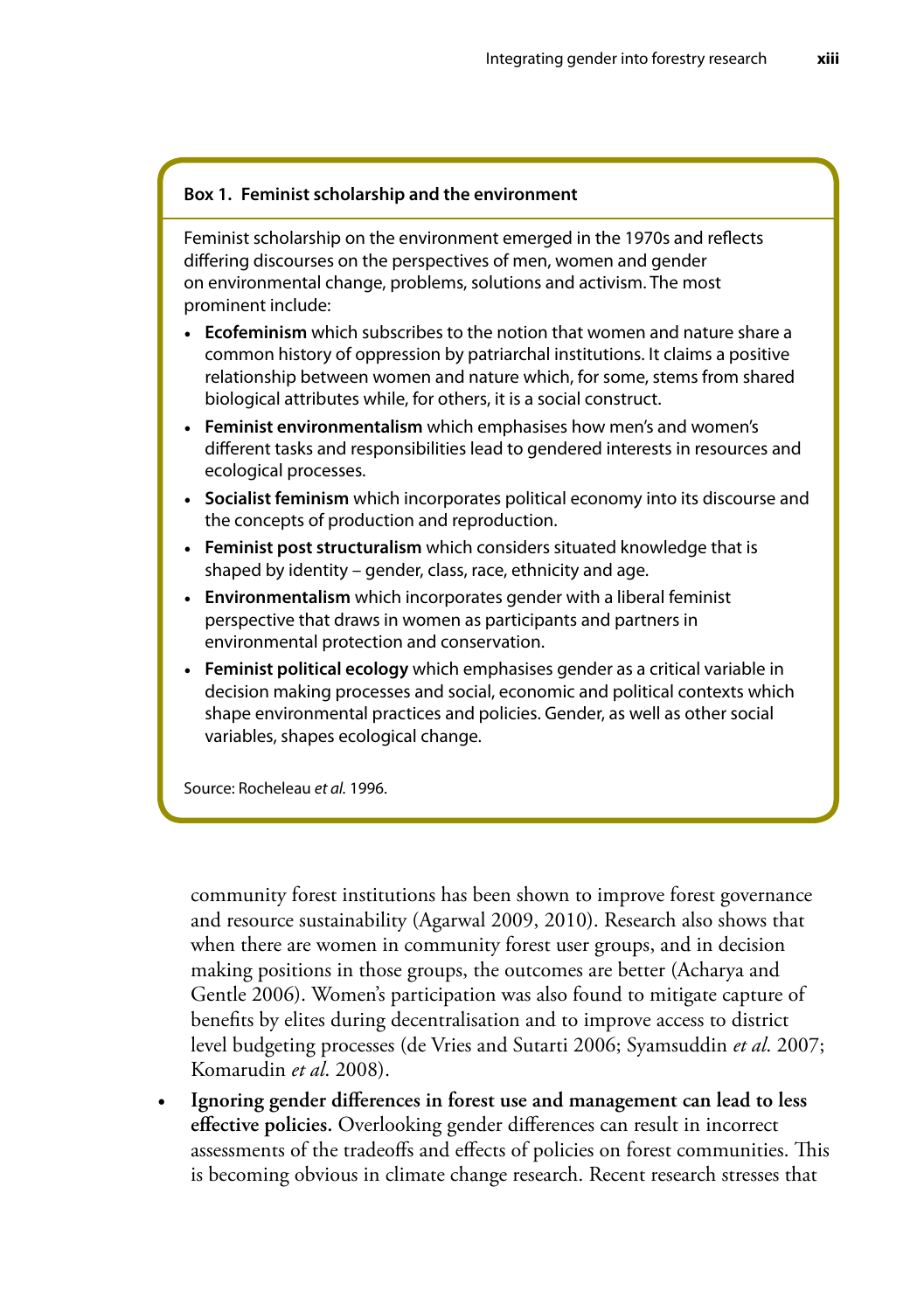

ignoring the differences between the climate change adaptation strategies of women and men results in uncertain climate change predictions and reduces the effectiveness of responses (Nelson *et al*. 2002; Shea *et al*. 2005; Djoudi and Brockhaus 2011; Peach Brown 2011).

• **Both men's and women's forestry activities contribute to household livelihoods.** According to the World Bank, women in forest communities derive 50% of their income from forests, while men derive only a third (World Bank *et al*. 2009). Research by the CIFOR Poverty Environment Network (PEN) found that income from forest activities makes up about onefifth of total household income for rural households living in or near forests; men contribute more than women because their activities generate an income whereas women are more involved in subsistence activities. The importance of forest activities in the contributions that men and women make to households requires careful consideration of how changes in rules associated with access and use of forest resources will affect their livelihoods.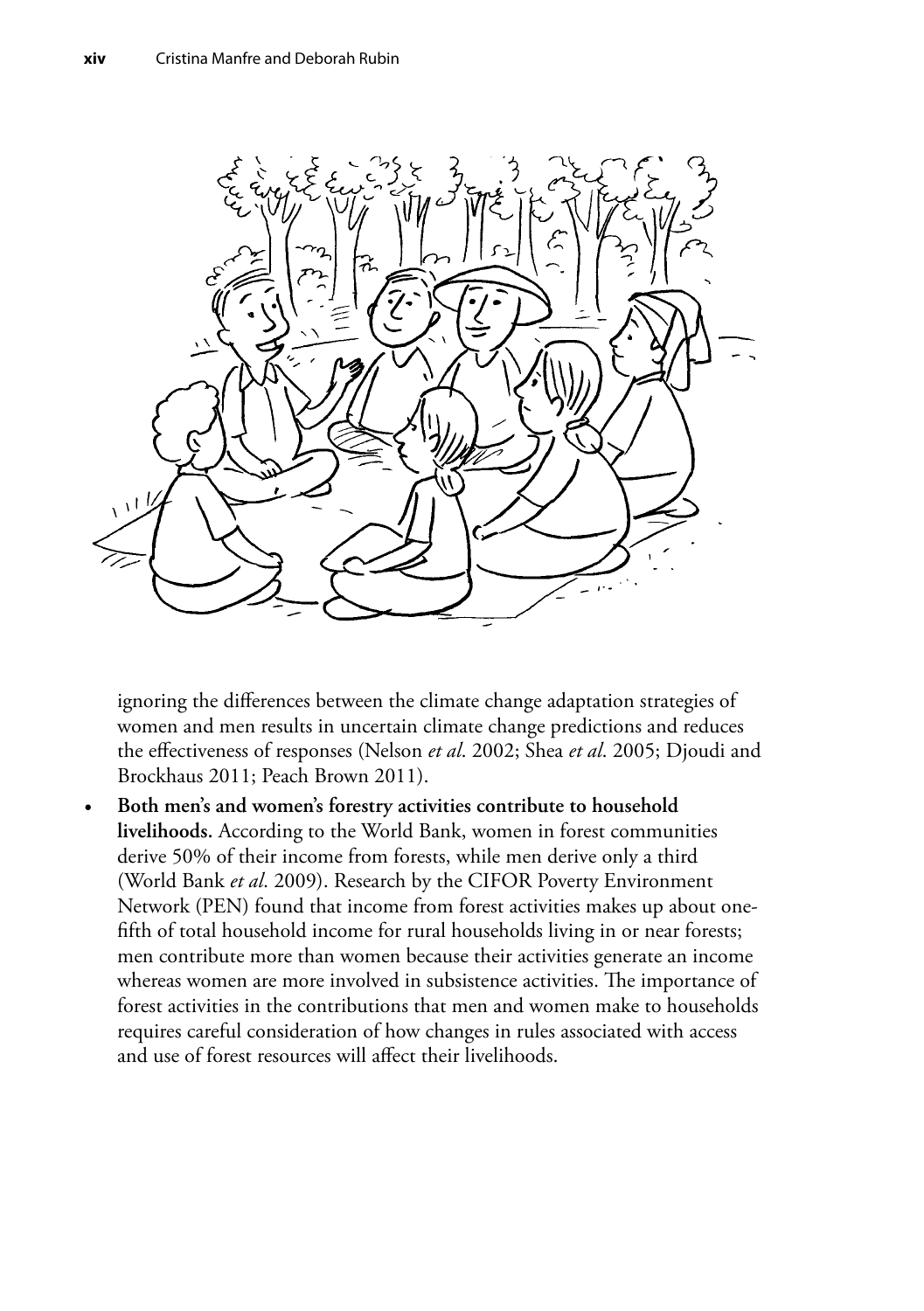<span id="page-16-0"></span>

## **Frequently asked questions**

#### **Are the terms 'gender' and 'women' the same?**

No, the terms gender and women are not the same. The concept of gender encompasses ideas about both men and women. So while an examination of women's roles, needs and preferences is part of gender analysis, so too are the roles, needs and preferences of men. Gender also refers to the relationships between men and women, and examines the role that power and institutions play in determining differences between them.

#### **How do I integrate a gender analysis into my research?**

This manual should begin to help you answer this question. It was designed to provide you with an understanding of gender concepts and terms, and with practical tips that you can apply immediately in your research. However, this manual will not have all the answers. We recommend that you also take advantage of internal resources at CIFOR, including the gender officers. The CGIAR has also established a Gender and Agriculture Research Network, led by a Senior Advisor on Gender and Research, to address shared gender issues across CGIAR Research Programs. We have provided a list of resources and organisations at the back of this manual where you can find additional information.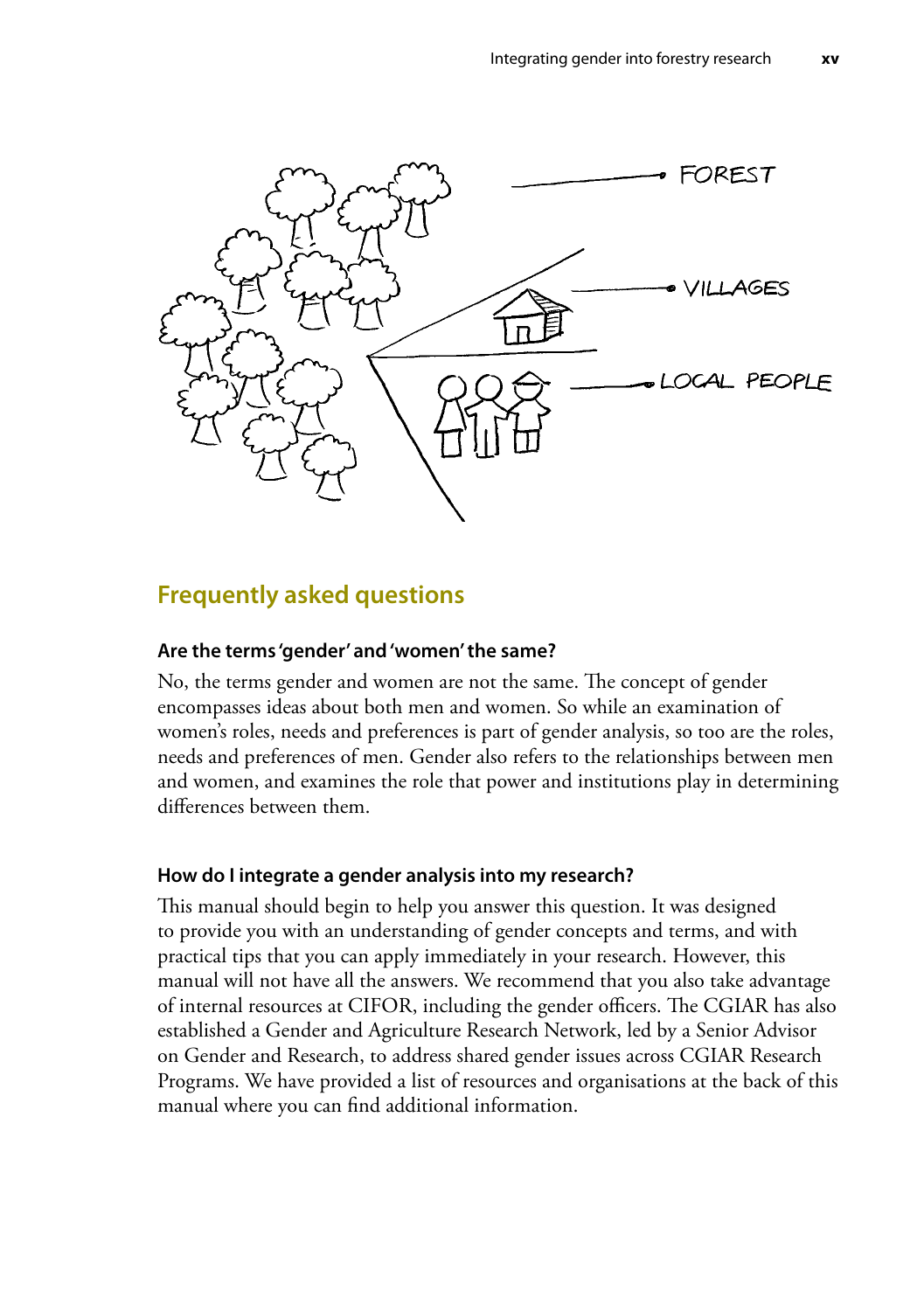#### **Will gender analysis make the project more expensive and take more time?**

Not necessarily. However, including gender analysis in your research may increase the cost if you have not done gender analysis before and you need a social scientist with specific gender expertise to be part of the research team. Furthermore, because women in forest communities often have multiple responsibilities and are short of time, it can cost more and take more time to proactively reach out to them and involve them in participatory research. Nevertheless, with careful planning, appropriate staff, time and resources can be built into the programme in the research design phase. There is increasing evidence that integrating gender analysis into projects leads to better and more sustainable outcomes.

#### **Gender is not the most important variable in my research. Why do I need to address it?**

We recognise that gender is one variable among a number of social variables that your research may address. Moreover, some of you may be researching biophysical aspects of forestry, where social variables are not explicitly factored into research. Our hope is that, whether or not you include gender as a variable in your research, you will be able to articulate in your project proposal how your research contributes to CIFOR's purpose of advancing 'human wellbeing, environmental conservation and equity'.

### **What do I do if only a few women (or men) are responding in a group interview or focus group?**

If you find yourself in a situation where only a few individuals are responding, you will need to consider how to change the balance of power. There are several strategies you could try. Change the orientation of your meeting by moving yourself to a different place in the room. Remind participants of the need for everyone to offer their opinion. Break the group into smaller units, separating the louder voices from the quieter ones. Although your immediate goal may be to collect information, learn from the experience. Take note of whose voices are the loudest and determine what confers that power on them. It may not be a gender issue, but may relate to their status in the community, their age or other sociocultural variable. In subsequent interviews, consider stratifying the group along different socio-cultural lines in order to encourage broad community participation.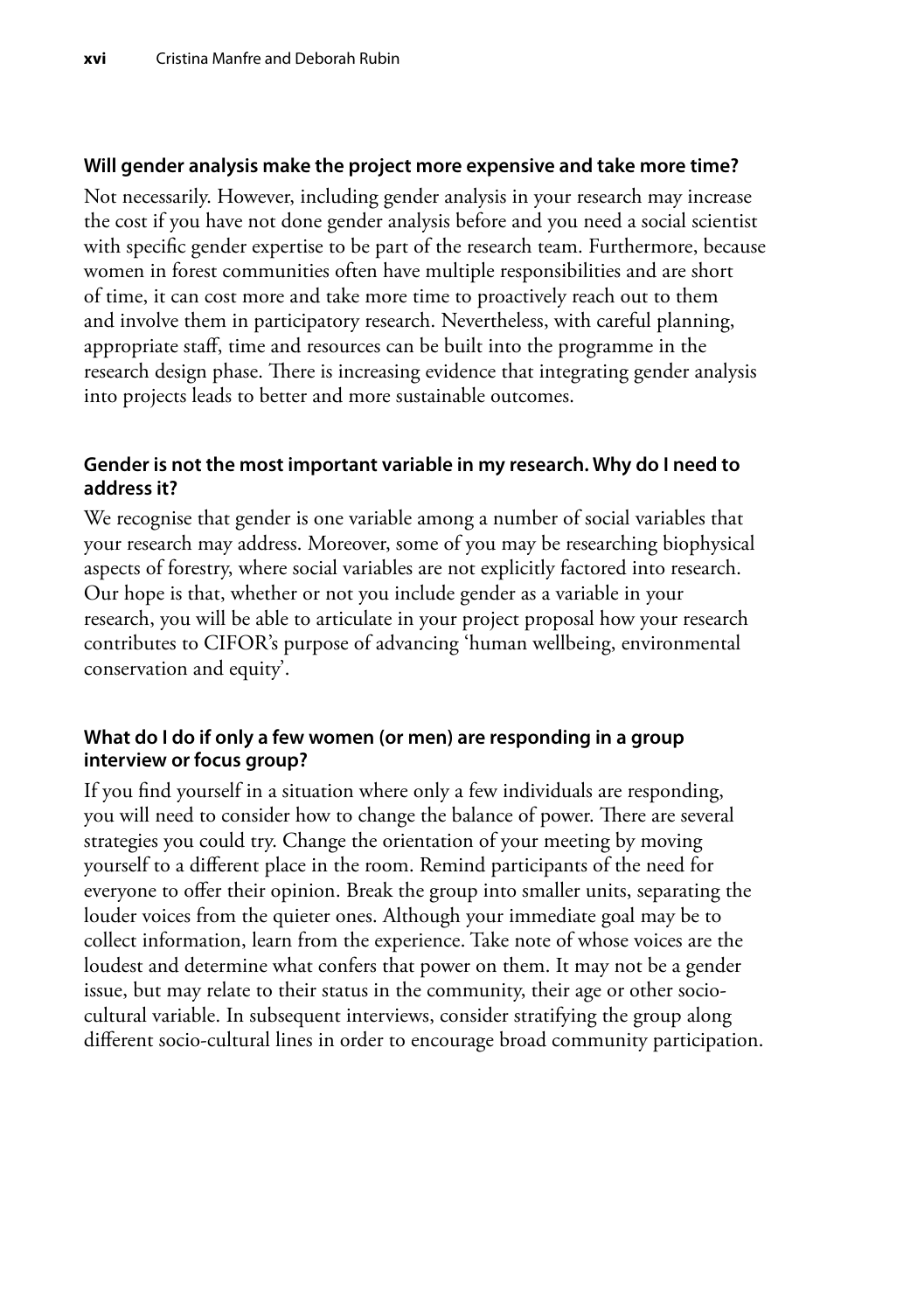#### **When I conduct interviews only with women, sometimes men hang around and listen. What can I do?**

So, you've planned to interview women and your best laid efforts are thwarted when you notice that men are lingering outside the classroom or have pulled up chairs underneath the tree nearby! If you find yourself in this or a similar situation, it is a perfect opportunity to have other team members interview the men or engage them in a conversation that distances them from the women's group. When scheduling interviews, you might consider organising separate, concurrent interviews for men and women to avoid this scenario.

#### **What should men team members do when women only focus groups or interviews are being conducted?**

Depending on the context, the presence of men team members at women only group interviews can affect both participation and the answers to questions. If this is likely to be the case, as described above, plan to have men and women team members conduct separate interviews or focus groups at the same time. Use the time productively!

#### **Are we changing culture by talking about gender?**

The overall goal of our research is to reduce the harmful practices or behaviours that affect the sustainability of forests in favour of practices that advance human wellbeing, environmental conservation and equity. Whether or not this involves talking about gender, it certainly is about changing culture. It is about identifying ways to improve on usual practices to respond to global, national and local challenges. Engaging women more directly in research may challenge the way things are usually done, but may not alter the balance of power or outcomes for women. Research focused on understanding how to improve outcomes for men and women (e.g., gender transformative research) may, in fact, change the roles, relationships and activities of men and women. However, this is no different from changing the relationship between communities and the forests they depend on.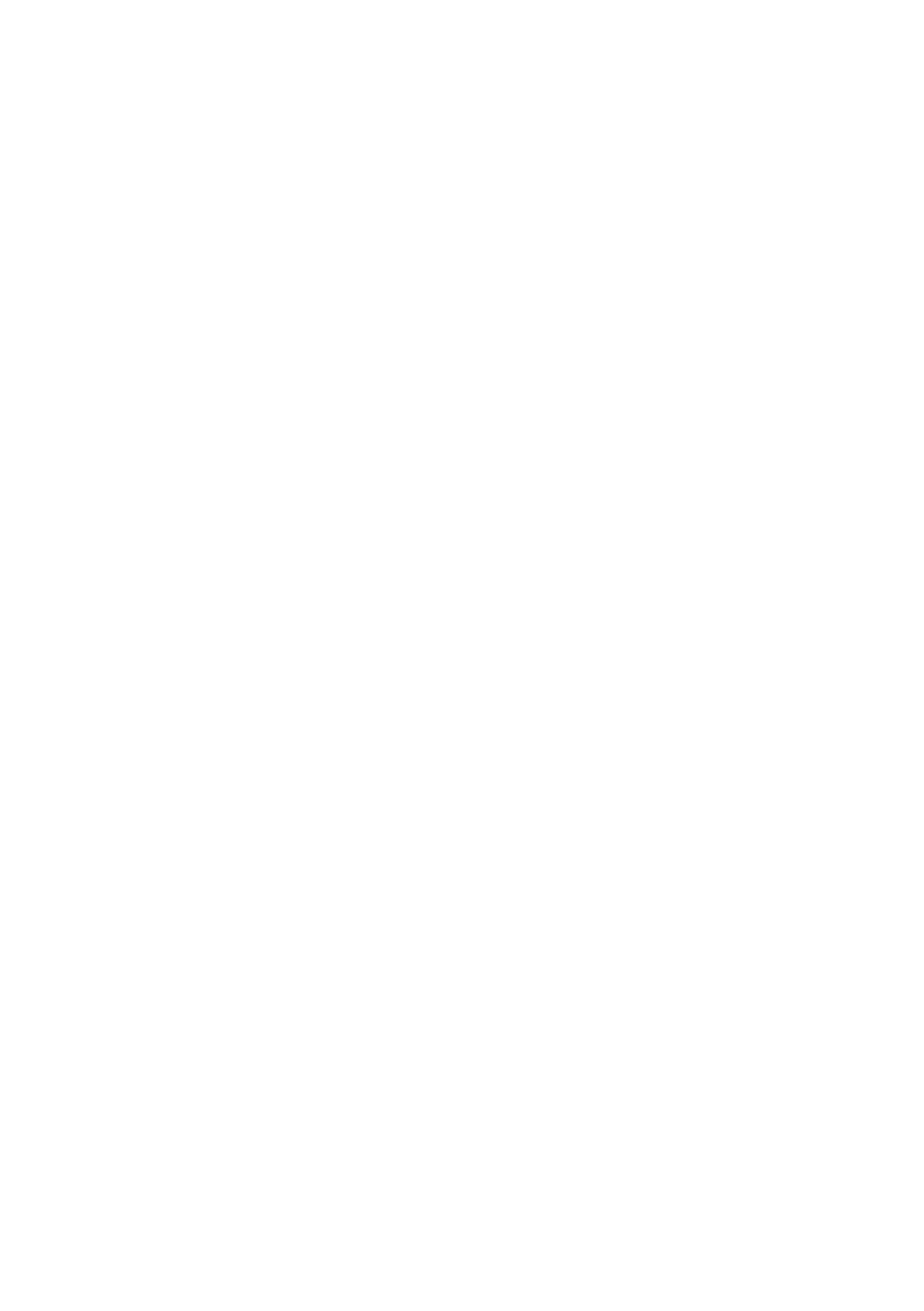<span id="page-20-0"></span>

## **Part I. A guide to key issues**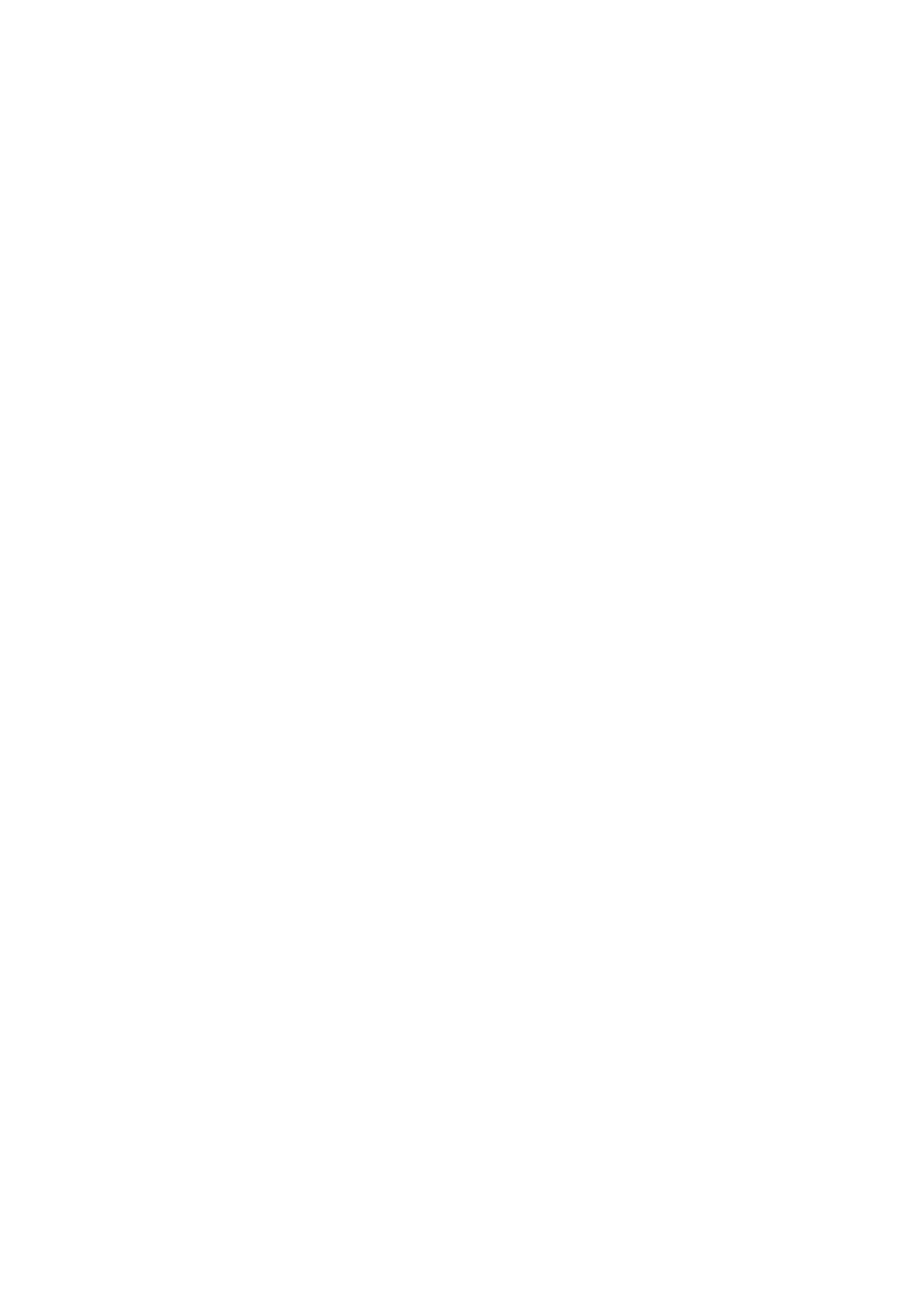<span id="page-22-0"></span>

### **1.1 What is gender?**

**Gender** refers to the economic, political and cultural attributes associated with being a man or a woman. These attributes vary both across and within countries and change over time (Box 2). Gender differs from **sex**, which refers to universal biological characteristics that differentiate males and females according to biology and reproductive characteristics. Although the terms are often used interchangeably, it is important for analytical purposes to distinguish between them. Categories based on sex do not change. Categorisation based on gender, however, allows for recognition of the social changes that occur in households and communities over time.

When we hear the word gender we tend to think simply in terms of men and women. We slip into using a simple dichotomy of men versus women, where men and women are assumed to be easily identifiable groups that have competing and conflicting interests (Cornwall 2001). A number of issues complicate this simple dichotomy.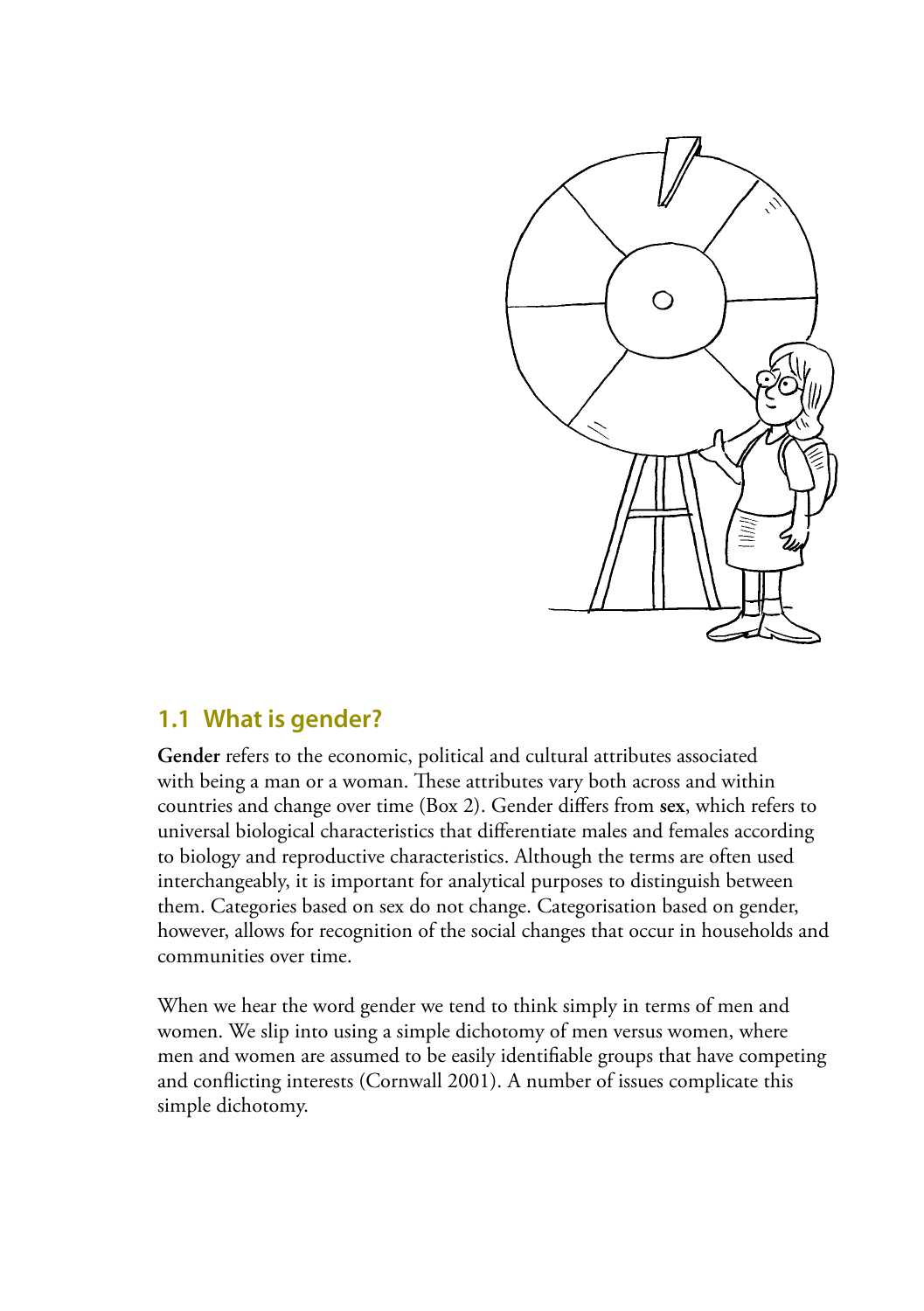#### <span id="page-23-0"></span>**Box 2. Key terms and concepts**

**Gender** is a concept that describes the economic, social, political and cultural attributes associated with being a man or a woman. While often confused with **sex**, which refers to universal biological characteristics that differentiate males and females, gender is socially constructed, and gender attributes around the world differ and change over time. Gender encompasses the roles and relations between men and women.

**Gender roles** refer to the socially defined tasks, responsibilities and behaviours that are considered appropriate for men and women. These too are context specific and can change over time. For example, the introduction of new technology or services can alter the on farm division of labour, shifting some tasks from women to men or vice versa.

**Gender relations** define the ways men and women interact with each other. Both gender roles and relations are reinforced by social institutions, are socially constructed and historically specific. The interaction of men and women in public, for example with bank officers or extension agents, is different both within and across countries.

**Gender analysis** is a methodology that requires the collection and analysis of sex disaggregated data. Data can be collected using quantitative and qualitative methods. A gender analysis will first describe existing gender relations in a particular context, ranging from households to firms, forest management groups to policy making institutions. It will clarify how gender roles and relations create opportunities or obstacles for achieving development objectives and identify ways to address disparities between men and women.

First, oversimplification fails to account for the interdependence and connectedness of men's and women's livelihoods. Pitting men and women against each other fails to leave room for understanding how they work together and complement each other. For example, as Rocheleau and Edmunds (1997) explain, a focus on separate spaces and places of resource control ignores the 'in-between spaces' where women occupy land that is above, below and in between men's crops and trees.

Oversimplification also obscures the interplay between gender and other social variables, such as ethnicity, age, marital status and race. Women are not a homogenous group and, among them, differences in power, opportunities,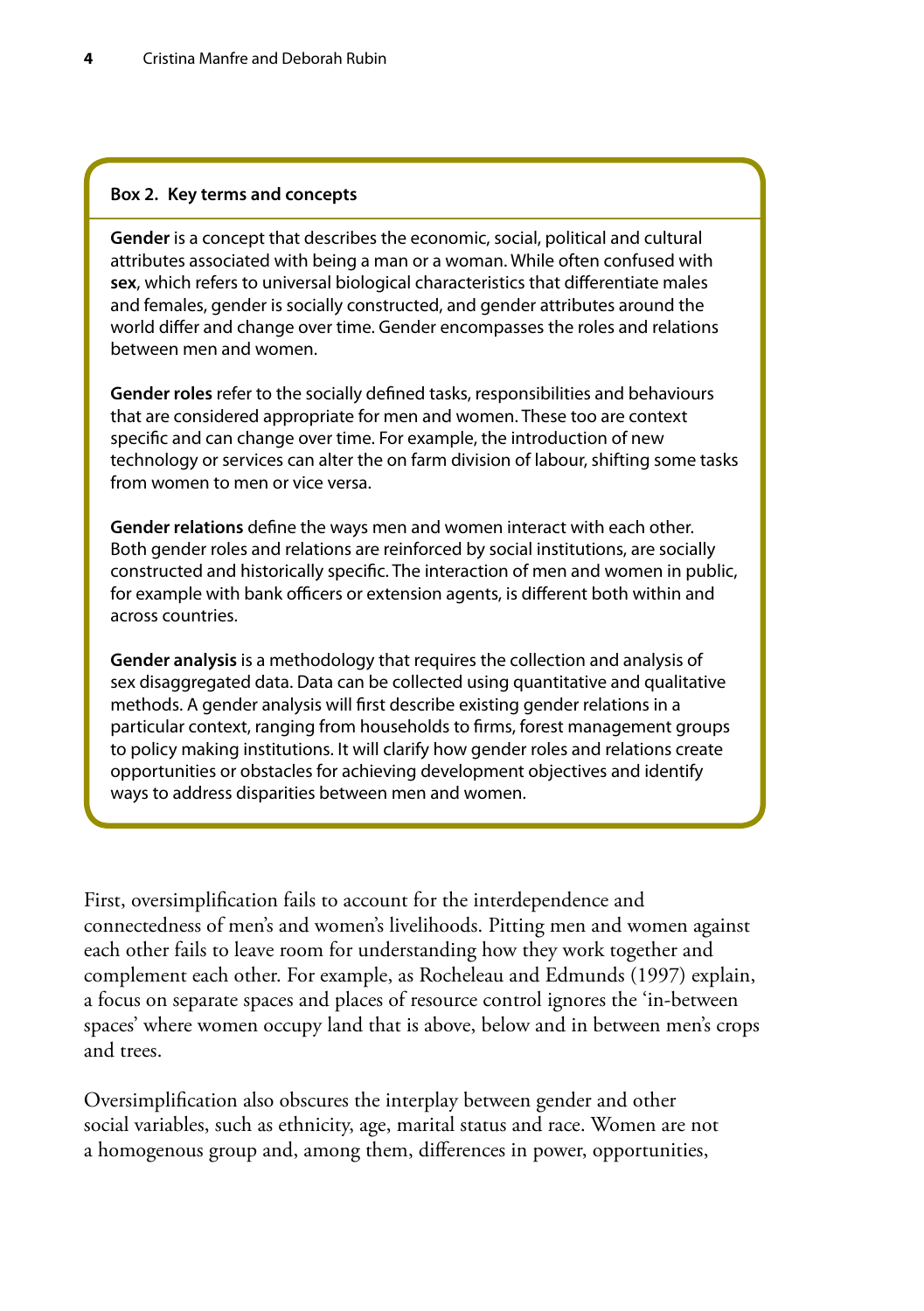resources and activities are the result of the influence of other social variables. In Zimbabwe, Nabane (1997) highlights how Korekore women have better access than Vadoma women to the benefits of community based wildlife management programmes. Age and marital status also contribute to establishing hierarchies among women. Bradley (1991) found that among the Luhya in Kakamega forest in Kenya, older widows have more decision making authority than do younger widows in the management of woodlot and fencerow trees. Sithole (2005) describes how the wives of community leaders harness more power and influence than other women. Furthermore the lines of allegiance and power do not always come together in expected ways. Low caste and poor women may be less subject to norms that restrict the mobility and speech of upper class women (Agarwal 2001).

Why such a focus on women? The term gender is often used synonymously with women, which is incorrect and leads to the misperception that women's needs are more important than men's. The focus on women arises because, relative to men, women have fewer rights and opportunities. Women are discriminated against in a number of formal and informal ways. Gender related work seeks to identify the obstacles that have created this inequality and find ways to redress imbalances. Good gender analysis examines both men's and women's situations and identifies ways of drawing on the strengths of both to overcome the weaknesses of one or the other. What is more, it is also becoming difficult to ignore the constraints that men and boys face as their livelihoods are reshaped and changed (Box 3).

Gender not only defines individuals, but is an element of social relations (Cornwall 2001). Gender relations refer to the social constructs of how men and women interact. These include not only relationships between husband and wife, but refer to the interactions between brothers, sisters, fathers, mothers, daughters and sons, and beyond kinship ties. Gender relations also refer to social networks beyond kinship in communities, markets and political spaces. Social networks can be a source of power and are often renegotiated in response to changes in the environment.

Power, like gender, is a cross-cutting issue that is derived from a number of sources and manifested in numerous ways. Gender and other dimensions of identity shape who has access to different types of power and the conditions of access to and distribution and control of property, which makes power particularly relevant in forestry research. This manual often returns to the concept of power because it is closely linked to who participates and influences decision making processes that govern forest resources, planning and benefits. Box 4 defines how power manifests in a number of different ways.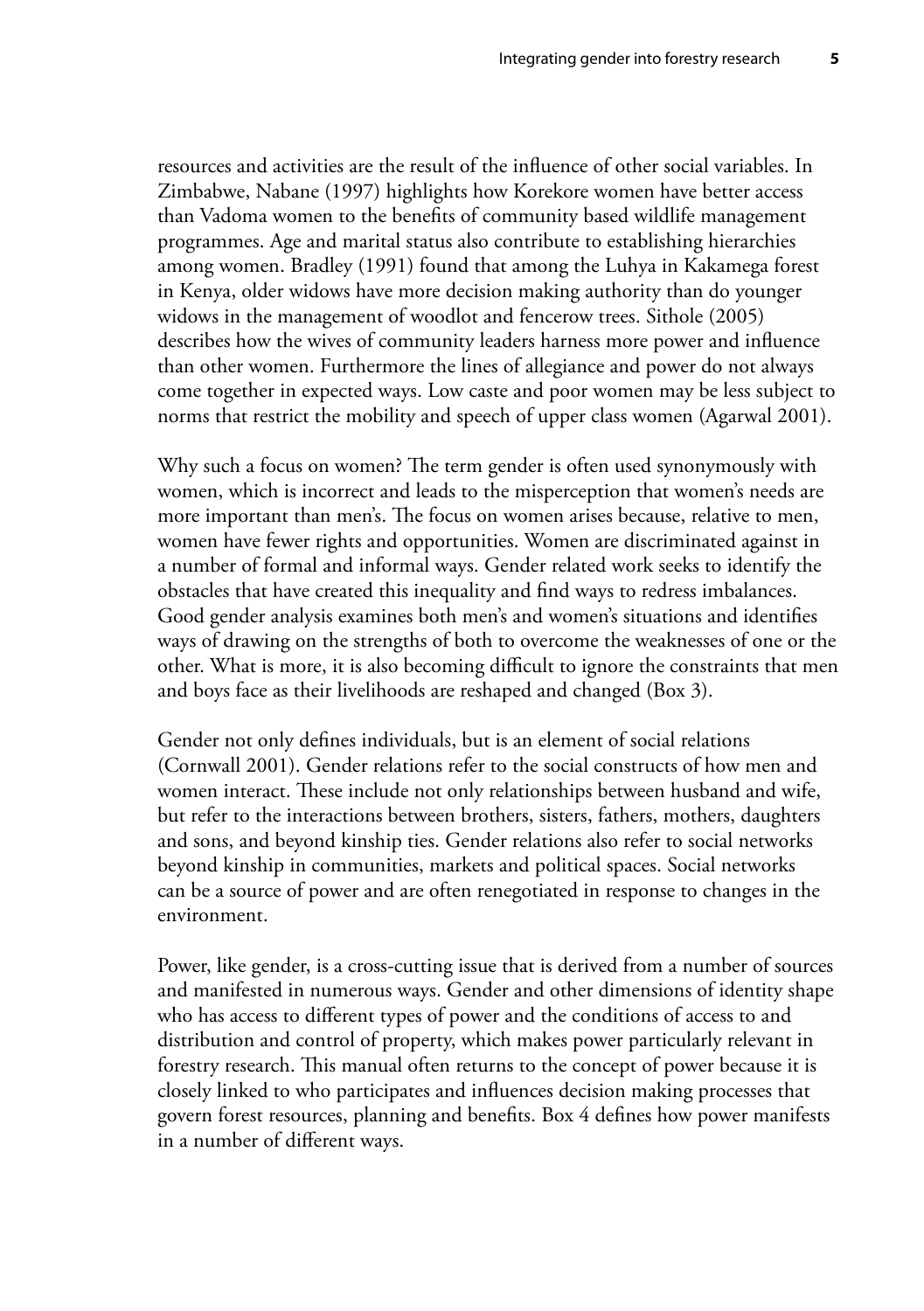#### <span id="page-25-0"></span>**Box 3. 'The other half of gender'\***

Much of the literature on gender describes the position of women and the inequalities women face in many aspects of their lives. This is because, relative to men, women face more constraints. Relative to men, women have less access to land, spend more time on household chores, receive lower wages and participate less in politics. Gender and development initiatives first sought to redress these inequalities by focusing efforts on women and on overcoming the barriers preventing them from enjoying the same opportunities as men. For this reason gender analysis tends to devote a disproportionate amount of attention to women's roles, conditions and experiences. This manual highlights many of the cases where women are more disadvantaged, relative to men, in the forestry sector.

There is, however, a growing discussion on masculinity and the disparities in power among different groups of men and boys. The loss of jobs in historically male dominated sectors (e.g., construction or finance) as a result of the global economic crisis, low rates of school attendance by boys, gang violence and HIV/AIDS, are just a few of the gender issues affecting men and boys. These issues also affect their relationship with women. The household division of labour in many places is being redefined as men experience more frequent and longer periods of unemployment. Men and boys face challenges in Latin America, Africa and elsewhere.

\*The phrase 'the other half of gender' comes from the book of the same title on men's issues in development Bannon and Correia 2006.

It is worth repeating that gender roles and relations are dynamic. They evolve over time in response to changing circumstances, needs and interests. Just as forests grow, shrink, change and shift, so gender roles and relations also undergo constant renegotiation. Failure to capture the complexity of gender roles and social relations results in failure to see opportunities for improving forest management and the possibilities for building greater equity. Drawing the lines of difference (and similarity) between and among men and women becomes critically important for understanding the context of forestry research.

### **1.2 Gendered practices, gendered knowledge**

Ideas about gender shape everything, from what types of clothing are appropriate for men and women, to the types of occupations and employment opportunities they can pursue, to who makes decisions in the household. These ideas also affect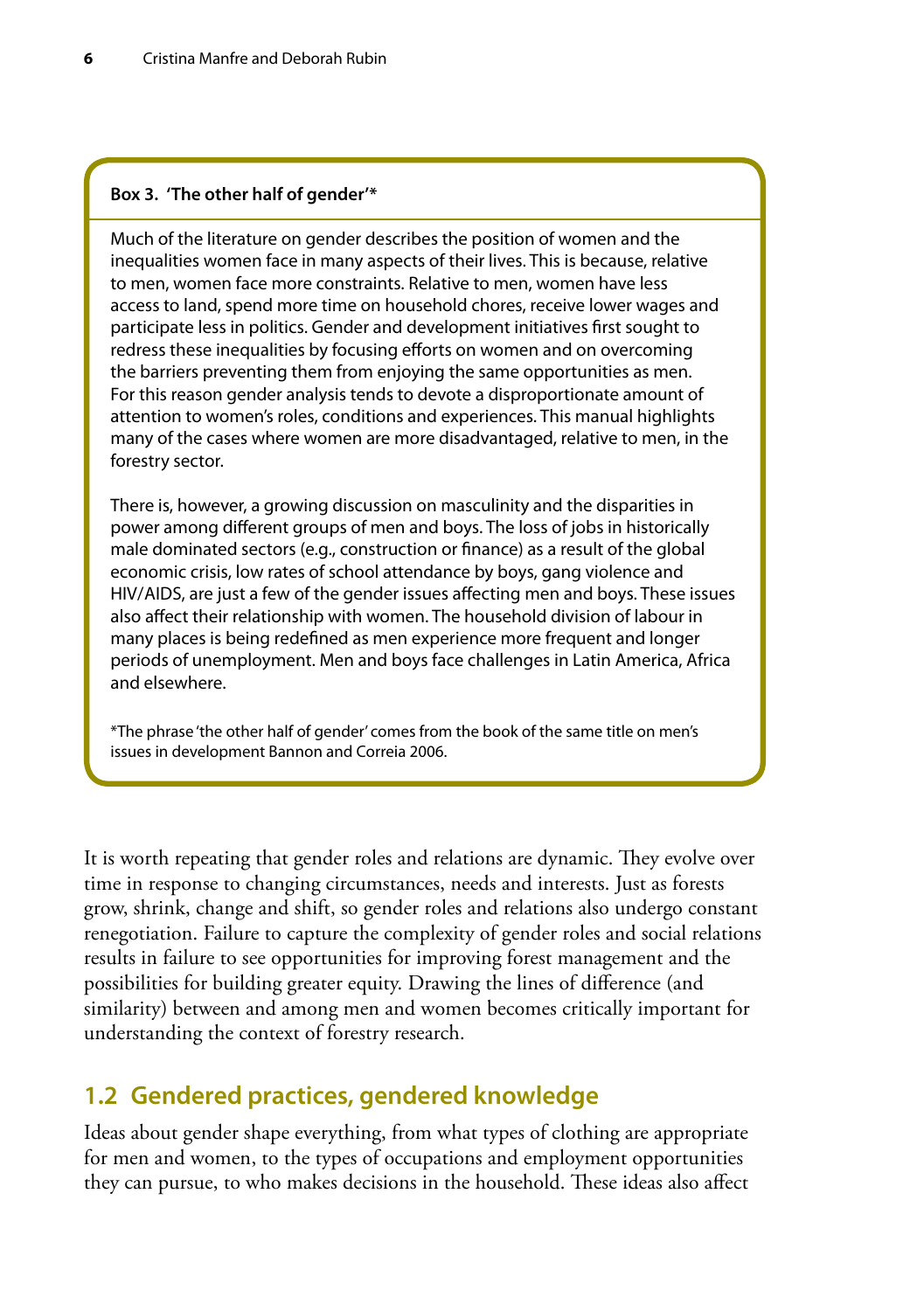#### <span id="page-26-0"></span>**Box 4. Power**

Power is manifested in a number of different ways. These include:

- **Power over:** This power involves an either/or relationship of domination/ subordination. Ultimately, it is based on socially sanctioned threats of violence and intimidation. It requires constant vigilance to maintain, and it invites active and passive resistance.
- **Power to:** This power relates to having decision making authority, power to solve problems and can be creative and enabling.
- **Power with:** This power involves people with a common purpose or common understanding organising themselves to achieve collective goals.
- **Power within:** This power refers to self-confidence, self-awareness and assertiveness. It relates to how individuals can recognise, by analysing their experiences, how power operates in their lives and gain the confidence to act to influence and change this.

Source: Williams *et al.* 1994.

how men and women use forest and tree resources and the rules that govern access to forests.

Understanding the scope of men's and women's forest practices relates to the concept of 'gender division of labour'. This refers to distinct activities performed by men and women that are socially sanctioned and institutionally reinforced. The concept generally encompasses three different types of activity. 1) Productive work, which includes tasks and responsibilities that produce goods and services for sale or consumption. This can include employment, self-employment and activities both in the formal and informal sectors. 2) Reproductive or household work, which involves activities associated with maintaining the household, such as cooking, cleaning and caring for children, the sick or the elderly. 3) Community work, which includes men's and women's contributions to community projects, such as community forestry groups, producer associations and water user groups. This can be paid or unpaid.

#### **1.2.1 Gendered practices**

The general assumption about gendered practices in forestry is that men are more often involved in activities in large scale forest enterprises, such as logging, while non-timber forest products (NTFP) used in the household or for small, income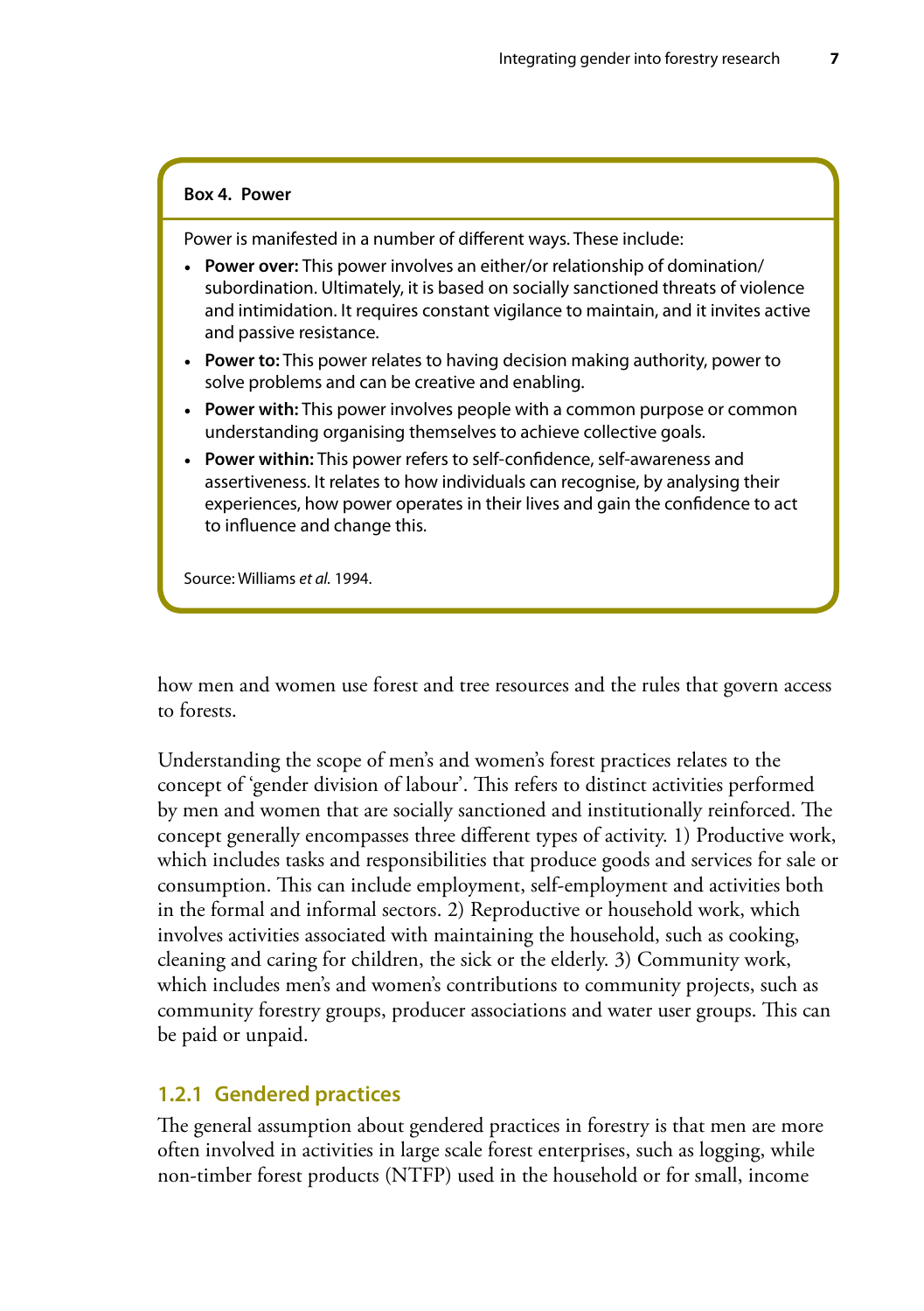generating activities are disproportionately in the domain of women. Forestry research tends to reinforce this assumption. The lack of data around women's participation in large scale forestry and other forestry activities makes it difficult to obtain an accurate picture of their involvement. This may suggest that women's roles in the sector are invisible and informal, leading to poor working conditions and lower remuneration (World Bank *et al*. 2009). However, we need to be prepared to question our assumptions about the differences between men and women and investigate the actual levels of men's and women's participation in different activities, and the factors that shape that participation.

Among NTFP activities there is incredible variation across and within countries in terms of the types of products and the stages in production to consumption chains in which men and women are engaged (Alexaides and Shanley 2004; Kusters and Belcher 2004; Sunderland and Ndoye 2004). For example, cardamom is harvested by men in the Lao People's Democratic Republic (Lao PDR), but by women in Viet Nam (Kusters and Belcher 2004). In southern Ethiopia, women can be found tapping and collecting gum olibanum, while in northern and north western Ethiopia these activities are done by men (Shackelton *et al*. 2011). Whereas women weave bamboo baskets in Lao PDR, men undertake this activity in Nepal (FAO undated). Furthermore, women are involved in many timber related activities, for example tree nurseries and planting, as well as hunting and fishing (Ruiz-Pérez *et al* 2002).

What is deemed appropriate work for men and women is continually shaped by power relations, social norms and changing socio-economic contexts. Many activities undertaken by women are perceived as extensions of their household responsibilities. Bolaños and Schmink (2005) found that in Bolivia both men and women expected women's involvement in forest management to be primarily in providing food for workers. Notions about men's role as primary breadwinners and women's dominant role in households, and perceptions about men's and women's supposedly 'natural abilities', can limit women's opportunities for upward mobility or translate into unequal pay for similar work. Norms around mobility can affect where women gather forest products or the distances they can travel to trade. Women's disproportionate responsibility for household chores also has an influence on their ability to participate in community forestry meetings or invest in expanding their businesses (Box 5). As Bolaños and Schmink (2005) note, in Bolivia women's participation in meetings was found to be constrained more by an overall lack of time than by the time of day meetings took place. Mwangi *et al*. (2009) hypothesise that women's groups face labour and time constraints that limit their ability to undertake regeneration activities, such as tree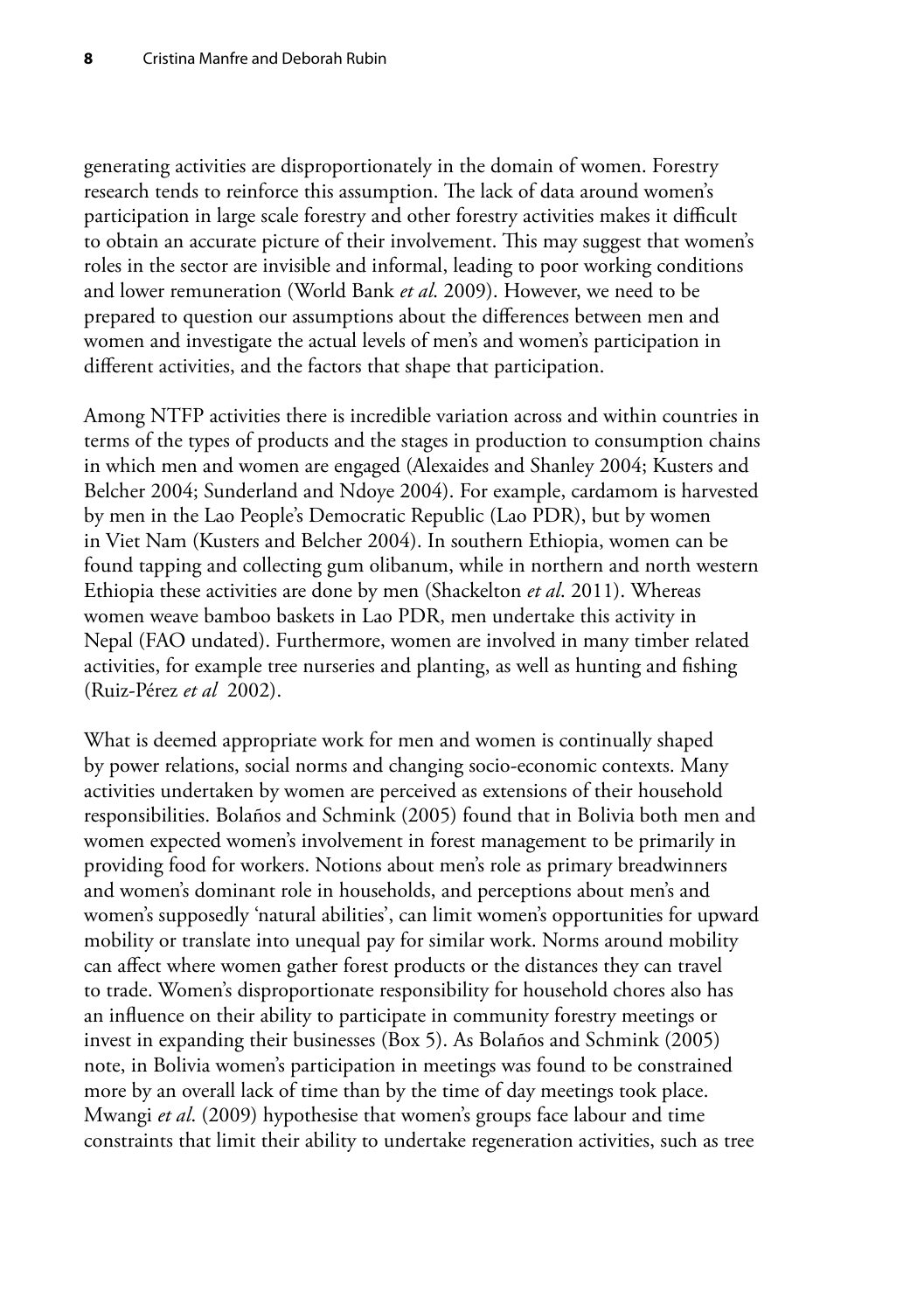#### <span id="page-28-0"></span>**Box 5. How women use their time**

Globally, women take on greater responsibility for household tasks than men. Women in India spend 354 minutes on daily household activities, including cooking and caring for children, as compared to 36 minutes by men. In Tanzania, women spend 270 minutes per day on these tasks, and men 54 minutes. In comparison with their urban counterparts, rural women spend more time in activities such as collecting water and fetching firewood because they have less access to basic services.

Source: Budlender 2010.

planting or clearing undergrowth. Ruiz-Pérez *et al*. (2002) identify lack of time as one of the factors that limit the ability of women traders in the Cameroon to expand. Demands on women's time limit their opportunities to engage in a number of forestry related activities, from expanding NTFP businesses to participating in community forestry meetings.

However, defining particular forest products as exclusive to the domain of men or women risks overlooking how socio-cultural norms have shaped access to, and control of, forest resources. As products take on new value in the marketplace, the gender norms around them have a tendency

to change. Dolan (2001) found that, although women had historically been the main producers of horticultural products in Kenya, increased demand from European markets increased contestation in the horticultural sector, including appropriation by men of women's income, labour and land.

#### **1.2.2 Gendered knowledge**

Women's knowledge of forests and forest products differs from men's knowledge in several important ways (Box 6). Women acquire knowledge of forest products to assist them with their household responsibilities—providing food, supplementing household incomes and meeting other needs that arise as a result of droughts, famines or disasters. Their knowledge of genetic material and experience in adapting and domesticating forest species allows them to weather household ups and downs and adapt to climate change. Furthermore, in many places, women maintain biodiversity as an important part of upholding cultural traditions. Howard (2003) describes the links between the kitchen and biodiversity, also arguing that a bias against women's knowledge overlooks the kitchen and pantry as two of the most undervalued aspects of plant biodiversity (Box 7).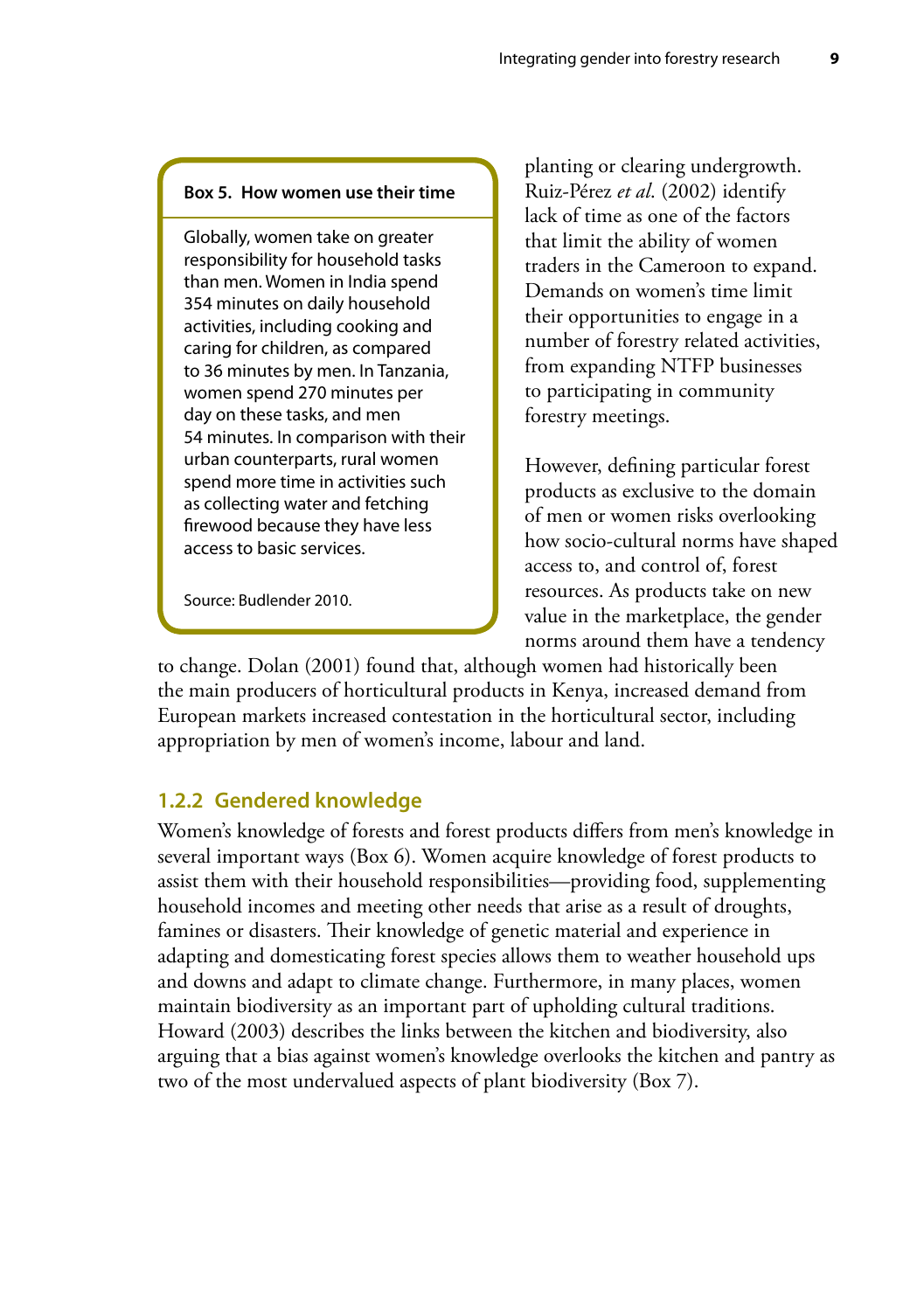#### <span id="page-29-0"></span>**Box 6. Gender differences in knowledge systems**

Huisinga *et al*. (1993) identify four areas of gender differences in knowledge systems related to forests:

- Women and men have knowledge about different things
- Men and women have different knowledge about the same things
- Women and men may organise their knowledge in different ways
- Men and women may receive and transmit their knowledge through different means.

In some places women's knowledge of forest biodiversity can be quite extensive. The Lao PDR Forest Management and Conservation Project found that women used a range of forest resources for food, fuel and to generate income: 37 different types of food, 68 different medicinal products, 18 types of products for other uses and 18 different animal species. In Acre, Brazil, Kainer and Duryea (1992) found that women demonstrated botanical knowledge and plant management skills related to over 150 wild and domesticated species, especially those used for food, spices, medicines and beverages.

The research does not dismiss men's knowledge, but explores the differences in men's and women's knowledge. Men's knowledge links more directly to their agricultural activities (e.g., using forest products for mulch). In Tanzania, men acquire specialised knowledge about different fodder plants for livestock (Kajembe *et al*. 2000), while women's knowledge of trees species is more closely related to firewood, vegetables and fruits (Katani 1999).

#### **Box 7. Women, the kitchen and plant biodiversity**

Around the world, maintaining plant biodiversity plays an important role in culinary diversity, household consumption and cultural heritage.

- In the Andes, a wide range of potato and maize varieties are conserved for different culinary purposes. In Quechua communities, women maintain that knowledge (Howard-Borjas 1999).
- More than 50 wild plant species are used in Tuscan soups in Italy (Pieroni 1999).
- Mayan women from the Yucatan transplant plant species to their urban gardens in Quintana Roo, Mexico, as a way to preserve their culture and biodiversity. (Greenberg 2003).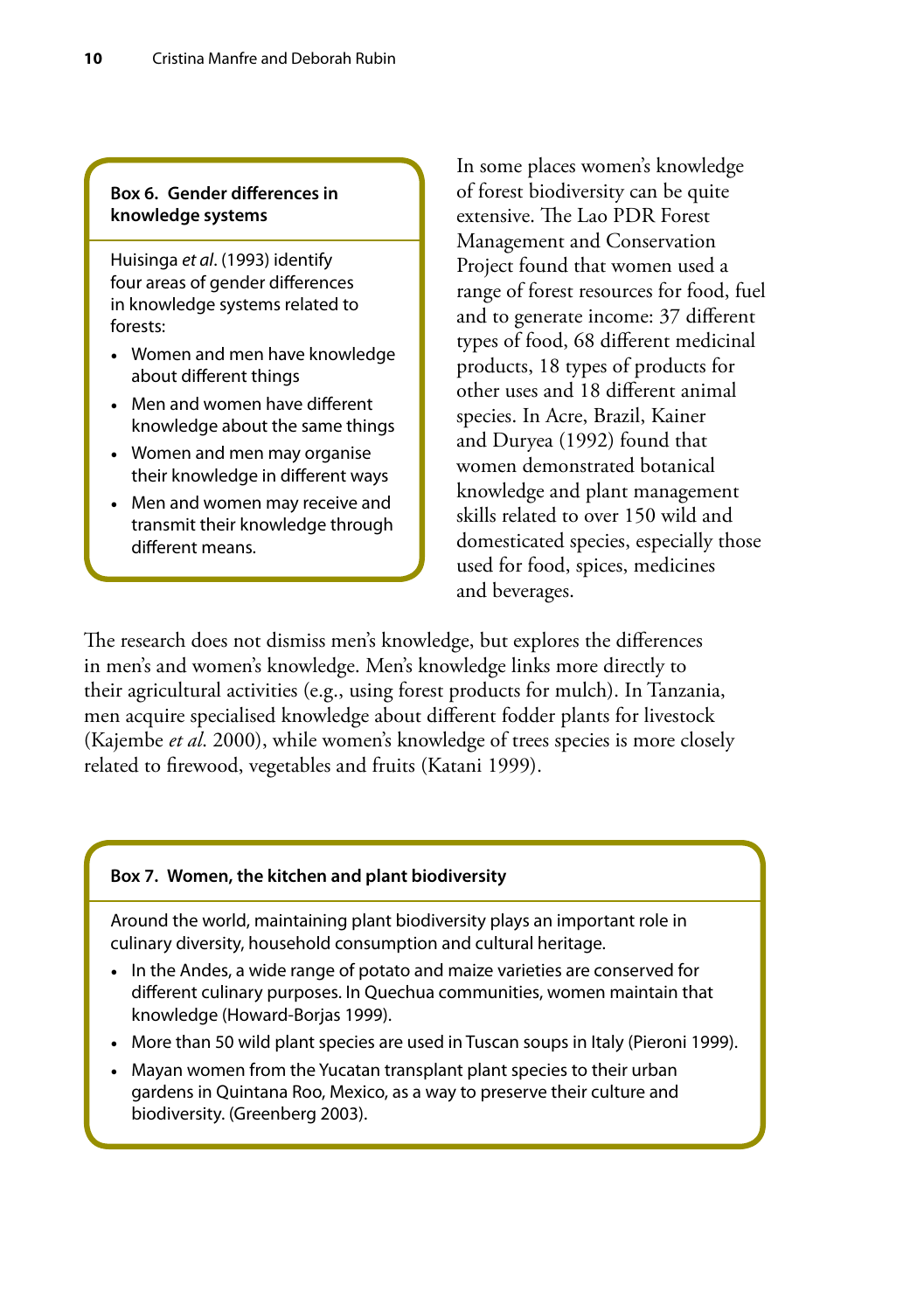<span id="page-30-0"></span>The pathways by which men and women acquire knowledge also differ, even when the knowledge is about the same product for the same purpose. Both men and women learn about forest products that can be used for medicinal purposes. In Maasai culture, however, boys learn about herbal medicines while tending to goats and sheep in the bush. Girls, in contrast, are taught by their mothers and grandmothers near home (Sindiga 1994).

#### **1.2.3 Gendered priorities**

Women's priorities for forest use are often considered to stem from their household responsibilities, such as collecting firewood for cooking or forest plants for medicinal purposes. At the same time, women prioritise activities that facilitate their ability to meet household needs for food and fuel. Men, in contrast, often engage in high value activities, such as logging and timber, that are linked to perceptions of their role as primary breadwinners and about their presumed greater physical strength.

As a result, women and men experience changes affecting forest resources differently. When a forest is redefined as a protected area and access to it changes,

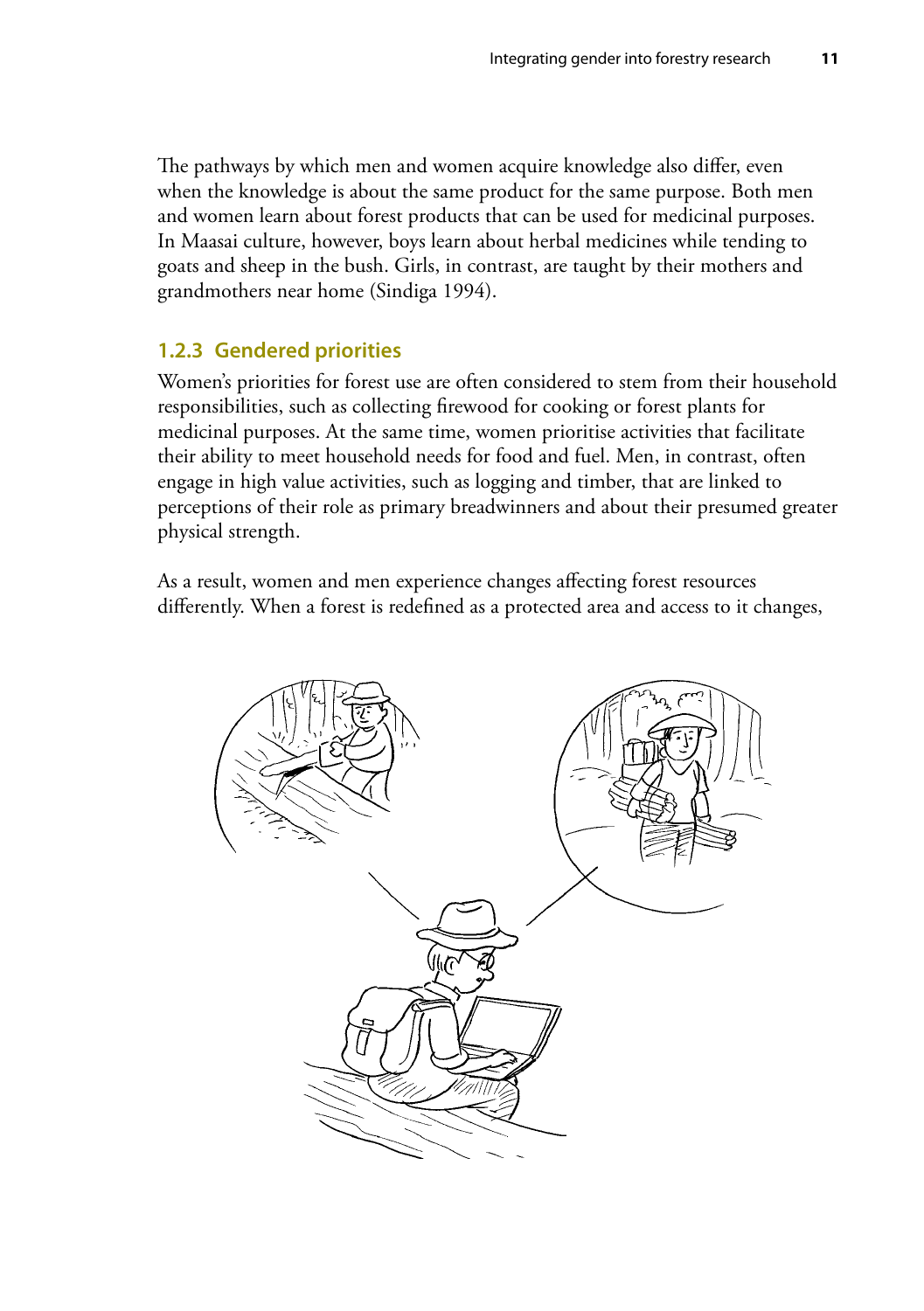this may either facilitate or impede women's access to resources depending on whether or not the rules of access take women's concerns into account. Identifying the potential consequences of changes will help policy makers, donors, investors and other actors to make more informed decisions about conservation, climate change mitigation or adaption, and other strategies.

There is, however, a delicate balance to be struck here between ensuring women's and men's priorities are met and not reinforcing inequalities between men and women. While women may prioritise access rights that help them fulfil household obligations, they should not be prohibited from other rights that are important to men.

#### **How does this link to my research?**

The documentation of gendered practices, knowledge and priorities is a key building block for understanding gender issues in forestry. It not only provides baseline information about men's and women's relationships with forests and forest related institutions, but also informs our understanding of potential avenues for engaging them in conservation, land use planning, reforestation or regeneration of forested lands. Here are some potential research questions:

- What forest products do men and women use? In what ways do they use forest products differently? How can NTFP value chains be developed in ways that maintain or strengthen women's positions in specific chains?
- What tree species are valued by women? What tree species are valued by men? What implications does this have for conservation?
- How do men's and women's priorities, practices and behaviours change as the forest passes through different transition stages?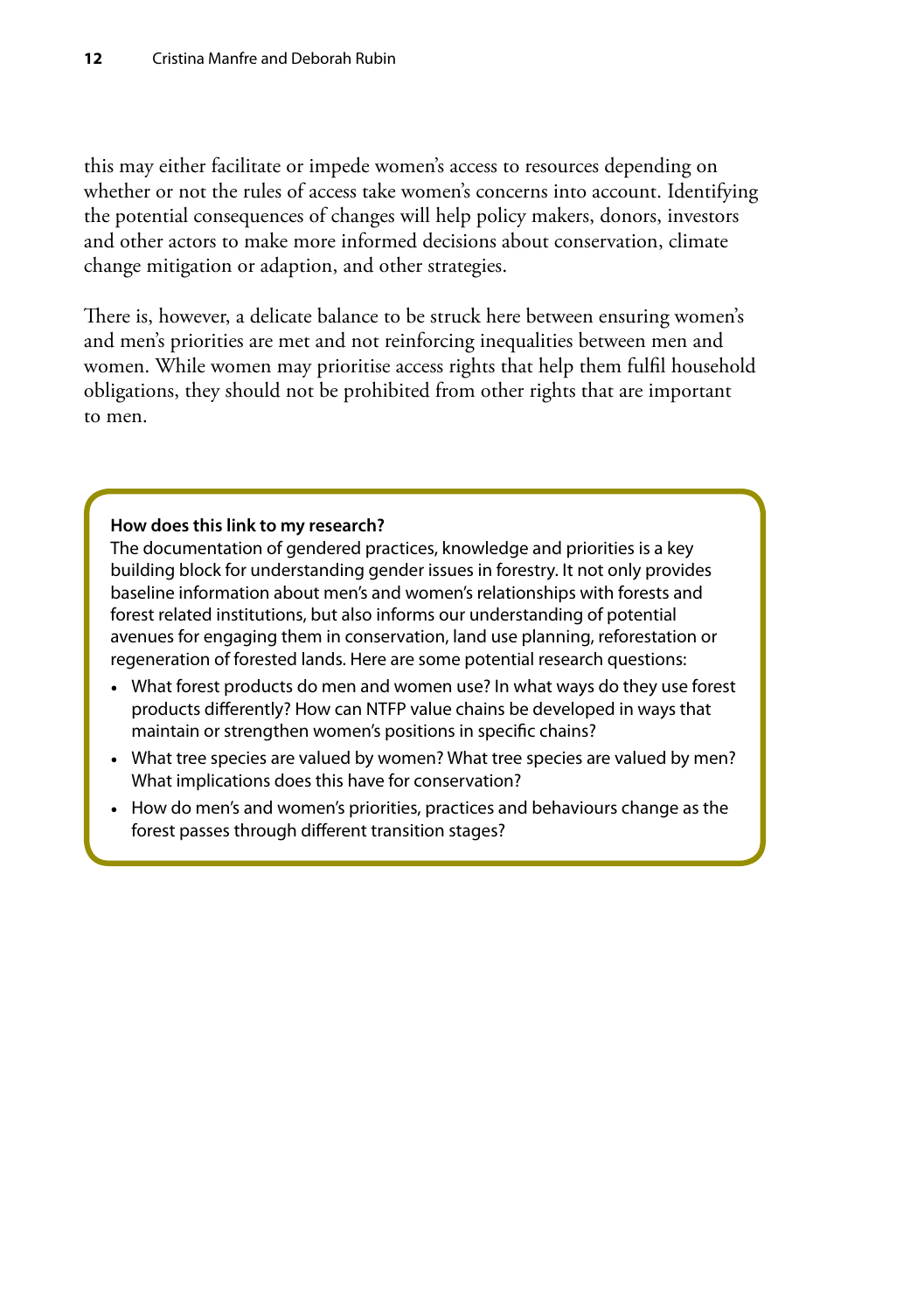## <span id="page-32-0"></span>**1.3 Gender and climate change**

While in 2007 the International Panel on Climate Change (IPCC) recognised that climate change will have differing consequences for men and women, there continues to be a large knowledge gap around the gender and climate change nexus. Most gender and climate change work focuses on two elements: women's vulnerability to climate change and the lack of attention to women in climate change decision making at national and global levels. This narrow focus on women's susceptibility to climate change has been at the expense of research examining women's contribution as agents of change in mitigation and adaptation.

Women's vulnerability to climate change is shaped by their dependence on natural resources for their livelihoods and household activities. Climate change has the potential to exacerbate gender inequalities and increase women's vulnerability in a number of ways. Rural women who derive their income from forests will find their livelihoods altered by changes that affect the availability of resources. Changes in the availability of water and fuel wood may force women and girls to travel farther and spend more time collecting. Gender differences in access to productive resources, social networks and other resources influence how men and women will experience and adapt to climatic changes and shocks. Women are also more likely to bear the brunt of natural disasters that occur as a consequence of climate change. Women and children are more likely than men to die in natural disasters and they bear the brunt of recovery efforts during the aftermath (Terry 2009).

However, women are not just victims of climate change. Their active involvement in managing and conserving forests and other natural resources make them key actors in mitigation and adaptation efforts. Djoudi and Brockhaus (2011) argue that the positive results of women's involvement in the sustainable management of resources suggest that women have adaptive capacities which should not be ignored. It is also likely that women contribute to mitigation efforts, but their contributions are not well documented or accounted for in payment for environmental services. At the same time, many gender advocates raise concerns about the absence of women from, and the lack of attention to women's issues in, national and global policy making on climate change. In her review of the National Adaptation Programme of Action (NAPA) in the Congo Basin, Peach Brown (2011) highlights the lack of participation of women in the development of these strategies.

Increasingly, development practitioners and researchers are using gender analysis as a tool to improve the efficiency of adaptation strategies. Gender analysis of adaptation strategies examines what strategies men and women are adopting, what resources are needed to support these strategies, and how roles and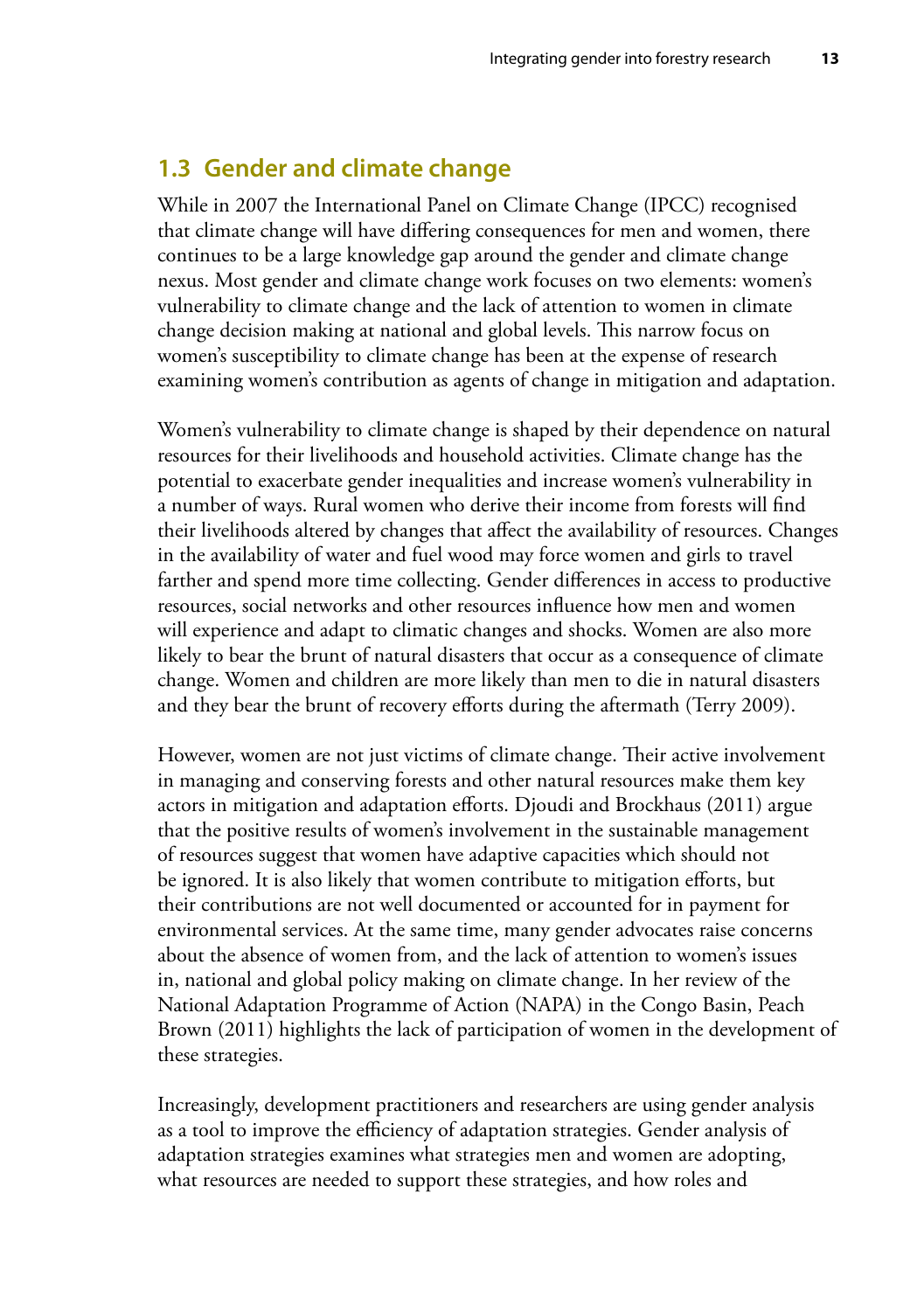

responsibilities are shifting as a result of climate change. Men's and women's responsibilities shape their perceptions of risk and are also likely, then, to affect what adaptation strategies they adopt. Thomas *et al*. (2007) analysed perceptions of climate risk in South Africa and found that because men tend livestock they perceive drought as a risk. Women, in contrast, perceive unpredictable rains and flooding as more of a risk because the crops they look after are susceptible to flooding. Djoudi and Brockhaus (2011) describe a shift in the gender division of labour in Mali. Here, because men are migrating as an adaptation strategy, women are attempting to take on activities previously dominated by men, such as herding livestock and making charcoal.

That both men and women are going to adapt to climate change is not in question. What is more important is how they adapt and the capacity they have to adapt in ways that secure or improve their livelihoods. Research is showing that women's ability to adapt is constrained by their relative lack of assets. 1 As a result of changes

<sup>1</sup> Assets are the stock of resources that a person accesses, controls or owns. They can be categorised roughly as: natural resources (e.g., land, trees, water); physical capital (e.g., technology, vehicles, infrastructure); human capital (e.g., education, skills, health); financial capital (e.g., savings or credit); social capital (e.g., networks, membership in organisations); and political capital (e.g., citizenship or effective participation). The gender dynamics of asset ownership and control are becoming a key focus for gender and agricultural research because assets have been shown to be important in setting men and women on the pathway out of poverty. For more information see IFPRI's Gender, Agriculture, and Assets Project (GAAP) <http://gaap.ifpri.info/>.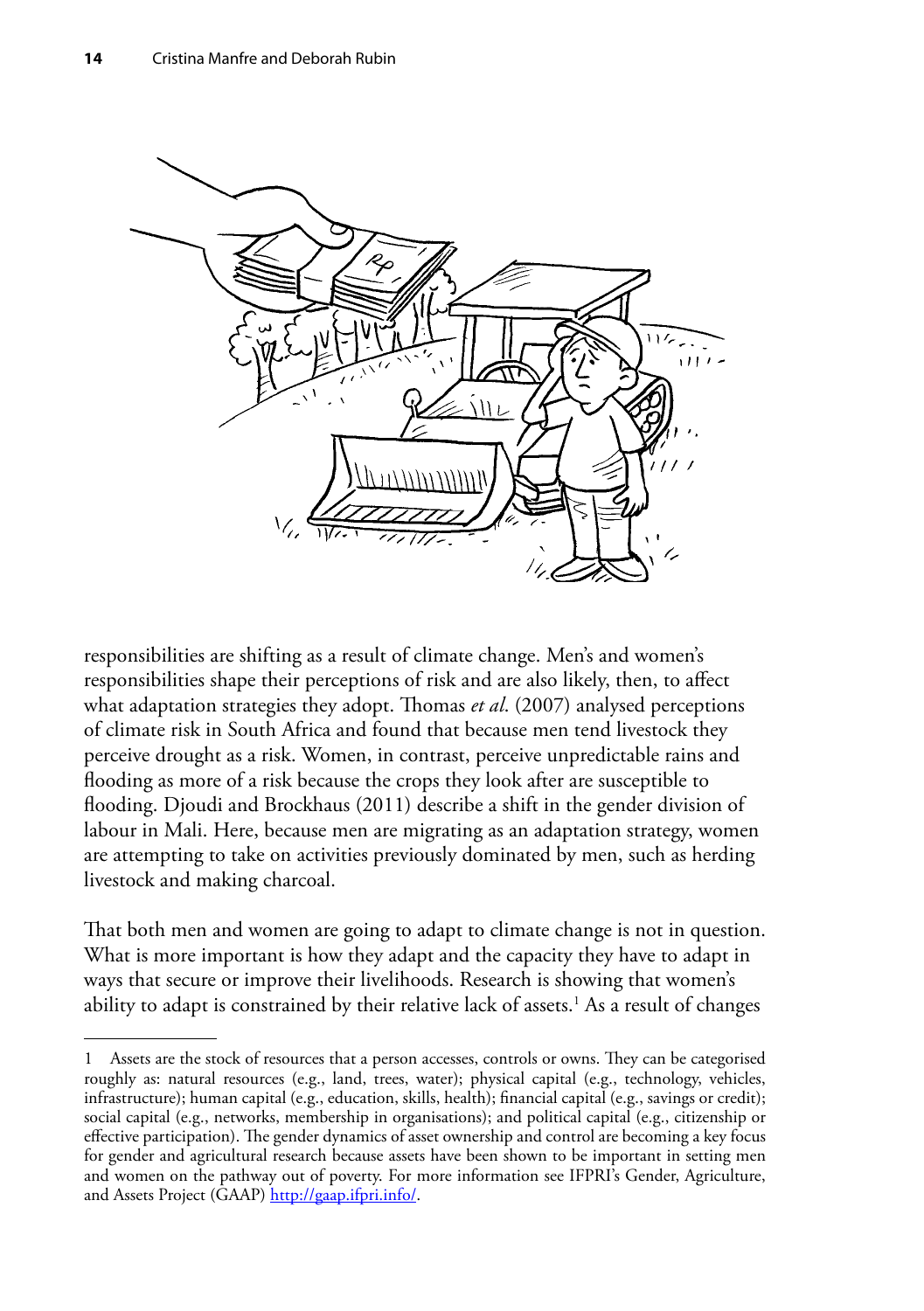in climate, women in the Ganges River basin are switching crops and moving into fish farming. These women identified the need for information, training and extension services to help them adopt new practices successfully (Terry 2009). In Tanzania and Kenya, although women and men in the same households were found to be equally capable of adopting new strategies, the women were limited by a lack of financial capital, gender norms that restrict their activities and lack of time because of responsibilities for other tasks (Terry 2009). Women in Mali faced difficulties breaking into the charcoal industry because it was dominated by men and socially restricted to Iklan women (Djoudi and Brockhaus 2011). Other constraints were access to networks and markets.

Less is known about how gender analysis can improve mitigation efforts. Certainly, a better understanding of men's and women's current behaviours can help to identify and target gender specific strategies that can change behaviours. Research by the International Network on Gender and Sustainable Energy (ENERGIA) seeks to understand the gender dynamics of energy use to identify alternative, clean energy sources. For example, methane- or solar-powered cooking stoves can eliminate women's need to gather fuel wood. There is also a need for more research into how men and women can benefit equitably from REDD+ as part of mitigation efforts. Finally, as climate smart, agricultural techniques are identified, these will need to be tailored and disseminated in ways such that both women and men have the opportunity to adopt them.

#### **How does this link to my research?**

- How can women more effectively participate in the design of local and national climate change policies?
- What adaptation strategies are men and women adopting? What resources do women need to improve their adaptation strategies? How does climate change affect men's and women's use of time, access to income or access to forests?
- What kind of strategies can improve women's mitigation efforts? How do these differ from men's?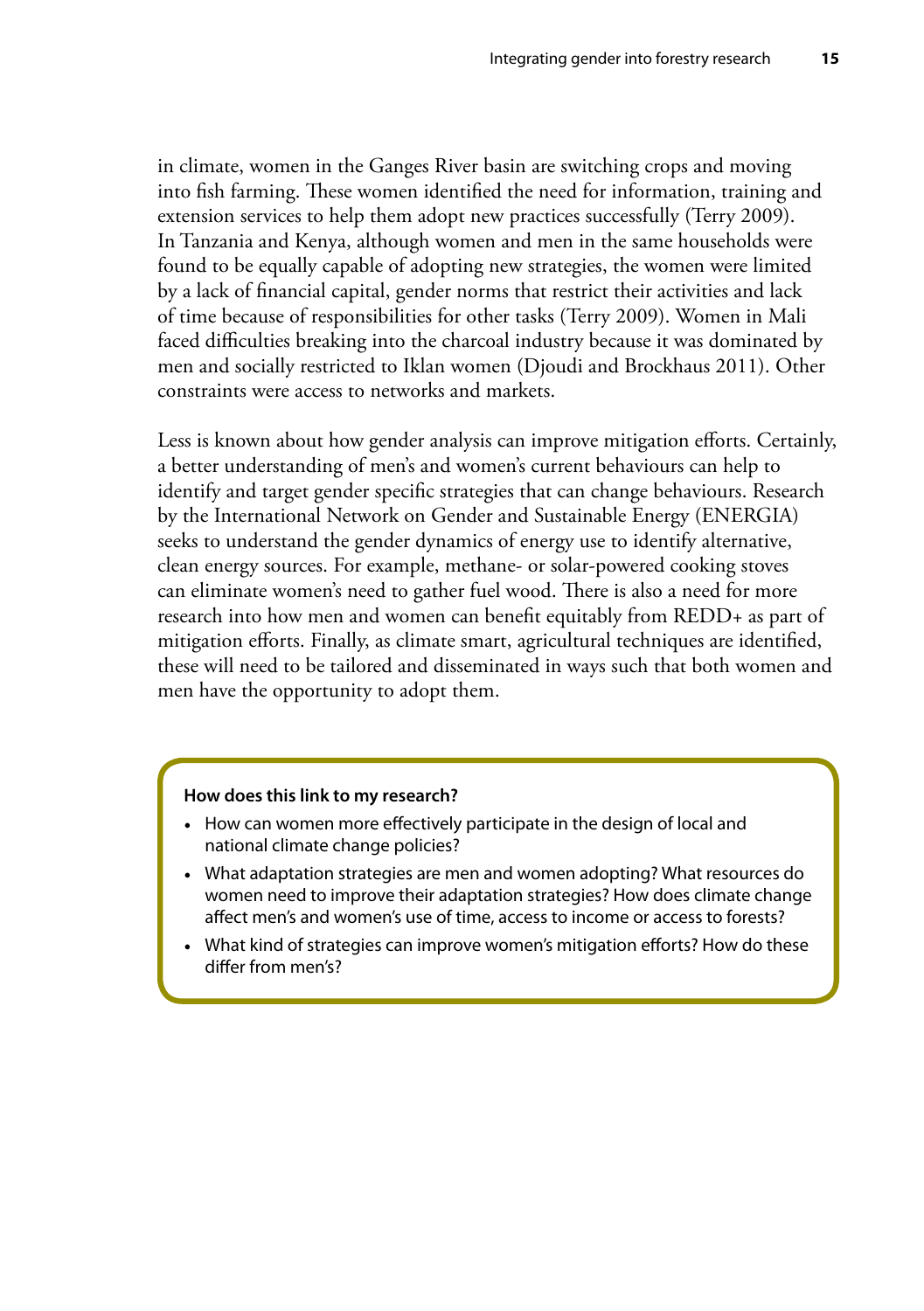## <span id="page-35-0"></span>**1.4 Gender and participation**

Over the last several decades, participation has become a cornerstone of development and research activities in almost all sectors. The concept embodies a number of ideas including empowerment, inclusiveness, democracy and efficiency. It has at times been represented as a panacea for development challenges. Participation has many definitions, which are often misinterpreted and misused. It can refer to the inclusion of those most affected by specific interventions in development interventions. Often times it is a shorthand to refer to the inclusion of marginalised groups. It can refer to both the use of participatory methods as well as the process of taking part in decision making (Akerkar 2001). In forestry research, participation appears in most of these different forms.

There are a number of issues, both conceptual and methodological, related to gender and participation that deserve attention. This section discusses the most important conceptual issues and debates. Later in the manual, there is a discussion of the methodological issues.

### **1.4.1 Participation for efficiency and empowerment**

The justification for conducting a gender analysis of participation is based on both efficiency and empowerment. On the one hand, participation is cited as necessary for the institutional efficiency of community forestry groups and other

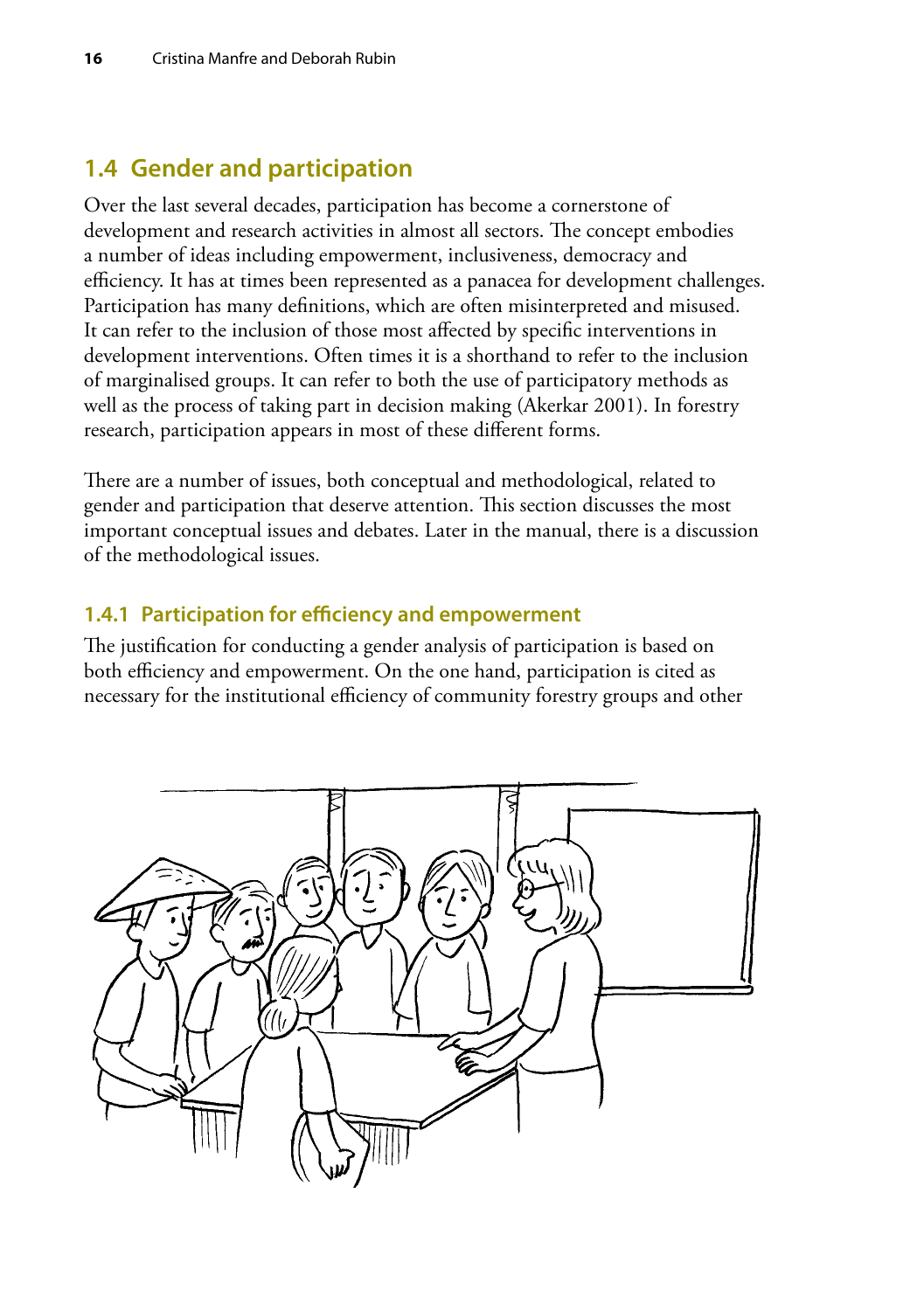local community based organisations. Bardhan (1999) finds that compliance with water use rules in water users groups is linked to participation in rule formulation. Agarwal (2009, 2010) demonstrates how enhancing women's participation in decision making committees in community forest institutions improves forest governance and resource sustainability. Women's participation is also found to mitigate elite capture of benefits during decentralisation and improve access to district level budgeting processes (de Vries and Sutarti 2006; Syamsuddin *et al*. 2007; Komarudin *et al*. 2008).

On the other hand, equitable participation is an important indicator of citizenship, and a form of voice and agency. When inclusivity is sacrificed and participation favours one group's needs over another's, it exacerbates unequal power relations and inequalities. Shortly after India instituted the joint forest management (JFM) programme to encourage the participation of communities in forest management, Sarin (1995) found that in some places the time taken and distance travelled by women for a head load of wood increased several fold. This was because JFM groups did not take into account how women used forests and closed their access to them completely.

## **1.4.2 Determinants of participation**

According to Agarwal (2001), the ability to participate and the terms of participation are shaped by a number of factors, including rules of entry, social norms, perceptions, and the assets and attributes of those affected (Table 1). Determinants are context specific; they are established through national policies (e.g., membership criteria for community forestry groups), and socio-cultural norms and beliefs (e.g., women should not speak in public forums). This means

| <b>Determinant</b><br><b>Definition</b>                                                                                                                                                                           | <b>Example</b>                                                                                                                                                                                                                                                                                                                                    |
|-------------------------------------------------------------------------------------------------------------------------------------------------------------------------------------------------------------------|---------------------------------------------------------------------------------------------------------------------------------------------------------------------------------------------------------------------------------------------------------------------------------------------------------------------------------------------------|
| Rules of entry<br>Refer to membership<br>criteria of community<br>forest groups, water<br>user groups or producer<br>associations. These may<br>be set by individual<br>associations or by<br>government policies | In producer associations, membership<br>is often based on access to land, which<br>tends to exclude women who do not<br>own land<br>Community forest groups that admit<br>one person per household will exclude<br>women in men headed households<br>even though men and women in the<br>same household may have different<br>needs and interests |

### **Table 1. Determinants of participation**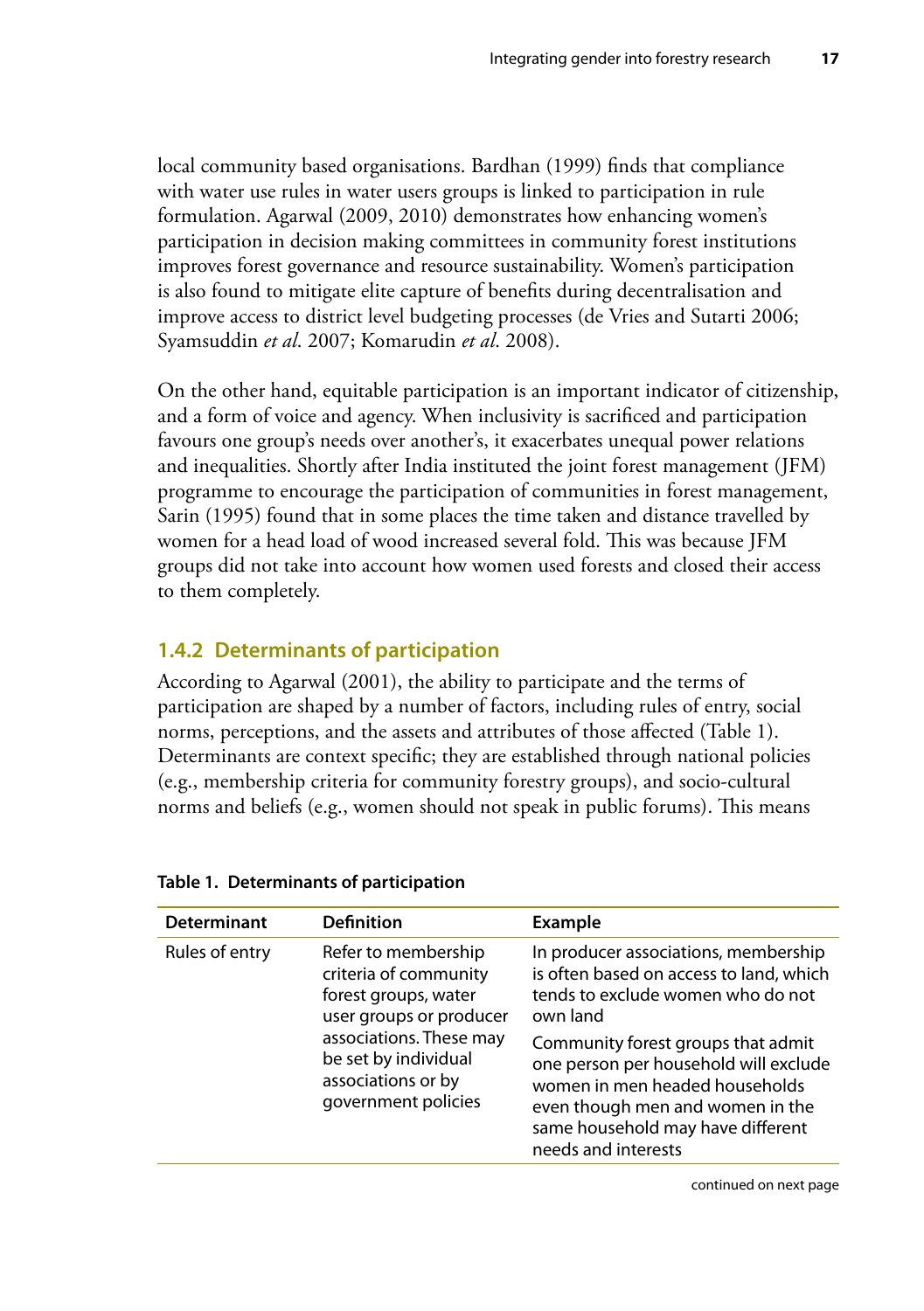| <b>Determinant</b>                        | <b>Definition</b>                                                                                                                                                                                                 | <b>Example</b>                                                                                                                                                                                                                                                                                                                                                                                |
|-------------------------------------------|-------------------------------------------------------------------------------------------------------------------------------------------------------------------------------------------------------------------|-----------------------------------------------------------------------------------------------------------------------------------------------------------------------------------------------------------------------------------------------------------------------------------------------------------------------------------------------------------------------------------------------|
| Social norms                              | Refer to the norms<br>that guide what public<br>spaces men and women<br>have access to, how they<br>should behave in those<br>spaces, and how men<br>and women spend their<br>time (gender division<br>of labour) | Women may be unable to attend<br>meetings when these are scheduled at<br>times when they prepare meals or do<br>other household chores. Household<br>chores also limit their ability to<br>participate in meetings that extend<br>over a number of hours                                                                                                                                      |
| Social perceptions                        | Refer to beliefs about<br>men's and women's<br>capabilities and skills                                                                                                                                            | It is not uncommon to hear that<br>women are treasurers because they<br>are good with money. Women may<br>also be perceived as lacking the<br>knowledge or self-esteem to lead<br>organisations. These perceptions can<br>reduce the space in which women (or<br>men) can participate in groups                                                                                               |
| Personal<br>endowments                    | Refer to men's and<br>women's access to<br>resources, both physical<br>and social, that affect<br>their status in the<br>community                                                                                | Not all women lack power or are<br>vulnerable. Widows often have greater<br>personal endowments; they are often<br>able to speak more freely or have<br>greater mobility than married women                                                                                                                                                                                                   |
| Household<br>endowments and<br>attributes | Refer to household<br>resources that affect the<br>status of members of<br>that household in the<br>community                                                                                                     | The wife of the village chief will<br>draw power and influence from the<br>importance of her household<br>Class and caste position of the<br>household can affect an individual's<br>ability to participate, but in some<br>surprising ways. High caste women<br>may be more subject to social<br>norms that restrict their ability to<br>participate than women from low<br>caste households |

Adapted from Agarwal 2001

that the stumbling blocks to women participating in decision making on an equal footing with men vary both across and within countries.

Determinants of participation define not only inclusion, but also the grounds for excluding certain groups or individuals. 'Participatory exclusion' can remove people from decision making institutions or create exclusionary practices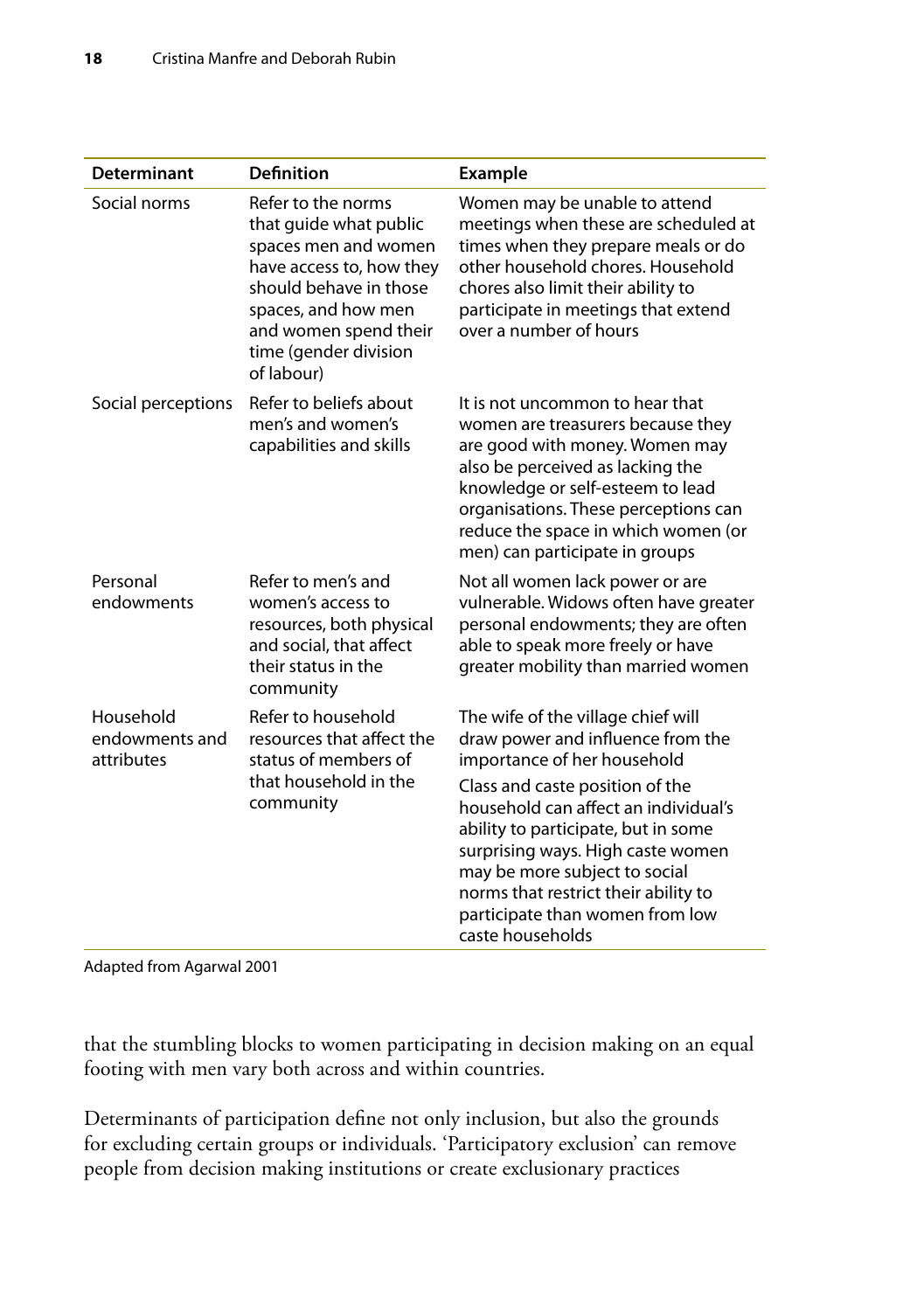within participatory institutions (Agarwal 2001). Women's exclusion from decision making processes in the forestry sector has been noted by several authors (Saigal 2000; Agarwal 2001; Gupte 2003, 2004; Benjamin 2010; Buffum *et al*. 2010; Giri and Darnhofer 2010; Sunam and McCarthy 2010).

There is a tendency to think of participation as having only positive attributes; that is, having no costs but simply benefits. However, women can face significant costs in terms of time. Given the unequal division of household labour, women manage a tightly scheduled day and participating in meetings may be hard to fit in. Moreover, there are risks involved in transgressing the social norms and beliefs that define the terms of participation, including loss of reputation, guilt or shame. For some, challenging norms may lead to public censure, the loss of kinship or social networks, or worse. The institutional efficiency arguments for participation do not consider the high cost exacted from men, women and the communities that take on greater responsibilities.

## **1.4.3 Types of participation**

Participation is not an 'all or nothing' scenario. There are degrees of participation. A number of typologies have been developed to characterise participation (Arnstein 1969; White 1996). Agarwal derives a 'gendered' typology from her work in the forestry sector (Table 2).

| Form/level of participation               | <b>Characteristic features</b>                                                                                              |
|-------------------------------------------|-----------------------------------------------------------------------------------------------------------------------------|
| Nominal participation                     | Membership in the group                                                                                                     |
| Passive participation                     | Being informed of decisions ex post facto; or<br>attending meetings and listening to decision<br>making without speaking up |
| Consultative participation                | Being asked an opinion on specific matters without<br>a guarantee of influencing decisions                                  |
| Activity specific participation           | Being asked (or volunteering) to undertake<br>specific tasks                                                                |
| Active participation                      | Expressing opinions, whether or not solicited, or<br>taking initiatives of other sorts                                      |
| Interactive (empowering)<br>participation | Having a voice in, and influence on, the group's<br>discussion                                                              |
|                                           |                                                                                                                             |

### **Table 2. Typology of participation**

Source: Agarwal 2001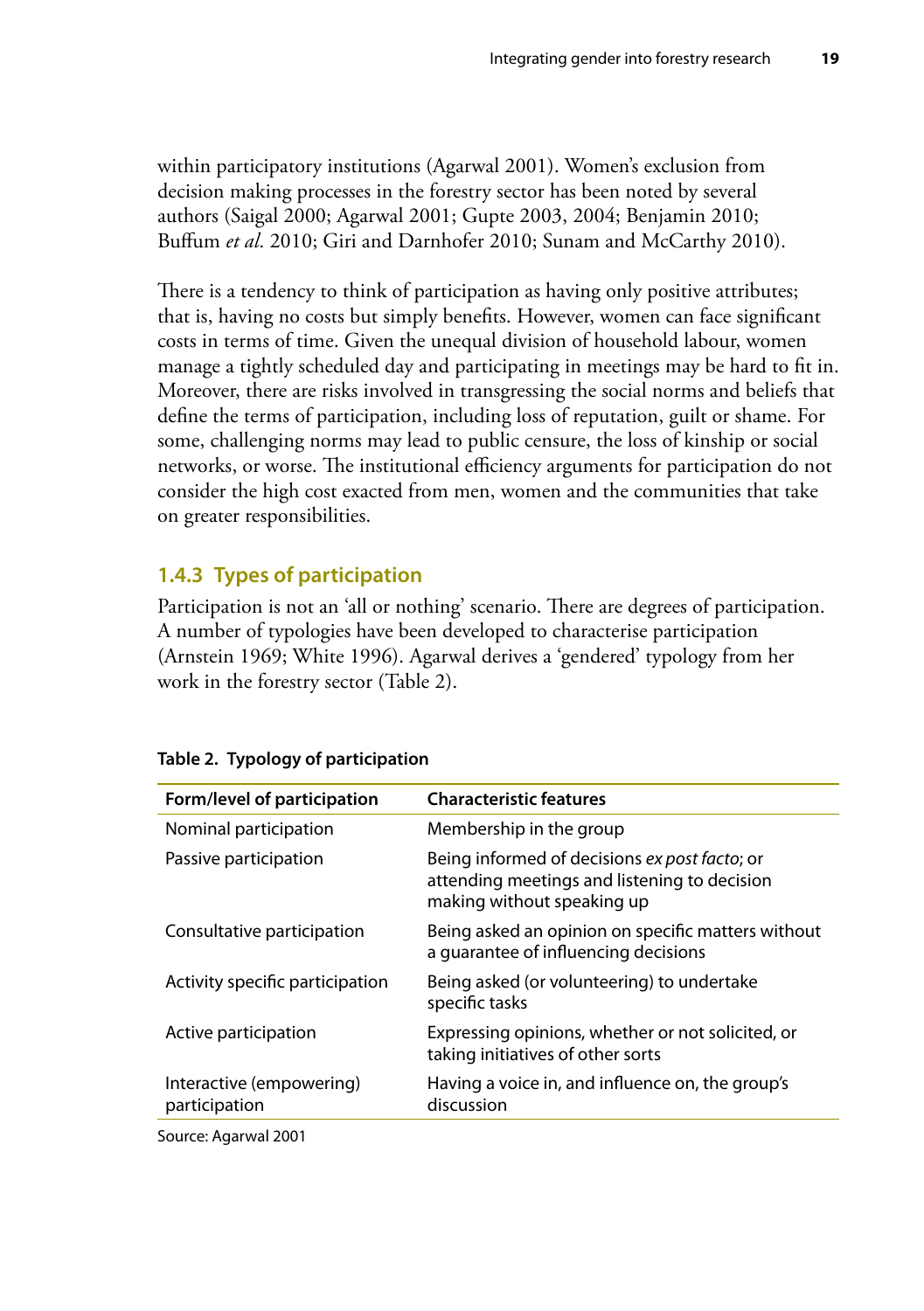Women often participate in ways that can be categorised along this typology as passive or consultative, such as informally influencing decision making. As Sithole (2005) finds in Zimbabwe, women do not participate directly in community forestry decisions, but view their role in the household as being highly influential. Wives discuss proposals with their husbands prior to public meetings. Others have also cited the ways in which women devise strategies to make themselves heard (Schroeder 1993; Dolan 2001). Nemarundwe (2005) argues that these strategies are becoming more visible as women use the support of local nongovernmental organisations (NGOs) or women's groups to move their influence from the privacy of the household to public arenas. The role of NGOs and other external actors in advancing women's participation in forestry management is a feature of research being conducted in Uganda and Nicaragua by CIFOR.2

## **1.4.4 How many women are enough?**

One of the key debates related to gender and participation revolves around the importance of increasing the number of women in decision making processes and at what level of participation women begin to have an influence ('threshold



<sup>2</sup> See for example Banana *et al*. 2012.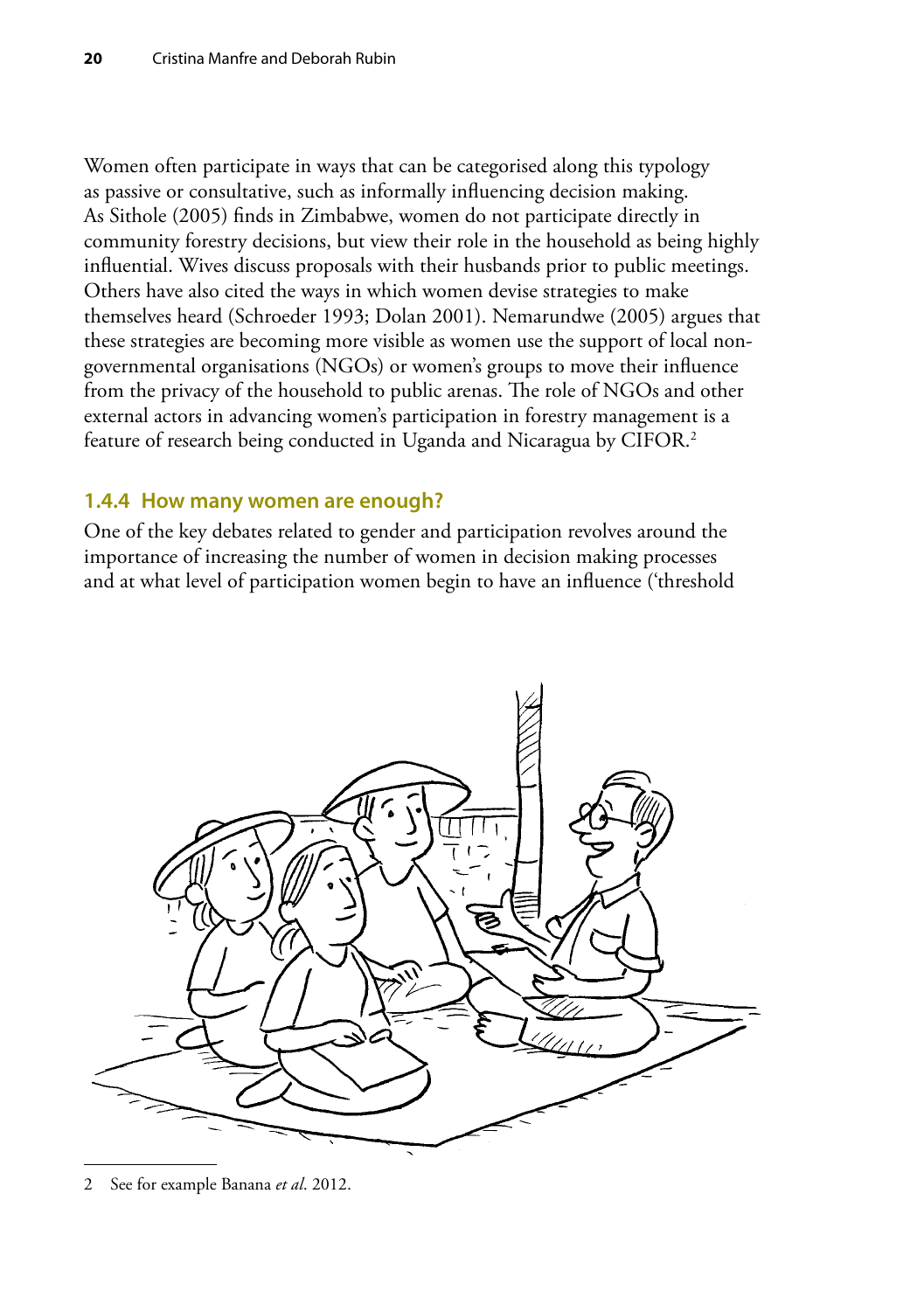representation' or 'critical mass'). This remains an issue of debate precisely because the determinants of participation mentioned earlier vary so widely from one country to another (Agarwal 2010). One-third representation often seems to be the minimum, for example in political parties across Latin American and in village councils in India and Pakistan (Agarwal 2010).

Furthermore it is not always clear whether women's participation leads to better outcomes for women. Put another way, do women represent women's interests? Because they are not a homogenous group, women's interests are not uniform. Some women may advance their own interests at the expense of improving conditions for other women, thus creating inequalities not based on gender, but on class, ethnicity, race or other social categories. Cornwall and Goetz (2005) found no link between increasing women's participation in politics and the pursuit of gender equality policies.

None of these questions and challenges negates the importance of ensuring that men and women have equal opportunities to participate in forestry governance. On the contrary, they suggest that more research is required to understand the context specific variables that inhibit or facilitate equitable participation at multiple levels of governance, and the potential effect of broad participation on indicators of forest sustainability, wellbeing and poverty reduction.

#### **How does this link to my research?**

- How does the participation of men and women make a difference to your research? What can you do to foster it? What constraints will you face in engaging men and women more equitably? What mechanisms are needed to ensure both men and women are able to participate in and influence decision making?
- What are the gender differentiated determinants of participation in different forest related activities, for example value chains, national adaptation plans and conservation efforts? What are the effects of increasing women's participation across CGIAR Research Program on Forests, Trees and Agroforestry research themes?
- How can mechanisms or decision support tools for conservation, climate change policies or forest use be evaluated for their effectiveness in fostering equitable participation?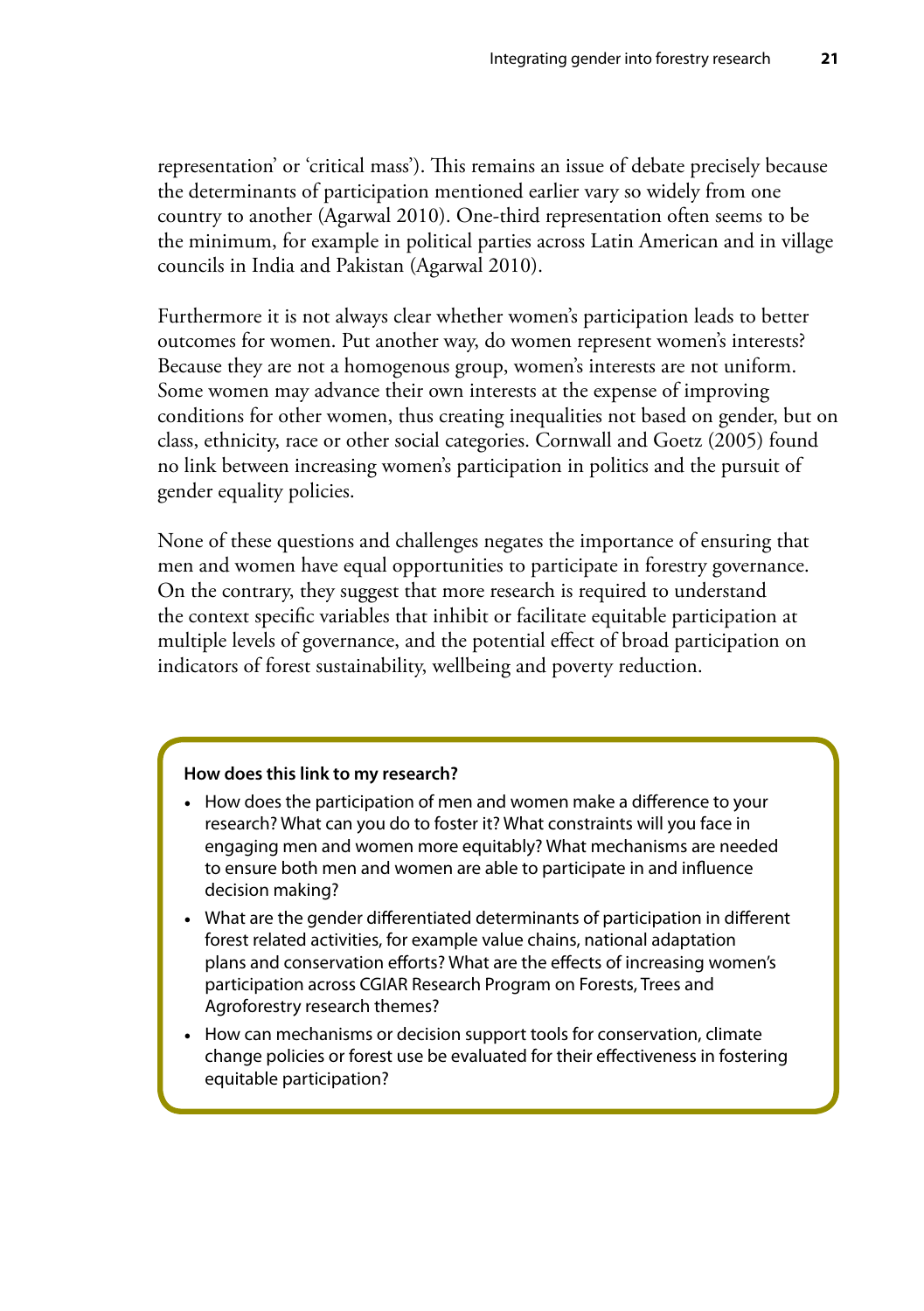# **1.5 Beyond the community**

There is wide acceptance that the policy environment is not gender neutral (Williams 2003; Tran-Nguyen and Zampetti 2005; World Bank 2011). The context in which policies are shaped and implemented is gendered. Women and men typically work in different sectors and jobs, have different access to resources and basic services, and play different roles in households, communities, forest management and the economy. These differences influence how men and women are likely to benefit from policy changes. At the same time, they also influence the extent to which women and men are able to participate in the processes that shape the content of the policies.

Research on gender issues 'beyond the community' is less prevalent than at the community level. This is partly because researchers can 'see' the differences and inequalities between men and women in what they do, who participates in meetings and how they participate at the local level. The numerous participatory methods and tools on how to engage women at the local level also garner greater attention than those that improve the policy making process at regional and national levels. As one moves towards higher levels of decision making there is both a real absence of women in the institutions that govern and a failure to engage the organisations that advocate on behalf of gender equality or women's specific needs.



Yet, focusing efforts on gender issues 'beyond the community' is important for improving action at local level. While promoting more equitable participation in horizontal associations strengthens collective action, vertical associations are needed in order for individuals and communities to influence policy makers, businesses and other stakeholders in the forestry sector (Pierce Colfer 2005). As Agarwal (2001) emphasises, participation at any level is "…a measurement of citizenship rights and…a form of empowerment and voice." These days, the levels of negotiation and decision making are expanding tremendously. Governments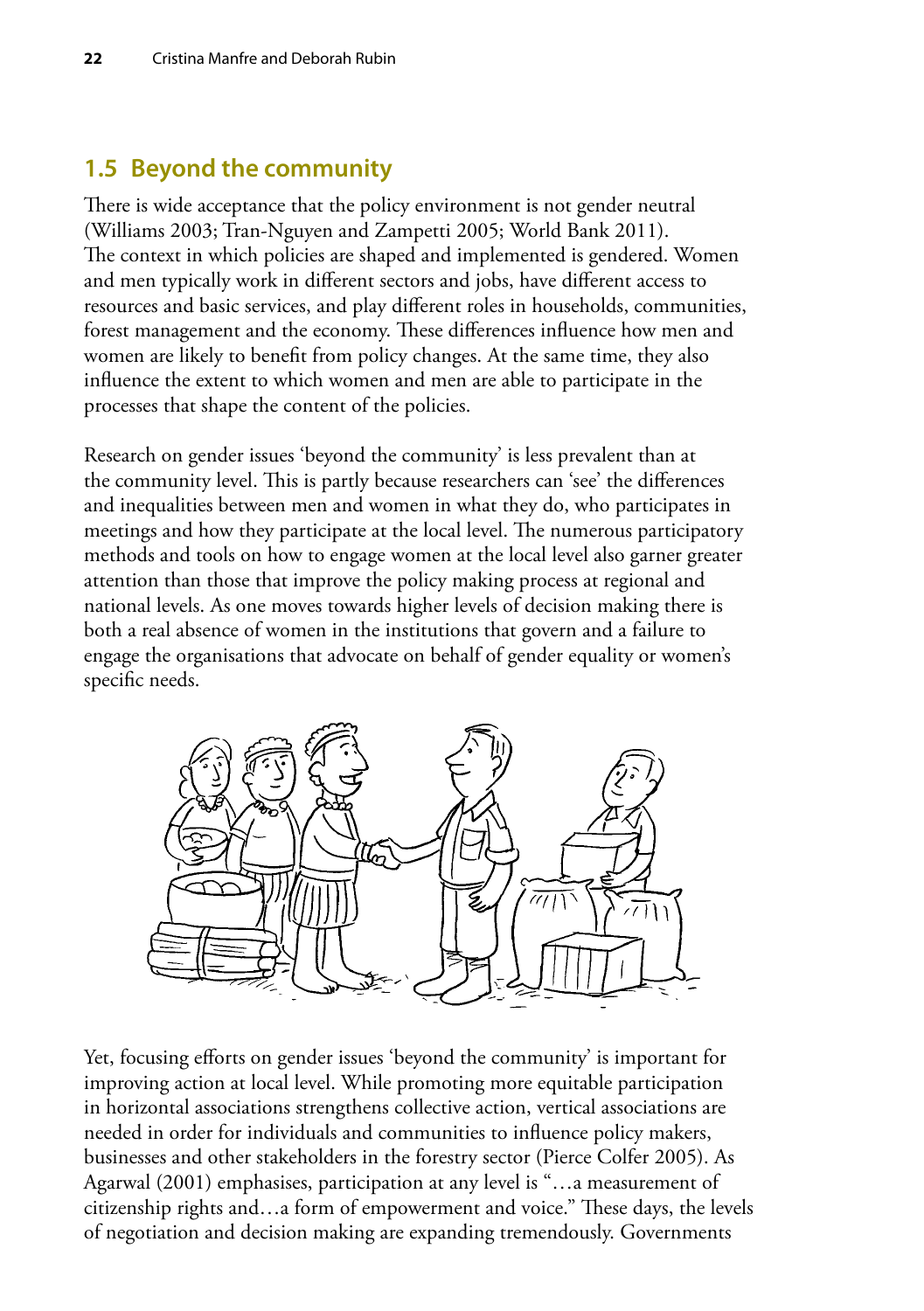are decentralising and devolving power to communities, and global and regional efforts to respond to climatic changes and manage forests are proliferating. Most countries are part of regional bodies that deal with cross border landscape issues as well as cross border trade and economic relations. This means that research must contend with the imperative to address gender inequalities at multiple levels of the decision making process.

### **1.5.1 Lack of data and political will**

Integrating a gender perspective into research at the regional and national levels is thwarted by a lack of sex disaggregated data and an absence of political will to invest in and demand gender analysis at levels beyond the community. Nonetheless, there are a number of examples of gender analysis of policies across different sectors. ENERGIA conducted gender audits of energy policies in seven countries, Botswana, Kenya, Senegal, Philippines, India, Nigeria and Ghana. The audits can be found at http://www.energia.org/what-we-do/policy-influencing/ gender-audits/. In Tanzania, at the request of the Minister of State in the Vice President's office, the International Union for Conservation of Nature (IUCN) developed a gender and climate change policy to feed into the national climate change strategy (Box 8).

#### **Box 8. National strategy on gender and climate change for Tanzania**

Tanzania's commitment to gender equality is embodied in the Constitution, Bill of Rights and a number of ratified international agreements and conventions. The National Strategy for Growth and Reduction of Poverty 'MKUKUTA' and the Tanzania Vision 2025 both highlight the importance of gender equality for achieving long term development, growth and the wellbeing of its citizens.

Although not initially present in the National Adaptation Programme of Action and other communications to the United Nations Framework Convention on Climate Change (UNFCCC), the Government of Tanzania recognises that redressing inequalities between men and women is critical to achieving national climate change adaptation and mitigation goals. In June 2011, Dr. Terezya L. Huvisa, Minister of State for Tanzania, requested assistance from the IUCN to develop a national strategy for mainstreaming gender in climate change in Tanzania. A series of consultations and interviews with relevant policy makers, as well as a stakeholders' workshop, resulted in a draft document presented at the end of October 2011. The strategy defines the role of the Vice President's office and integrates gender into six priority sectors – agriculture, water, health, energy, forests/REDD and coastal management.

Source: IUCN 2011.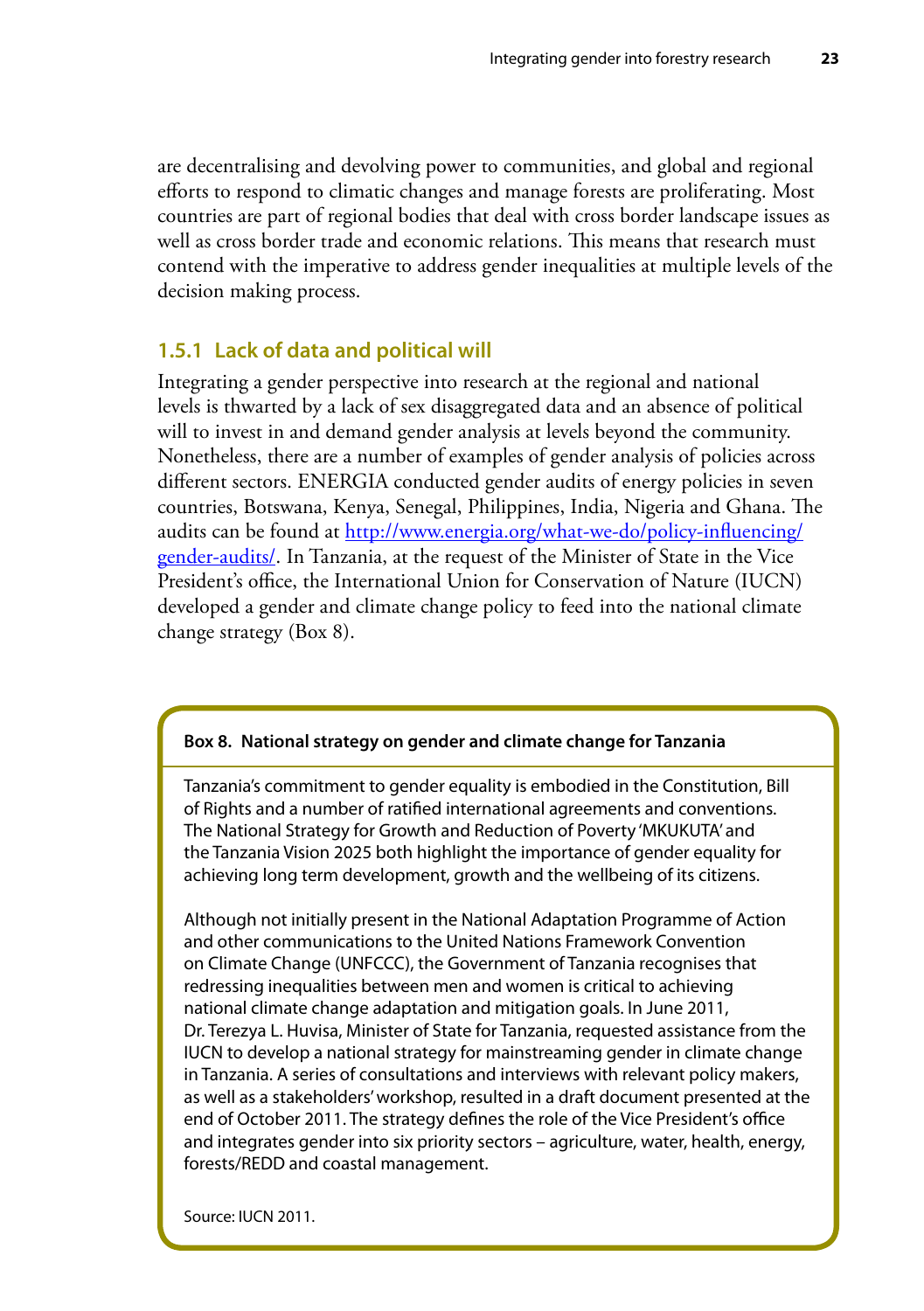### **1.5.2 Participation of women**



The gender gap in political participation is present in both developed and developing countries. Women are underrepresented in national parliaments, heads of governments and decision making positions; on average

they occupy 17% of the seats in national parliaments and make up roughly 17% of ministers (UN 2010). The United Nations Environment Programme's (UNEP) 2006 governance survey of gender mainstreaming across environment ministries found that women are over-represented at the lower levels of decision making and under-represented at higher levels; women make up an estimated 41% of the lower levels and 27% of the staff at the management level (excluding ministers themselves) in the countries surveyed. In Nepal's Ministry of Forests and Soil Conservation there are five women professionals out of 246 officers at the lower bureaucratic levels, and of 1189 forest rangers, just 27 are women. There are no women at decision making levels. In Indonesia, women comprise 22% of the technical and administrative staff of the Forestry Department while in Cambodia women comprise 10% of Forest Administrative staff and 0.5% hold management positions (Gurung *et al*. 2011).

This absence of women in decision making positions points to gender based constraints that prevent women from moving into these positions. Investigating these constraints will illuminate the structural barriers facing women and the potential avenues for removing constraints and creating a more equitable environment.

## **1.5.3 Gender advocates and influence**

Recently, research on gender and policy making has focused on issues related to women's influence. That is, efforts are being made to identify the point at which women's participation begins to influence or effect change in institutions. Arguments for empowering women to participate in policy making decisions focus on the need to remove discriminatory practices that prevent women's participation. Arguments for efficiency focus more often on how women improve decision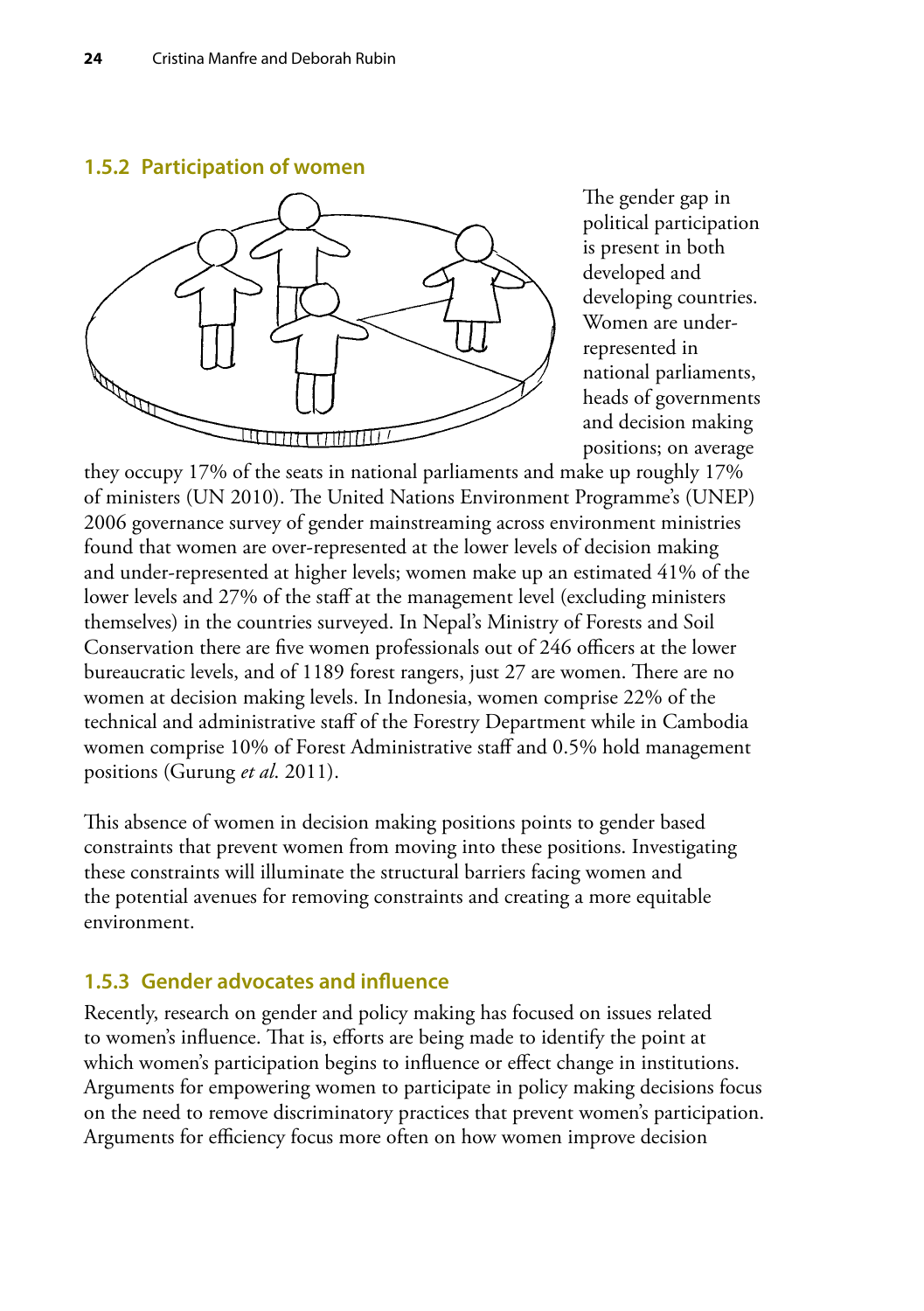making. The shift towards influence combines the arguments for empowerment and efficiency by seeking to identify the point at which empowering women begins to lead to different outcomes. For example, Norgaard and York (2005) find that countries with high rates of women's participation at the parliamentary level are more likely to ratify international environmental treaties. Dahlerup's (1988) study of gender dynamics in Scandinavian politics found that stereotyping and exclusionary practices were common until women's representation increased to about 30%. These findings inspired a number of studies to look at similar issues in in the forestry sector. These studies stress that being involved in a process is not the same as having a voice or the ability to influence.

### **1.5.4 Translating policy into practice**

A critical step in development is translating policies into practice. Many governments are paying more attention to gender equality in policies. In some cases, demands from donors to make gender equality more explicit help governments to navigate the politics in gender equality debates. However, the gulf between the language of policies and the practice of policies is wide. Peach Brown's (2011) review of NAPAs in the Congo Basin demonstrates that gender in the language of documents does not necessarily lead to action on gender. She stresses the importance of fostering participation from the beginning of the policy making process. She also worries that government agencies responsible for action are ill equipped to lead efforts to improve gender equality in the REDD+ readiness process. Greater attention to strategies and approaches that improve implementation of equitable gender forest policies is needed.

#### **How does this link to my research?**

- What factors contribute to increasing the participation of men and women in, and their influence on, decision making at the national level? What are the consequences of increasing women's participation at different governance scales?
- What mechanisms are necessary for translating national gender commitments in the forestry sector into practice?
- How well are women represented in the staff of forestry agencies? What factors limit women's participation in these agencies?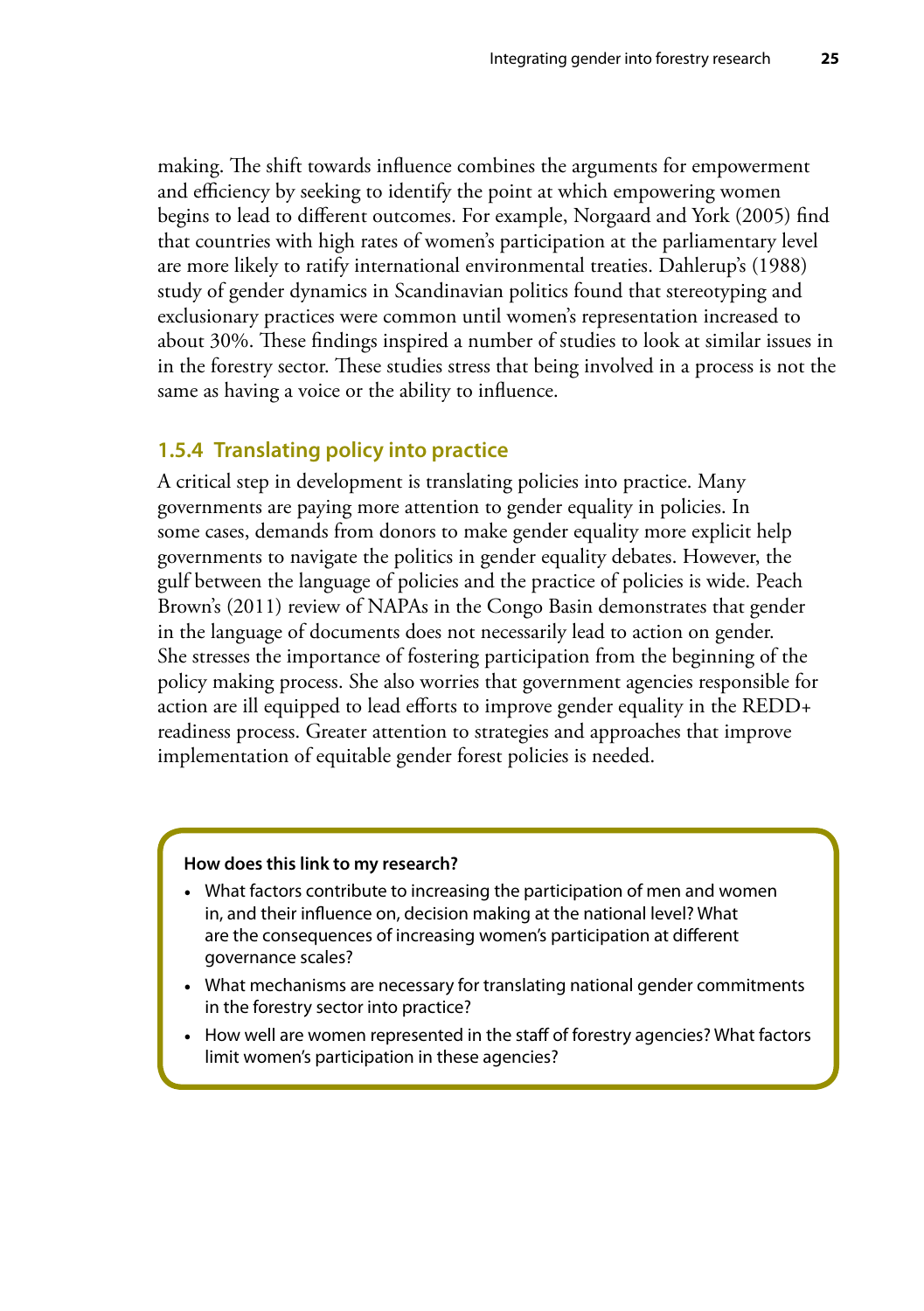## **1.6 Gender and tenure rights**

This manual would not be complete without a discussion of the gender dimensions of tenure rights and access to forests. Tenure rights refer to the "social relations and institutions

For a more detailed discussion of tenure rights see Larson, A. 2012.

governing access to and use of land and resources" (Larson 2012). These define the relationships of individuals, communities and institutions to land, trees, water and other resources, as well as the relationships of different groups of people to each other. Tenure rights can determine ownership rights, access to and use of resources, management of resources, and disposal or transfer rights. These rights are reflective of, and shaped by, social relations and power structures that are mediated by a number of socio-economic characteristics, including gender. Moreover, they are mutable and are, therefore, rewritten and renegotiated as internal and external pressures change interests, and the value of trees and forest resources. Gender analysis of tenure rights can

- Illuminate the complex and overlapping arrangements that govern men's and women's use, access to and management of trees, forests and other natural resources
- Inform forest tenure reform to make it more equitable.

## **1.6.1 Understanding the gender aspects of tenure rights**

Understanding the links between gender and tenure rights is necessary for improving the sustainable management of forest resources, enhancing livelihoods and addressing unequal power relations. Unfortunately, discussions in agriculture and forestry have focused narrowly on women's lack of access to formal ownership of land or forest lots. This is, in part, because not many women have secure title. It also stems from the tenuous rights women have to land and the many examples of appropriation by men of land or other natural resources under women's management. This does not mean that women do not need secure tenure or title to land or forest lots, but as the following paragraphs explain, the gender dimensions of tenure rights are much more complicated than just lack of formal ownership.

While women lack access to land and other natural resources, the narrow focus on ownership overlooks women's access to, and use of, forest resources for a multitude of purposes. It also ignores the existence of complex arrangements that confer various rights on women in different ways, for different purposes and at different times; all in the absence of women's ownership. Along Kenya's coast, for example, Swahili women own trees on land for which they do not hold title, but which is owned by men relatives (Fortmann 1985).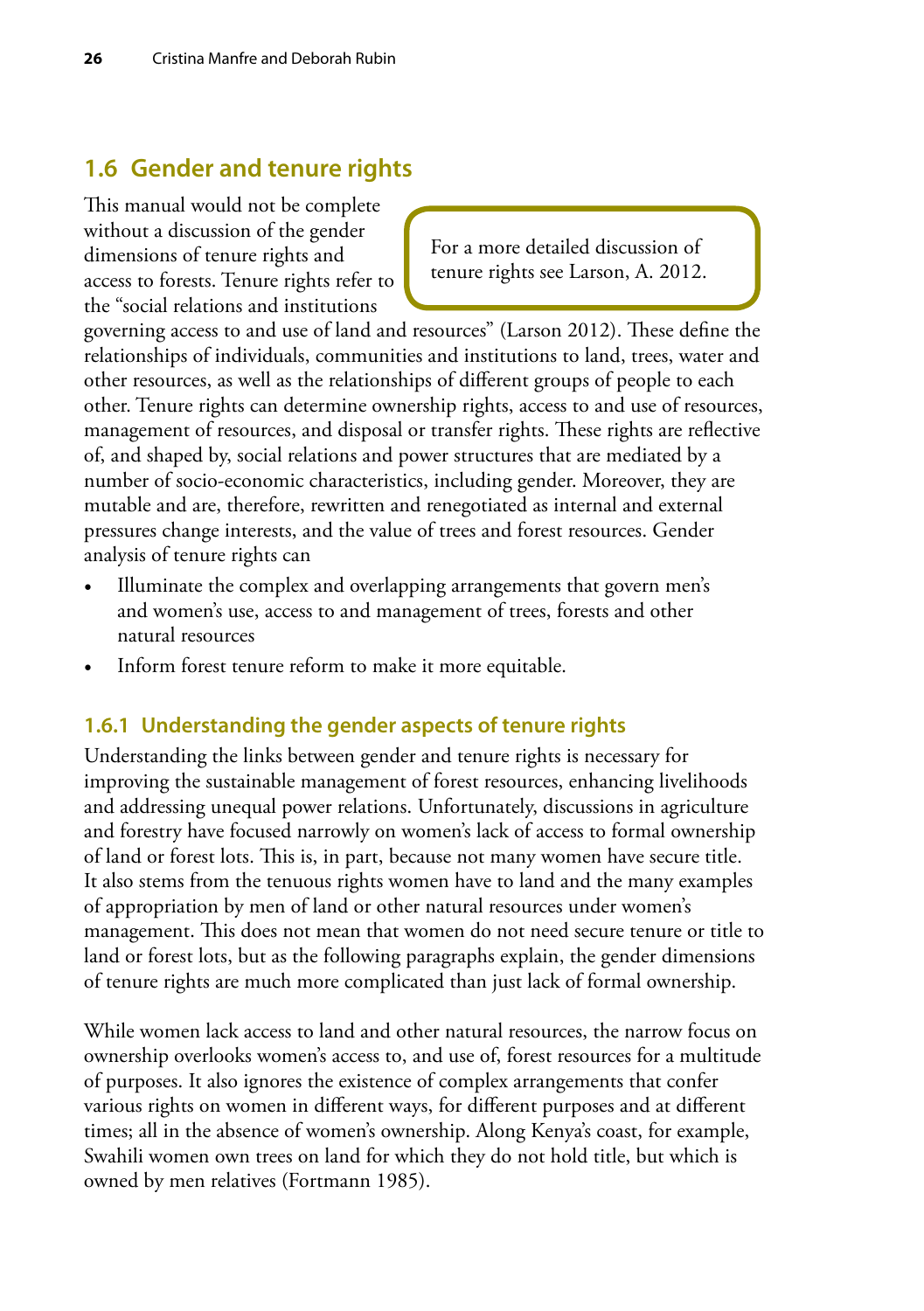Rocheleau and Edmunds (1997) provide one of the most well known reviews of the gender dimensions of tree tenure. In their analysis, they redraw the landscape of tenure issues to focus on rights to use, highlighting the shared and separate spaces where men and women access and use trees and forest resources. They point to the 'in-between' spaces that women have access to; spaces that are between men's crops, trees, or on degraded land where women can collect fuel wood or wild foods. They also draw attention to the importance of understanding *de facto*  rights embedded in customary or local norms. These are rights based on kinship, norms of reciprocity, or informal associations. Local norms may also confer rights to specific parts of trees that may be owned by men (e.g., leaves or fruits), seasonal rights (e.g., during the dry season), or during or after shocks (e.g., drought or floods). They argue that understanding the gender dimension of the existing arrangement can help identify more tailored and flexible arrangements that allow for sustainable management of resources and, at the same time, safeguard the needs of multiple users.



Protecting women's access to forest resources, however, is not a substitute for identifying ways to improve women's ownership of land and other resources. Owning assets, land or trees, strengthens the position of women in households and communities (Meinzen-Dick *et al*. 1997) and provides them with incentives to sustainably manage the resources. It is important, therefore, to examine the gender differentiated pathways by which men and women acquire and transfer ownership of land. These include the state, inheritance, membership of a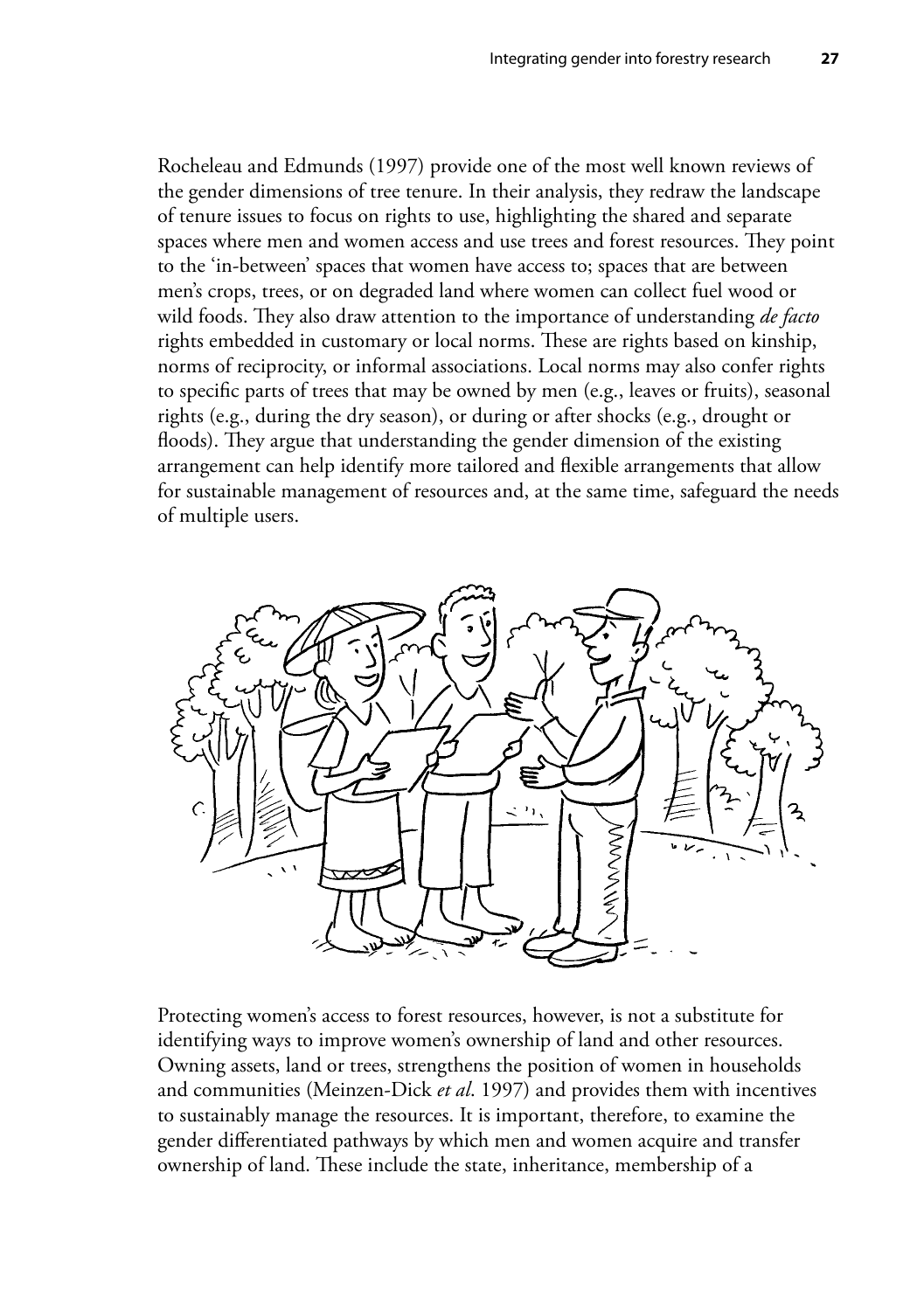community, or the market. Individuals can also acquire land by investing in it. For example, it is possible to claim land by planting or tending trees, or by clearing trees and converting the land to other purposes. Men and women do not have the same capacity to gain ownership through these pathways. Rural women rarely have enough capital to purchase land through the market. While legislation on inheritance may provide men and women with equal opportunities to inherit, customary law may favour men.

## **1.6.2 Collective action**

Tenure rights and access to forests are being revisited and rewritten as competition for land increases, and deforestation and degradation of forests continues. The increasing pressure to protect and conserve forests, convert them to agricultural land, or privatise them is making it more important to find solutions that can meet the needs and expectations of different interest groups. Navigating pressures from different interest groups is challenging and can lead to decisions that favour certain groups over others. Reforms that privatise or commoditise forests tend to drop complex access rights and to overlook the rights of specific communities and individuals who depend upon forest resources for their livelihoods. In these reforms, the social relations, in which existing arrangements are embedded, are also renegotiated. Finding equitable and efficient solutions requires an understanding of the interests of multiple users and the willingness to include them at multiple levels of decision making.

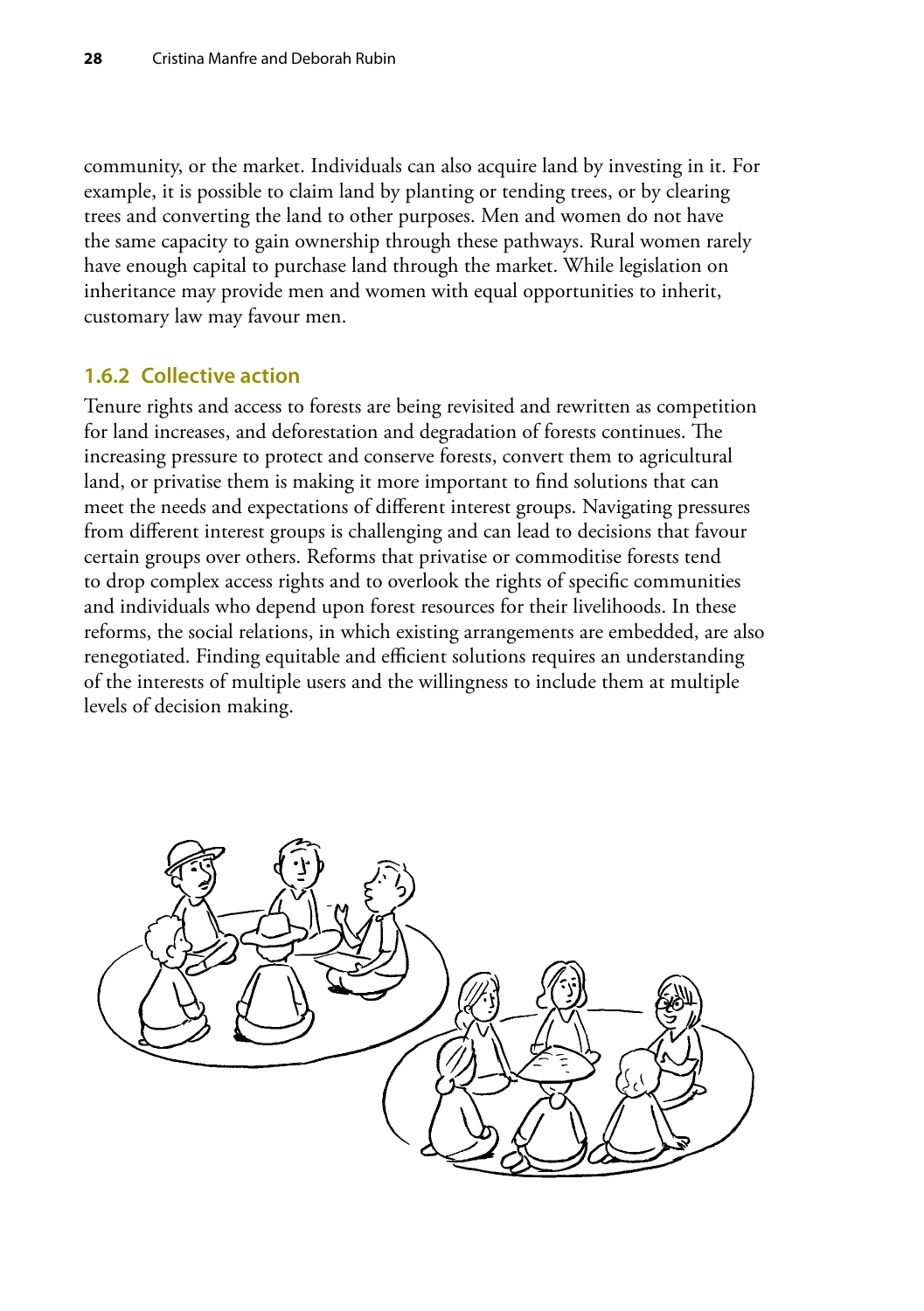Collective action plays a key role in finding equitable solutions because many forests are governed communally and because collective action has been a vehicle for advocating the rights of different interest groups to other forest stakeholders. As mentioned previously, there is an absence of women and lack of attention to women's needs at higher levels of decision making and authority. This results in the inability of women to participate in shaping forest tenure at the regional, national or district level. Collective action can be a vehicle for women to protect and secure rights to trees, land and other resources. Women's groups can be a means to strengthen their access to resources. In cases where women are unable to secure individual rights, they may be better able to gain and maintain access to resources through rights conferred on groups.

It is important to recall here that gender dynamics shape who can participate in collective action efforts such that these efforts do not always yield results for women. Integrating women into institutions dominated by men does not guarantee their ability to have their needs or interests met. Women may face constraints in participating effectively in community level governance structures, especially when these are informal. Research in Uganda found that women were more likely to participate in formal forest user groups than in informal ones (Banana *et al*. 2010). However, by working through women's groups women can build their capacity to effectively advocate for their rights and increase their ability to negotiate with other institutions.

#### **How does this link to my research?**

- What rights do men and women have to forest products under different tenure regimes? How will changes to tenure affect men's and women's access to NTFPs?
- What mechanisms strengthen women's rights to use forests at different governance scales? What mechanisms strengthen women's ownership of forest lots at different governance scales?
- How can women's groups influence policies and decision making processes to enhance women's access to, and ownership of, assets or secure rights to forests, trees and land?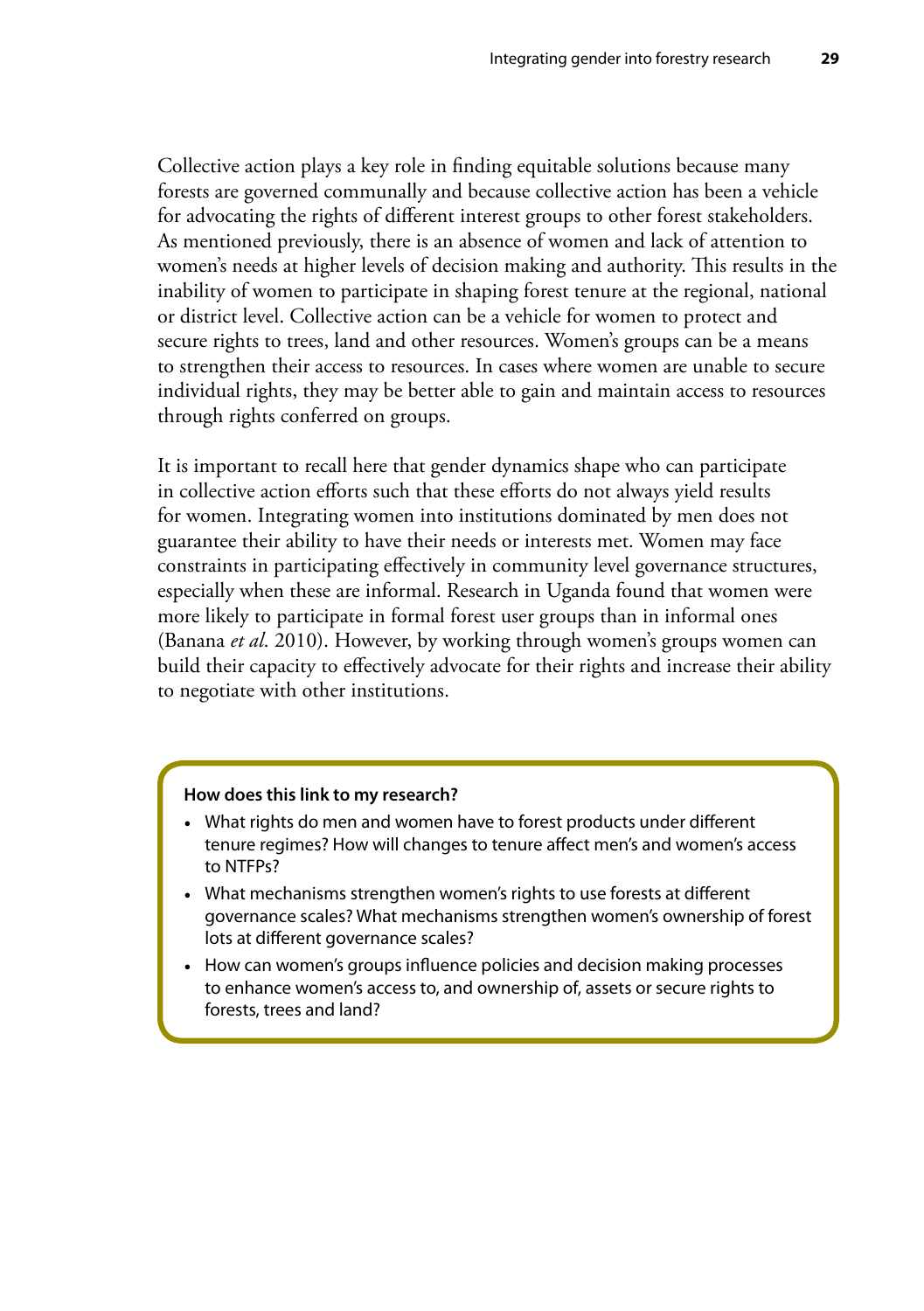## **1.7 Gender and REDD+**

The potential for reducing greenhouse gas emissions through financial incentives is one of the most attractive proposals on the global climate change agenda. The reducing emissions from deforestation and forest degradation (REDD+) mechanism puts a financial value on carbon stored in forests and offers incentives to developing countries for reducing emissions from forested lands. Already more than 40 countries are developing national REDD+ strategies and many have begun pilot programmes. The rules governing eligibility, monitoring and benefit sharing mechanisms obligate global, national and local actors to identify mechanisms that meet international standards and which can be adapted to local contexts.

The gender community has been quick to contribute critical inputs to the REDD+ debates. Many of the concerns are common gender issues that the research and development community have grappled with for many years, with some successes. Among the key concerns are the unequal representation of women's needs at all levels of decision making, the lack of effective mechanisms for facilitating women's access rights to forests and the inequitable benefit sharing mechanisms. On the one hand, because the gender agenda consists of issues that are well known, efforts to identify ways of 'engendering' REDD+ initiatives can move quickly. On the other hand, because there are high stakes involved in REDD+ and because tradeoffs will need to be made, there is an unsettling feeling that these issues will remain unresolved.

## **1.7.1 Women's participation and the representation of women's interests in REDD+ processes**

The development of equitable REDD+ initiatives will be more likely when both procedural (e.g., rights to consultation) and substantive (e.g., access to land) rights are recognised (Peskett 2011). Both men and women require opportunities to participate and represent their interests in debates at the national, regional and global levels. It is widely accepted that local communities must take part in negotiations and consultations. The rights of indigenous peoples have been explicitly addressed in the REDD+ social and environmental standards and link to the United Nations Declaration on the Rights of Indigenous People (UNDRIP) and the International Labour Organization's (ILO) Decision 169 (RECOFTC 2011). However, despite numerous international agreements on gender equality, including the Committee on the Elimination of Discrimination against Women (CEDAW), no official commitments have been made to uphold gender equality.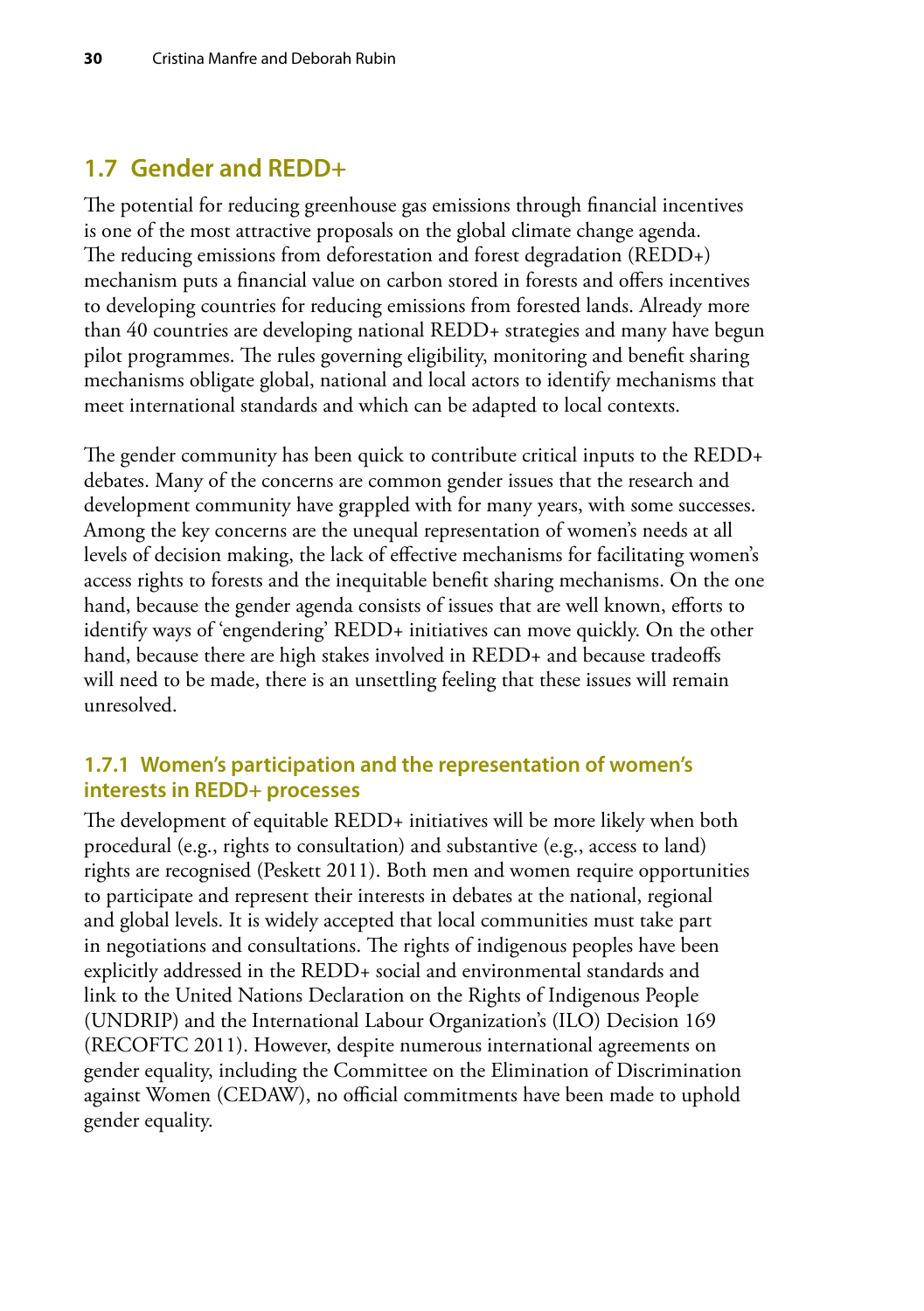At the national level, attention to gender in REDD+ strategies and climate change policies has been inconsistent. Gurung *et al*. (2011) draw attention to gender and women's issues in the development of national REDD+ policies or strategies in several countries in Asia. They found evidence in Viet Nam, Indonesia and Nepal of some efforts to include women in consultative processes, while in Cambodia there was an absence of any mention of gender or women. Peach Brown (2011) found a similar situation in the Congo Basin, where gender differences in forest use and management were not initially considered in REDD+ readiness processes.

## **1.7.2 Tenure and access to benefit sharing**

Designing the incentive structure on which REDD+ rests requires careful negotiation of the diverse set of expectations of governments, donors, communities, the private sector, and individual men and women. Questions of who receives both cash and non-cash benefits and how they are transferred are critical. Land and forest tenure reform may also be necessary in order to clarify the relationship between individuals and communities regarding land, trees and carbon.

Recalling the previous discussions on gender and tenure rights, a number of issues complicate the equity of REDD+ programmes. The relationships of women to land and trees are often embedded in social relations that confer use and access rights, but rarely in formal ownership titles. If formal title to land or forest lots is required their ability to benefit from REDD+ programmes would be limited. Equally problematic will be cases where women's labour is exploited to manage trees either on men's or communal lots without access to the benefits from conservation or reforestation efforts.

As with other payments for environmental services, women risk being excluded. For women, the rules and social norms governing the different institutions (e.g., households, communities or community groups) to which they belong will mediate how and whether or not they are able to access benefits. Targeting households may not result in benefits because intra-household dynamics can unjustly reward some members of households more than others. Participation in community forest groups may also fail to bring necessary rewards depending on the criteria for membership and whether or not women can protect their interests. Evidence from payment for environmental services programmes has shown that if women are not clearly targeted as project beneficiaries (e.g., by including their names on certificates and contracts) they will not benefit (Leimona and Amanah 2010).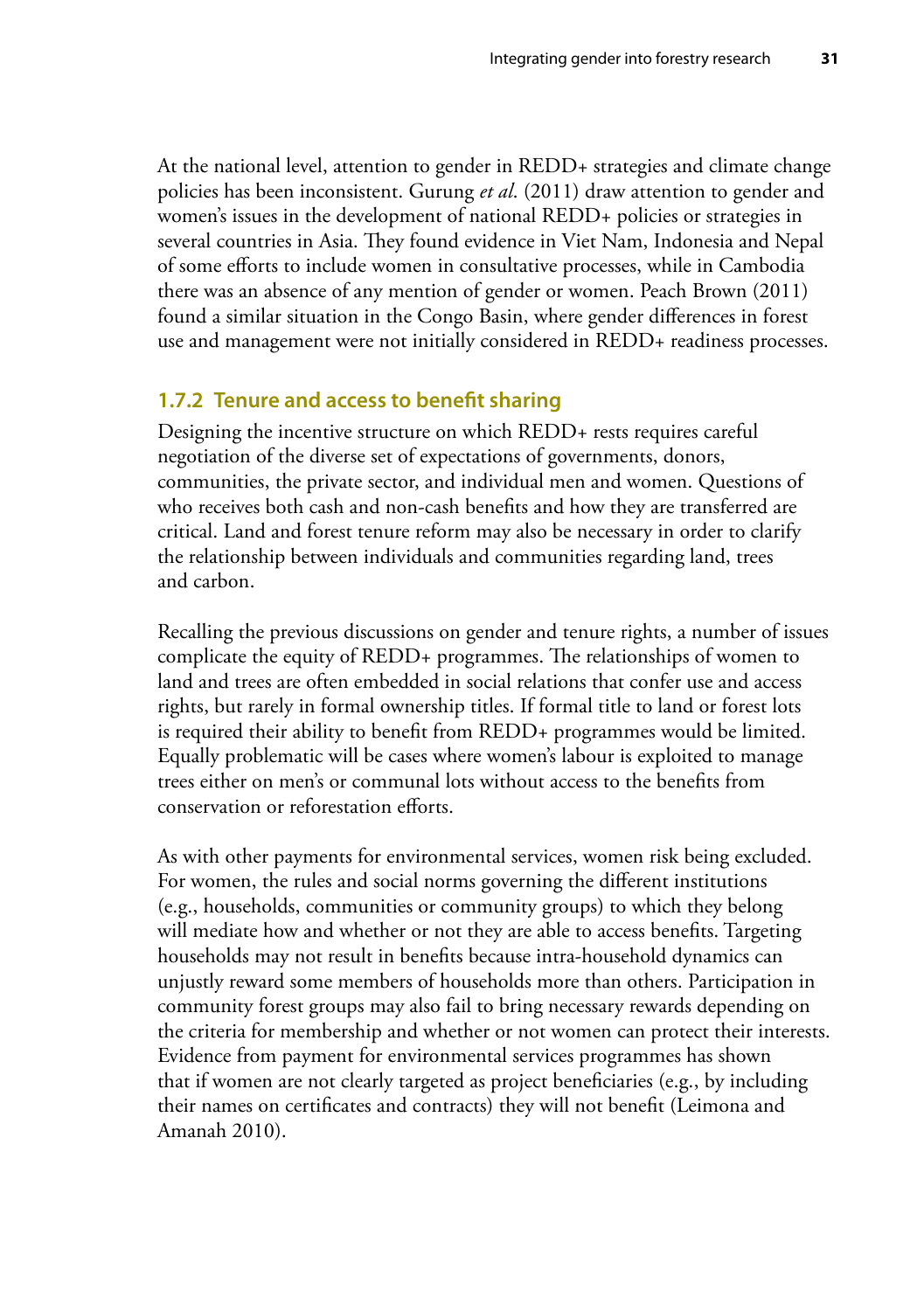## **1.7.3 Do no harm**

One of the most significant challenges gender advocates face is being able to help policy makers and practitioners navigate tradeoffs. While the rhetoric from donors suggests that gender equality is a high priority in development initiatives, when faced with competing priorities, dwindling budgets and the complexity of social issues, some issues fall off the agenda. The goals of gender equality or women's empowerment are not explicitly key priorities of REDD+ initiatives.

And yet, the benefits (or risks) of REDD+ are unlikely to be the same for all people. The potential risks of REDD+ for women include restrictions on livelihood activities or forest access, which can lead to higher workloads or a loss of income, and exclusion from benefit sharing mechanisms (Gurung *et al*. 2011). Many of the risks may also affect men. The rules and practices governing REDD+ should look for ways to advance equal opportunities for both men and women to participate in, and benefit from, initiatives and, at a minimum, should seek to do no harm. However, simply establishing a 'do no harm' principle will be challenging. To maintain a 'do no harm' principle it will be necessary to establish baselines, for example, of the use of time and of incomes, in order to assess both the relative and absolute changes in men's and women's livelihoods over time.

#### **How does this link to my research?**

- How can policies be designed to ensure equitable access to benefits from REDD+? How can benefit sharing mechanisms be designed to reward women and men for their mitigation efforts?
- What tools are required to measure the gender differentiated effects of REDD+?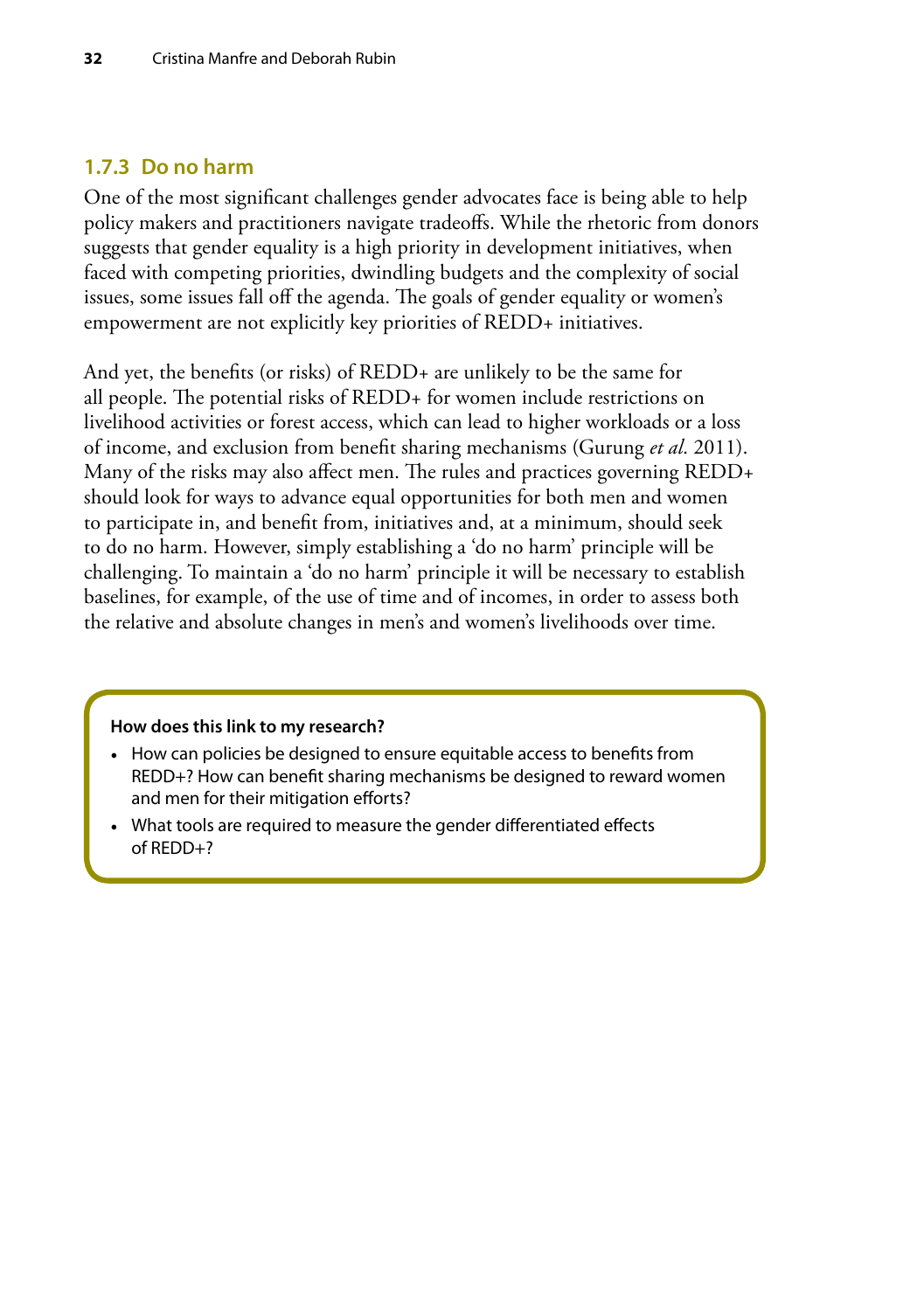# **1.8 Gendered patterns of benefit sharing**

Gender relations shape patterns of resource allocation and the distribution of benefits in households and communities. At the household level, the bargaining power of men and women determines the relative influence they have on decisions regarding resource allocation, including food, income, technologies and other resources. Gender, in combination with other factors, plays a role in determining how much bargaining power an individual has in the household. Understanding the dynamics that establish how benefits are distributed is necessary to ensure that the gains from forestry activities are distributed equitably.

One of the important lessons from research on intra-household dynamics is that some households pool their resources, while others do not. In some households the expectation is that men invest their income in productive activities (e.g., agricultural activities), certain household needs (e.g., health and education of children) and, at the same time, reserve some of it for their own discretionary use. Women may spend their income on small household items and food, as well as investing in their children's health and education. Where households use separate income streams (men's and women's) for specific expenses, sustaining income generating opportunities for men and for women becomes important so that each can meet the financial expectations placed on them. Other households may pool their resources, allowing greater flexibility in how income is earned and spent.

Antinori and Bray (2005) identify four benefit streams from community forest enterprises: profit sharing, investment in community infrastructure and welfare projects, investment in community forest enterprises and employment (wages and



associated benefits). In community forest projects, Agarwal (2009) identifies benefits that can come as cash transfers, payments in kind (e.g., fodder or fuel) or through community funded projects. How these benefits are distributed is a key issue. In South Asia, Agarwal (2001)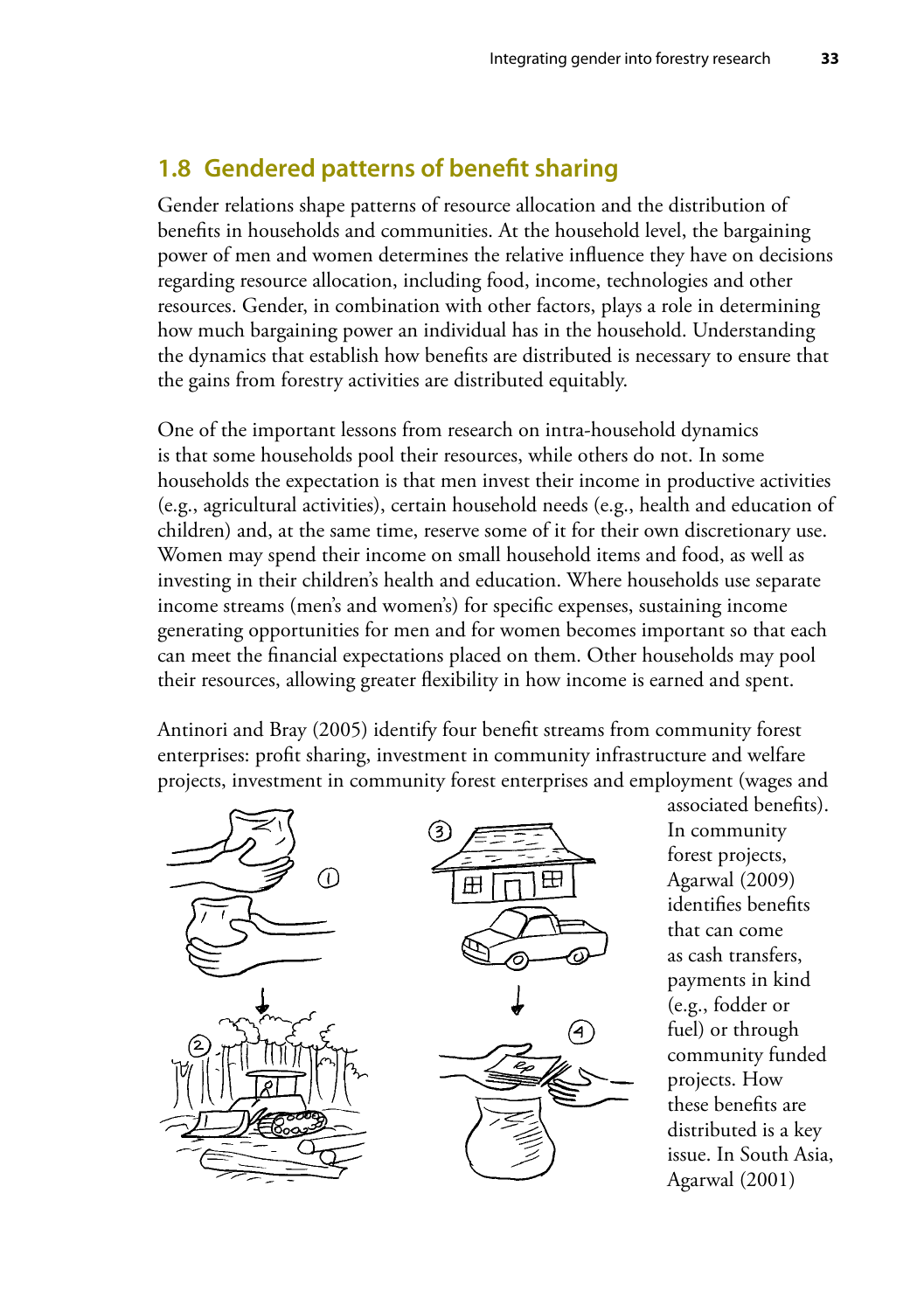found that funds generated by community forest projects were dedicated to activities from which women were unlikely to benefit. These included forming youth clubs, purchasing drums or rugs, and financing travel for executive committee members. Cash transfers to members of the group also often benefit men more than women. Cash may be distributed as a single share per household even when men and women are members, or simply to the household head. In each case, intra-household dynamics and power relations will affect whether women have access to this cash, as discussed previously. Both Sarin (1995) and Agarwal (2009) found that, because of the patterns established in households and communities, women preferred to have separate or equal shares for each spouse. Some refused to participate in groups without these conditions.

Participation in forestry activities can bring indirect benefits by giving women a voice and by helping them influence decision making. Under the right conditions, participation enables men and women to build agency, develop broader social networks, and access information and knowledge that may allow them to strengthen their livelihood strategies.

If the results from forestry research are going to have a positive outcome on the lives of forest dependent households and communities, understanding patterns of resource distribution is important. A number of socio-cultural factors, including ownership of assets, social status, lineage and age, interact with

### **Box 9. Agents of resistance**

All too often, women are portrayed as victims of discrimination or passive participants in research and development efforts. This portrayal of women overlooks the myriad ways that they make choices, influence decisions and resist change. Women's acts of resistance are often the result of a perceived threat to their livelihoods as the following examples show:

- In Gambia, Schroeder (1993) documents how women resisted attempts to convert vegetable gardens into woodlots and orchards through formal legal proceedings and sabotage
- Women in Kibale, Uganda, uprooted and trampled seedlings to resist the conversion of supposedly 'degraded' hillsides into community forest plantations (Edmunds 1997)
- In Cameroon (Veuthey and Gerber 2010), women stood between loggers and trees in 'spontaneous' resistance to logging companies interested in extracting moabi.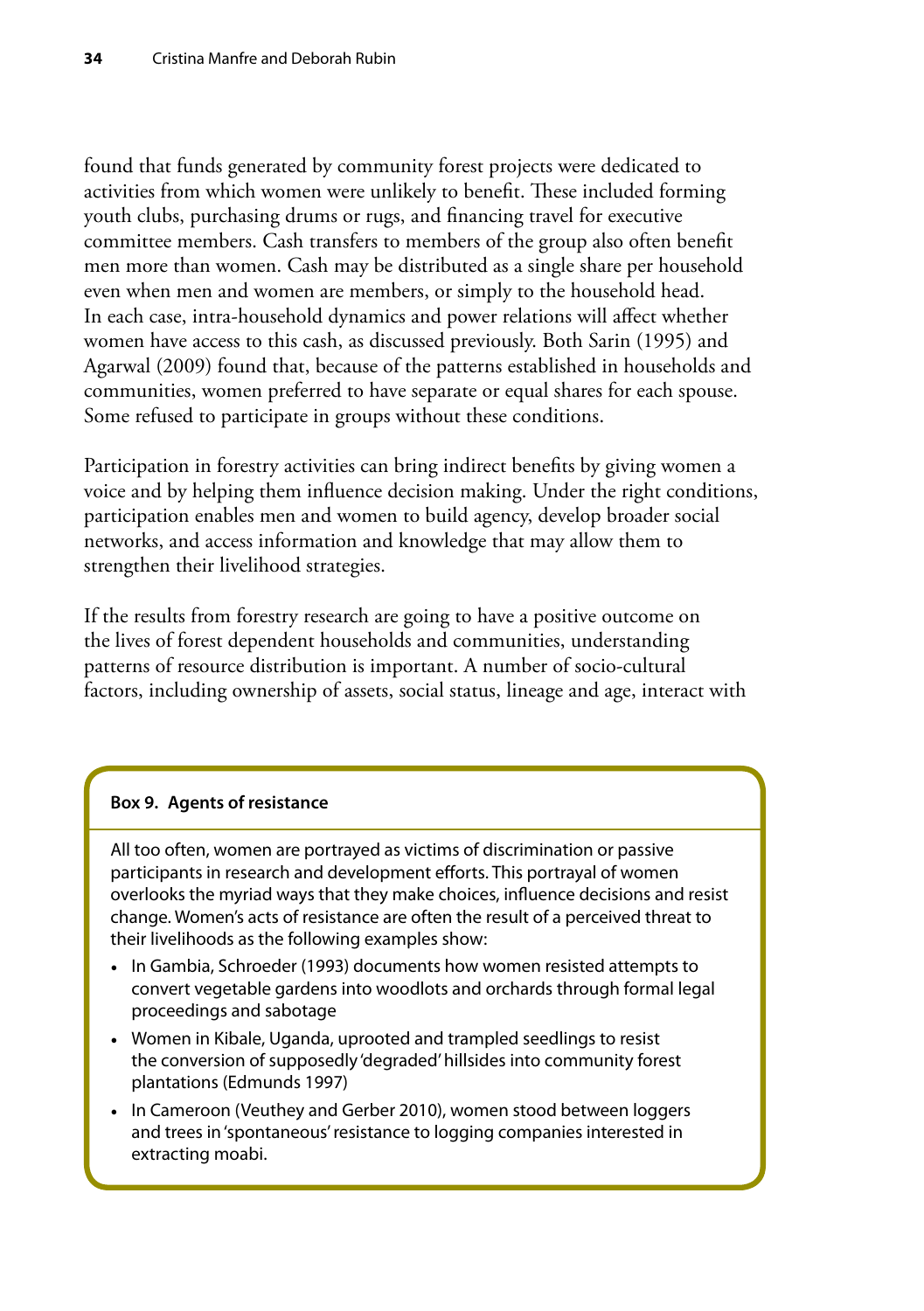gender to strengthen bargaining power in households and elsewhere. Resource distribution patterns change with the establishment of new governance rules (e.g., membership criteria for, or access to, benefits from community forest groups), thus making gender analysis necessary to ensure benefit sharing is equitable. Ignoring these patterns can contribute to increasing and reinforcing inequalities in the community and unequal gender relations. Women and men who have few incentives to contribute to upholding forest rules may be more likely to break them or fail to contribute time and energy to supporting community activities (Box 9).

#### **How does this link to my research?**

- What policies, strategies or mechanisms are required to ensure an equitable distribution of monetary and non-monetary benefits derived from REDD+, community forest projects, forest certification or other forest initiatives?
- What types of benefits do women value most? What types of benefits do men value most? How can gender specific incentives be designed to improve conservation efforts?
- How can REDD+ or other environmental services measure men's and women's contributions to conservation or mitigation?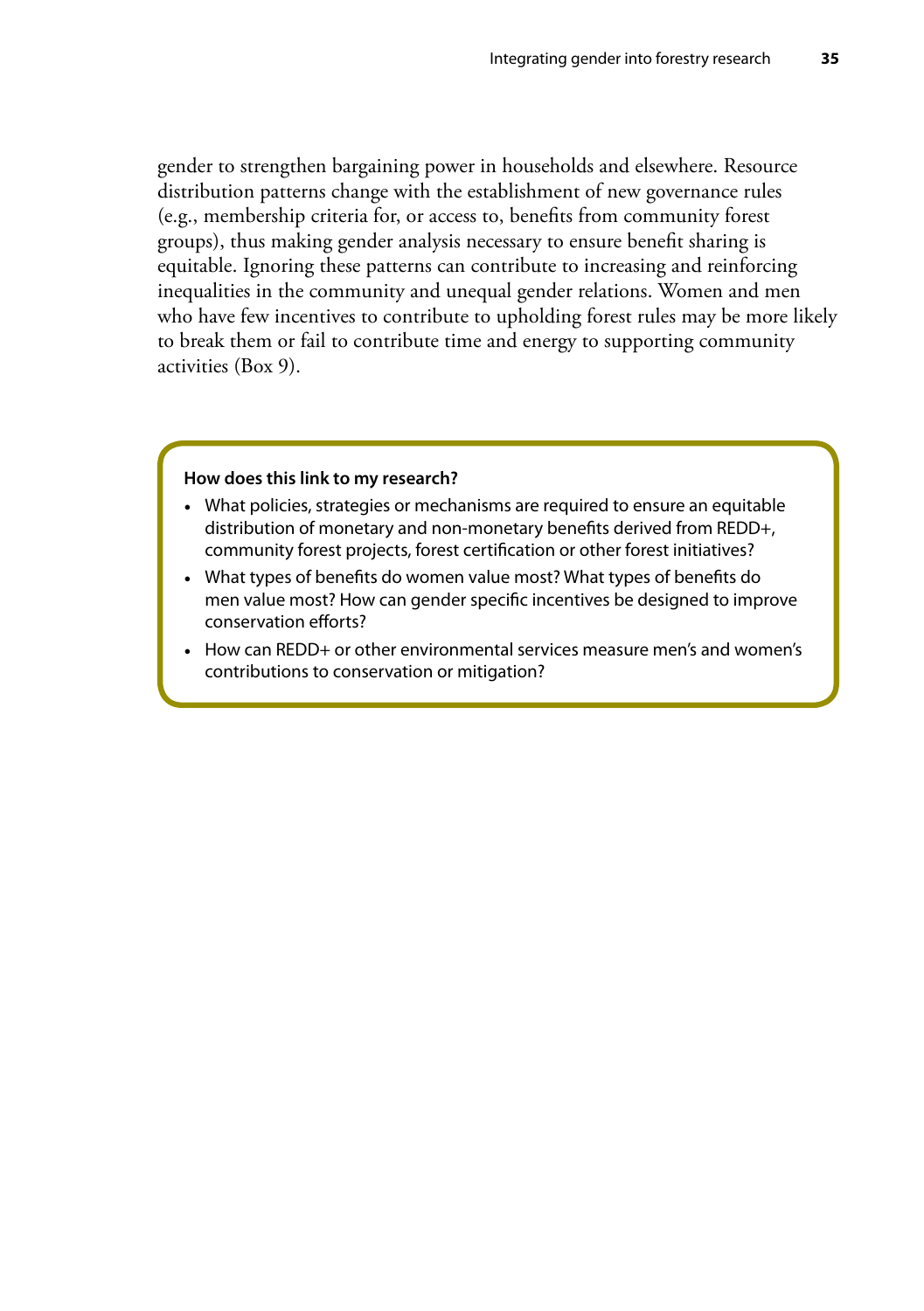## **1.9 Gender and value chain analysis**

Gender issues shape the totality of production, distribution and consumption within an economy, but have often been overlooked in developing value chains. A value chain consists of the actors, market linkages and activities that take a product or service from conception, through a series of steps, including production, processing, marketing and delivery, to final consumers, consumption and disposal.



Gendered patterns of behaviour condition men's and women's jobs and tasks, the distribution of resources and benefits derived from income generating activities in the chain, and the efficiency and competitiveness of value chains in the global market. Value chain approaches are increasingly being adopted in forestry research to examine the commercialisation of timber and NTFPs.

Value chain approaches are popular because they clarify market relationships among different stakeholders, but there is little consensus on the most useful methods to either analyse or develop value chains. Most approaches do not clearly address how to organise markets in gender equitable ways (e.g., how to best increase women's participation in forest enterprises or how to effectively reduce gender inequalities in accessing inputs or services).

In business contexts, value chain analysis involves collecting information about firms and market connections to identify strengths (or weaknesses) in the coordination of activities and to examine the power and position of firms visà-vis other actors in the chain. Integrating gender into value chain analysis in a development context focuses on three categories of barriers and opportunities: participation, performance and benefits. Considering gender in value chain analysis makes explicit the different levels and categories of participation of men and women in activities at different stages and identifies opportunities for improving the positions of both along the chain. In this context, the 'firm' could be a household, a community forest group or a business engaged in producing, processing, transporting or marketing forest products—or supporting these activities. Gendered value chain analysis identifies how men and women can improve their 'firm's' performance by reducing costs or enhancing the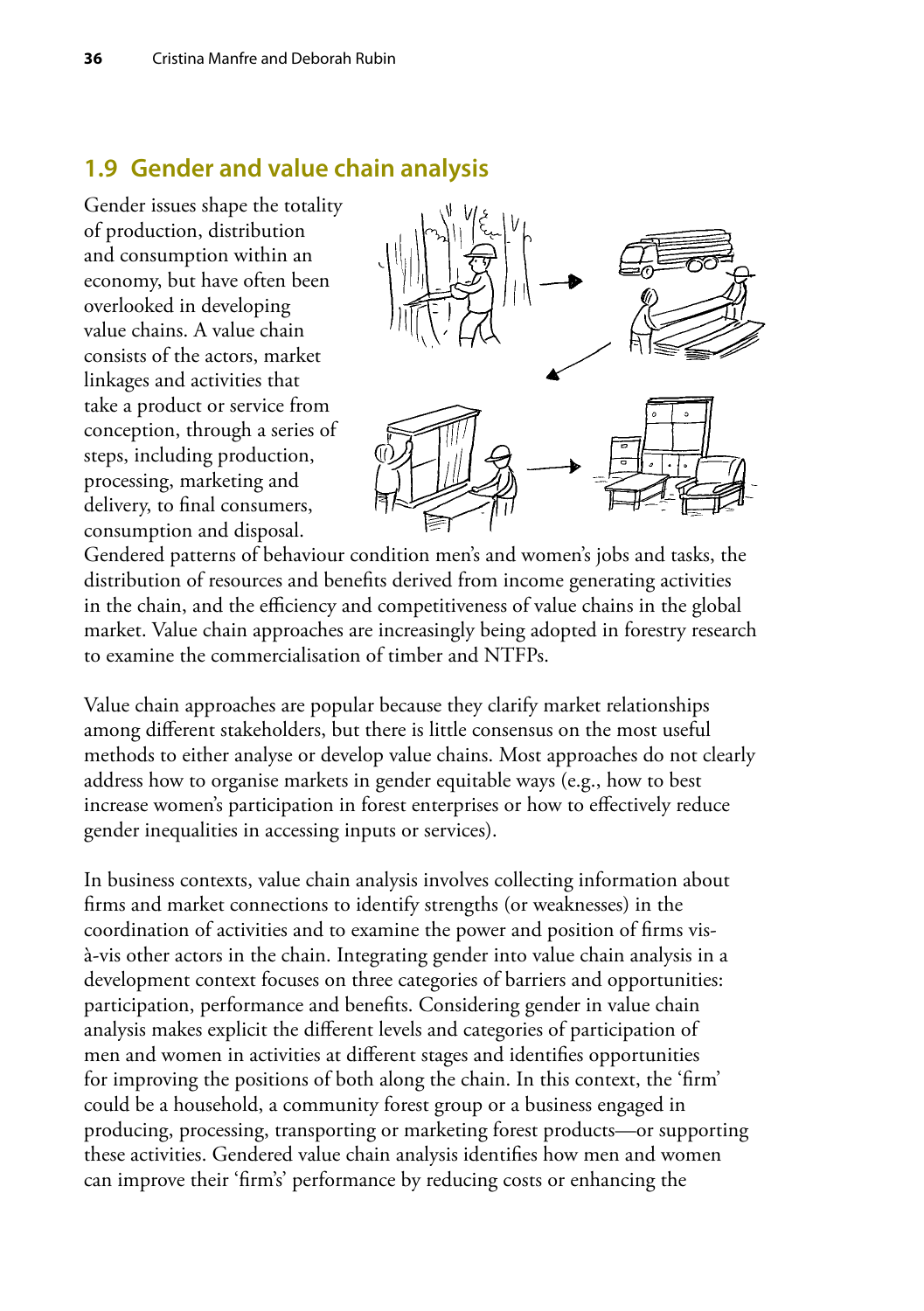distinctiveness of products or services (or both), a process known as 'upgrading'. At the same time, the analysis should point to ways that men and women can improve the benefits they accrue from participating in the chain.

## **1.9.1 Determinants of participation**

Men's and women's participation in value chains is influenced by gender differences in assets. The options available to each are determined by their access to land, inputs, education, training and financing. Men and women can enter value chains as employees, entrepreneurs or smallholders. In general, men have more of the assets (e.g., land, inputs and credit) that facilitate entry as smallholders, entrepreneurs and managers. Women, with fewer resources to harness, often participate as employees in large scale production and processing efforts, where access to land is not a prerequisite, or as unpaid family workers in smallholder enterprises. However, women may also operate as small scale entrepreneurs in the informal sector, or in local markets as traders or retailers. This is the case in West Africa where women are heavily involved in trading. Research on trading in the region also demonstrates how access to resources influences the scale of men's and women's businesses (Ruiz-Pérez *et al*. 2002; Awono *et al*. 2010; UNECA 2010). The value and scale of men's businesses are often greater than those of women because of the products men trade and because they have access to financial resources, time, market information and networks that allow them to grow their businesses.

Perceptions about appropriate work for men and women also shape how they participate in value chains. In the furniture value chain in Indonesia, men and women participate at all stages in the chain, but in different jobs and in different numbers. Women are most numerous in positions that are perceived to be more appropriate to them, like customer service and financial management. Men are employed in positions that are more physically demanding or require the use of technology, where they are perceived to have an advantage over women. Men's jobs are often better remunerated, which reinforces the perception that men are the primary breadwinners (Nansereko undated). These perceptions influence opportunities for training and upward mobility in firms.

## **1.9.2 Gender and performance**

Relative to men, women have less access to land, labour, information, training and networks. Intra-household dynamics, and social and legal institutions, affect access to, and accumulation of, these resources by men and women. These differences affect the ability of men and women to maintain and improve their performance in value chains. For example, if women's access to forests and forest products is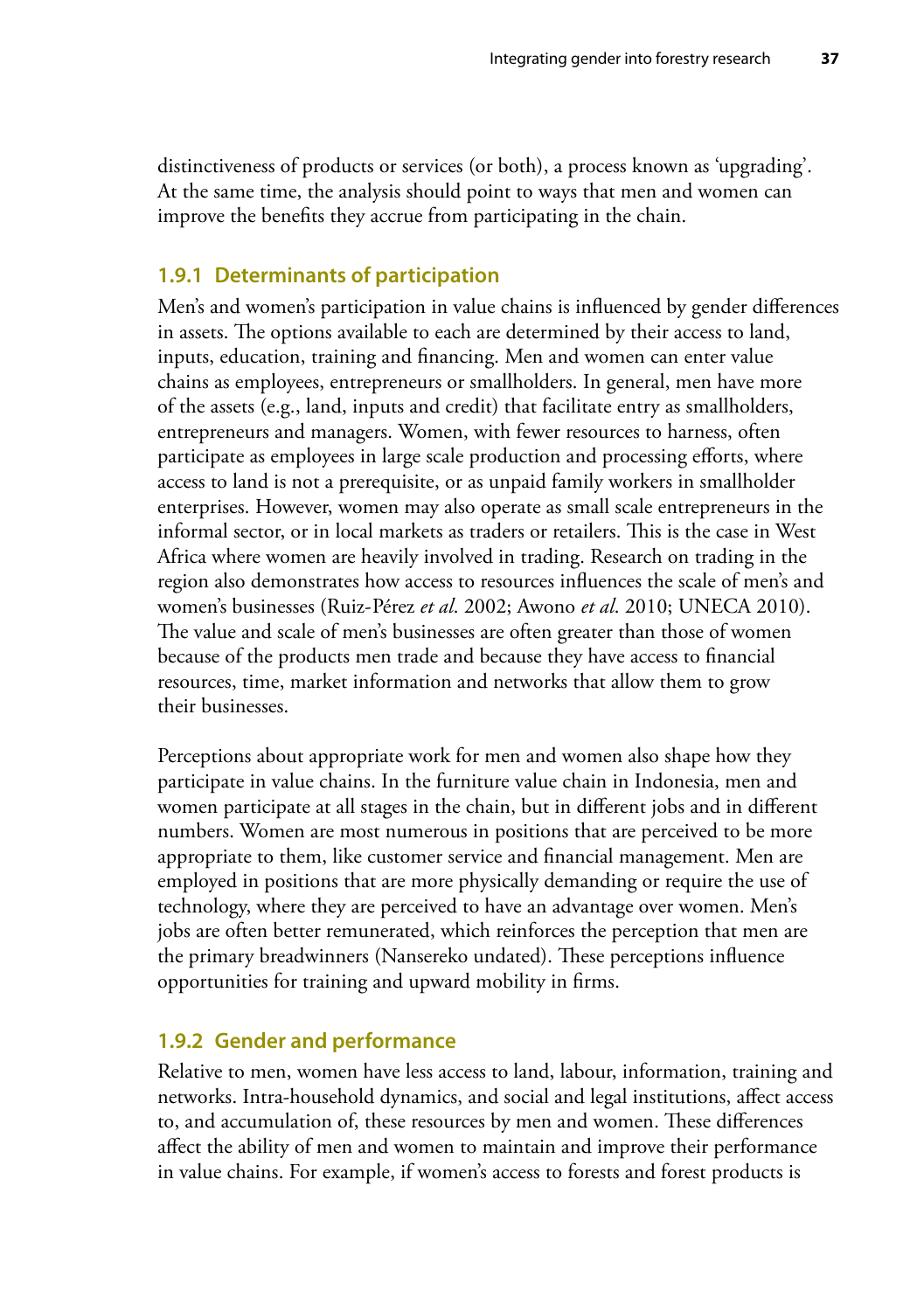variable—not guaranteed—this can limit their ability to expand their businesses as they would be unable to maintain a steady supply of raw materials. In Tanzania, horizontal links among smallholder producers are consistently associated with upgrading (Bloom *et al*. 2008). In addition, access to value chains is enhanced when women as well as men are able to actively engage in group discussions and activities (Van Ingen *et al*. 2002).

## **1.9.3 Gender and benefit sharing**

Gender relationships mediate how participation in value chains translates into benefits for individuals, households and communities. The benefits of participating in value chains include employment, wages or other income, and empowerment, all of which can accrue to an individual or a household. Men and women can improve the terms of their participation in value chains by acquiring skills, and increasing their bargaining power. Of critical importance is how gender dynamics and power relations at the different stages of the value chain determine who gains, and how benefits are accessed and distributed. As Coles and Mitchell (2011) stress, gendered patterns of benefit distribution are such that participation in value chains does not always translate into gains for those who participate. At the same time, non-participation does not equate to a lack of benefits. This is exemplified in the Kenyan French bean value chain. Women provide 72% of the labour, but derive only 38% of the income (Dolan 2001). What matters is not only the level of income derived from value chain activities, but also issues related to ownership or management of a commodity, the scheduling of payments and the points of entry into chains.

### **How does this link to my research?**

- How do gender roles and responsibilities affect men's and women's participation in specific value chains? At what stages of the chain are women absent? Why?
- How will differences in men's and women's' assets affect their ability to participate in specific value chains? How do differences in men's and women's assets affect their ability to improve their position in value chains?
- How will changes to specific value chains to meet sustainability objectives differentially affect men and women's participation in those chains?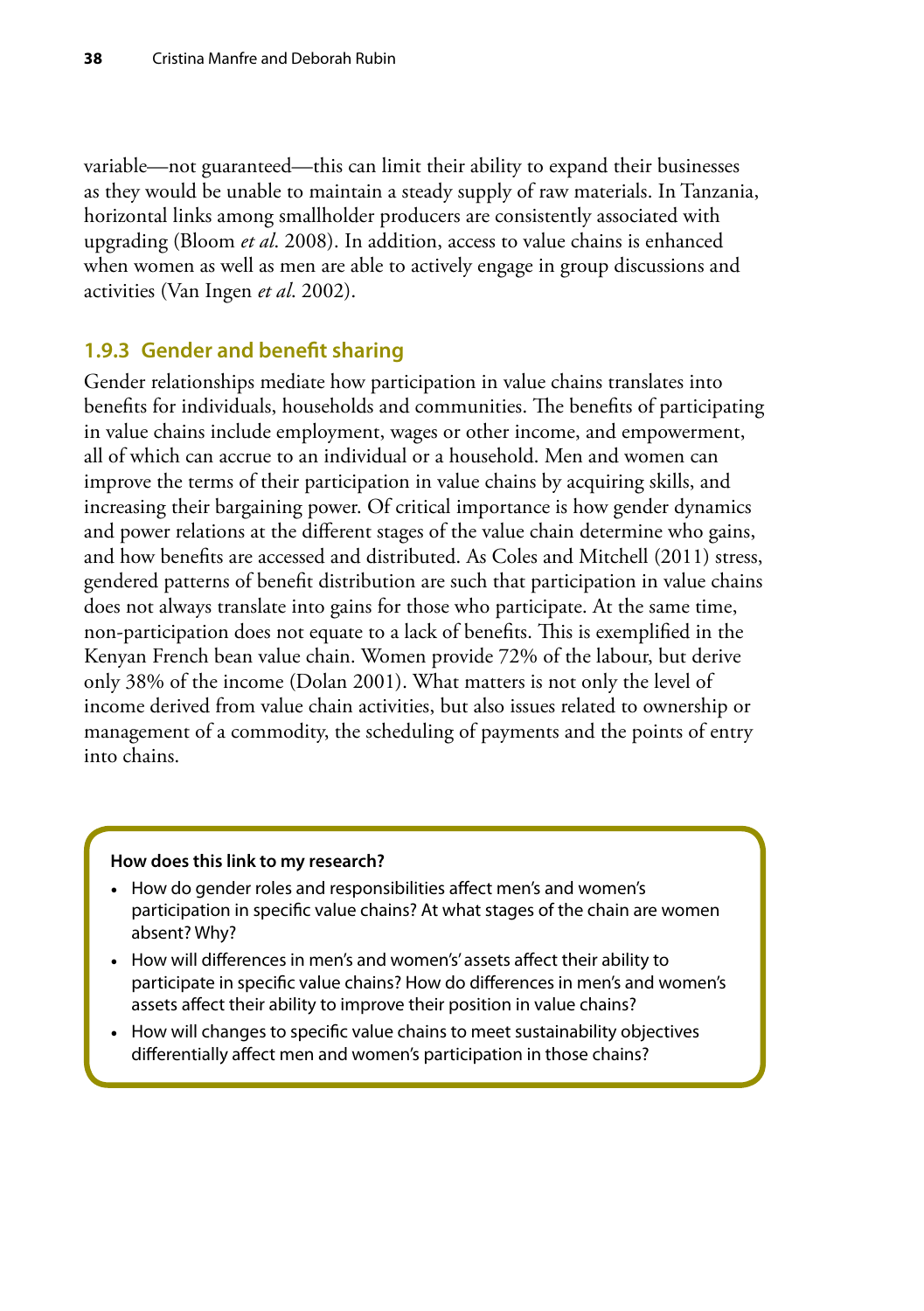

**Part II. How to apply gender analysis to forestry research**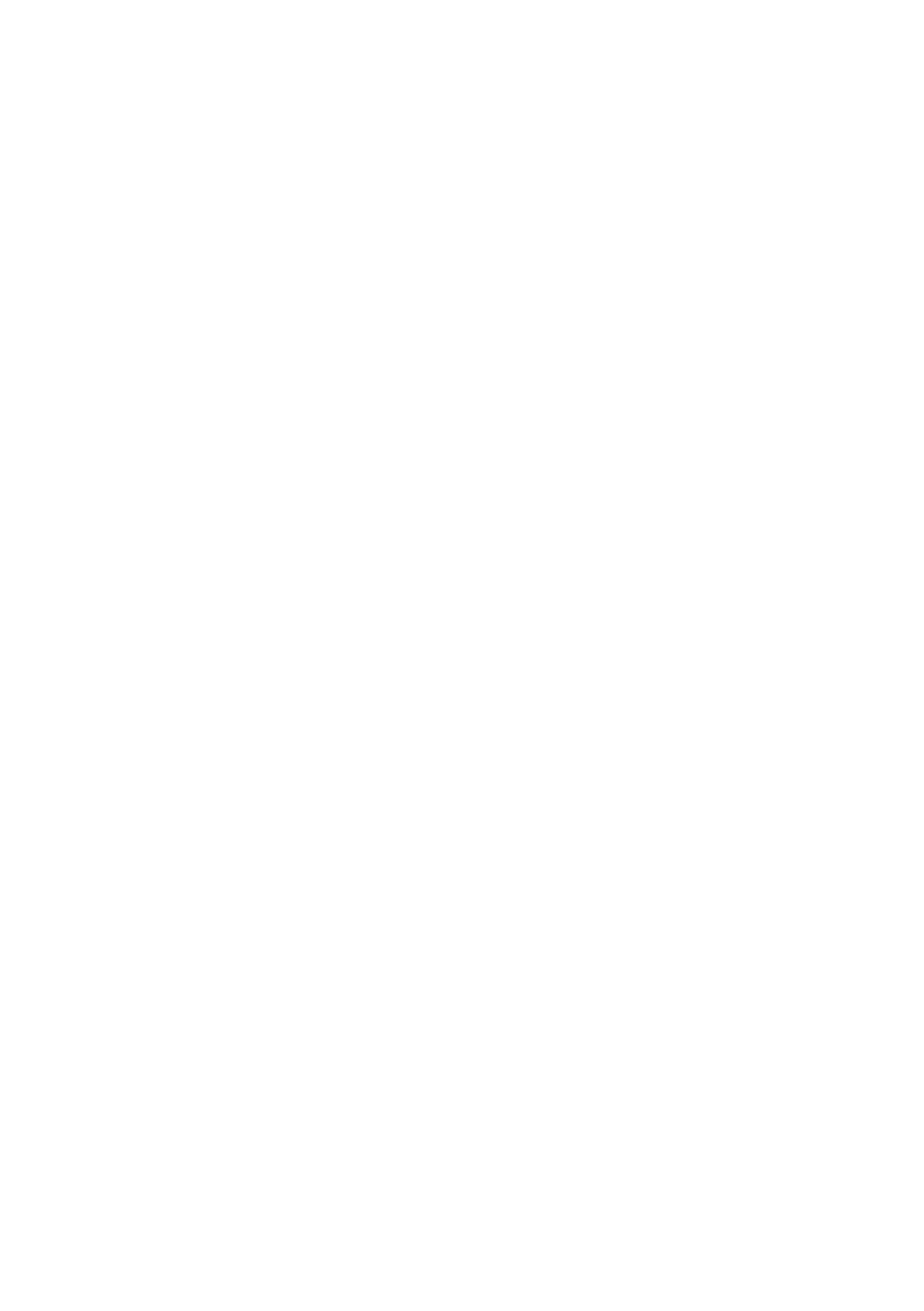

Part II of the manual provides guidance to researchers interested in understanding how to integrate elements of gender analysis into their research or fine tune their current strategies. There is an abundance of resources available to researchers and practitioners on how to conduct a gender analysis. This section draws on a fraction of that literature. Readers can consult additional resources to complement the information provided here.

The next section is organised as follows:

- **Guiding principles** provides good practices for integrating gender analysis into research
- **Identifying gender dimensions of forestry research** reviews gender related questions provided in Part I
- **Designing and implementing the approach** recommends different tools and me thods for data collection and analysis, and provides a number of tips for field work
- **Building the right team** outlines some key issues for ensuring you have a team capable of conducting gender analysis
- **Monitoring results** provides tips for gender sensitive indicators.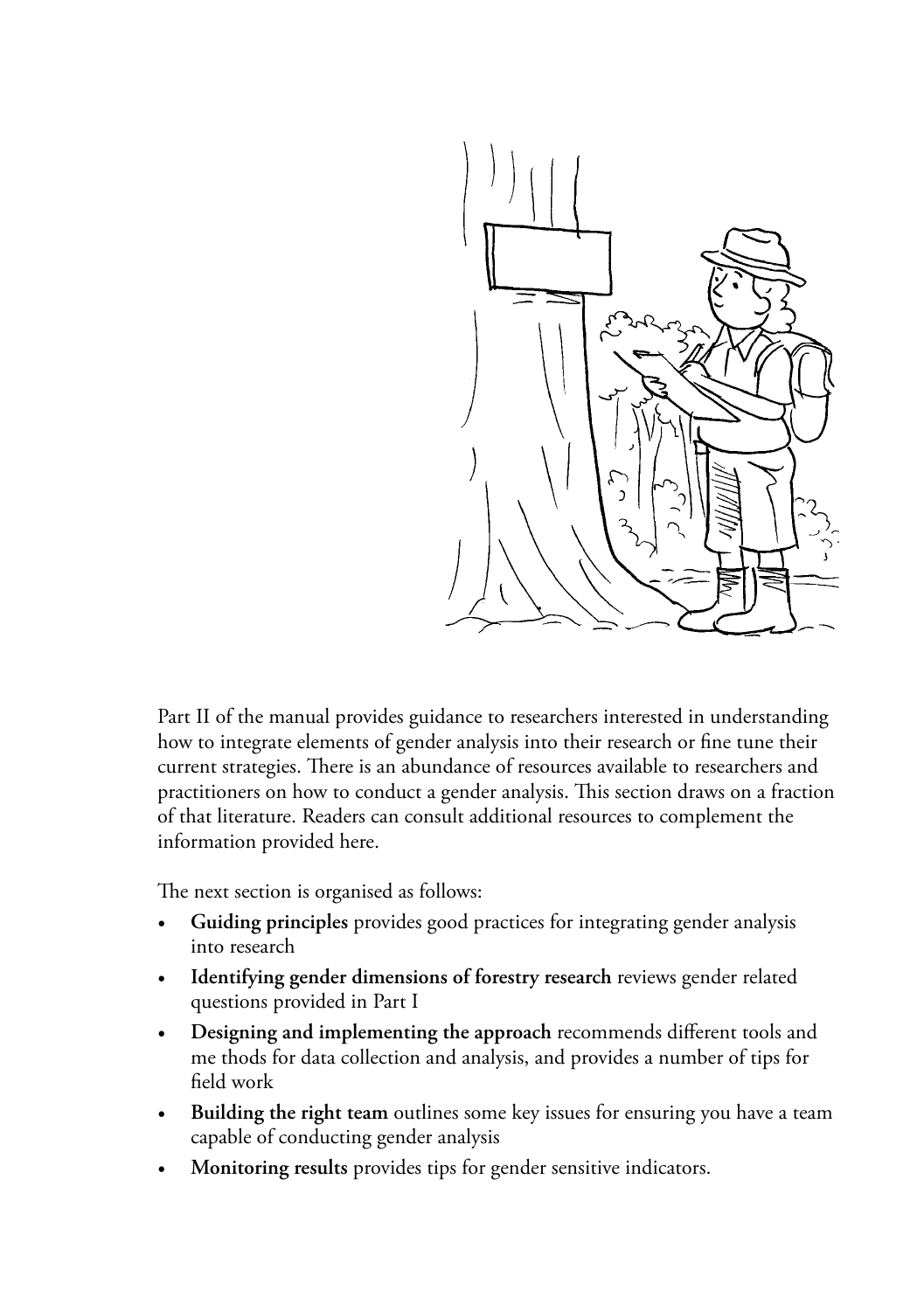# **2.1 Guiding principles**

- **No single approach.** Because gender roles and relationships are defined in space and time, researchers need to be prepared to modify and adapt the methods and tools they use for different contexts.
- **Know your context.** Precisely because gender dynamics are rooted in local socio-cultural dynamics, becoming familiar with your research site will help you to identify appropriate methods and tools for research. For example, knowledge of the research site can help you determine whether focus group discussions need to be single or mixed sex, or whether they need to be disaggregated by age and/or sex. Acquiring this knowledge can be done through primary and secondary research.
- **Use quantitative and qualitative methods.** Using a combination of methods allows for triangulation and allows you to be more confident about your findings. It also gives you the ability to tailor arguments to diverse audiences according to preferences for either quantitative or qualitative findings.
- **Seek multiple perspectives.** One of the biggest mistakes you can make when you are integrating gender issues into your research is to interview too few individuals. Interviewing only women will provide you with information from the women's perspectives, but will not provide you with an understanding of where and how men's and women's opinions differ, conflict or overlap. Likewise, interviewing only the most vocal woman is likely to provide a biased picture.
- **Allow sufficient time and budget for iterative research phases.** Understanding gender dynamics is an iterative process that may require you to return to your field site several times. It may require more than one interview or conversation with your informants to fully appreciate the household or community dynamics. It is your responsibility to ensure that your research proposal has been designed to allow sufficient financial resources and time.

# **2.2 Identifying gender dimensions of forestry research**

Part I of this manual outlined a number of key gender issues relevant to forestry research. This section draws on that material and takes it a step further to help you identify different types of gender related questions that could be included in your research.

## **2.2.1 How does gender link to my research?**

If you are reading parts of this manual, it is likely that you are interested in knowing how you can integrate gender analysis into your research. Your primary research interests may not be to investigate gender issues in forestry, but perhaps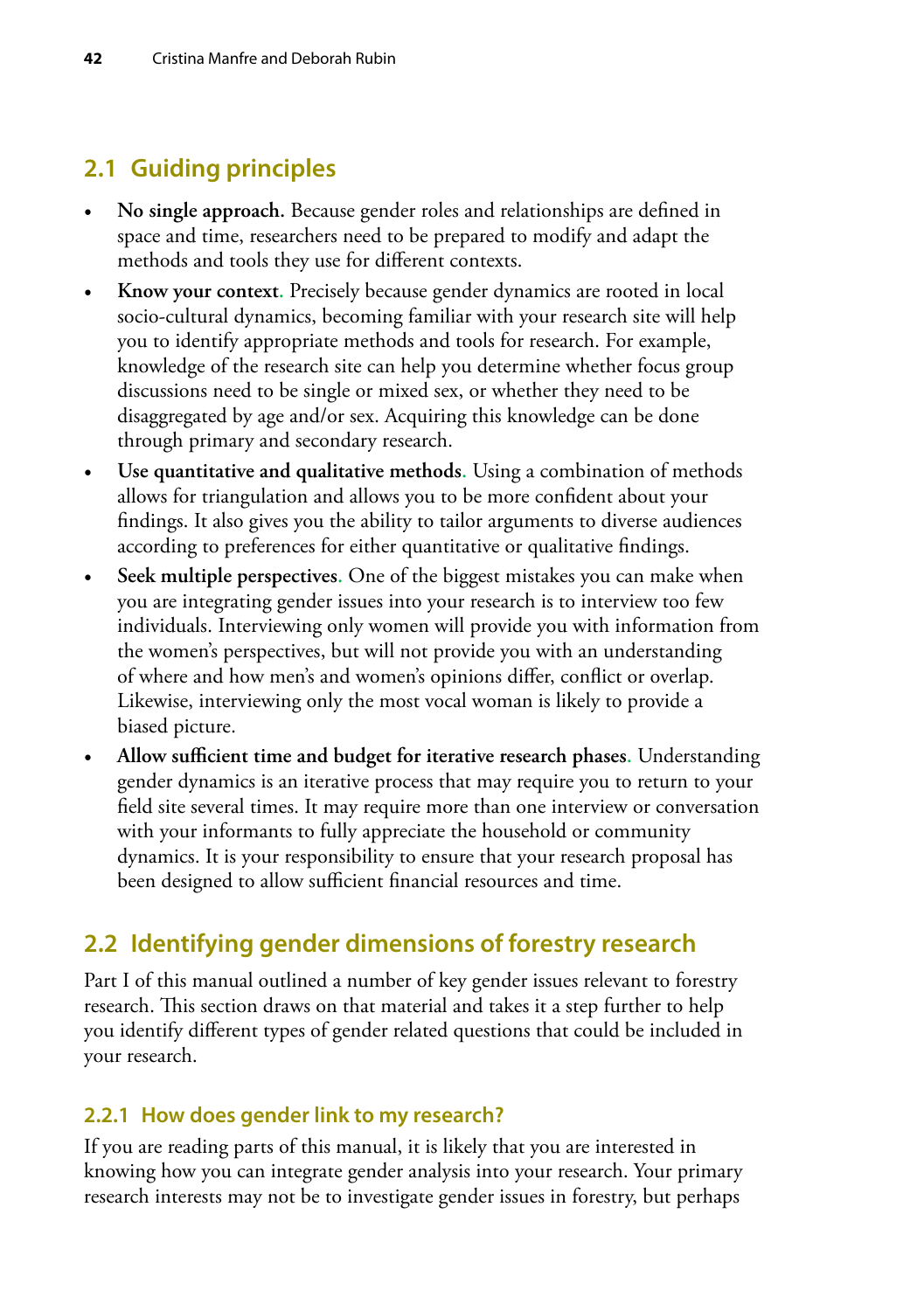you acknowledge that gender roles or relations may influence your research process and outcomes. However you come to the topic, you will need to think about the implications of integrating gender issues into the various stages of your research.

You may wonder whether or not gender is a significant variable in your research. Remember that it is often not possible to determine whether or not gender is significant to your research *prior* to conducting an analysis. For this reason it is important to ensure that the methods and practices you adopt to conduct research allow for the collection and analysis of sex disaggregated data. Many aspects of forestry research can be analysed from a gender perspective. The choice to include such a perspective may boil down to whether you know, suspect or are curious about how gender roles and relations can alter the outcomes of your research (Box 10).

#### **Box 10. Why include gender issues?**

Earlier in this manual the rationale for integrating gender issues in forestry research were explained. These explanations attempted to make the case for gender analysis using efficiency and equity arguments. However, these arguments are not necessarily scientifically inspiring.

So why do it? Here are three more reasons why you should do it.

- 1. Because you **know** gender makes a difference in your research setting, but you are not really sure about what that difference means for the outcomes of your research.
- 2. Because you **suspect** gender may be an important variable in your research, but you don't know what aspects of gender are most important to investigate.
- 3. Because you are **curious**!

Adapted from: Quisumbing, A. Undated

Gender analysis in the forestry sector seeks to understand the relationships between men and women that affect the determinants, processes and outcomes of forest policy and management. Throughout this manual we have provided guidance on how gender roles and relations intersect with current and emerging forestry issues. In Part I, this intersection was discussed in relation to a number of thematic areas. At the end of each discussion a box entitled, 'How does this link to my research?' includes additional insights on the links between gender and the key topic.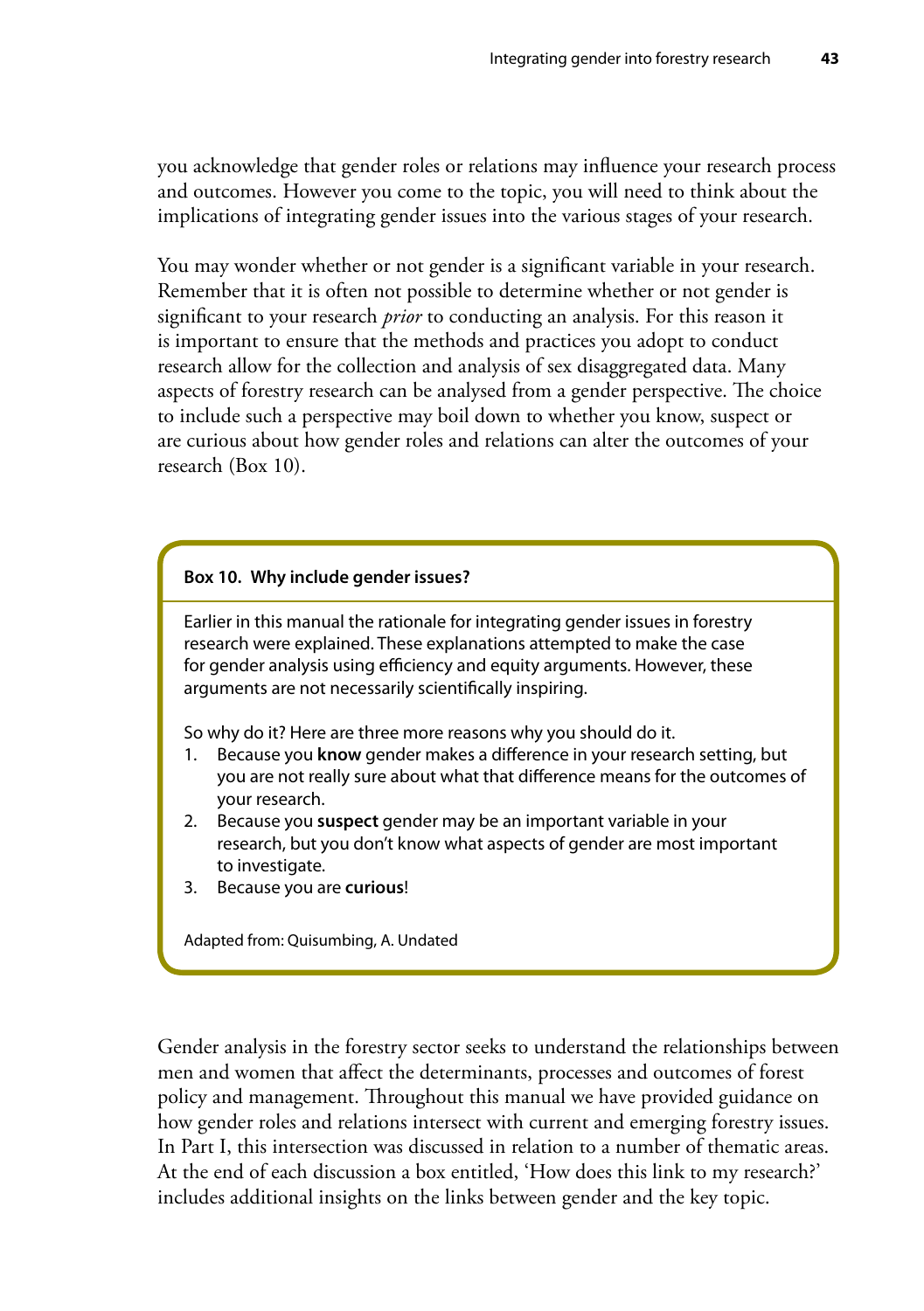Among the many ways that gender relations may shape men's and women's places in the world, there are four categories of information that forestry scientists need to be aware of to improve attention to gender in CIFOR research.<sup>3</sup> These are:

### **Gender differences in knowledge, preferences and priorities**

Women and men typically use forest and tree resources for different purposes. Their knowledge, preferences and priorities are the result of socialisation processes that confer certain responsibilities on them because they are men or women. Women's priorities are often considered to stem from their household responsibilities, including collecting firewood for cooking or forest plants for medicinal purposes. It is important not to generalise or make assumptions about men's or women's knowledge, preferences or priorities. Instead, research should identify men's and women's preferences and use this information to establish research priorities on tree and forest species, traits, land uses and products.

Research questions related to this category include:

- What roles do men and women have in forest management or conservation?
- What forest products do men and women use? In what ways do they use forest products differently?
- What tree species are valued more highly by women? By men? What implications does this have for conservation?

## **Consequences for men and women resulting from changes to forests**

Women and men experience changes to forest resources differently. This is the result of differences in men's and women's use of, and dependence on, forest resources. Changes in access to forests, for example when a community forest becomes a protected area, may either facilitate or impede women's access to income generating resources depending upon how well the management plan and rules of access take women's concerns into account. Identifying the potential consequences of changes to the forest will assist policy makers, donors, investors and other actors to make more informed decisions on conservation strategies, climate change mitigation or adaption strategies, and reforms.

<sup>3</sup> These categories are based on the Gender Dimensions Framework and draw on the principles of other frameworks described elsewhere. They have been refined specifically for use with USAID programmes and projects in large part by Deborah Rubin and Deborah Caro of Cultural Practice LLC under USAID contracts (the Women in Development Indefinite Quantity Contract and the Health Policy Initiative).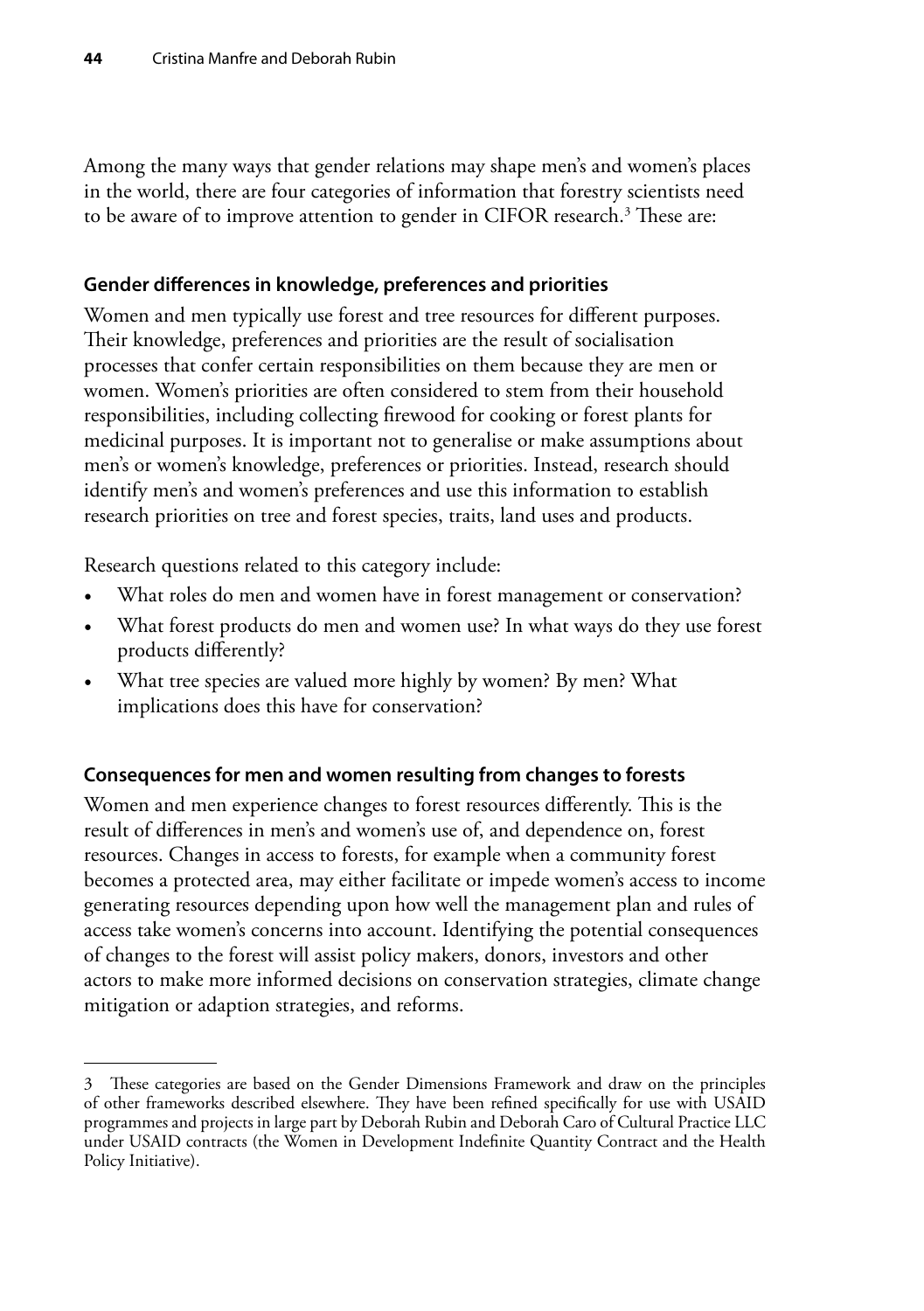Research questions related to this category include:

- What rights do men and women have to forest products under different tenure regimes?
- How will changes to forests alter men's and women's access to income? Will they shift income patterns in the household or community? Will they decrease or increase men's or women's income?
- How will changes to forests alter men's and women's use of time?
- How will changes affect men's and women's access to food and medicine?

### **Access to resources and the ability to adopt materials and technologies**

Land tenure and property rights regimes determine how men and women access resources and affect efforts to improve forest management (Mwangi *et al*. 2011). Likewise, gender biases in access to extension, information and technologies constrain women from adopting forest enhancing practices. Additionally, women's household responsibilities may limit the time and effort they have available to adopt and pursue these practices. For example, regeneration activities require both time and labour, which women typically have only in short supply (Mwangi *et al*. 2011) although they may want to support forest regeneration. Strategies to regenerate forests need to take account of the demands of other responsibilities on men's and women's time.

Research questions related to this category include:

- How will differences in men's and women's assets affect their ability to participate in decision making processes at the community, regional or national level?
- How do differences in their assets affect their access to REDD+ payments?
- How do differences in men's and women's assets, roles and responsibilities affect their ability to adopt new technologies?

### **Equitable participation in, and ability to influence, decision making processes**

Women's exclusion from decision making processes has been noted by a number of researchers (Saigal 2000; Agarwal 2001; Gupte 2003, 2004; Benjamin 2010; Buffum 2010; Giri and Darnhofer 2010; Sunam and McCarthy 2010). A number of factors discourage women's participation in forestry groups, and can affect efficient management of resources and equitable distribution of the benefits resulting from tree and forest products, payment for environmental services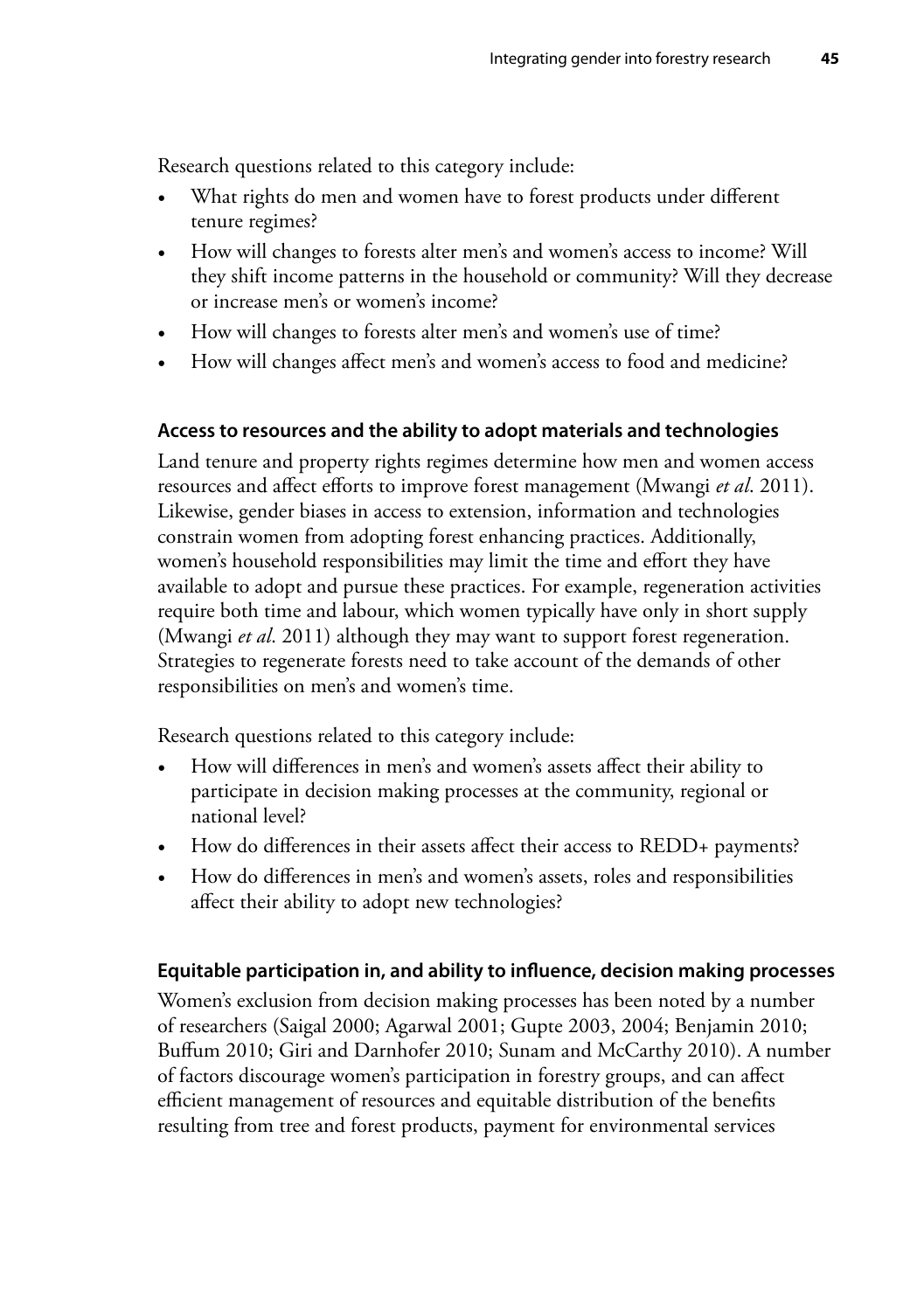and REDD+ projects. The challenge is to identify what conditions facilitate the participation in decision making processes of women who wish to do so and to ensure that their participation is meaningful.

Research questions related to this category include:

- How will differences in men's and women's assets affect their participation in value chains?
- What factors contribute to increasing men's and women's participation in, and influence on, decision making at the community level? What factors contribute to increasing men's and women's participation in, and influence on, decision making at the national level?
- What mechanisms are necessary to translate national gender commitments in the forestry sector into practice?

Table 3 provides additional information on the gender dimensions of different research themes.

| My research is about                                            | The gender dimensions of my research include analysing<br>(illustrative)                                                                                                                        |
|-----------------------------------------------------------------|-------------------------------------------------------------------------------------------------------------------------------------------------------------------------------------------------|
| Smallholder production<br>systems and markets                   | Differences in men's and women's access to planting<br>material, inputs, credit and improved management<br>techniques for improving productivity of forestry and<br>agroforestry practices      |
|                                                                 | Gender-specific determinants of participation in, and<br>access to, the benefits of value chains                                                                                                |
|                                                                 | Gender differentiated mechanisms for influencing policies<br>and decision making processes to enhance access to, and<br>ownership of, assets and to secure rights to forests, trees<br>and land |
| Management and<br>conservation of forests<br>and tree resources | Gender-specific criteria for prioritising tree species<br>for conservation                                                                                                                      |
|                                                                 | Men's and women's differentiated knowledge and practices<br>regarding management of species and traits for cost<br>effective and appropriate mechanisms for conservation                        |
|                                                                 | Mechanisms for fostering gender equitable participation in<br>different multiple use management systems                                                                                         |
|                                                                 | Strategies for equitable resolution of conflicts around<br>benefits and rights to forest resources                                                                                              |

### **Table 3. Gender dimensions of my research**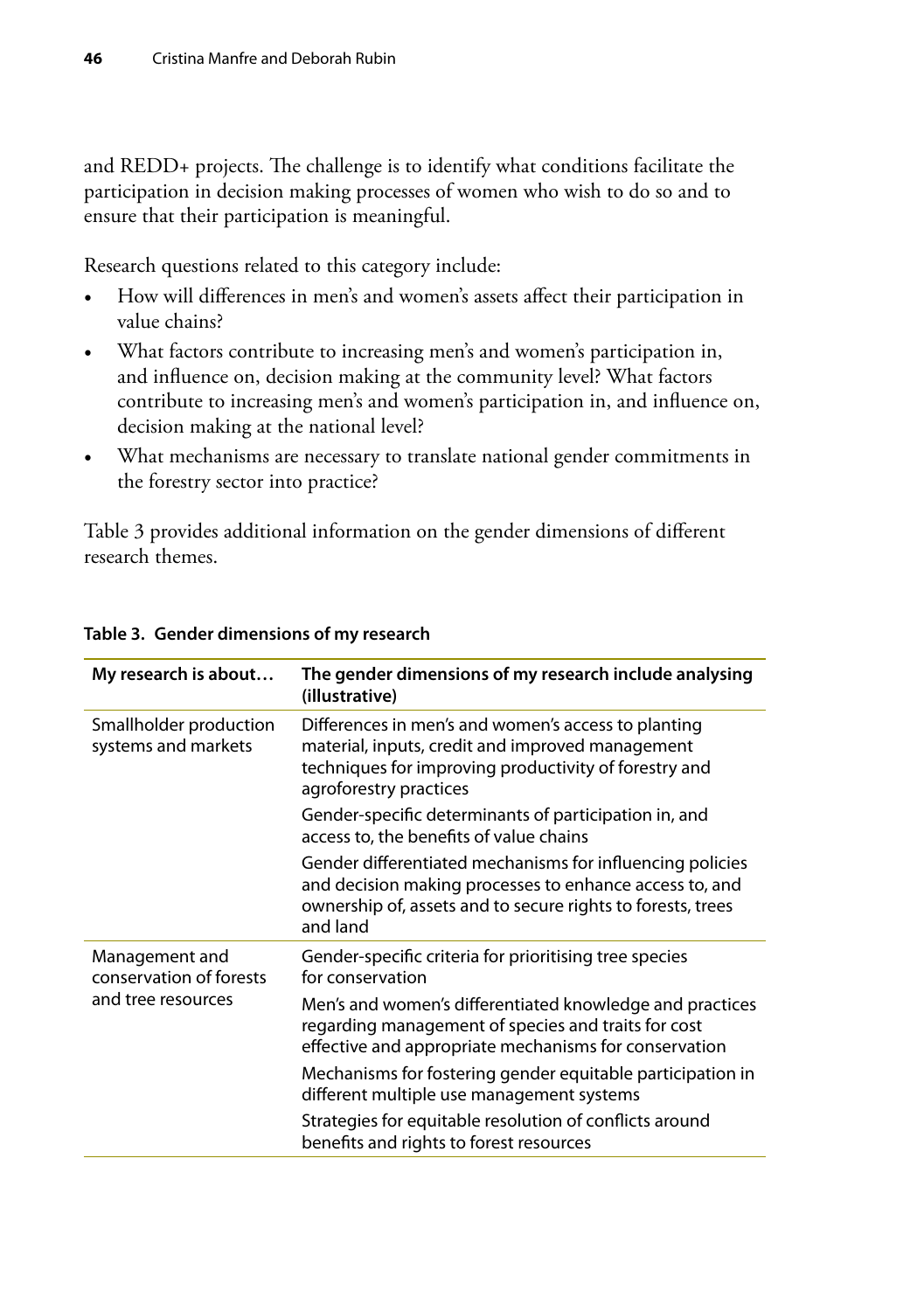| My research is about                                                                                   | The gender dimensions of my research include analysing<br>(illustrative)                                                                                                                                                                                      |
|--------------------------------------------------------------------------------------------------------|---------------------------------------------------------------------------------------------------------------------------------------------------------------------------------------------------------------------------------------------------------------|
| Landscape management<br>for environmental<br>services, biodiversity<br>conservation<br>and livelihoods | How men's and women's priorities and use of forests<br>contribute to forest transitions                                                                                                                                                                       |
|                                                                                                        | How social and gender norms influence the design<br>of incentives to achieve efficiency and equity in the<br>management of multi-functional landscapes                                                                                                        |
|                                                                                                        | Methods and tools for fostering men's and women's<br>participation in decision making                                                                                                                                                                         |
| Climate change<br>adaptation and<br>mitigation                                                         | Multiple pathways through which men and women<br>participate in (e.g., design of global agreements, national<br>policies and pilot projects) and benefit from (e.g., access<br>to income, improved tenure) adaptation, including<br><b>RFDD</b> + initiatives |
|                                                                                                        | Gender differentiated responses to, and effects of,<br>climate change                                                                                                                                                                                         |
| Effects of trade and<br>investment on forests<br>and peoples                                           | Gender differentiated effects of forest related trade and<br>investment on men's and women's livelihoods                                                                                                                                                      |
|                                                                                                        | Policies and complementary measures to enhance the<br>positive and mitigate the negative effects of forest related<br>trade and investment on men and women                                                                                                   |

## **2.2.2 The gender continuum**

Development projects often use a continuum to help them improve the design of gender sensitive interventions. Along the continuum, projects can be designed to be **gender blind**, **gender aware** or **gender transformative,** depending on the type of analysis. The same principles can also be applied to forestry research. The continuum of approaches reflects the extent to which research seeks to understand or change gender relations, as well as the level of sex disaggregation and gender analysis planned for in the research (Figure 1).

• **Gender blind** research will make no effort to disaggregate data by sex or to engage women, women's interest groups or other under-represented organisations. It generally treats households, communities, community forestry groups and other institutions as unitary models, ignoring the power dynamics within them. Results emerging from this research can reinforce existing power imbalances and inequalities. In extreme cases, this approach can misuse information about existing gender disparities to pursue research outcomes. For example, it could use women's role in the household to justify their limited activities in the management of resources outside the home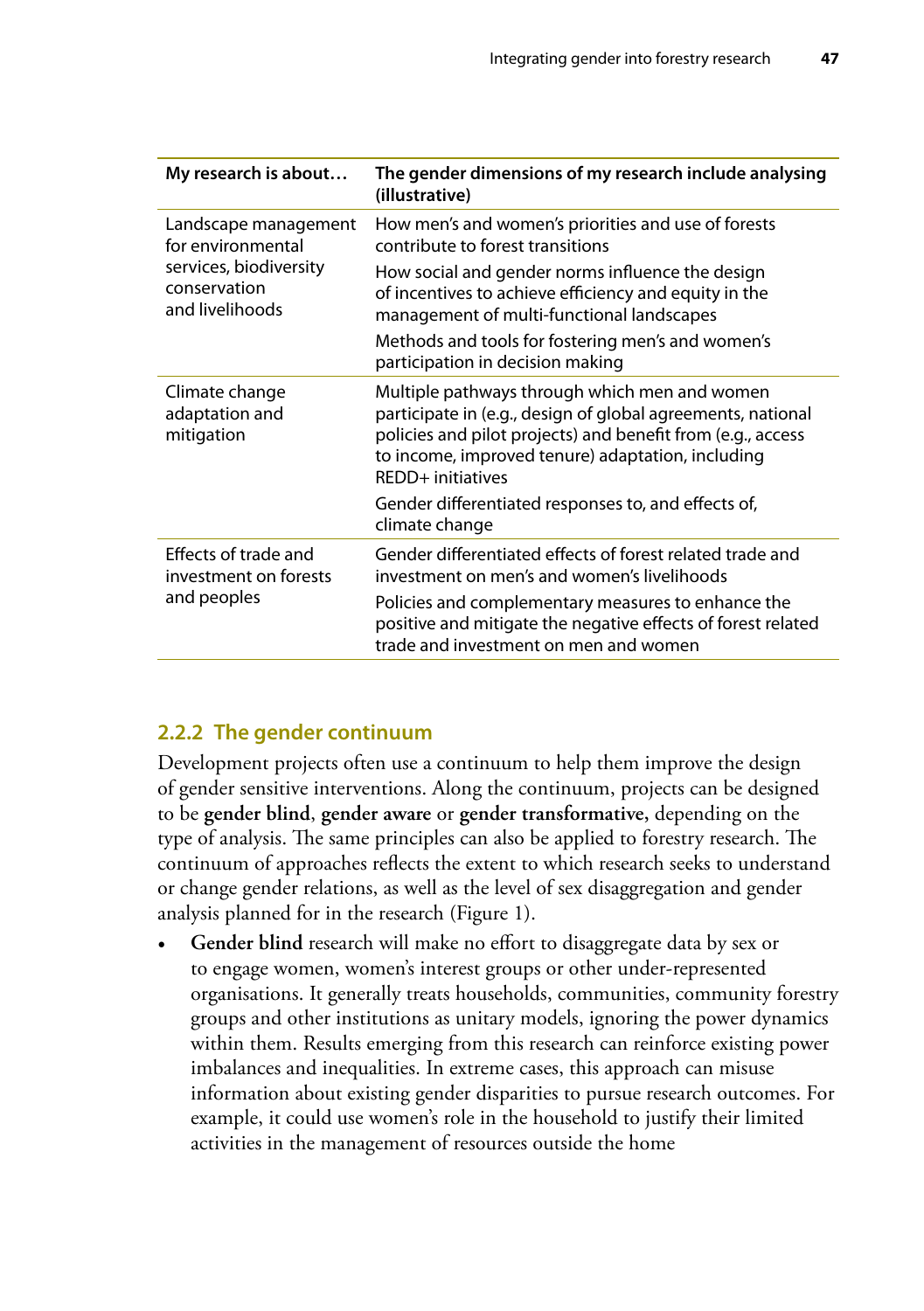**Gender blind** research does not account for the differences between men and women. It can ignore or misuse the existence of gender differences to pursue research outcomes. It overlooks women's groups and interests and reinforces unequal power relations.

**Gender aware** research demonstrates knowledge of women's and men's needs, interests and assets. It collects sex disaggregated data however, the research does not set out to analyse the underlying inequalities between men and women.

**Gender transformative** research accounts for gender differences and inequalities from the start and designs a sound research plan to address these differences. It sets out to transform the relationships between men and women that produce inequalities.

**Figure 1. Gender continuum**

- **Gender aware** research will acknowledge differences between men and women. It will collect sex disaggregated data and may describe men's and women's different interests, needs and priorities. It adopts a 'do no harm' approach. Recommendations may lead to improvements in men's and/or women's participation or access to services, but it does not change the underlying power imbalances between different groups
- **Gender transformative** research will identify the underlying causes of gender inequalities. It will collect sex disaggregated data and analyse gender inequalities to examine how these inequalities affect different groups of people. This research is more likely to be conducted collaboratively with communities and other stakeholders who will participate in shaping the scope of research and activities. Recommendations for improving forest policies and practices from this research will offer the best option for all parties and seek to address imbalances in assets or power.

CIFOR's adaptive collaborative management approach is an example of **gender transformative** research because its intent is to have all forest stakeholders share power, responsibility and management (Box 11). Not all research, however, will adopt a gender transformative approach. It may not be relevant or appropriate. Your intent, however, should be to design your research so that it falls between gender aware and transformative, and to avoid approaches that are gender blind.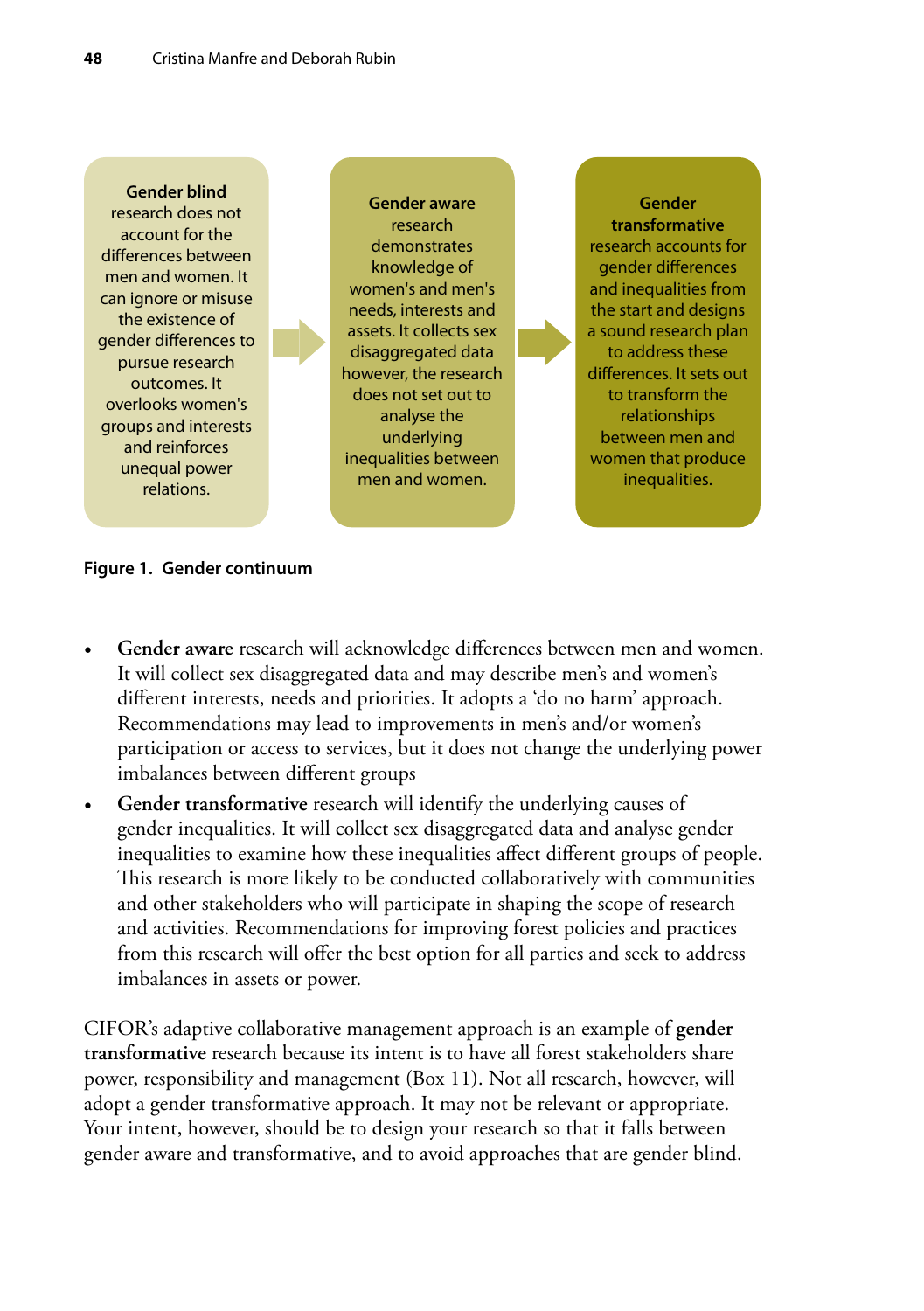#### **Box 11. CIFOR's definition of adaptive collaborative management (ACM)**

ACM is a value adding approach whereby people who have interests in a forest agree to act together to plan, observe and learn from the implementation of their plans, while recognising that plans often fail to achieve their stated objectives. ACM is characterised by conscious efforts among interest groups to communicate, collaborate, negotiate and seek out opportunities to learn collectively from the effects of their actions. It seeks to enhance the ability of forest stakeholders to adjust their systems of management and organisation to respond more effectively to the challenge of managing a complex and dynamic system.

Three research questions underpin the concept of ACM:

- Can collaboration among stakeholders in forest management, enhanced by processes of conscious and deliberate social learning, lead to both improved human wellbeing and the maintenance of forest cover and diversity? If so, under what conditions?
- What approaches, centred on social learning and collaborative action among diverse stakeholders, can be used to encourage the sustainable use and management of forest resources?
- In what ways do the processes and outcomes of ACM affect social, economic, political and ecological functioning and how does this feedback reinforce or weaken forest management? How do the different ways that stakeholders act and learn together explain the effects on people and forests?

Source: <http://www.cifor.org/acm/>

Whether your primary objective is to conduct a gender analysis or whether you are integrating elements of a gender analysis into your research, you can strive to move your research along the continuum.

Table 4 provides an example of the differences between gender aware and gender transformative approaches. Use this table as a guide in developing your proposal. If you are reviewing a proposal, this can also help you to understand the extent to which the intended research is gender aware or transformative. It may help you provide useful guidance to researchers on how to improve a proposal.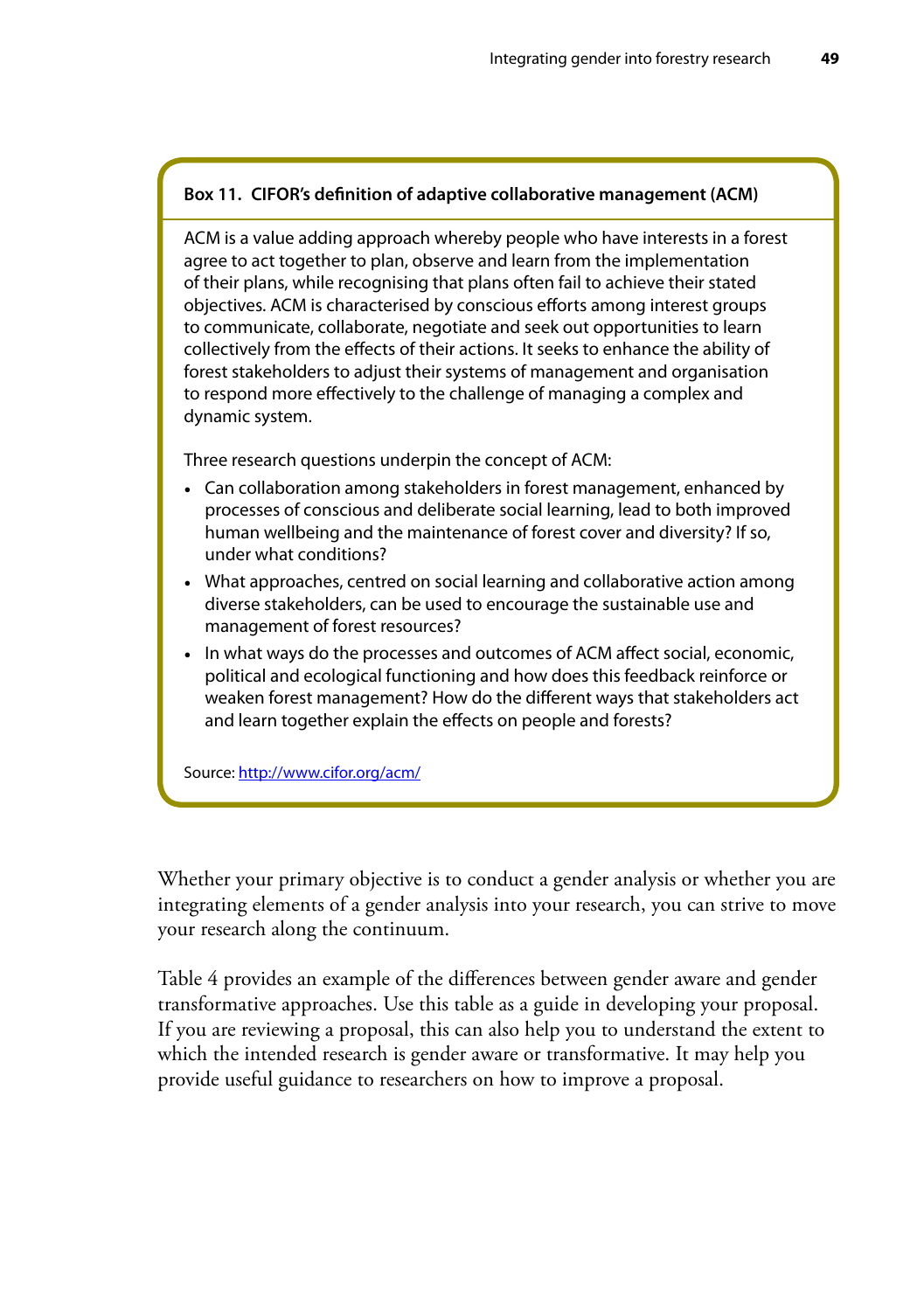| Gender aware<br>proposals                                                           | Gender transformative proposals                                                                                                                                   |
|-------------------------------------------------------------------------------------|-------------------------------------------------------------------------------------------------------------------------------------------------------------------|
| Describe gender<br>inequalities                                                     | Analyse the extent and cause of gender inequalities<br>or disparities                                                                                             |
| Examine only women's<br>activities or design<br>stand alone activities<br>for women | Examine differences and complementarities between<br>men and women or design integrated activities to reduce<br>disparities or inequalities between men and women |
| Plan for one off<br>gender training                                                 | Plan to build capacity through a continuous and iterative<br>process combining classroom training with non-training<br>strategies                                 |
| Count numbers of men<br>and women only                                              | Measure changes in disparities between men and women<br>and in the quality of men's and women's participation                                                     |
| Do not demand<br>accountability from<br>partnering institutions                     | Demand accountability from partnering institutions                                                                                                                |

### **Table 4. Differences between gender aware and gender transformative approaches**

Adapted from IFPRI and ILRI. Undated.

# **2.3 Designing and implementing the approach**

## **2.3.1 The case for 'methodological pluralism'**

In their review of gender analysis in forestry research, Mai *et al.* (2011) highlight the predominance of methods that use participatory techniques. They call for greater methodological pluralism to better "…understand the drivers of genderdifferentiated outcomes in order to inform policy and practice" (p. 254) and push for the inclusion of gender analysis in household and intra-household surveys, global comparisons and across different governance regimes and scales. The call to use multiple methods is echoed here as well.

Often considered to be dichotomous, quantitative and qualitative approaches should be used together for a number of reasons. A mixed methods approach offers the best option for designing questionnaires, triangulating information, and interpreting and presenting information (Table 5). Qualitative research conducted prior to designing a survey can ensure that questions are appropriate to local circumstances or that constructs or proxies are valid in specific contexts. Quantitative research, in contrast, can help determine the prevalence of certain findings or help to inform a stratification strategy.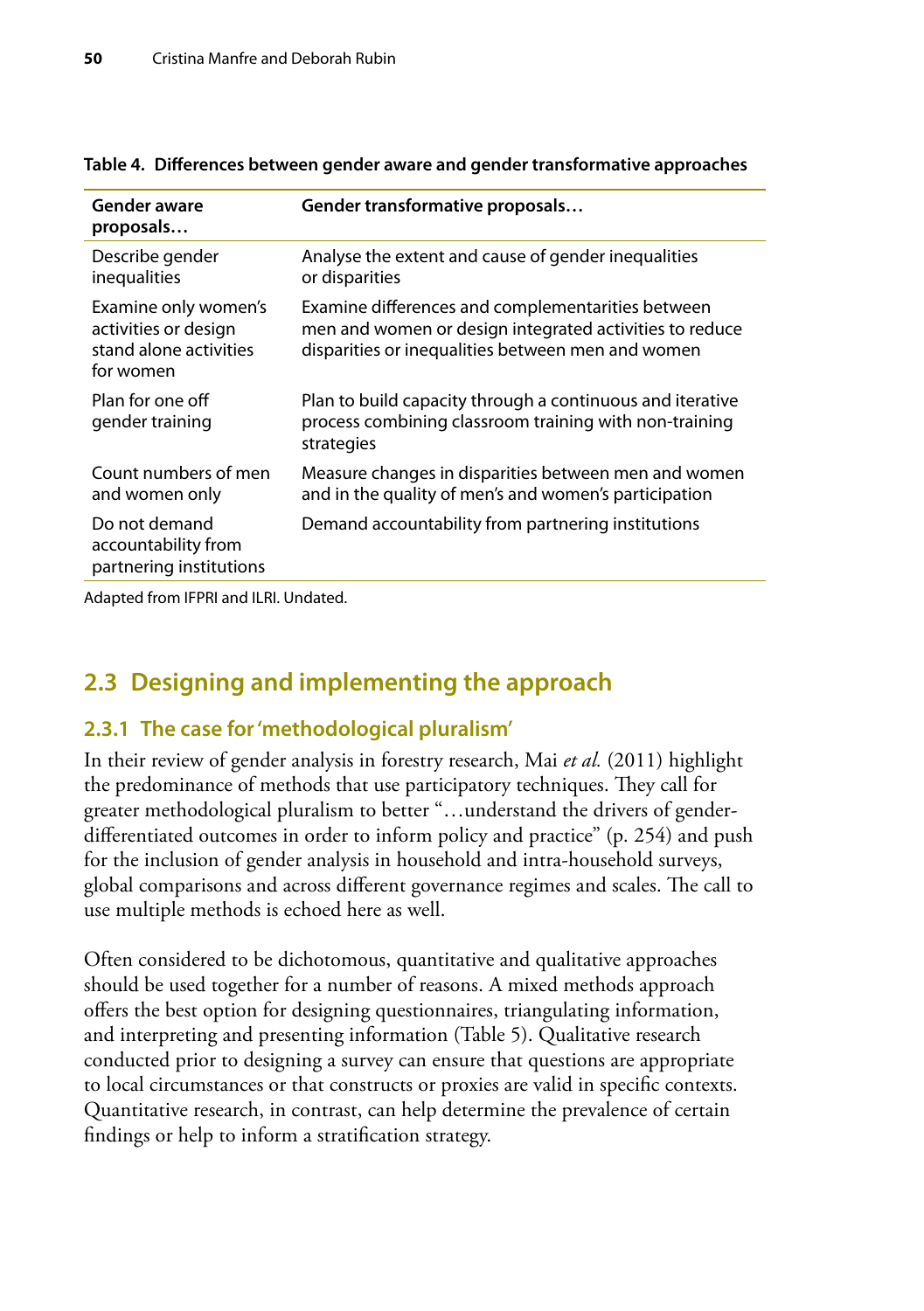| How qualitative research adds value to                                    | How quantitative research adds value to         |
|---------------------------------------------------------------------------|-------------------------------------------------|
| quantitative research                                                     | qualitative research                            |
| Identifies issues and questions for surveys<br>and hypotheses for testing | Identifies stratification strategy              |
| Identifies response options for                                           | Provides community and household                |
| survey questions                                                          | characteristics for sampling                    |
| Clarifies terms/language for use in surveys                               | Identifies issues for investigation             |
| Confirms validity of constructs                                           | Provides triangulation, confirmation            |
| and proxies                                                               | and contradiction                               |
| Provides triangulation, confirmation                                      | Determines prevalence of qualitative            |
| and contradiction                                                         | findings across a wider population              |
| Helps explain/interpret survey findings                                   | Reveals representation of<br>qualitative sample |
| Source: Adato 2010.                                                       |                                                 |

#### **Table 5. Mixed methods may be the best option**

A mixed approach offers particular benefits in gender analysis. One of the objectives of gender research is to identify and remove restrictions on men's or women's access to resources or opportunities that result in gender differentiated outcomes. Rubin *et al*. (2009a) call these restrictions 'gender based constraints'. The term includes:

- Measurable inequalities that are revealed by sex disaggregated data and gender analysis
- Identification of the factors that cause disparities.

This definition means that it is imperative for research to include methods for identifying and *quantifying* inequalities, and identifying and describing the factors that contribute to the disparities. This will allow an analysis that couples quantitative (the measureable inequality) with qualitative (the factors) data.

## **2.3.2 Data collection methods and analytical approaches**

Gender analysis is a type of socio-economic analysis used to examine gender roles and relations in a particular context, explore how these impinge on development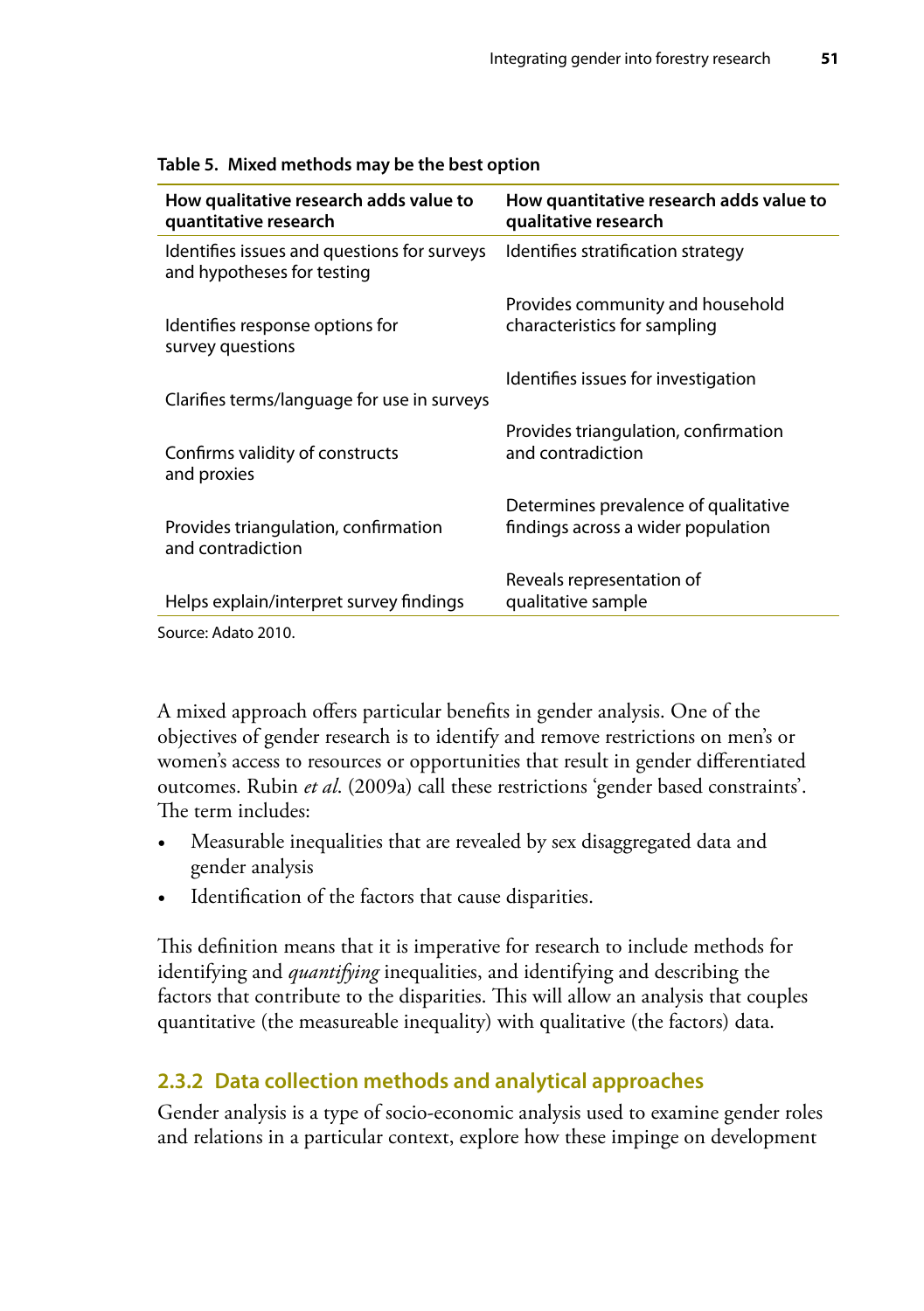challenges and identify policies that can reduce inequalities and improve wellbeing for men and women. It is a methodology that:

- Describes existing gender relations between men and women in a particular setting, ranging from households and firms to communities, ethnic groups or nations
- Organises and interprets, in a systematic way, information about gender relations to make clear the importance of gender differences for achieving development objectives.

It is critical that your research integrates both aspects of gender analysis.

As is evident from the definition of gender analysis, the methodology is a two step process. While the collection of sex disaggregated data is the first step and is necessary, it is insufficient for gender analysis. On its own, sex disaggregated data simply describes the current situation using biological categories, which do not change. As a researcher, your job is to think critically about the data and interpret how it illustrates the dynamics of social relations. You need to move beyond describing static conditions to analysing the gendered relationships, drivers and motivations that alter men's and women's roles and responsibilities in a changing environment. This will allow you to identify possible avenues for changing policies to improve the lives of men and women in forest communities.

You will use a number of criteria for deciding what methods and approaches to use for your gender analysis. The criteria you use should first consider the technical aspects of your research and what methods and approaches will be most appropriate for exploring your research question.

- Your choice of method may depend on scale. If you are intending to make comparisons across countries, surveys may be suitable, while participatory methods may be more appropriate for examining changes in access to rights to forests in a specific region.
- Your choice of method may depend on your audience. Policy makers can absorb quantitative data and small chunks of information, while development practitioners and academics prefer more detailed discussions.
- Your choice of method may depend on how closely you intend to work with local communities or your intentions regarding empowerment; participatory and collaborative approaches are better suited for this.
- Other criteria, such as time, money and available expertise, may also be factors in your choice of methods. Consult Pierce Colfer and Minarchek (2012) for a discussion of how methods and approaches for addressing gender issues require different levels of resources.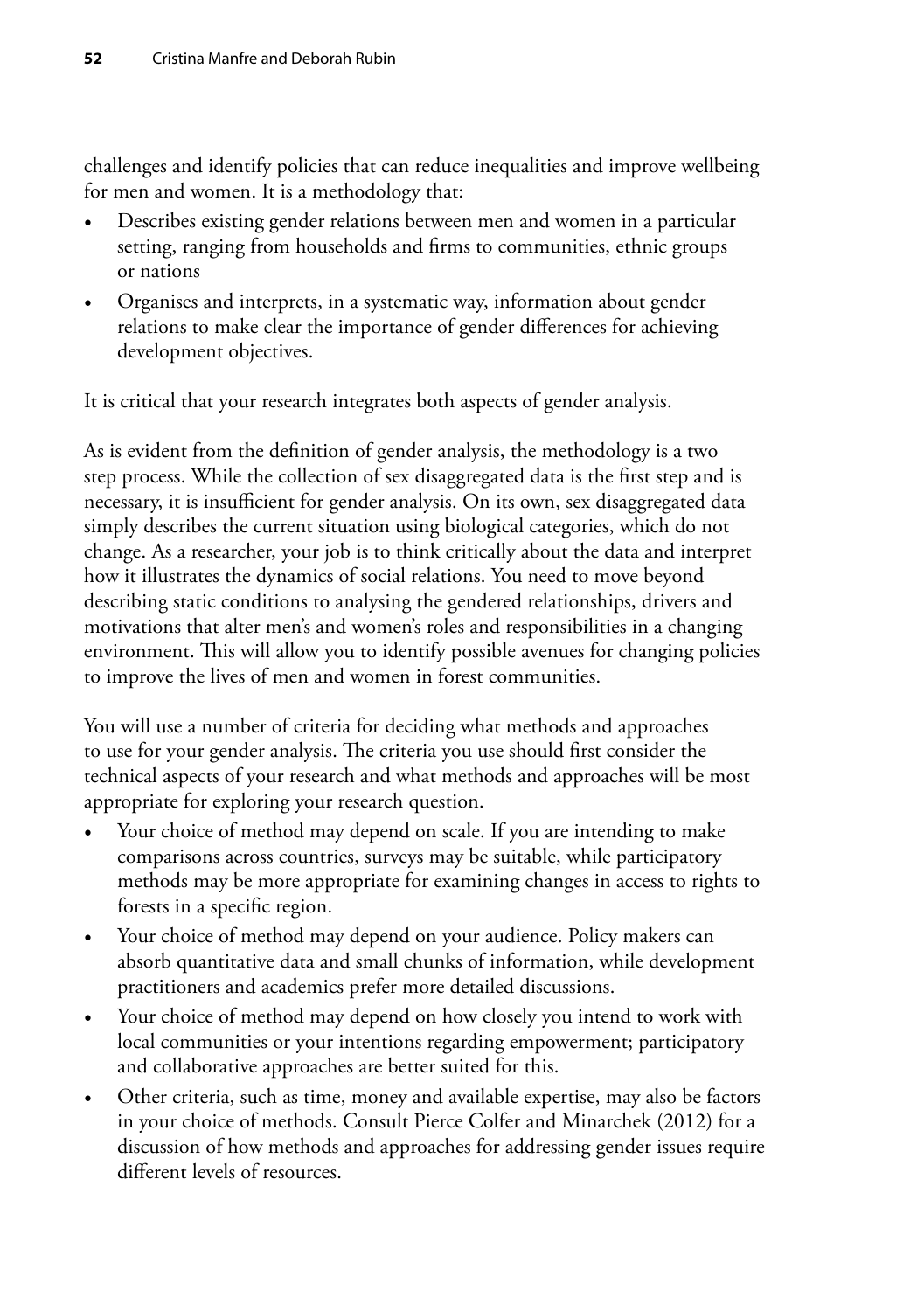The discussion that follows describes how different methods can be used for gender analysis. It also outlines some key gender analysis frameworks for analysing data. None of the methods or approaches described here are mutually exclusive. That is, your research can use a combination of these methods in order to gather information and you can build a framework within which you can analyse information.



#### **Examples of methods4**

**Existing documentation and data.** Research should begin with a review of existing research and documents on the local, regional and national context under investigation. Existing ethnographic research, policies and legal codes, public records and other similar resources can be consulted. Information collected via these resources can provide an understanding of the current and historical context in which gender dynamics and forest policies co-exist and evolve. As Wardell and Fold (in press) demonstrate, archival research can be used in conjunction with other approaches (e.g., value chain analysis) to correct assumptions that women have only recently entered into agriculture and forestry. Wardell and Fold's analysis demonstrates the long standing predominance of women in the production and marketing of shea nut. Similarly, Bandiaky-Badji (2011) analyses the history of forest governance in

<sup>4</sup> The tables used in this section were adapted from Fontana *et al*. 2010.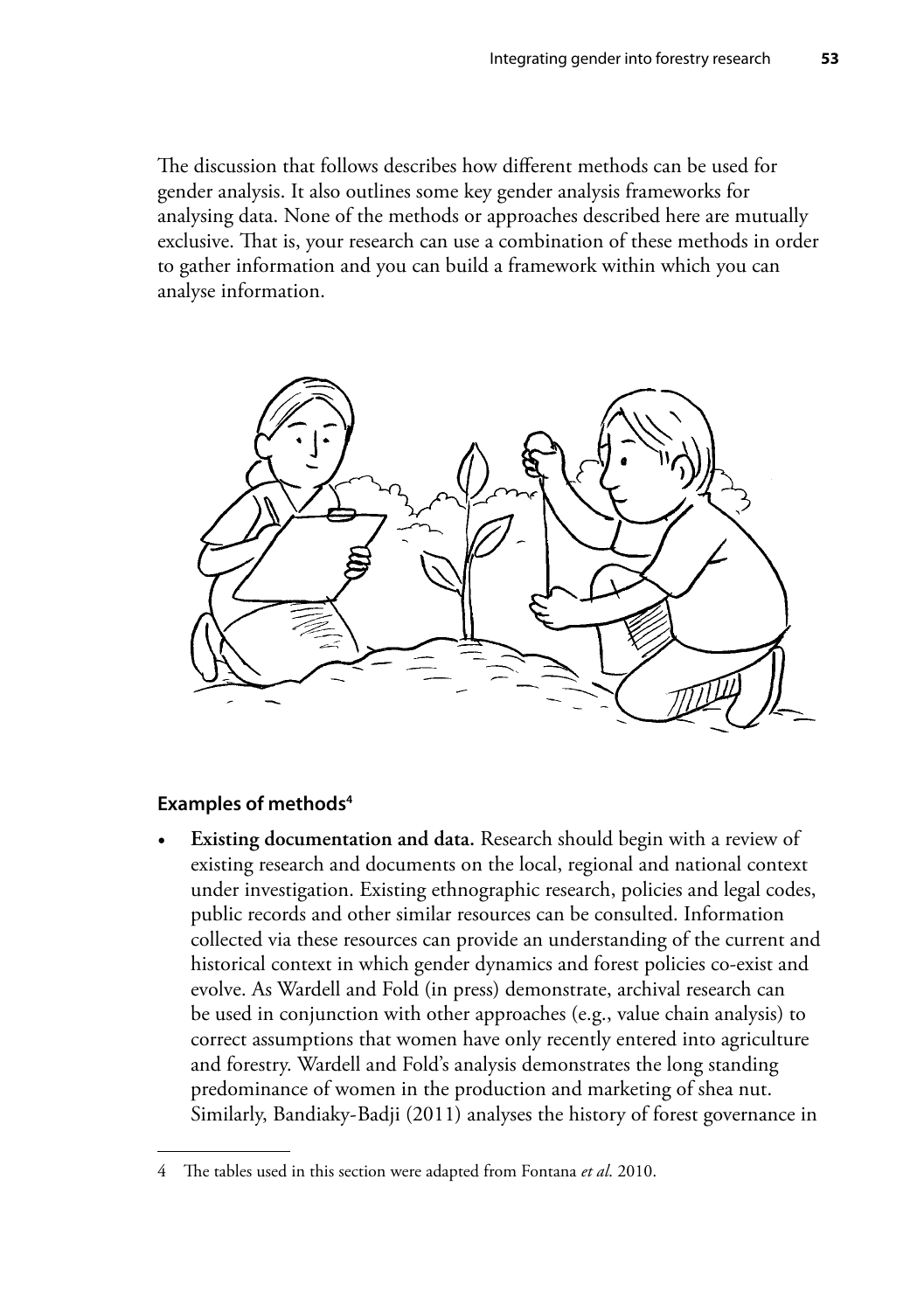Senegal, demonstrating how the institutions that dominate local and national policy making fail to provide equitable conditions, in part because women have been excluded from decision making processes.

Although sex disaggregated information specific to the forestry sector is not available for every country, there are resources that provide national level data to inform your understanding of the legal status of men and women in different countries, their participation in the workforce, and the educational, health and political challenges that they face. Consulting this information is a first step to improving your understanding of gender issues in specific contexts. A number of resources can be consulted to understand the status of women and gender inequalities in different countries (Box 12).

• **Surveys.** As a method for data collection, surveys have the advantage of being able to standardise and compare data. As exemplified by the PEN, which collected survey data on 8000+ rural households living in or near forests, surveys allow for large scale global comparison.



However, their lack of flexibility makes it difficult to capture contextual factors or allow respondents to participate actively in the research.

In order for surveys to be used for gender analysis, it is necessary to indicate the sex of the respondent in the survey data. Using the same questionnaires for men and women allows comparison of their answers. If necessary, questions can be added to the survey to explore specific gender related roles, activities and issues.

| Use to                                                                               | Advantage                                                                                                       | Disadvantage                                                 |
|--------------------------------------------------------------------------------------|-----------------------------------------------------------------------------------------------------------------|--------------------------------------------------------------|
| Capture quantifiable data<br>and results                                             | Findings can be<br>extrapolated and<br>compared to the<br>population as a whole or<br>groups in other countries | Contextual and<br>descriptive factors are<br>poorly captured |
| Capture baseline data about<br>men and women against which<br>change can be measured | High level of<br>standardisation                                                                                | Results are often not<br>available immediately               |

| Table 6. Advantages and disadvantages of surveys |  |
|--------------------------------------------------|--|
|                                                  |  |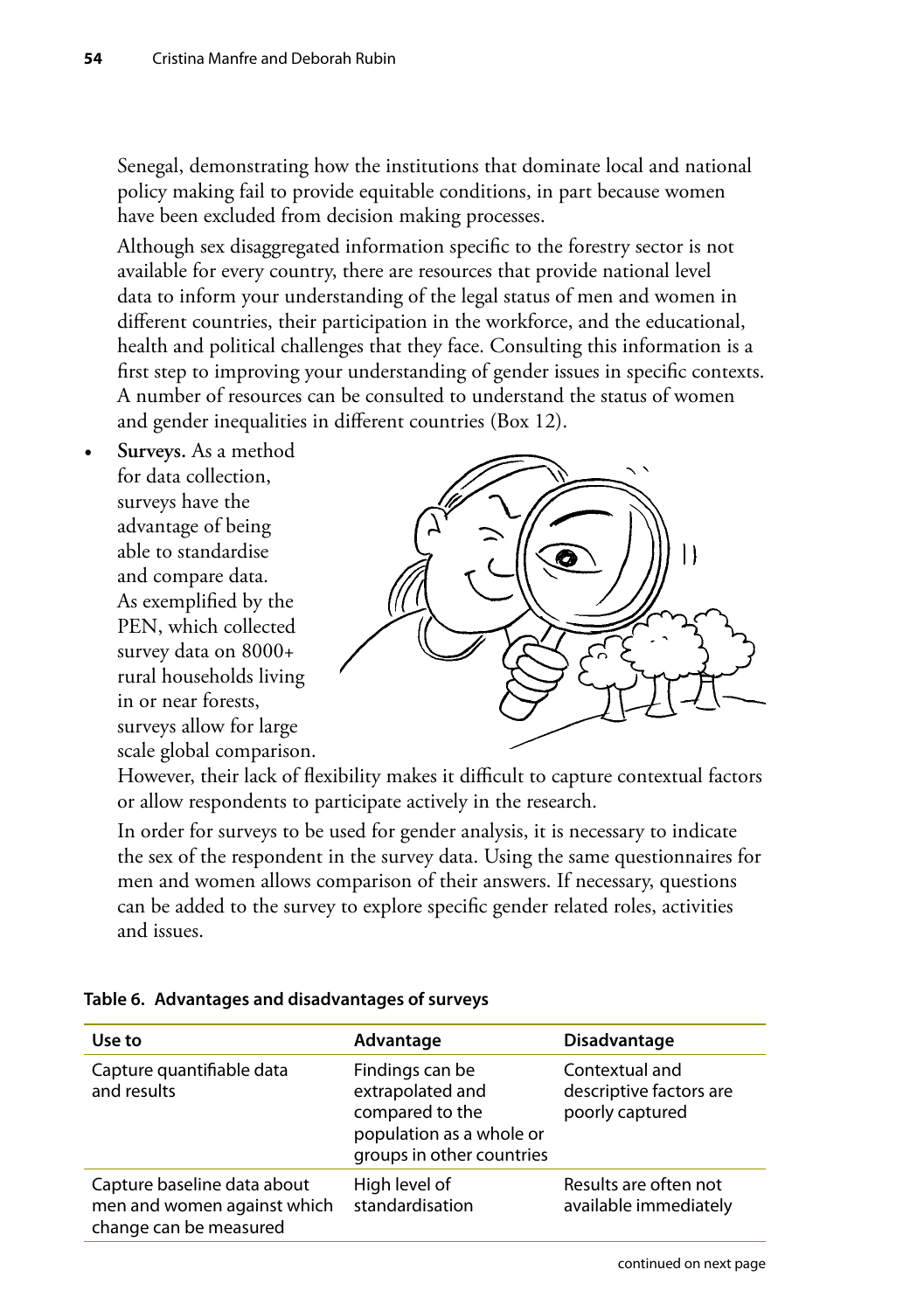#### **Box 12. Data on the status of women and gender inequalities**

- **Gender law library (World Bank).** The gender law library is a collection of national legal provisions affecting women's economic status in 183 economies. The database facilitates a comparative analysis of legislation, serves as a resource for research and contributes to reforms that can enhance women's full economic participation. The collection is updated regularly, but that does not guarantee that the laws are the most recent versions, nor is the library exhaustive. Translations are not official unless indicated. http://wbl.worldbank.org/WBLLibrary/elibrary. aspx?libid=17
- **Gender and land rights database (FAO).** This database provides country level information on the social, economic and political issues that contribute to gender inequalities in land rights. It compiles information on national legal frameworks, including rights entrenched in constitutions, civil codes, labour codes and family codes that influence women's ownership, use of and access to property. Where possible, it includes a discussion of customary law, international treaties and conventions and land tenure institutions. http://www.fao.org/gender/landrights
- **GenderStats (World Bank).** This database provides sex disaggregated data across four themes – demographics, education, health, and labour force and wages. Currently there is data for 20 indicators for the years 2000, 2004 and the most recent year available after that. A number of other tools are available on the GenderStats website, including the World Bank eAtlas of Gender that allows users to create animated maps depicting the results of selected indicators, access to the International Finance Corporation enterprise survey that includes information on women's entrepreneurship, and a training module to support organisations in the development and use of gender related statistics.
- **Demographic and Health Surveys (DHS).** The Demographic and Health Surveys are nationally representative surveys on population, health, HIV and nutrition in over 90 countries. The DHS data also includes indicators on women's status and empowerment, including whether women work, whether they control income and household decisions, attitudes towards gender based violence and other issues. http://www.measuredhs.com/
- A number of institutions have developed scores to measure inequality and the status of achievement of men and women across different sectors. These include the
	- Ř **Gender Inequality Index (GII).** Developed by the UNDP, this index demonstrates the loss in human development as a result of inequalities between men's and women's achievements in three dimensions – reproductive health, empowerment and the labour market. http:[/](http://hdr.undp.org/en/statistics/gii/)/hdr.undp.org/en/statistics/gii/
	- Ř **Global Gender Gap.** Produced by the World Economic Forum, this highlights gender inequalities and progress towards reducing those inequalities across economic, political, education and health indicators. [http://www.weforum.org/issues/global-gender-gap](http://<200A>www.<200A>weforum.<200A>org/<200A>issues/<200A>global-<200A>gender-gap)
	- Ř **Social Institutions and Gender Index (SIGI).** Developed by the OECD, this provides a ranking of gender inequality in institutions in 124 countries. The index compiles data on social norms and practices related to the family, ownership rights, physical integrity, civil liberties and physical integrity. <http://my.genderindex.org/>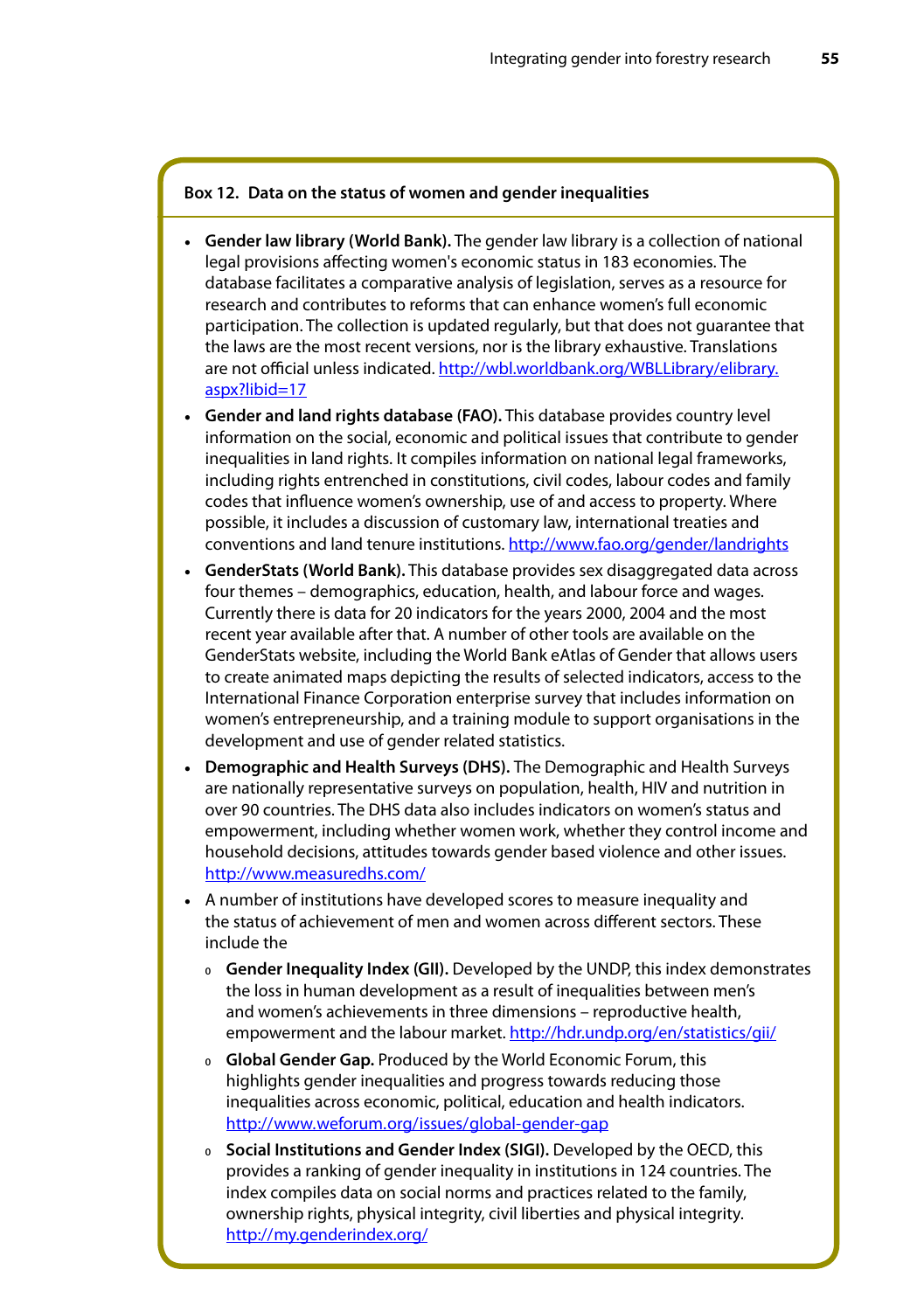| Use to                                                                                                                                                                          | Advantage                                                             | <b>Disadvantage</b>                                                      |
|---------------------------------------------------------------------------------------------------------------------------------------------------------------------------------|-----------------------------------------------------------------------|--------------------------------------------------------------------------|
| Compare different groups<br>(by sex, sex and age, or sex<br>and other socio-economic<br>characteristics) at a given point<br>in time and changes over time<br>in the same group | Estimates can be<br>made for the size and<br>distribution of outcomes | Data processing and<br>analysis can be a major<br>bottleneck             |
| Describe conditions in a<br>particular community or group                                                                                                                       |                                                                       | Can be expensive and<br>time consuming                                   |
| Assess levels of poverty of men<br>or women headed households<br>or of men, women and children<br>within similar households                                                     |                                                                       | Information that can be<br>captured through formal<br>surveys is limited |

• **Interviews.** Structured, semi-structured, group and key informant interviews allow for greater flexibility than surveys. Although they may also be guided by questionnaires, they are generally less directed and permit the respondents to provide more context and detail. This is helpful for gender analysis because it makes it easier to gather information about the dynamics and factors that shape behaviours, which are not as easily captured in surveys. Interviews allow for the exploration of different themes and ideas.

|  | Table 7. Advantages and disadvantages of interviews |  |  |
|--|-----------------------------------------------------|--|--|
|--|-----------------------------------------------------|--|--|

| Use to                                                                                                                                                                                                                 | Advantage                                   | Disadvantage                                                                                           |
|------------------------------------------------------------------------------------------------------------------------------------------------------------------------------------------------------------------------|---------------------------------------------|--------------------------------------------------------------------------------------------------------|
| Capture socio-economic<br>changes, highly interactive<br>social situations, or people's<br>opinions, attitudes and feelings.<br>Can be presented as indicators<br>and can also be quantified by<br>ranking and scoring | Low cost<br>Can be conducted<br>quickly     | Difficult to generalise<br>because findings<br>usually relate to specific<br>communities or localities |
|                                                                                                                                                                                                                        | Provide flexibility to<br>explore new ideas | Usually small samples<br>and harder to analyse                                                         |
| Provide context and<br>interpretation for<br>quantitative data                                                                                                                                                         | Crucial to interpret the<br>survey data     | Seen as less valid<br>and credible than<br>formal surveys                                              |

• **Participatory methods.** Participatory methods can mean many different things and can vary in the degree of participation that they seek. Some methods simply seek to engage communities more interactively, using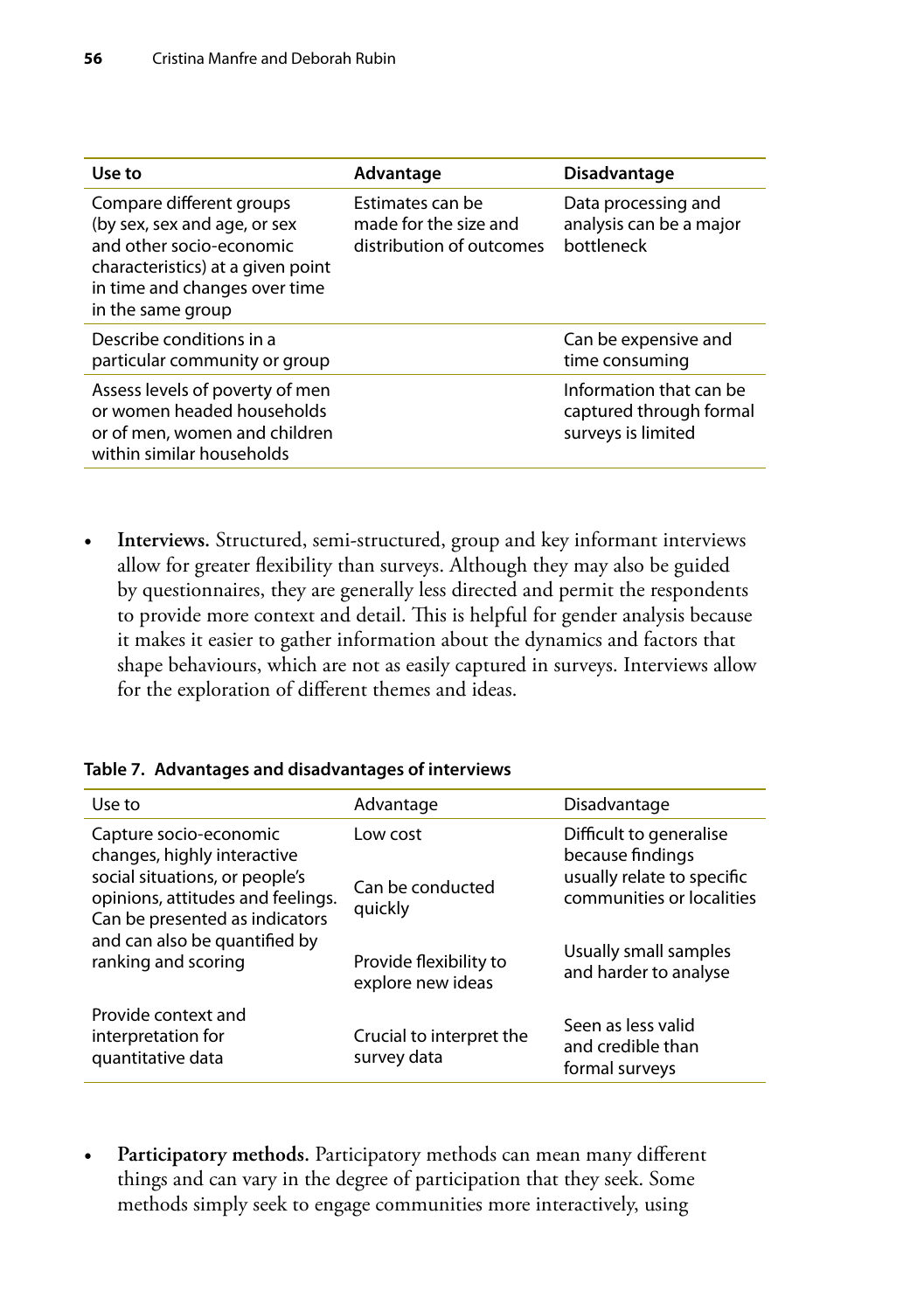participatory tools, to extract information, while others, like CIFOR's ACM (CIFOR 2009), work with communities to analyse and solve problems. In ACM, researchers give up a certain amount of power and control over the process in order to help local communities build skills to solve problems. The resources, time commitment and skills required to implement participatory methods depends on the degree of participation involved. Pierce Colfer and Minarchek (2012) argue that participatory or collaborative research offers the greatest potential for sustainable solutions.

| Use to                                                                            | Advantage                                                           | <b>Disadvantage</b>                                                               |
|-----------------------------------------------------------------------------------|---------------------------------------------------------------------|-----------------------------------------------------------------------------------|
| Engage men and women<br>beneficiaries in monitoring                               | Focus on issues relevant<br>to key players in the<br>design process | Sometimes regarded as<br>less objective                                           |
| Learn about local conditions<br>and local people's perspectives<br>and priorities | Establish local ownership                                           | Can be time consuming<br>to involve stakeholders<br>in meaningful ways            |
| Identify problems and trouble<br>shoot problems during<br>implementation          | Enhance local learning,<br>management capacity<br>and skills        | Potential for misuse<br>by some stakeholders<br>to further their<br>own interests |
| Evaluate a project or policy                                                      | Provide timely,<br>information for<br>decision making               |                                                                                   |
| Provide knowledge and skills to<br>empower poor people                            |                                                                     |                                                                                   |
| Generate quantitative data                                                        |                                                                     |                                                                                   |

#### **Table 8. Advantages and disadvantages of participatory methods**

#### Examples of approaches<sup>5</sup>

There are a number of gender analysis frameworks that can guide the analysis of gender relevant information. Each framework is based on a set of assumptions about how gender is constituted and how an understanding of gender can lead to better outcomes and greater equality. These frameworks reflect the different institutional priorities of the donor agencies that contributed to their development. As such, they may not be suitable for all places or all times. Over time, different characteristics and consequences of gender norms have received more or less

<sup>5</sup> This is section is drawn from March *et al.* 2005 and Rubin *et al*. 2009 (a).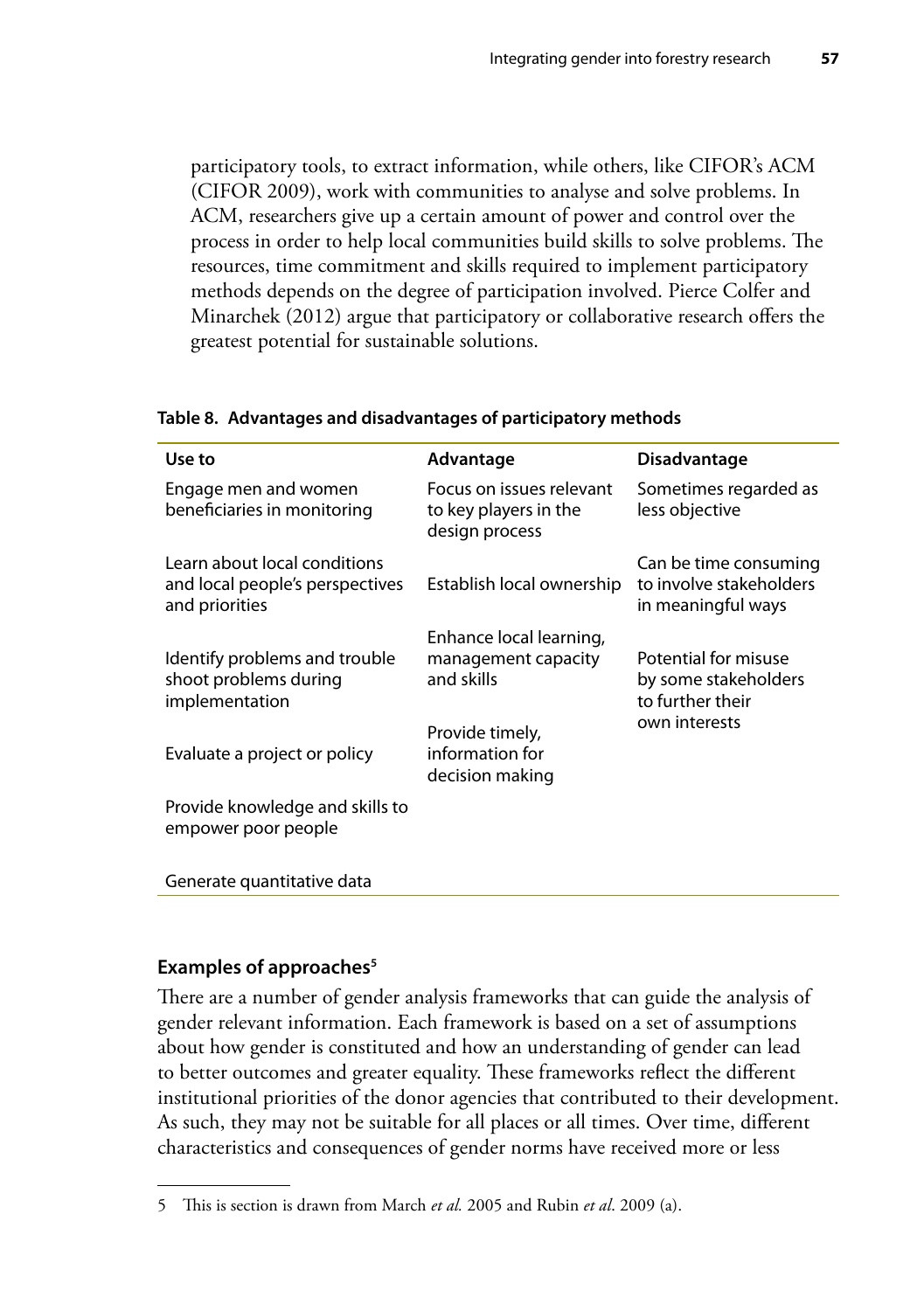attention in these frameworks, but they remain useful models to consult. Some of them also offer tools for data collection and organisation.

• **Harvard Analytical Framework** (also known as the Gender Roles Framework or the Gender Analysis Framework) is a framework based on the efficiency approach to gender analysis. It assumes that allocating resources to women as well as men makes economic sense. Data is collected at the individual and household level about reproductive and productive activities. The analysis of the data considers how those activities reflect the distribution, access to, and control of, income and other resources.

**Key resources:** Overholt, C., Anderson, M., Cloud, K. and Austin, J. 1985. Gender roles in development projects: cases for planners. Kumarian Press, West Hartford, CT.

Rao, A., Anderson, M.B. and Overholt, C. (eds.). 1991. Gender analysis in development planning: a case book. Kumarian Press, West Hartford, CT. 110p

• **Social Relations Approach,** developed by Naila Kabeer at the Institute of Development Studies, locates the family and household within the network of social relations connecting them to the community, market and state. In this way it demonstrates how gender and other inequalities are created and reproduced within structures and institutions.

**Key Resource:** Kabeer, N. 1994. Reversed realities: gender hierarchies in development thought. Verso, London, UK. 346p.

- **Women's Empowerment Approach** was developed by Sara Hlupekile Longwe, a gender expert from Lusaka, Zambia. She argues that women's poverty, rather than emerging from a lack of productivity, is a consequence of oppression and exploitation. Her explicitly political model seeks to empower women and puts forward five progressively greater levels of equality:
	- o Control in decision making over factors of production
	- Ř Participation (equal) in decision making processes related to policy making, planning and administration
	- **•** Conscientisation (in depth understanding) or attaining equal understanding of gender roles and a gender division of labour that is fair and agreeable
	- Ř Access (equal) to the factors of production by removing discriminatory provisions in the laws
	- Equal access to material welfare (food, income, medical care).

**Key Resources:** Williams, S. 1994. Oxfam gender training manual. Oxfam, London. 634p.

March, T. and March, C. 1991. Changing perceptions: writings on gender and development. Oxfam, London. 324p.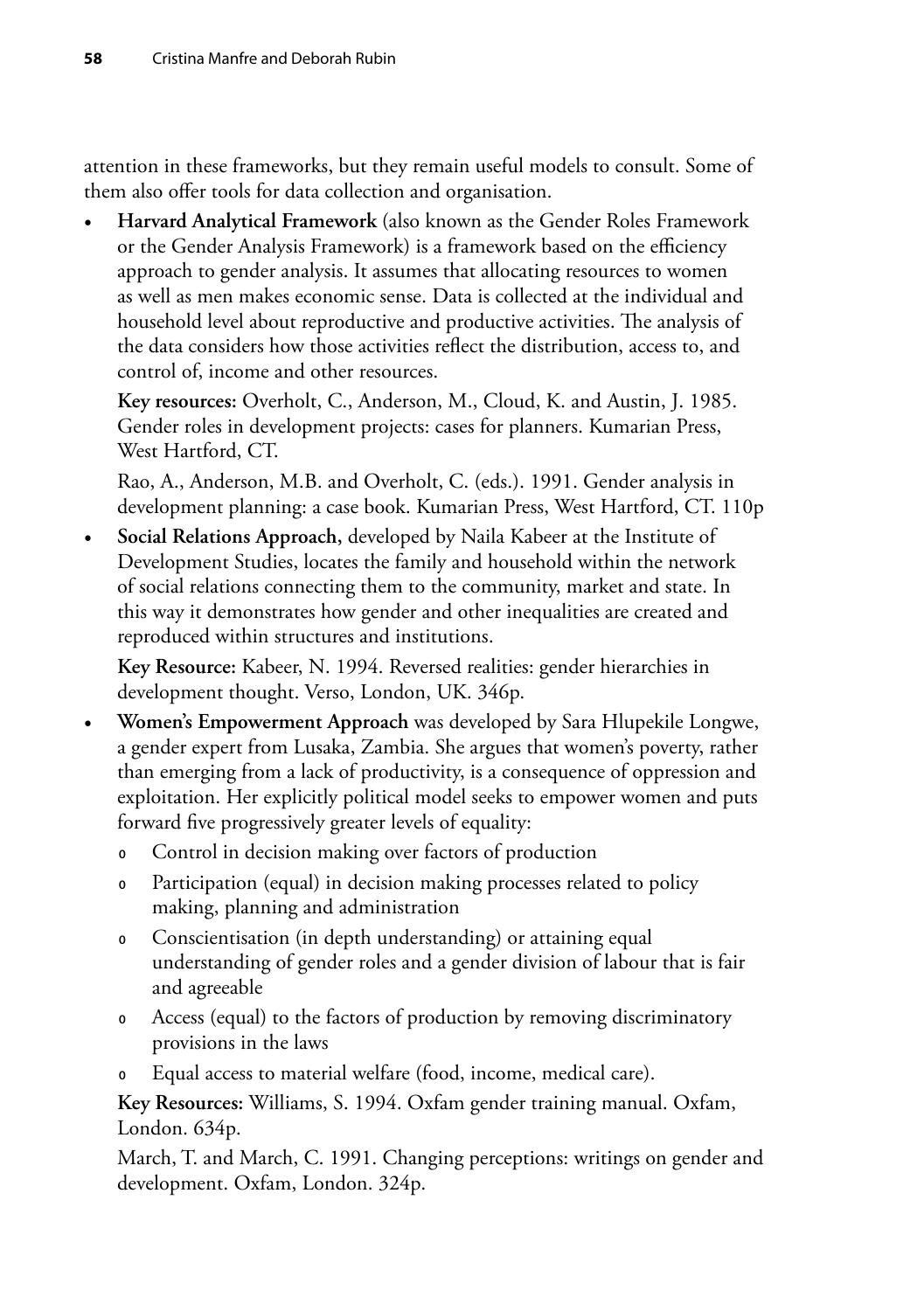• **Moser Gender Planning Framework** builds on the Harvard Analytical Framework to introduce the idea of the triple roles of women—in production, reproduction and community management—and how these affect their ability to participate in the development process. In making these links, both between women and the community, and between gender planning and development planning more broadly, Moser's framework encompasses both the technical and political aspects of gender integration into development.

**Key Resource:** Moser, C.O.N. 1993. Gender planning and development: theory, practice, and training. Routledge, London. 304p.

• **Gender Dimensions Framework** provides an approach that examines how gender relations operate in four intersecting dimensions of social life: access to assets; practices and participation; beliefs and perceptions; and laws, policies and institutions. It helps to identify where there are specific gender based structural and institutional constraints that affect the relative status and opportunities open to men and women which can be addressed by development activities.

**Key Resource:** Rubin, D., Manfre, C. and Nichols Barrett, K. 2009. Promoting gender equitable opportunities in agricultural value chains: a handbook*.* USAID, Washington, DC. 141p.

# **2.3.3 Conducting gender sensitive field research**

The previous section provided a number of different examples of methods and approaches that can be used to for gender analysis. This section discusses crosscutting issues that affect the data collection and analysis process regardless of the methods you use.

#### **Conducting research at the household level**

Over the years, gender analysis has focused considerably on understanding the household. Early on, the household was considered as a unitary model (Becker 1981), where the household has common interests and where resources are pooled. This perspective, however, created a model of a unit that functioned as one, where preferences and needs were uniform and resources were allocated similarly to all household members. Our understanding of the household has shifted significantly, however, and today we understand it to be a much more complicated unit where conflict, cooperation and negotiation occur between members with differing levels of power and influence. Resources, such as land, may be controlled and/or owned by one individual in the household, not by all, and income may or may not be pooled. With this shift in understanding, there is recognition that a wide range of endogenous and exogenous factors influence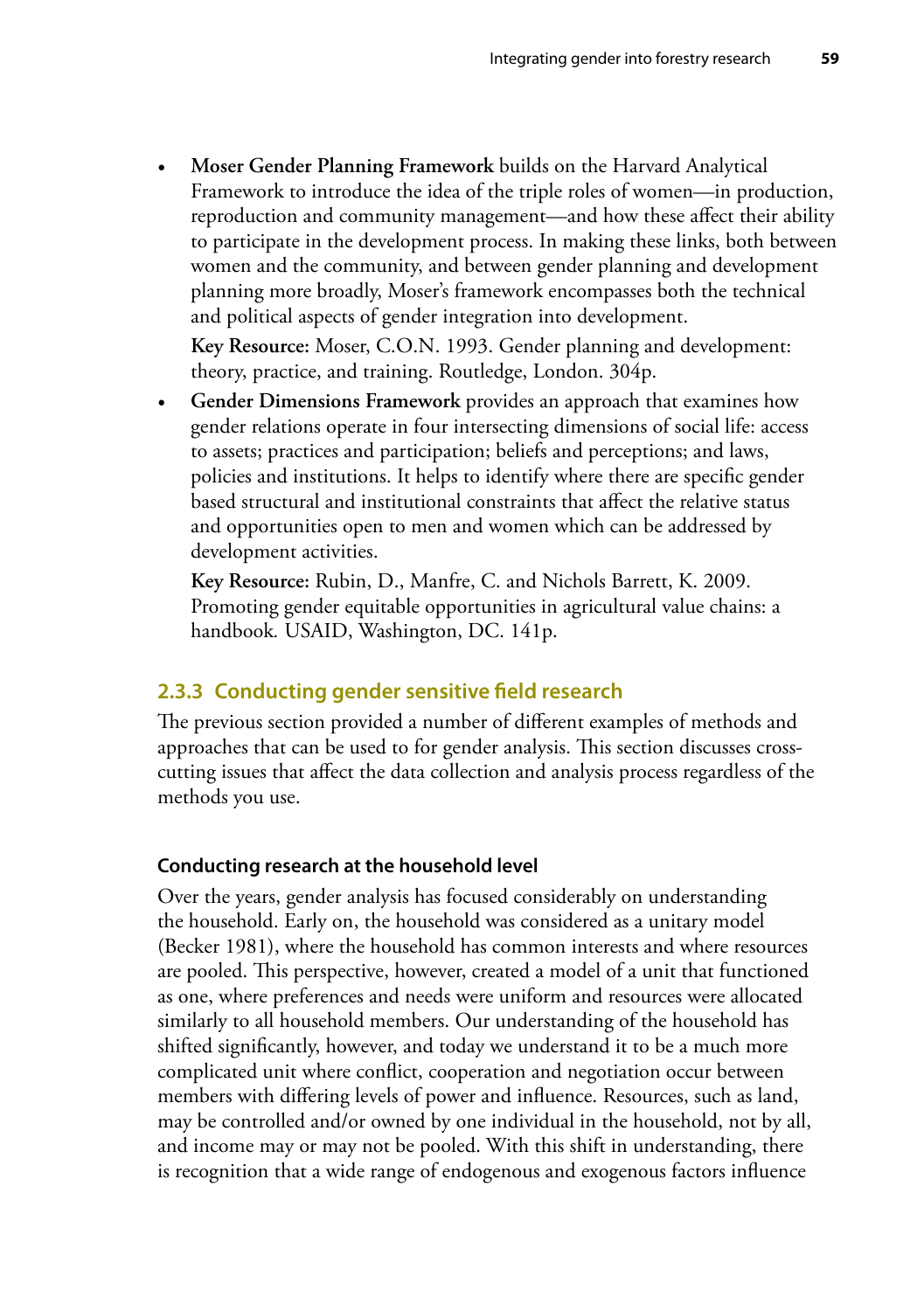how the household and the members within it behave, and this has led to a greater appreciation of the need to understand intra-household dynamics.

Household level gender analysis uses the sex of the household head as the unit of analysis. This allows for an examination of the differences (or similarities) between or among households headed by men and households headed by women. How the type of household will be affected by, or will affect changes in, access rules to forests or climate change cannot be assumed, but is an empirical question. Women's routes into headship differ tremendously; they can be by choice or involuntarily through marriage, separation or widowhood. There is wide variation in the wellbeing of women-headed households depending on whether they are in urban or rural areas, the stage of life of the woman, the number of dependents in the household and access to resources beyond the household.

However, focusing on the head of household overlooks gender relations between members of the same household, which can have a significant influence on those members' lives. This can be different for women in men-headed households and for men in women-headed households. For example, women in households headed by men may have a lower intake of calories than men and sons in the same household because of the unequal distribution of food. Thomas (1991) found that maternal income effects are larger for daughters than for sons, while paternal income effects are significantly larger for sons. IFPRI research in Bangladesh found that pre-school boys consistently received a disproportionately higher share of animal and food products in the household. Adult women received less than their share even though they expend more energy than pre-school boys. This means that women in households headed by men may not fare well even when the household is above the poverty line. While headship may be the appropriate unit of analysis for some research, using headship may mask differences in bargaining power, preferences and assets of individual members and will affect the outcomes of the research.

The relevance of these different dynamics will depend upon the objective of your research and the socio-cultural context. And, remember, that even when you have carefully considered how to conduct household level research, you may still find that you have not accounted for everything (Box 13)!

# **Conducting research at the community level**

Research at the community level has the advantage of being able to collect information from a large number of informants and to observe relationships between those people. Conducting village level surveys or participatory research at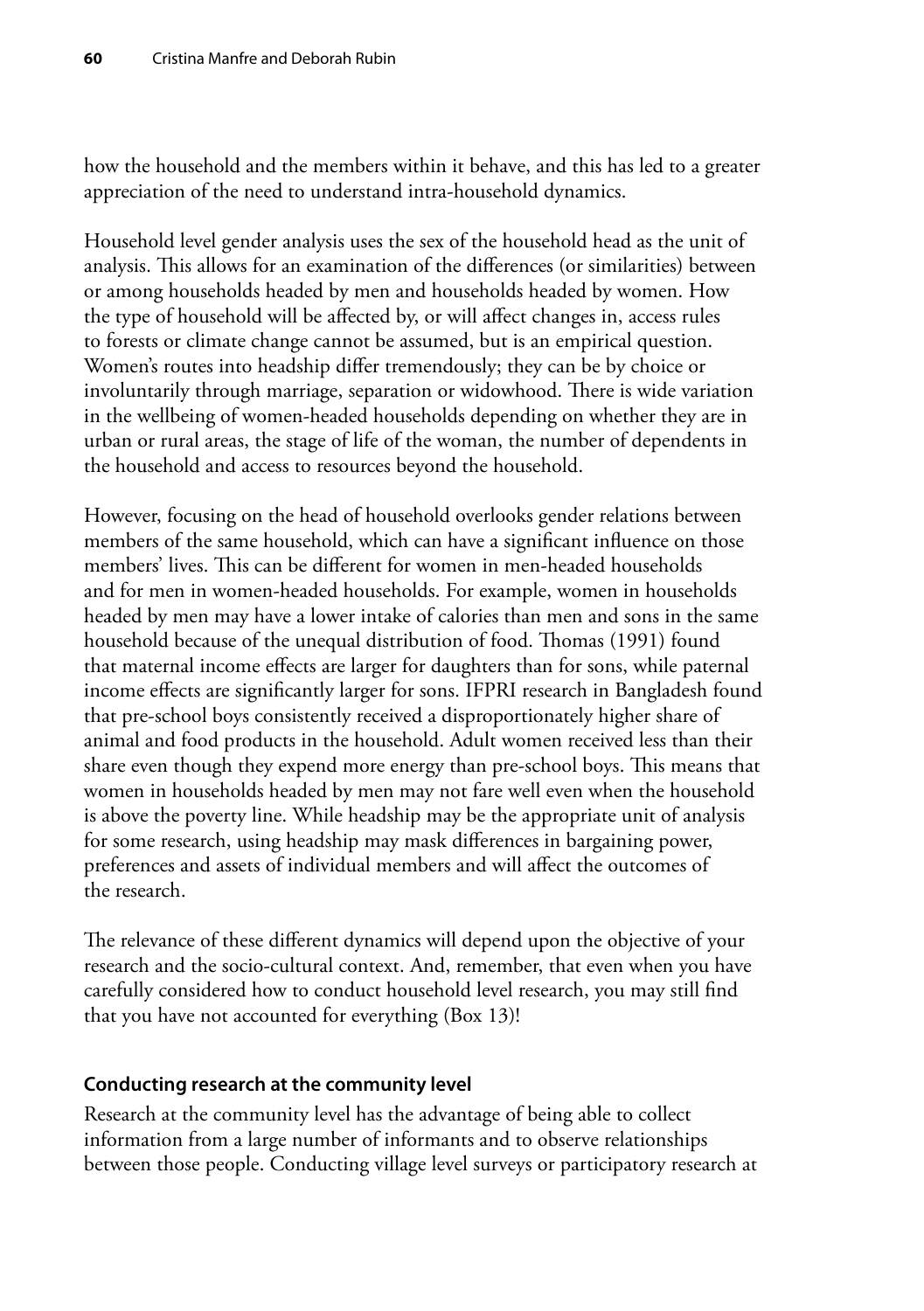#### **Box 13. How many people belong to your household?**

Inquiring about household composition can be confounding, yet respondents reveal important gender dynamics in the process. As an example, the extract below comes from an account of a survey interview with a phone card businessman conducted by Jake Appel, a field researcher with Innovations for Poverty Action.

"Jake began with the first survey questions, and soon came to the fifth question. 'Ernest, how many people belong to you household? By that I mean, how many are you that share a single living space and take meals together?'

Ernest didn't waste any time. 'Oh, that is just me, sir.'

'I see. So you live alone?'

'Oh, no, sir. I have a wife and three children. But myself, I wouldn't eat with them. My wife brings my food to me along.'

'Ah, but normally your wife cooks for the whole family.'

'Yes. She will prepare the stew and the fufu for all.'

'So for how many people does your wife prepare food each evening?'

'That is' - and Ernest counted silently on his fingers - 'eight.'

'Eight. So it is yourself, your wife, your three children, and three others. Who are the other three?'

'Hm. They are my grandmother and my wife's sister.' He cocked his head and waited. 'Well, that sounds like two.'

'Yes.'

'So that makes seven altogether: you, your wife, your three children, your grandmother, and your wife's sister.'

'Yes, we are seven. And also the sister's children. They are two.'

'Oh, so seven and the two children – nine in all?'

'Yes.'

'And your wife's sister is she married?'

'Yes, she has a husband.'

'And does he join you for meals most days?'

'No, he stays with his family at the Central Region.'

'I see. But what about his wife and two children you mentioned? Do they live at your house?' 'No. They are with him.'

'Oh. I thought you said they normally share meals with your family.'

'Yes, we have been eating together.'

'I'm afraid I don't understand. Your wife's sister and her two children – how can they live in the Central Region and also normally share meals with you?'

'Oh Jake! They have to stay with us.' Ernest was smiling. Maybe he was thinking of his full house.

'Are they just visiting, or do they live in the house with you?'

'Oh, no, they don't live there. They have only been staying for a very short time.'

'Okay. So how long have they been with you?'

'They came around the Christmas season.'

It was July."

Source: Karlan and Appel. 2011.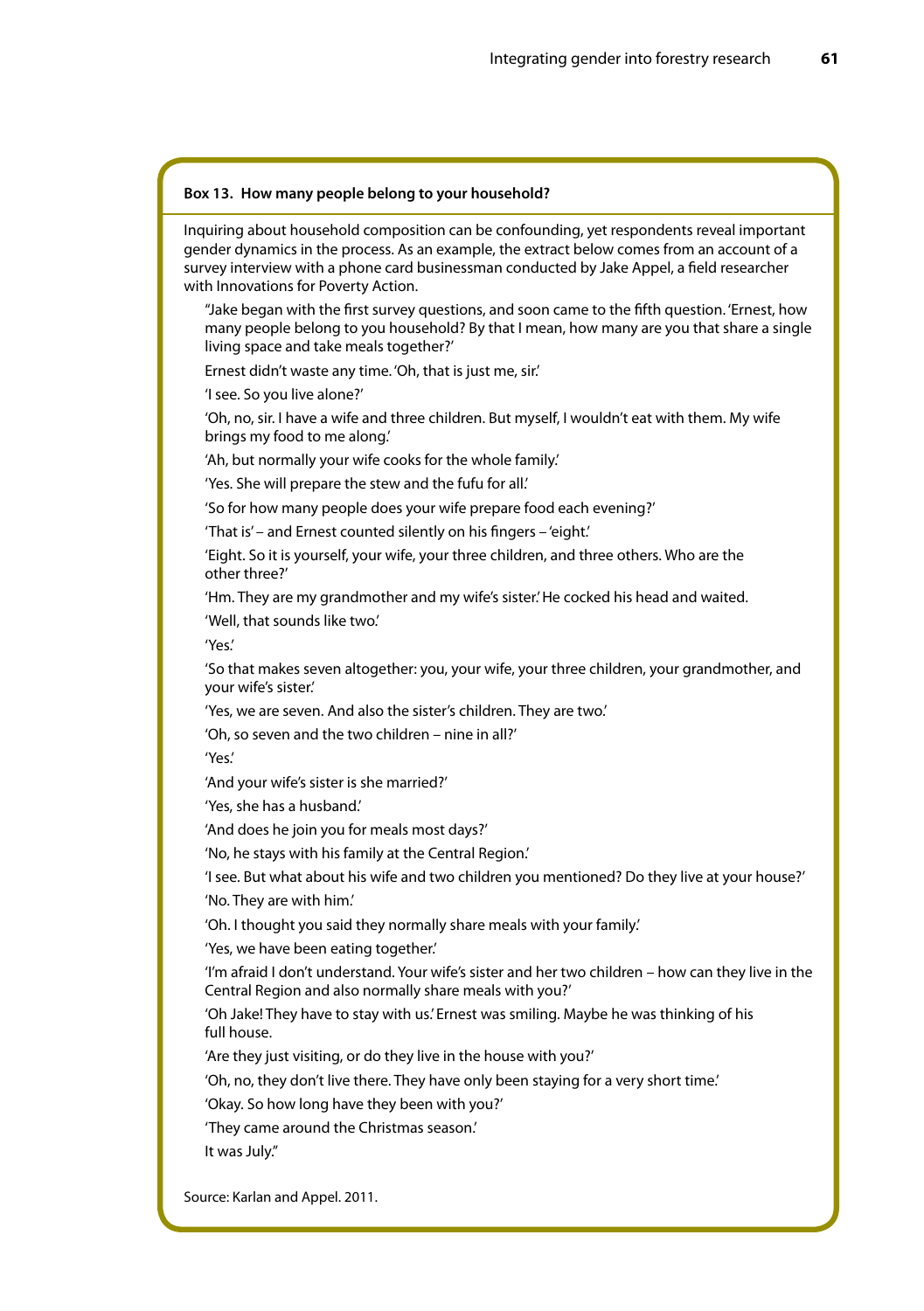the community level will illuminate the broader social context and norms in which men and women operate. There is a tendency to consider the household as the greatest source of gender inequalities. However, these inequalities often reflect and are reinforced by social norms and hierarchies that exist outside the home. Gender analysis at the community level can uncover gender and power dynamics that are influenced by age, class, ethnicity and kinship. These influence the participation of individuals or households in decisions made about the distribution of communal property, employment and community benefits.

When working collaboratively with communities and other stakeholders, being able to navigate these dynamics becomes even more critical. Using approaches like CIFOR's ACM requires carefully managing and facilitating local dynamics to avoid problems of participation such as those described in Part I.

#### **Conducting research at the regional or national level**

Regional and national level policy research has a tendency to be blind to the interests of different stakeholders and social groups. As discussed in Part I, this is partly because policy makers overlook the different effects that laws, policies and other regulatory institutions have on men and women. It is also the result of the absence of women, women's organisations and other groups representing women's interests in the policy making process. Yet, in order for policy recommendations to effectively and equitably meet the needs of citizens, it is important to ensure that a broad range of stakeholders are consulted.

Gender analysis of the policy environment should seek to interview decision making institutions about their role in supporting gender related issues, as Peach Brown (2011) does in her analysis of gender and REDD+ programmes in the Congo Basin. When conducting gender analysis at the national level, efforts should also reach beyond the usual subjects. It is necessary to proactively seek out the participation of ministries and advocacy groups in the public space that respond to the differing needs of men and women. Over the years, the importance of gender to a number of forest related issues has increased and there are now a number of national, regional and international groups that can be consulted as stakeholders for research:

• **Regional level gender committees or units.** A number of regional bodies now have units or committees dedicated to addressing gender issues at the regional level. The Common Market for Eastern and Southern Africa has a Gender and Development Division which has developed a gender strategy for the period 2008 to 2012. The Southern African Development Community has a Standing Committee of Ministers Responsible for Gender Affairs and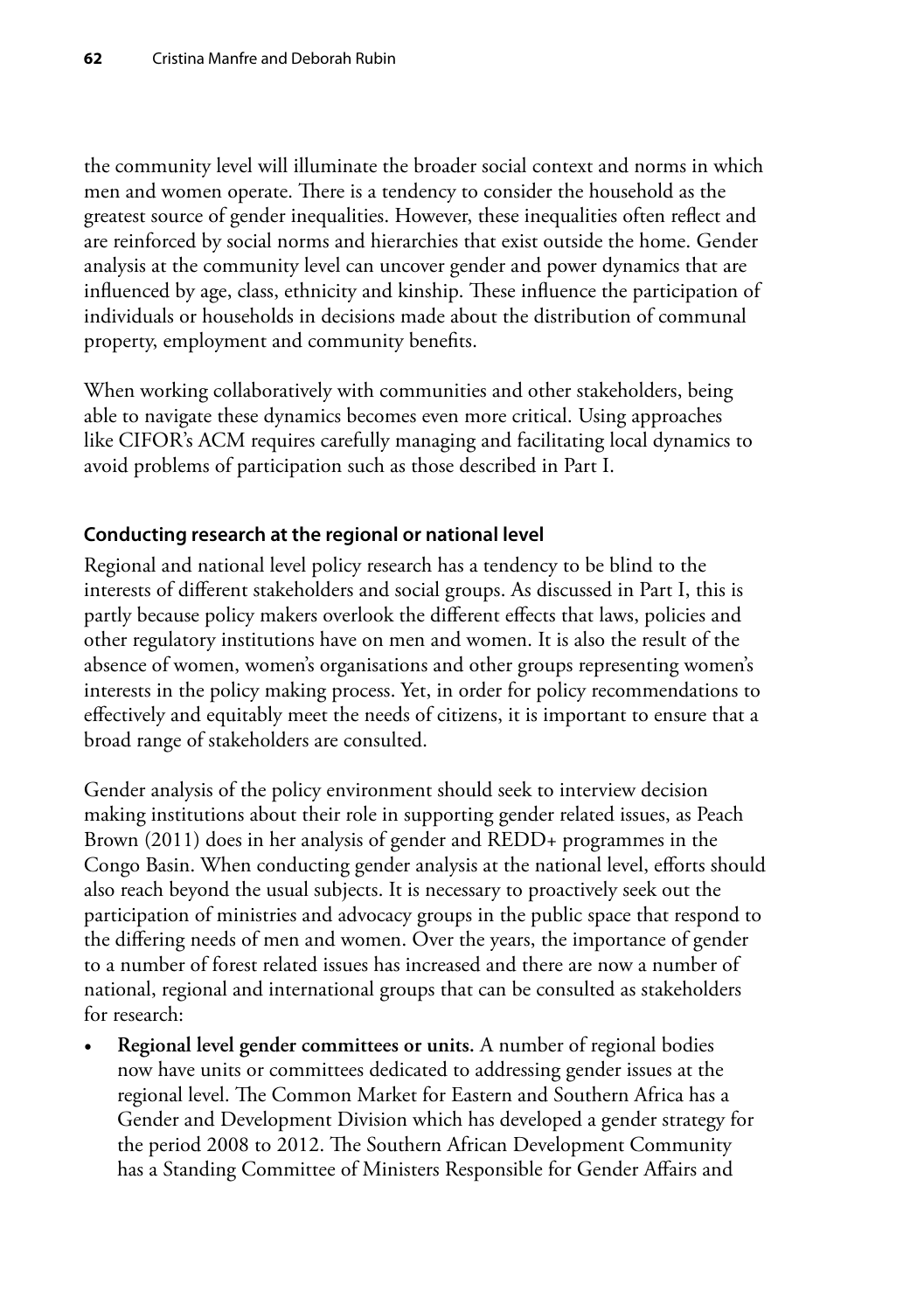

an Advisory Committee/Regional Advisory Committee on Gender and Gender Focal Points at the sector level. The strength and influence of these organisations vary widely. Engaging these institutions can provide valuable insights into the opportunities and challenges for identifying and promoting equitable policies. At the same time, ensuring that these units are part of research legitimises their presence and could strengthen their position in regional forums

• **Ministries of gender or women's affairs.** As part of their commitment to the Beijing Platform of Action, signatory countries committed to mainstreaming gender into all government policies and legislation. This led many countries to establish a Ministry of Gender or Women's Affairs. Many of these ministries lack funding and capacity to implement the Beijing Platform commitments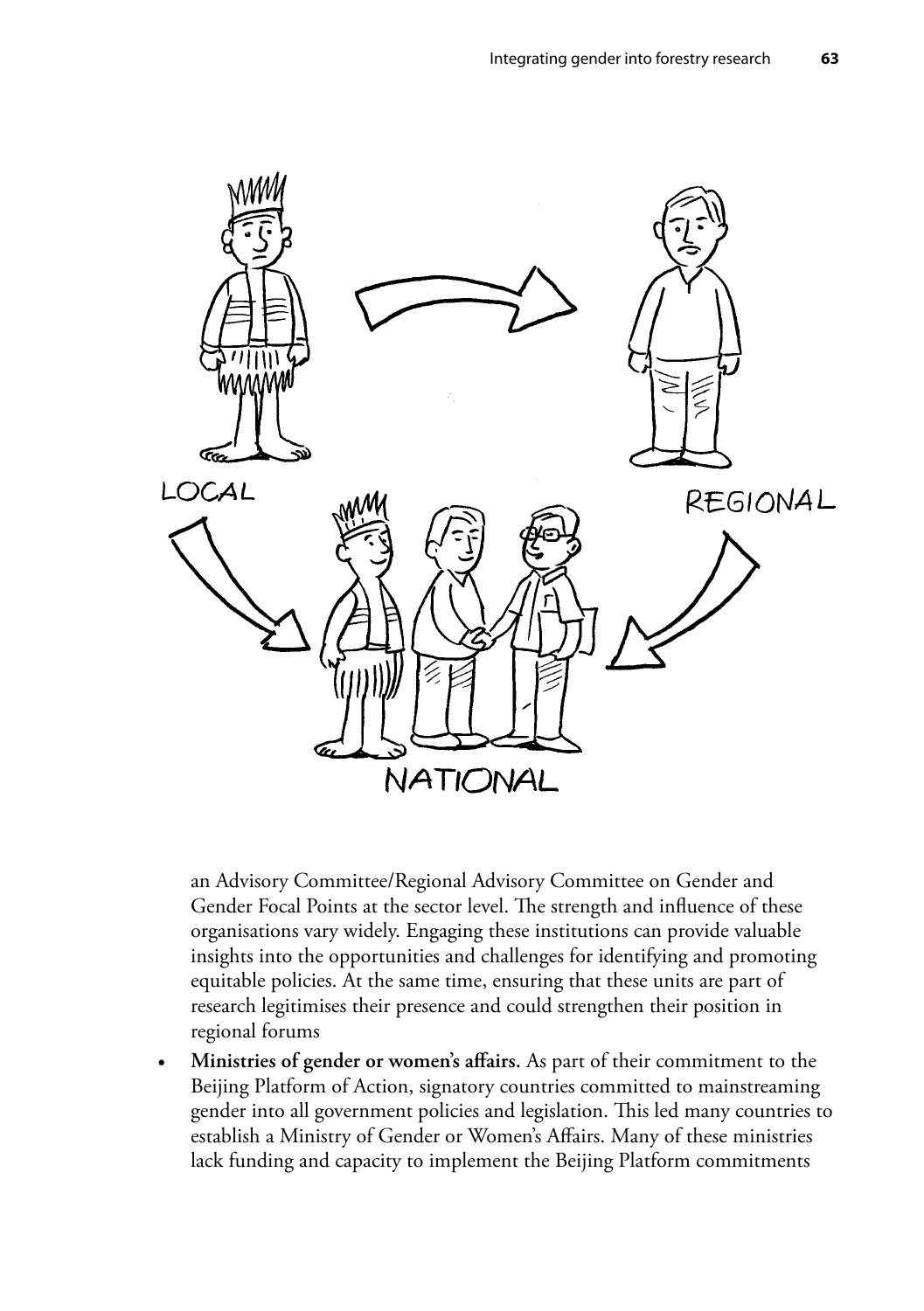and are marginalised from key decision making circles. As a result, they often work on subjects in very narrow fields where national contexts allow them to achieve some successes. For example, in Latin America, many ministries have been successful in advocating and promoting legislation around gender based violence

• **Women's organisations and business associations.** Specifically targeting women's organisations and business associations is necessary because women often face difficulties becoming members of, or representing their interests in, mixed sex groups. Membership in forestry groups, farmer and business associations, and social movement organisations can be disproportionately biased toward men. Women who are members of these groups may face challenges when voicing their needs or participating in public forums where forestry decisions are made. For this reason, it is important to identify and hold dialogues with women's organisations in a range of sectors that represent women as producers, wage workers and entrepreneurs.

# **2.3.4 Mixed or single sex**

There are different reasons for choosing mixed as opposed to single sex interviews. Consider whether the gender of the group will affect the responses to your questions. If you know that women are exclusively involved in collecting NTFPs for medicinal purposes, it will be appropriate to target questions on NTFPs to them. If you are interested in comparing the answers of men and women to your questions, interviewing them separately will ensure that you collect information about the same issues from both. If you are asking men or women questions on sensitive issues, it is better to do that without others present, including those of the same sex.

Mixed sex interviews may initially be helpful to understand the power and gender dynamics of the community. This understanding can inform subsequent decisions about how to divide your sample in order to get the best information possible. You may find that it is necessary to divide the group by sex or by sex and age. Then you might conduct single sex meetings to encourage women to participate freely. If you are adopting collaborative approaches, it will be necessary for men and women to find a way of working together. You may use certain tools in single sex environments, but you must also find ways for men and women to negotiate and come to joint decisions.

When conducting household interviews or surveys you may wish to interview men and women separately. If you are using the same questionnaire for men and women, and you want to compare answers for similarities and differences, it is not advisable to conduct a joint interview. You cannot assume that spouses have access to the same information or that they share information freely with each other. If you are interested in understanding the dynamics between men and women,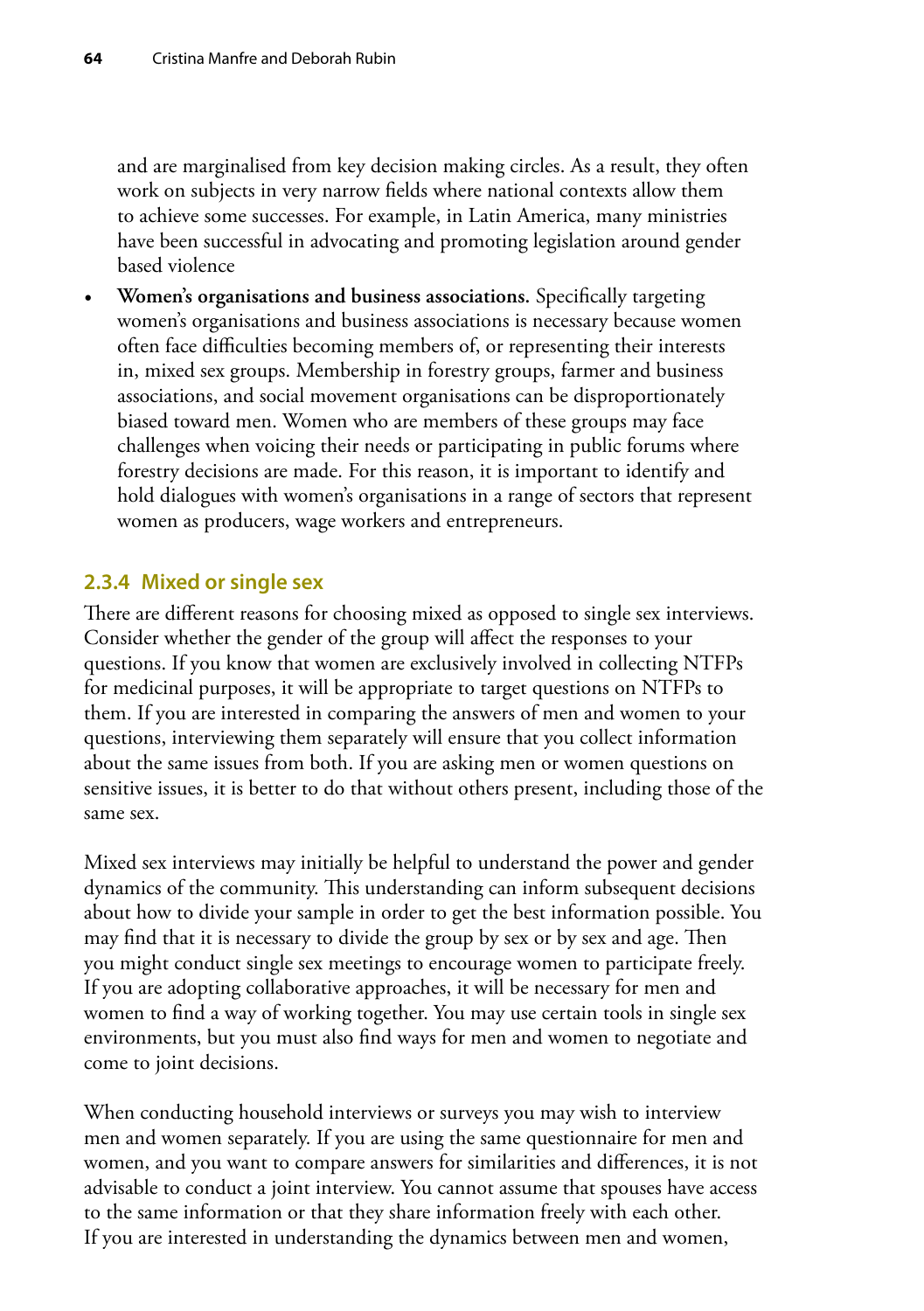you may wish to question them together and observe how they interact, and then follow up with separate interviews.

# **2.3.5 Additional tips**

- **Local adaptation of surveys, questionnaires and other methods.** Even the best designed survey or questionnaire will need to be adapted to different countries, regions or contexts. Some of this has to do with language. English and Spanish speakers are well aware that there are many words that refer to the same things and that the use of words can vary widely. However, much of the need to adapt surveys has to do with socio-cultural differences that can affect men's and women's participation, access to resources or opportunities. Surveys investigating land use will need to understand tenure regimes to determine whether to capture sex disaggregated differences at the household or the plot level, or whether it is necessary to capture single or joint ownership of assets. Questions on marital status might need to include options for different types of arrangements, including polygamy.
- **Observe group dynamics.** Whether in mixed or single sex groups, your research participants will have different degrees of power and confidence that will influence how they participate. A lot can be learned by simply observing the ways people interact. How individuals accommodate themselves in the spaces where you are interviewing them can tell you a lot about subtle forms of hierarchy. You might find that in a classroom, men sit in the first rows and women behind them. Or that the executive committee of a community forestry group occupies the seats while everyone else is on the floor. Paying attention to these clues can help you understand power dynamics and lead you to consider different ways of conducting your interviews. For example, you might consider changing the arrangement of the meeting so that women are in the front or interviewing the executive committee separately from the rest of the community. Consider breaking the group into smaller units, by sex or age, to encourage participation.
- **Time, location and duration.** When planning field activities, whether they are individual interviews or group meetings, be sure you are sensitive to issues of time, location and duration.
	- Ř Make sure you schedule your different activities to coincide with times when men and women are available. These may be different. Women may have more time after preparing breakfast or lunch, while men may have a more flexible schedule. Consult with both men and women to confirm when the most appropriate time is for you to meet with them
	- Ř Choose a location that is easily accessible. This means a place that it is not too far away and where men or women can convene. In many places, holding an interview or meeting with women in a bar would not be considered appropriate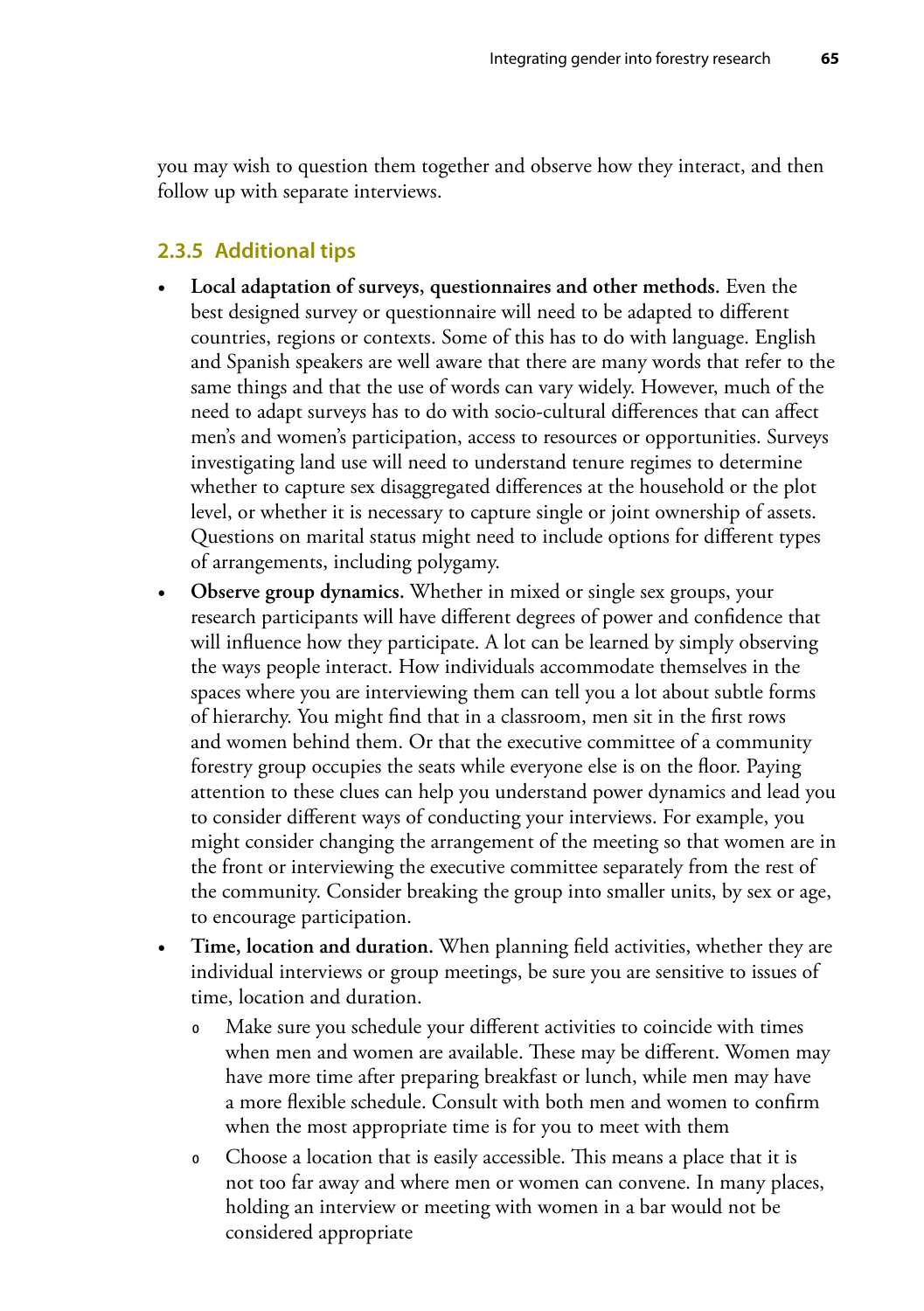- Ř Be sensitive to the constraints on men's and women's time. Make sure you communicate how much time you need from your interviewees and do your best to stick to that. If you think you will need more time than they have available, consider finding ways of breaking up the activity.
- **Be prepared to deal with resistance at different levels, including from the community and within your own research team**. Resistance comes in many forms. Communities may resist discussing gender issues—from the different jobs men and women undertake in the forest to whether men and women should have equal opportunities to participate in community forestry. Other less acknowledged forms of resistance occur within our own research teams and at differing levels of analysis beyond the community. Resistance is also not necessarily expressed with malevolent intent or because of male chauvinism. In Bolivia, forest technicians initially resisted including women in forest management discussions because they assumed women were not interested in forestry decision making (Cronkelton 2005). Sara Longwe's research into identifying different forms of resistance and strategies for overcoming them is helpful for understanding resistance and identifying strategies for overcoming it (OECD 1998).

| <b>Type of resistance</b> | <b>Definition</b>                                                                                                                                                                                                                                                                                                                             | <b>Strategies to counter</b><br>resistance                                                                                                                                                                                                          |
|---------------------------|-----------------------------------------------------------------------------------------------------------------------------------------------------------------------------------------------------------------------------------------------------------------------------------------------------------------------------------------------|-----------------------------------------------------------------------------------------------------------------------------------------------------------------------------------------------------------------------------------------------------|
| Denial                    | Denial appears at different<br>levels. It takes the form of<br>people suggesting that<br>gender equality is not a<br>concern for their country (or<br>community, or region). It can<br>also be as simple as stating<br>that a programme does not<br>discriminate against women.<br>People will often claim they<br>are not in the business of | Present current sound<br>empirical evidence<br>(statistics, oral histories, solid<br>research) that documents<br>gender disparities and<br>discriminatory practices<br>Dispel myths or assumptions<br>about women not being<br>involved in forestry |
|                           | 'changing culture'                                                                                                                                                                                                                                                                                                                            | Use the words 'men and<br>women' instead of gender<br>and stress that it is important<br>for community work to<br>engage all people for<br>greater effect                                                                                           |

#### **Table 9. Forms of resistance and counter resistance**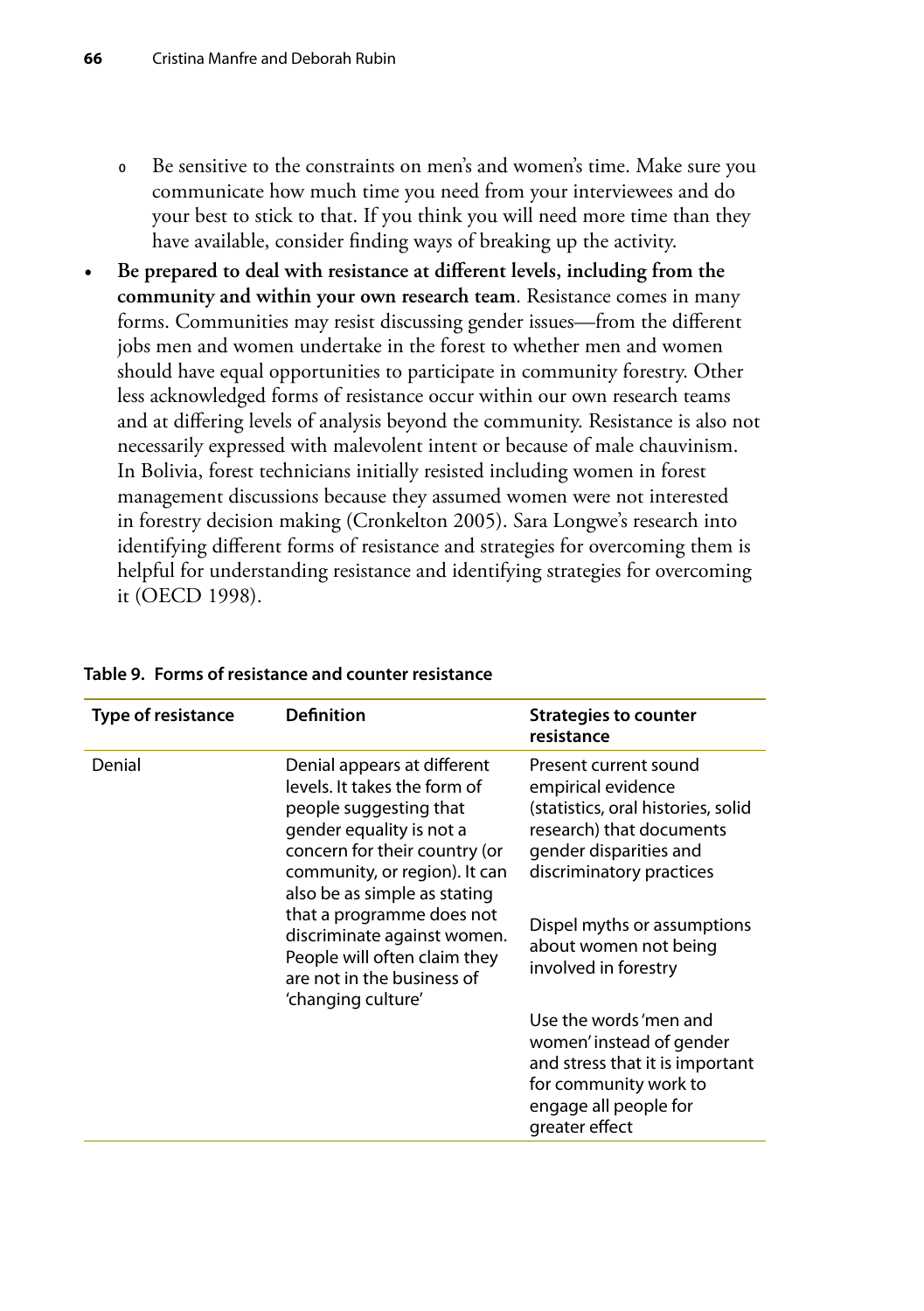| <b>Type of resistance</b>        | <b>Definition</b>                                                                                                                                                                                                                                                                                                                                                                                                                                                                                                                                                                                                       | <b>Strategies to counter</b><br>resistance                                                                                                                                                                                                                                                                                                                                                     |
|----------------------------------|-------------------------------------------------------------------------------------------------------------------------------------------------------------------------------------------------------------------------------------------------------------------------------------------------------------------------------------------------------------------------------------------------------------------------------------------------------------------------------------------------------------------------------------------------------------------------------------------------------------------------|------------------------------------------------------------------------------------------------------------------------------------------------------------------------------------------------------------------------------------------------------------------------------------------------------------------------------------------------------------------------------------------------|
| Selection of a<br>token action   | The users of this strategy<br>acknowledge that something<br>should be done about<br>equality issues, but they are<br>unwilling to think about<br>significant change. They<br>select a specific project<br>(or component within a<br>project) that is often based<br>on a limited assessment of<br>gender disparities and may<br>view women as a 'vulnerable<br>group'. Thus, when asked<br>about what they are doing<br>on gender equality issues,<br>people point to this specific<br>project to demonstrate that<br>they are doing 'something'.<br>However, equality has<br>not been taken up in a<br>serious fashion | Ensure that equality issues<br>are given a high profile at<br>all stages of the planning<br>process (not just problem<br>identification)<br>Ask questions about the<br>eventual consequences<br>and results of the initiative<br>and who will benefit (which<br>women and which men)<br>Engage in a discussion of the<br>effects on men and women<br>across multiple aspects of<br>the project |
| Lip service                      | This strategy involves<br>acknowledging the issue at<br>the level of rhetoric, but fails<br>to take meaningful action                                                                                                                                                                                                                                                                                                                                                                                                                                                                                                   | Push for systems that<br>monitor and evaluate effects<br>on equality between women<br>and men in all programmes                                                                                                                                                                                                                                                                                |
| Speaking on behalf of<br>'women' | With this strategy, the<br>speaker assumes that women<br>are a homogeneous group<br>who have one position and<br>one set of interests. One<br>or two experiences are<br>generalised into a broad<br>statement intended to cover<br>all women                                                                                                                                                                                                                                                                                                                                                                            | Look for research that has<br>been done that attempts<br>to analyse both women's<br>common interests and<br>diversity. Make the case that<br>an understanding of each<br>situation is required and urge<br>the use of gender sensitive<br>methods of participation                                                                                                                             |
| Compartmentalisation             | Users of this strategy do not<br>recognise equality issues as<br>cross-cutting and delegate<br>all actions to the person<br>officially responsible for<br>'women's development'. This,<br>in effect, turns a concern with<br>equality into a sector                                                                                                                                                                                                                                                                                                                                                                     | Make a concrete case<br>for how and why gender<br>equality issues are relevant<br>to the work. Push for<br>overall attention to gender<br>issues in programme<br>planning, implementation<br>and evaluation                                                                                                                                                                                    |

continued on next page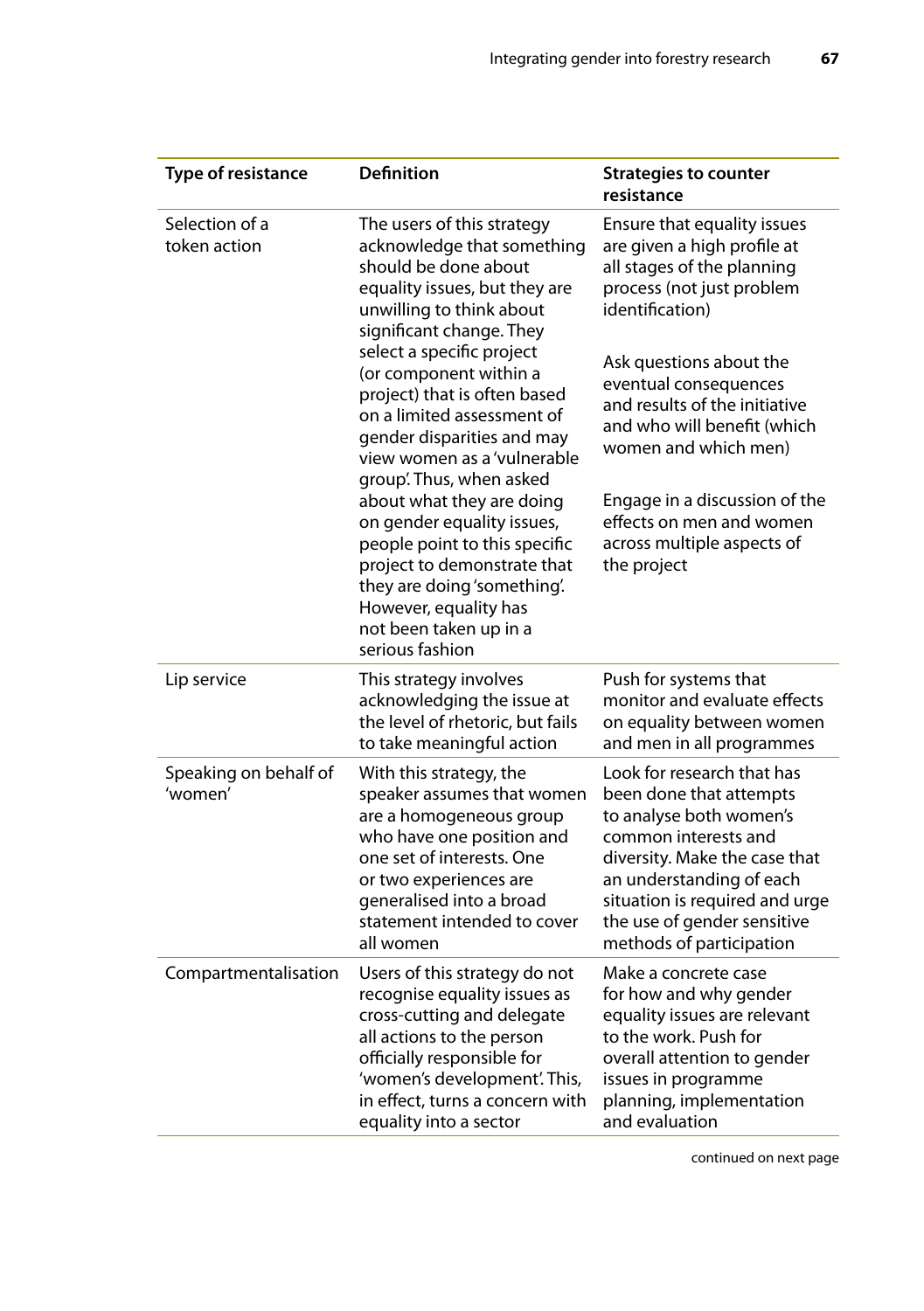| Type of resistance            | <b>Definition</b>                                                                                                                                                                                                                                                                                                                                                                                                                             | <b>Strategies to counter</b><br>resistance                                                                                                                                                                                                      |
|-------------------------------|-----------------------------------------------------------------------------------------------------------------------------------------------------------------------------------------------------------------------------------------------------------------------------------------------------------------------------------------------------------------------------------------------------------------------------------------------|-------------------------------------------------------------------------------------------------------------------------------------------------------------------------------------------------------------------------------------------------|
| Misconstrued<br>mainstreaming | Mainstreaming as a strategy<br>is misunderstood. Instead of<br>a focus on equality between<br>women and men as the goal<br>of a mainstreaming strategy,<br>the main emphasis is on the<br>process of involving women,<br>often in activities and<br>programmes in which they<br>have had little input. Users<br>f this strategy may argue<br>that there are no specific<br>programmes for women<br>as women participate in<br>all activities. | Try to shift the attention to<br>the effects of the initiatives<br>and ask questions about who<br>will benefit. Does the project<br>widen gender disparities?<br>Does it have the potential<br>to contribute to more equal<br>gender relations? |
|                               | "Women in the region already<br>work very hard. It would be<br>irresponsible of us to ask<br>them to participate in more<br>project activities"                                                                                                                                                                                                                                                                                               |                                                                                                                                                                                                                                                 |
| Tokenism                      | One or two women are<br>appointed to committees<br>or invited to participate<br>in a decision making<br>process. Women with little<br>interest in gender equality<br>issues may be selected<br>for precisely that reason,<br>or even if a woman with a<br>commitment to equality is<br>invited to participate, she<br>may carry little weight in the<br>overall process                                                                       | Push for greater transparency<br>of the decision making<br>process and more input into<br>decisions by those affected<br>by them. If you are the<br>token women, look for allies<br>both inside and outside the<br>formal structure             |

Source: OECD 1998.

# **2.4 Learn more: gender analysis manuals and toolkits**

CIFOR and CGIAR have resources for researchers interested in learning more about gender analysis. Your best resource may be to consult your peers and colleagues at CIFOR, including, but not limited to, the scientists appointed to lead gender integration efforts. Also, there are others within CRP Forests, Trees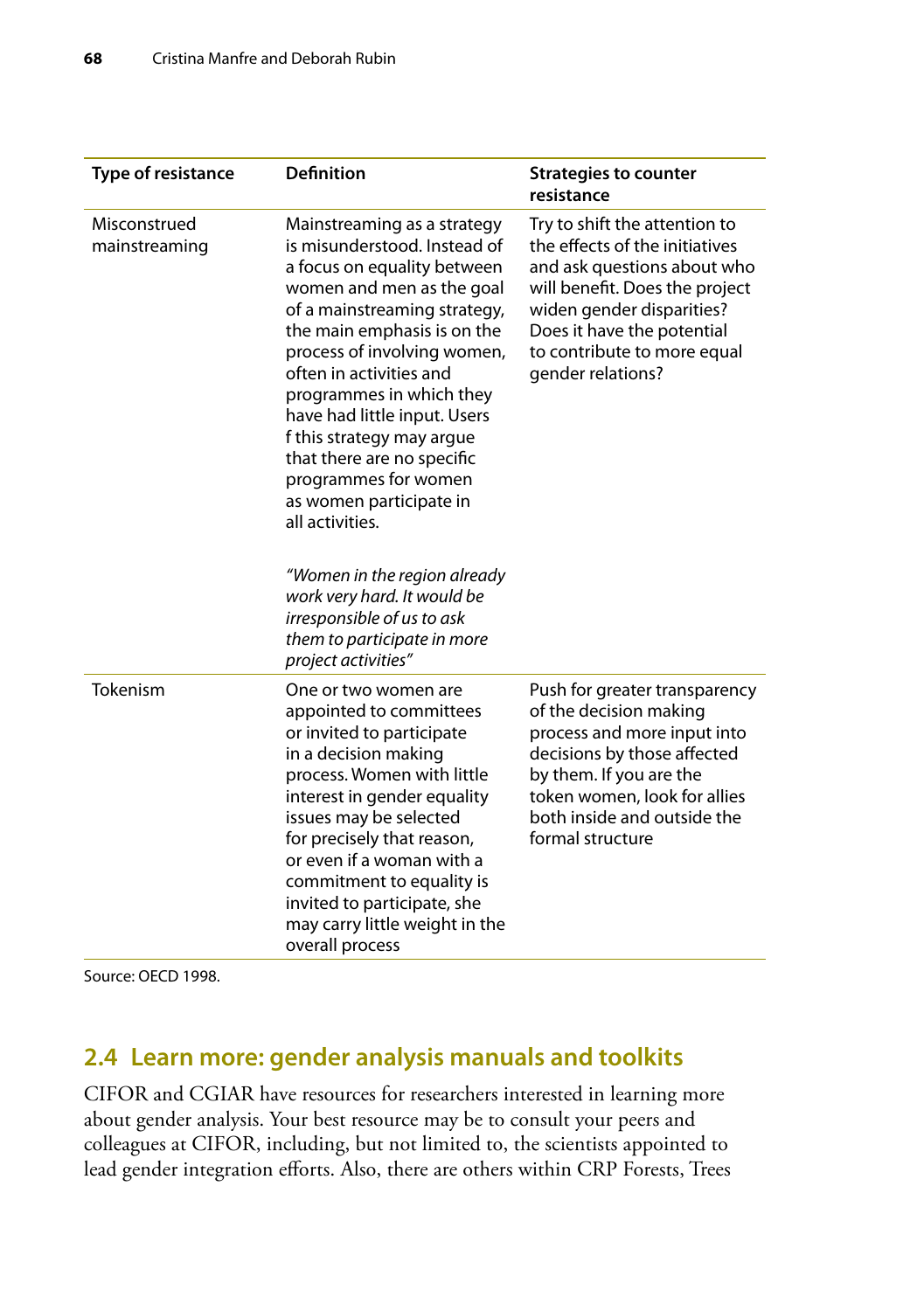and Agroforestry who have experience in developing and implementing gender analyses in their research. As all CRPs are required to consider gender in their research, there are a number of resources across the 15 CGIAR centres that can be consulted. Many centres have developed toolkits on how to include gender analysis into different elements of the research process. A few of these are listed below. In addition, the CGIAR Consortium is increasing its efforts to enhance research and innovation that address the gender gap in agriculture, including forestry. In 2011, a Senior Advisor on Gender and Research was hired to coordinate the Gender and Agriculture Research Network, which will direct greater attention to gender in CGIAR programmes both in the field and in the workplace. Please consult the CGIAR website for more information.

In addition, many organisations, including CIFOR, have developed toolkits to support their staff and researchers in integrating gender and other social dimensions into forestry related research and projects. The list below includes some resources available for consultation, although we urge you to ask your peers and colleagues to recommend material and toolkits they have used.

# **CIFOR tools and resources**

- CIFOR's Forests and Gender page has the most recent publications and documents produced by the organisation related to gender issues in forests. http://www.cifor.org/gender
- The grab bag supplementary methods for assessing human wellbeing*.* The Criteria and Indicator Toolbox Series #6. http:[//](http://www.cifor.org/online-library/browse/view-publication/publication/766.html)www.cifor.org/online-library/ browse/view-publication/publication/766.html
- The BAG basic assessment guide for human wellbeing*.* The Criteria and Indicators Toolbox Series #5. http://www.cifor.org/livesinforests/publications/ pdf\_files/toolbox-5c.pdf
- [•](http://www.cifor.org/acm/) ACM*.* http://www.cifor.org/acm[/](http://www.cifor.org/acm/)

# **Other forestry specific tools and resources**

- International Union of Forests Research Organizations (IUFRO), gender and forestry task force. www.iufro.org/science/divisions/division-6/60000/60800
- World Wildlife Fund (WWF) Conservation Strategies Unit. 2001. Social dimensions in a biological world: integrating gender and conservation in priority ecoregions*.* WWF, Washington, DC. [http://awsassets.wwf.org.au/](http://awsassets.wwf.org.au/downloads/mc_wwf_social_dimensions_in_a_biological_world_2011.pdf) [downloads/mc\\_wwf\\_social\\_dimensions\\_in\\_a\\_biological\\_world\\_2011.pdf](http://awsassets.wwf.org.au/downloads/mc_wwf_social_dimensions_in_a_biological_world_2011.pdf)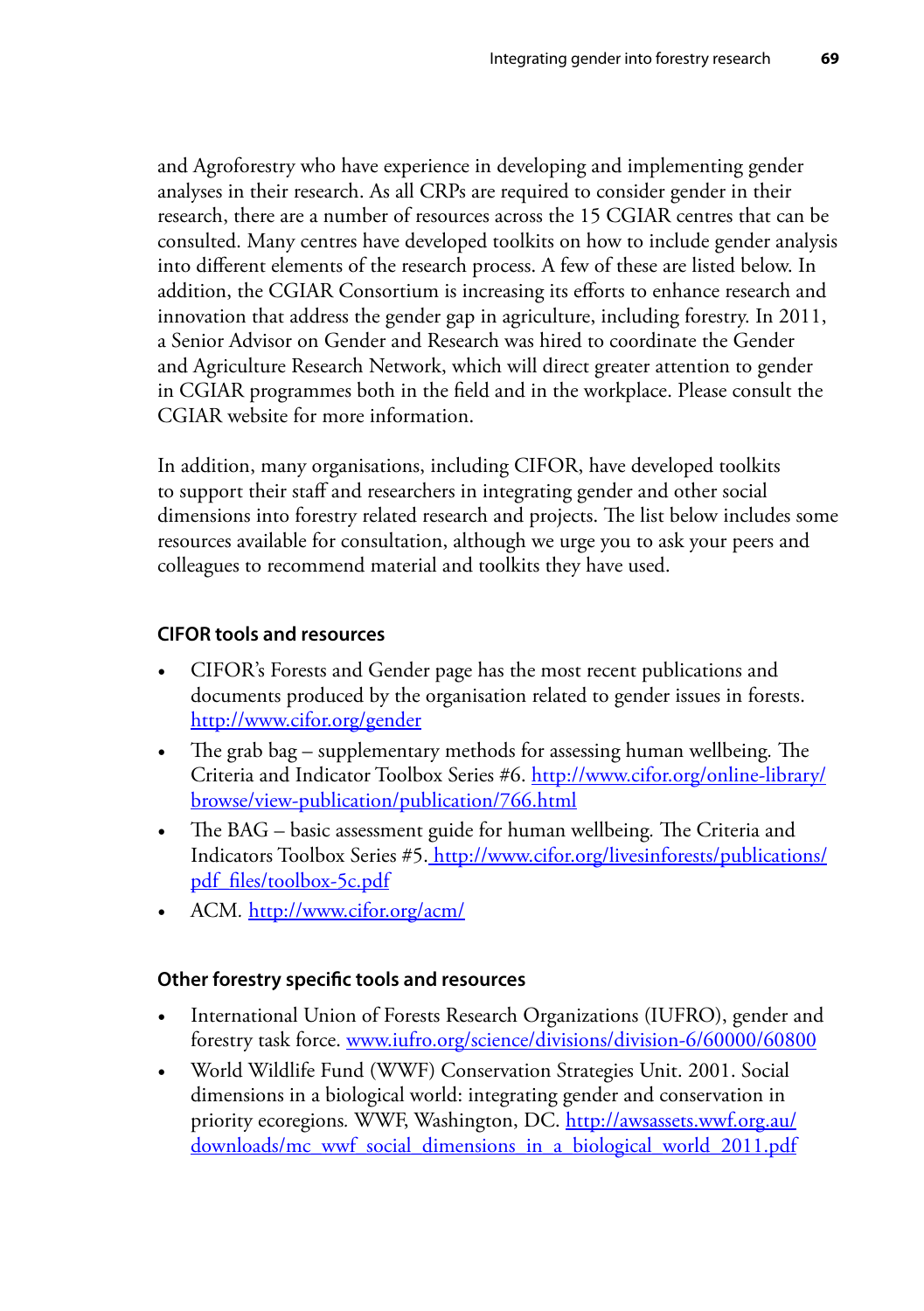- Thomas-Slayter, B., Esser, A.L. and Shields, M.D. 1993. Tools of gender analysis: a guide to field methods for bringing gender into sustainable resource management*.* ECOGEN Research Project. Clark University, Worcester, MA. http://rmportal.net/library/content/tools/biodiversity-conservation-tools/ putting-conservation-in-context-cd/gender-issues/3-1.pd[f](http://rmportal.net/library/content/tools/biodiversity-conservation-tools/putting-conservation-in-context-cd/gender-issues/3-1.pdf)
- Hill Rojas, M. 2000. Working with community-based conservation with a gender focus: a guide*.* Gender, Community Participation and Natural Resources. Managing Ecosystems and Resources with Gender Emphasis (MERGE). Also available in Spanish and Portuguese. http://pdf.usaid.gov/ pdf\_docs/PNACK550.pdf
- Aguilar, L., Castañeda, I. and Salazar, H. 2002 In search of the lost gender: equity in protected areas. World Conservation Union (IUCN). http://www. iucn.org/about/union/commissions/wcpa/wcpa\_puball/wcpa\_pubsubject/ wcpa\_equitypub/?2070/In-[s](http://www.iucn.org/about/union/commissions/wcpa/wcpa_puball/wcpa_pubsubject/wcpa_equitypub/?2070/In-search-of-the-lost-gender-equity-in-protected-areas)earch-of-the-lost-gender-equity-in-protected-areas
- Wilde, V.L. and Vainio-Mattila, A. 1995 Gender analysis and forestry training package*.* FAO. (Chapters are available on the USAID Library of Natural Resource Management and Development Portal. See below)

# **CGIAR centre tools and resources6**

- International Food Policy Research Institute [http://www.ifpri.org/book-20/](http://www.ifpri.org/book-20/ourwork/researcharea/gender) [ourwork/researcharea/gender](http://www.ifpri.org/book-20/ourwork/researcharea/gender)
	- Ř IFPRI. 2012. A toolkit on collecting gender and assets data in qualitative and quantitative program evaluations. http://gaap.ifpri.info/files/2010/12/ GAAP\_Toolkit\_Feb\_14.pd[f](http://gaap.ifpri.info/files/2010/12/GAAP_Toolkit_Feb_14.pdf)
- International Livestock Research Institute http://www.ilri.org/PovertyGender/
	- o ILRI. 2011. Gender, livestock and livelihood indicators. http://mahider. ilri.org/bitstream/handle/10568/3036/Gender%20Livestock%20and%20 Livelihood%20Indicators.pdf?sequence=[4](http://mahider.ilri.org/bitstream/handle/10568/3036/Gender%20Livestock%20and%20Livelihood%20Indicators.pdf?sequence=4)
- Participatory Research and Gender Analysis Program. www.prgaprogram.org
- WorldFish Center frameworks and tools for gender analysis. [http://www.](http://www.worldfishcenter.org/our-research/research-focal-areas/gender-and-equity/tools) [worldfishcenter.org/our-research/research-focal-areas/gender-and-equity/tools](http://www.worldfishcenter.org/our-research/research-focal-areas/gender-and-equity/tools)
- Climate Change, Agriculture and Food Security (CCAFS), CGIAR and FAO. 2012. Gender and climate change research in agriculture and food security for rural development. <http://www.fao.org/docrep/015/md280e/md280e.pdf>

<sup>6</sup> This is not a complete list of the works and resources available through the CGIAR system. Many of the CGIAR centres have integrated gender analysis into specific research and this can be found on individual websites. This list is meant only to be illustrative.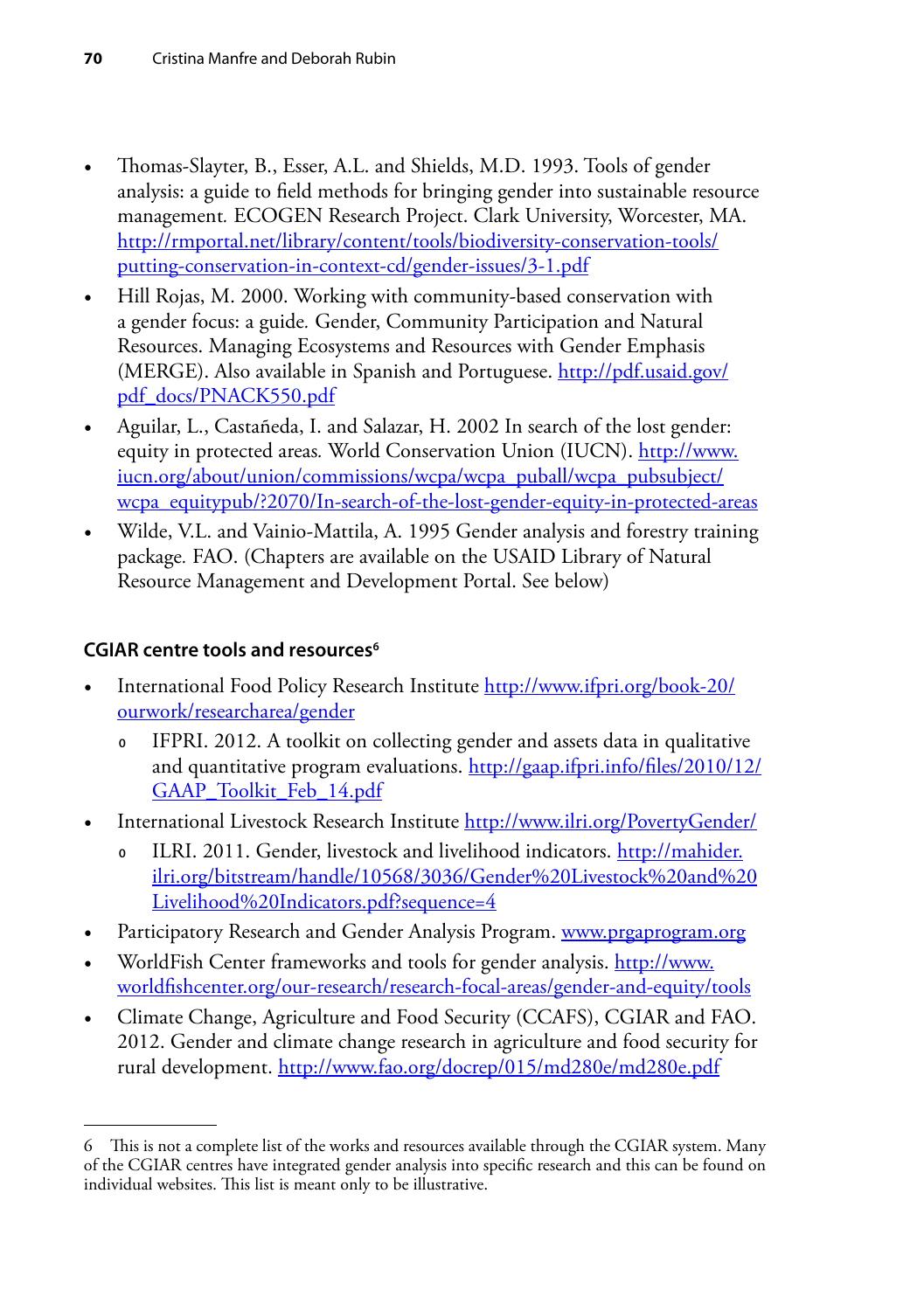#### **Value chain tools and resources**

- Chan, M. 2010. Improving opportunities for women in smallholder-based supply chains: business case and practical guidance for international food companies. Prepared for the Bill and Melinda Gates Foundation. http:/[/w](http://www.gatesfoundation.org/learning/Documents/gender-value-chain-guide.pdf)ww. gatesfoundation.org/learning/Documents/gender-value-chain-guide.pdf
- Dulón, R. 2009. Gender in value chains: manual for gender mainstreaming. http://www.genderinag.org/ginag/sites/genderinag.org/files/gender%20in%20 value%20chains%20-%20manual%20for%20gender%20mainstreaming.pd[f](http://www.genderinag.org/ginag/sites/genderinag.org/files/gender%20in%20value%20chains%20-%20manual%20for%20gender%20mainstreaming.pdf)
- Rubin, D., Manfre, C. and Nichols Barrett, K. 2009. Promoting gender equitable opportunities in agricultural value chains: a handbook. USAID, Washington, DC. [http://www.usaid.gov/our\\_work/cross-cutting\\_programs/](http://www.usaid.gov/our_work/cross-cutting_programs/wid/pubs/GATE_Gender_Ag_Value_Chain_Handbook_11-09.pdf) [wid/pubs/GATE\\_Gender\\_Ag\\_Value\\_Chain\\_Handbook\\_11-09.pdf](http://www.usaid.gov/our_work/cross-cutting_programs/wid/pubs/GATE_Gender_Ag_Value_Chain_Handbook_11-09.pdf)
- Gender in value chains. Agri-ProFocus Learning Network. <http://genderinvaluechains.ning.com/>
- Mayoux, L. and Mackie, G. 2009. Making the strongest links: a practical guide to gender mainstreaming in value chain development. ILO, Geneva. [http://www.ilo.org/empent/Publications/WCMS\\_106538/lang--en/index.htm](http://www.ilo.org/empent/Publications/WCMS_106538/lang--en/index.htm)

#### **Other tools and resources**

- FAO. 2001. Socio-economic and gender analysis (SEAGA) publications: [http://www.fao.org/gender/s](http://www.fao.org/gender/seaga/en/)eaga/en/
	- Ř Field level handbook
	- Ř Intermediate level handbook
	- o Macro level handbook
- USAID. Library of USAID's natural resources management and development po[r](http://rmportal.net/library/content/tools/biodiversity-conservation-tools/putting-conservation-in-context-cd/gender-issues/)tal http://rmportal.net/library/content/tools/biodiversity-conservationtools/putting-conservation-in-context-cd/gender-issues/

# **2.5 Building the right team**

Some consideration should be given to examining the capacity and composition of research teams. While this manual is meant to help you understand some of the key gender issues related to conducting forestry research, it will not immediately provide you with the technical expertise required to conduct a gender analysis. It is a first input to help you understand some of the initial decisions you will need to make about how to 'engender' your research. You will need to assess whether the research you are about to undertake requires the technical expertise of a gender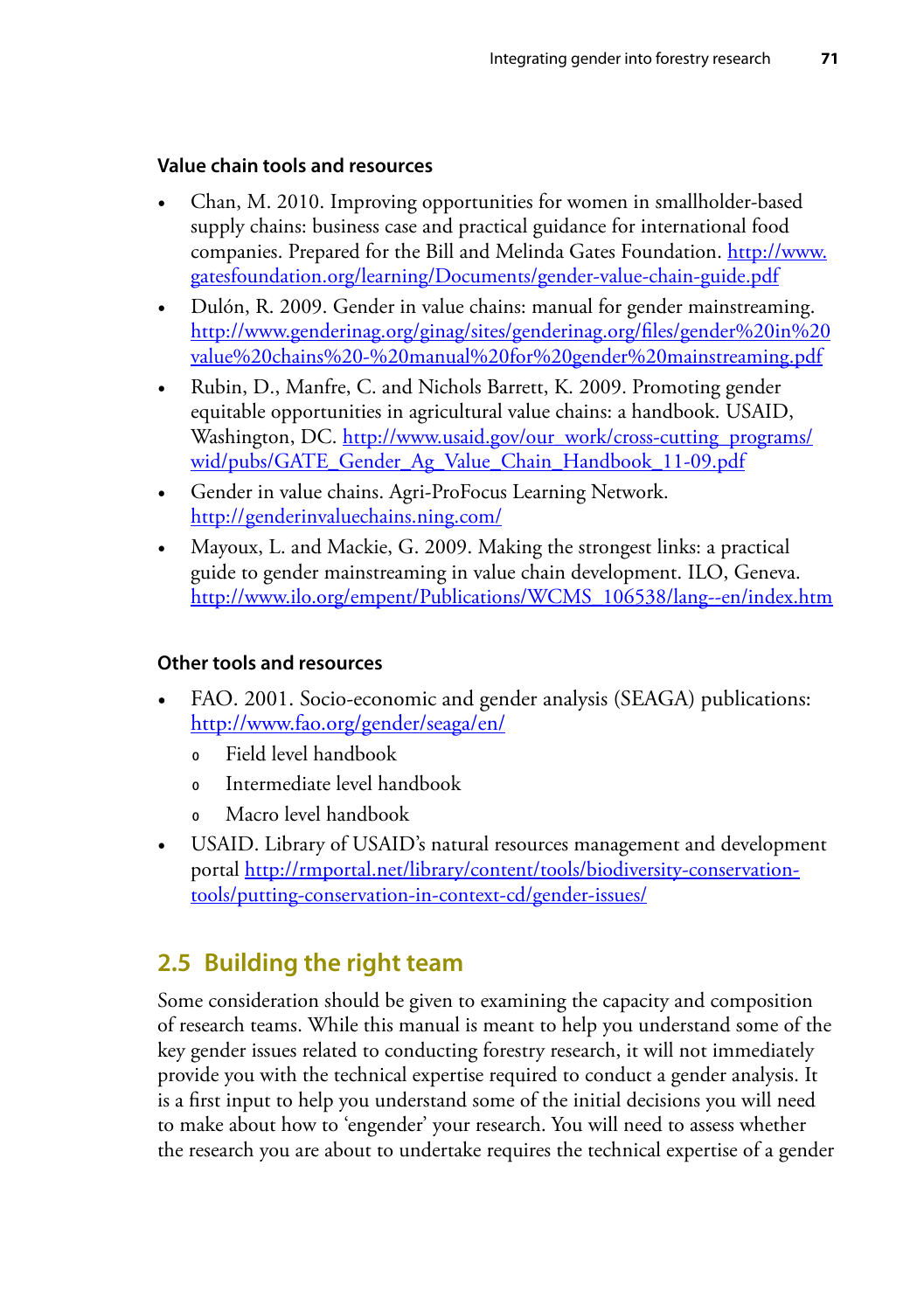analyst. Nonetheless, here are several guiding principles to follow when you are building your team.

- **Ensure a common understanding of gender, as well as the goals and objectives of the research.** While not everyone on the research team will need to have the same level of knowledge in all technical areas, it is important that teams build a common understanding of key concepts and objectives. This includes being clear about the definition of gender (i.e., it is not the same as sex or just about women) and the gender related objectives of your research. These definitions should be shared with the lead researchers as well as any facilitators or enumerators used to collect data in the field. Technical guides should include a definition of gender that can be referred to by enumerators.
- **Determine the need for men and women facilitators and enumerators**. Some contexts will require that you have women (or men) collecting data or facilitating group interviews. In determining research sites, you should consider the social norms that guide men's and women's behaviours in public and private. In some places women may not be able to talk to unknown men. Men and women may also prefer to discuss sensitive issues with interviewers of the same sex. Preparing for diverse contexts will facilitate the data collection process and contribute to improving the quality of responses.
- **Pay attention to the gender composition of the team.** While this is considered a human resource concern, it is also the concern of all researchers at CIFOR and its partner institutions. It demonstrates that, as an organisation, CIFOR is doing what it can to support equal opportunities for women and men in research. The inclusion of women (or men) on your research team will not ensure that the research outcomes are more gender sensitive. It is nonetheless important to make efforts to promote equal opportunities for men and women in the research process.

# **2.5.1 Maintaining professionalism in the field**

This manual has discussed many gender issues in forestry research, yet these issues are of equal importance for our conduct in the field. We will find ourselves at times in positions of power relative to our partners because of our sex, race, ethnicity or occupation. It is our job as researchers and programme managers to set an example of appropriate behaviour. If we are serious about supporting gender issues through our research, then we must demand that certain standards of behaviour are upheld in the way we work (Box 14).

# **2.6 Monitoring results**

Measuring the effects that forest policies, initiatives and other changes have on men and women is important for understanding how progress toward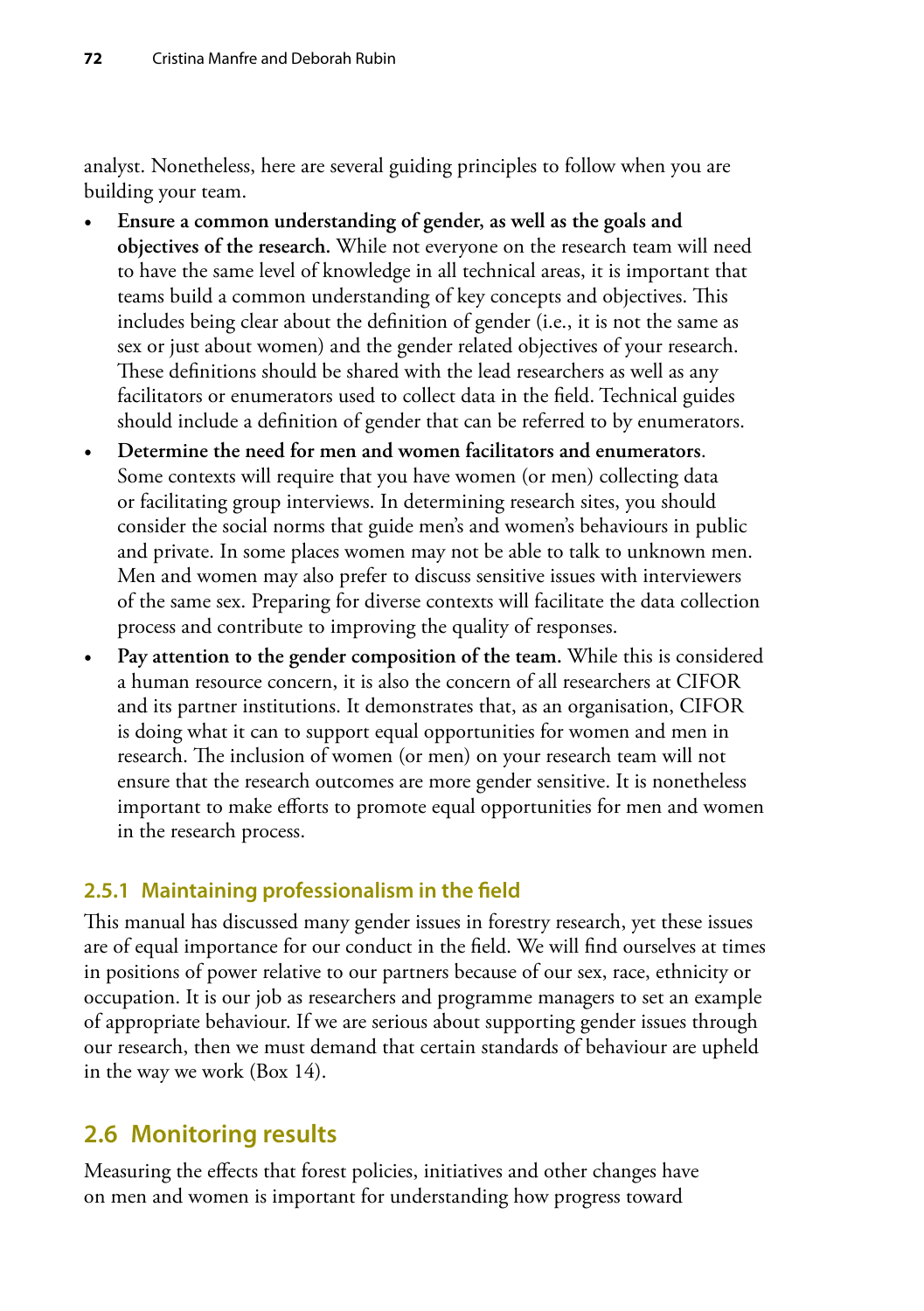#### **Box 14. CIFOR code of conduct**

The CIFOR is a global knowledge organisation committed to enhancing the benefits of forests for people in the tropics. We, who work for or in association with CIFOR, hereby endeavour to foster an institutional culture that:

- Is driven by a commitment to eradicating poverty and protecting the environment
- Is outcomes oriented and committed to the equitable provision of knowledge as an international public good
- Emphasises scientific partnership based on mutual respect and sharing of credit
- Stimulates intellectual growth by promoting creativity, a spirit of enquiry and constant questioning and conventional wisdom
- Fosters professionalism and excellence by promoting adherence to the highest scientific and ethical standards
- Respects the intellectual property rights of others
- Honours hard work and draws the best from each one of us
- Fosters a team spirit while defending independence of thought
- Emphasises understanding of local realities, but brings to bear a global perspective for the benefit of communities that depend on forests
- Avoids discrimination or harassment on the grounds of race, religion, sex, nationality, ethnic origin, age, political affiliation, sexual orientation, marital status or hierarchical status
- Strives to realise the benefits of diversity
- Values accountability, honesty, transparency and the fair sharing of information
- Expects discretion and demands respect for others in the conduct of all activities
- Respects the laws, customs and cultural values where we work
- Permits consultants to exercise their personal rights of citizenship while protecting the non-political nature of CIFOR
- Expects exemplary citizenship from the staff in the communities in which we work and live.

environmental conservation and human wellbeing has been achieved. Indicators can be designed specifically to measure the changes in men's and women's lives, as well as changes in their relationships to each other, and to forests and forest resources. These are known as **gender sensitive indicators** (Box 15).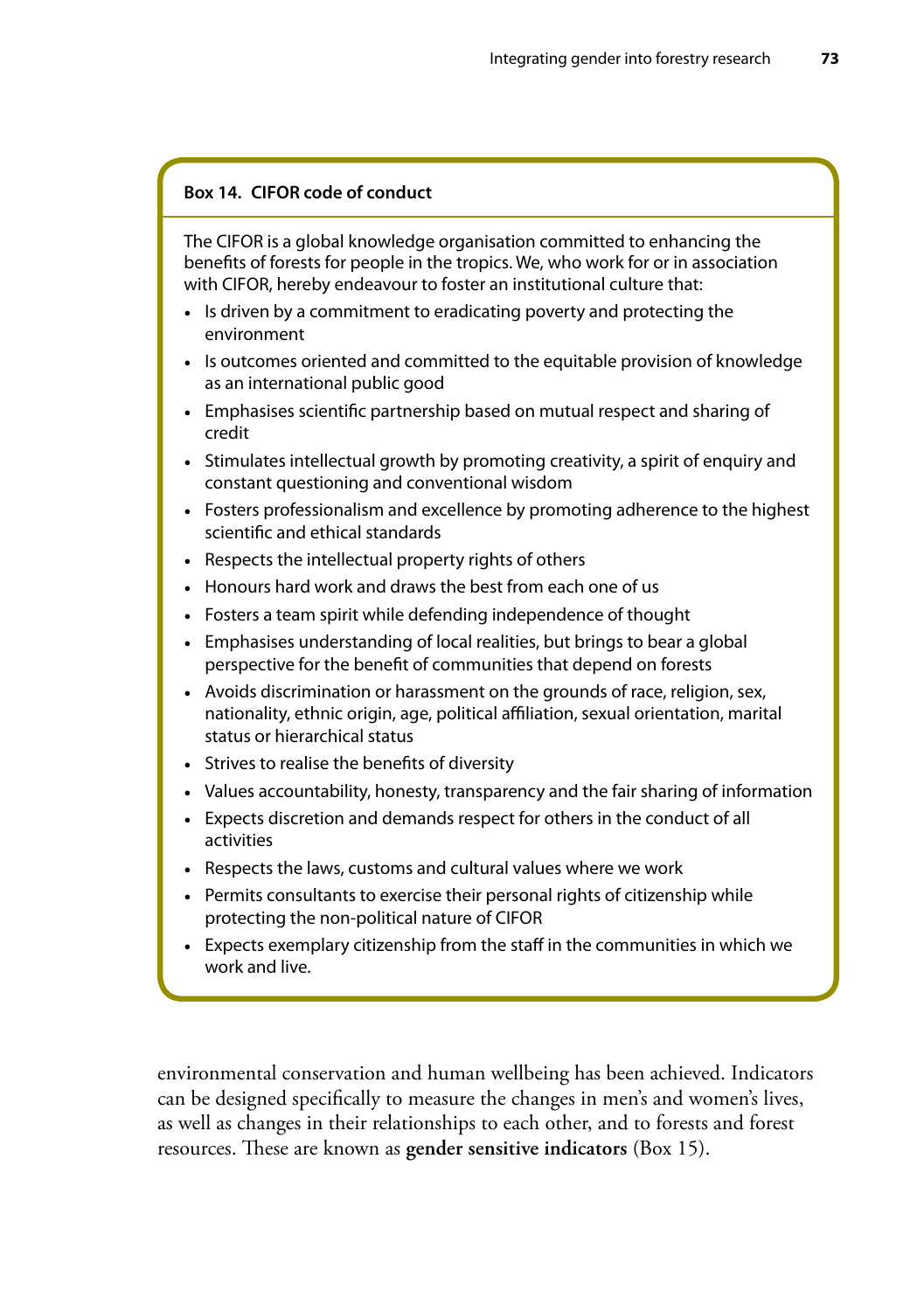#### **Box 15. What is a gender sensitive indicator?**

"Gender sensitive indicators have the special function of pointing out genderrelated changes in society over time. Their usefulness lies in their ability to point to changes in the status and roles of women and men over time, and therefore to measure whether gender equity is being achieved. Because use of indicators and other relevant evaluation techniques will lead to a better understanding of how results can be achieved, using gender-sensitive indicators will also feed into more effective future planning and program delivery."

Source: CIDA 1997.

Gender sensitive indicators are important in four ways:

- They allow us to know if we have achieved gender equity or equality goals
- They allow us to communicate achievements towards these goals
- They allow us to monitor whether or not we have created or exacerbated gender inequalities
- They allow us to generate evidence of effective approaches to address gender inequalities in forestry initiatives and policies.

Gender sensitive indicators should be designed to capture both quantitative and qualitative achievements. Such indicators will require the methodological pluralism previously mentioned. They will also allow progress towards reducing measurable inequalities between men and women that make up one aspect of a gender based constraint to be monitored.

- "**Quantitative indicators** are defined as 'measures of quantity" (CIDA 1997), for example the numbers of men and women adopting technologies or the numbers of men and women trained. Formal surveys, such as censuses and households surveys, are used to collect quantitative data.
- "**Qualitative indicators** capture people's judgments and perceptions about a subject" (CIDA 1997), for example levels of satisfaction with extension services or forest committees. Qualitative data are generally collected through participatory means, such as focus groups or community level mapping exercises. They can be presented in narrative form, but can also be quantified using ranking, scoring and scaling. For example, a project can quantify the level of women's and men's satisfaction with forest access rules by using a six point scale, with 1 being least satisfied with services and 6 very satisfied.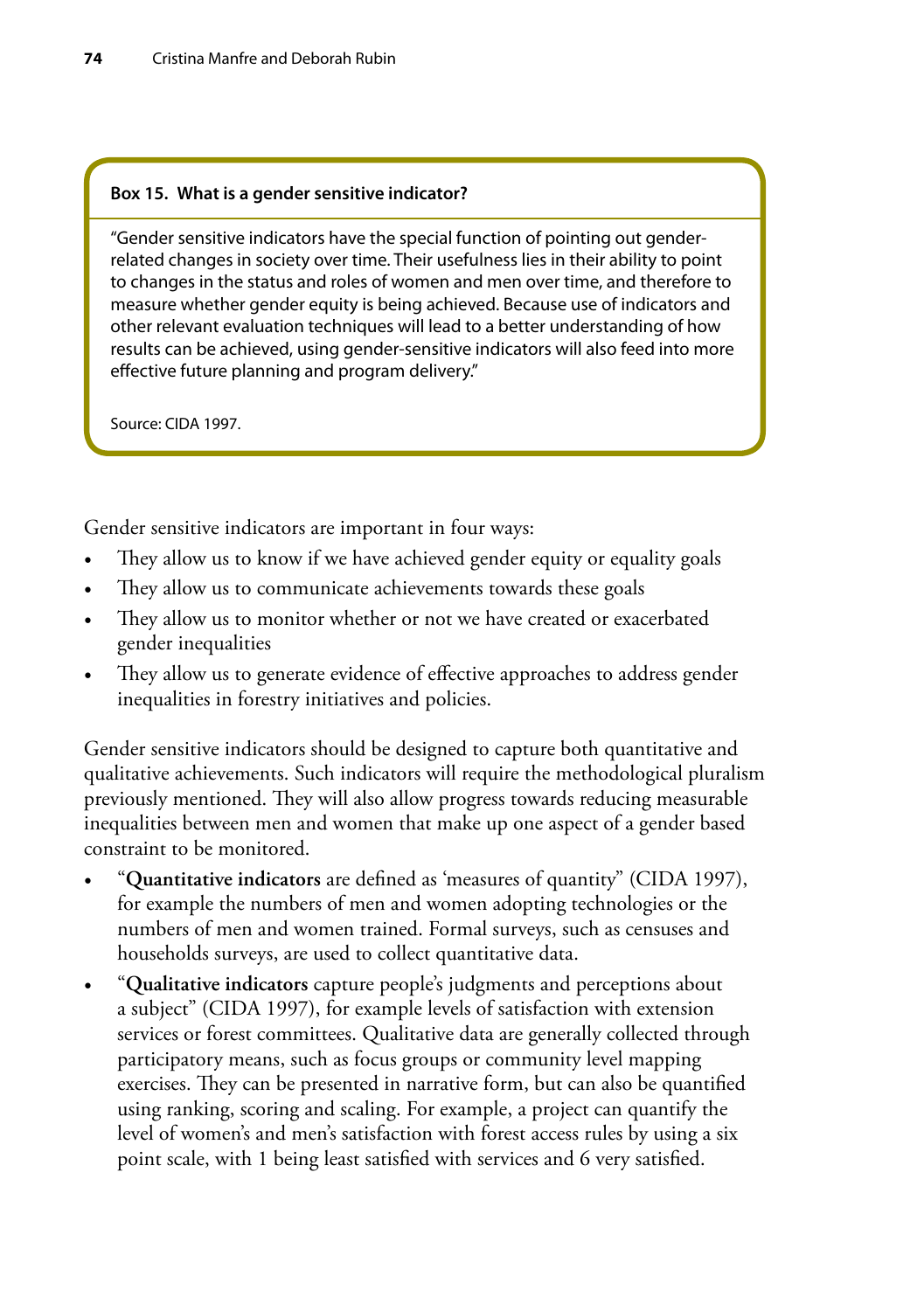# **2.6.1 Tips for designing gender sensitive indicators**

- **Seek to compare differences over time.** Much of what we want to know is how people's livelihoods change as the world around them changes. In forestry research, we want to understand how forests change people's lives, and how people can change forests. In order to understand these dynamics it is important to establish the *status quo* at the start of your research and to measure changes over time. When addressing gender issues in forestry we want to understand how forests change men's and women's lives over time, and vice versa. Be sure to capture specific data on men and women at the beginning of the project in order to measure differences over the life of the project. For example, collect baseline information about what products men and women use prior to establishing forest committees (or new rules) in order to measure whether these change after new rules have been instituted.
- **Check your assumptions.** Ask yourself whether the indicators you have identified will help you understand the differing effects of the activities on men versus women. If not, look for an alternative or additional indicator that can help you better capture them. For example, does an increase in household income benefit all household members equally? Also consider measuring the increase in income that is under women's control.
- **Move beyond measuring men's and women's participation.** Many gender sensitive indicators simply disaggregate numbers or percentages by the sex of the individual. While these indicators help to capture data on men's and women's participation in activities, it is important to also use indicators that reveal how they are benefiting from project activities. To what extent are women using new technologies? Has the women's time spent collecting firewood or NTFPs increased after new rules on forest access?
- **Capture quality and quantity.** Capturing the quality of men's and women's experiences can range from their satisfaction with new policies and governance structures, to changes in their behaviour. If your research is working with forest management committees, measure the number of times women volunteer to speak or the number of questions asked by women in group meetings.

Table 10 provides illustrative gender sensitive indicators that can be used or modified for your research. The table provides only a handful of suggestions on potential sources of verification. Other means of monitoring the indicators in this table may also be appropriate.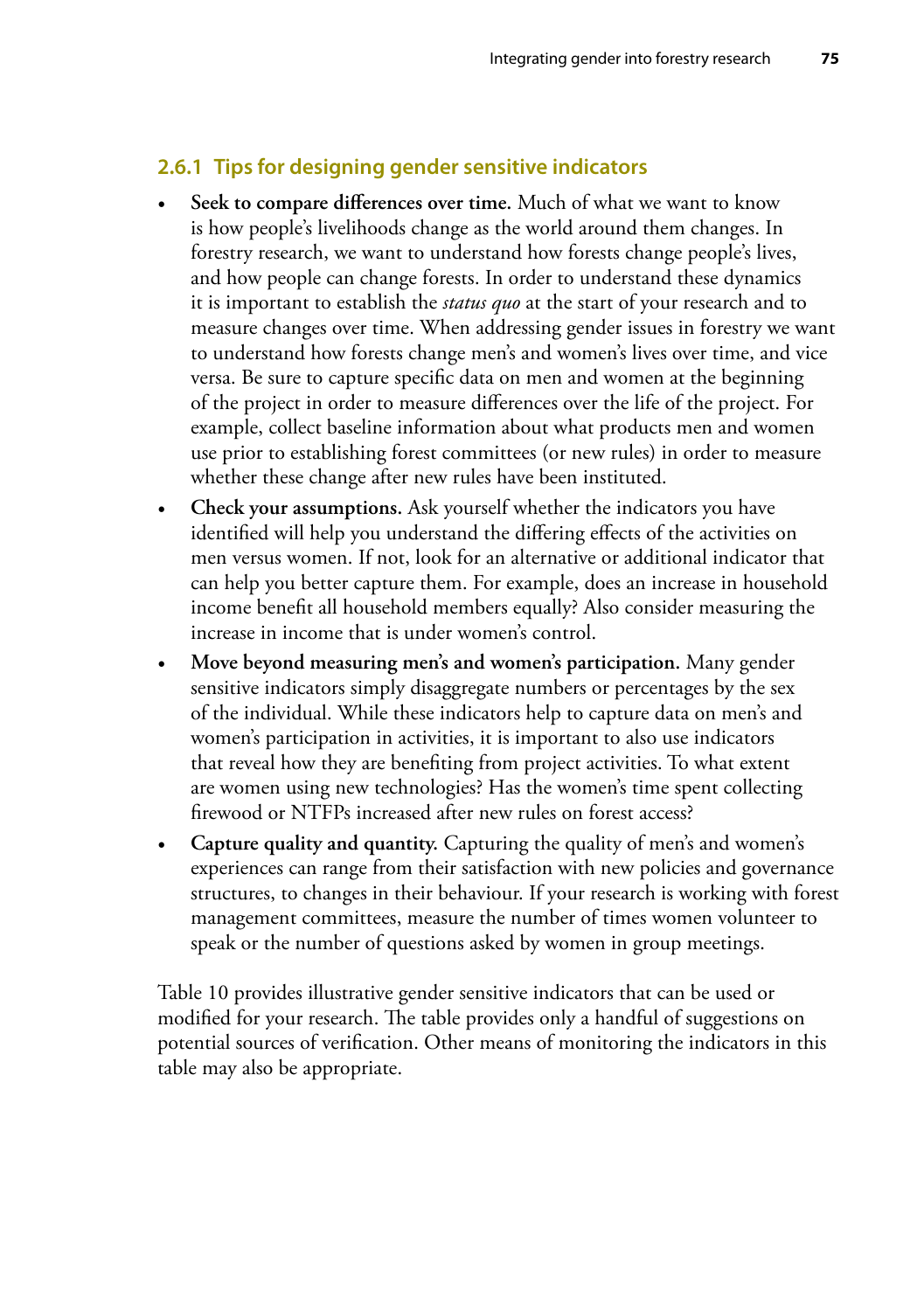#### **Table 10. Illustrative gender sensitive indicators**

| <b>Sources of verification</b>                                                     |
|------------------------------------------------------------------------------------|
| Household surveys                                                                  |
| Committee meeting minutes<br>Interviews with stakeholders                          |
| Focus groups<br>Stakeholder interviews                                             |
| Forest department records<br>Project records                                       |
| Sample surveys (e.g., client satisfaction<br>surveys)<br>Stakeholder interviews    |
| Sample surveys<br>Group interviews or focus groups<br>Interviews, before and after |
| Participatory monitoring                                                           |
| Forest management group records<br>Stakeholder interviews                          |
| Sample surveys<br>Stakeholder interviews<br>Participatory rapid appraisals         |
|                                                                                    |

Adapted from World Bank *et al*. 2009.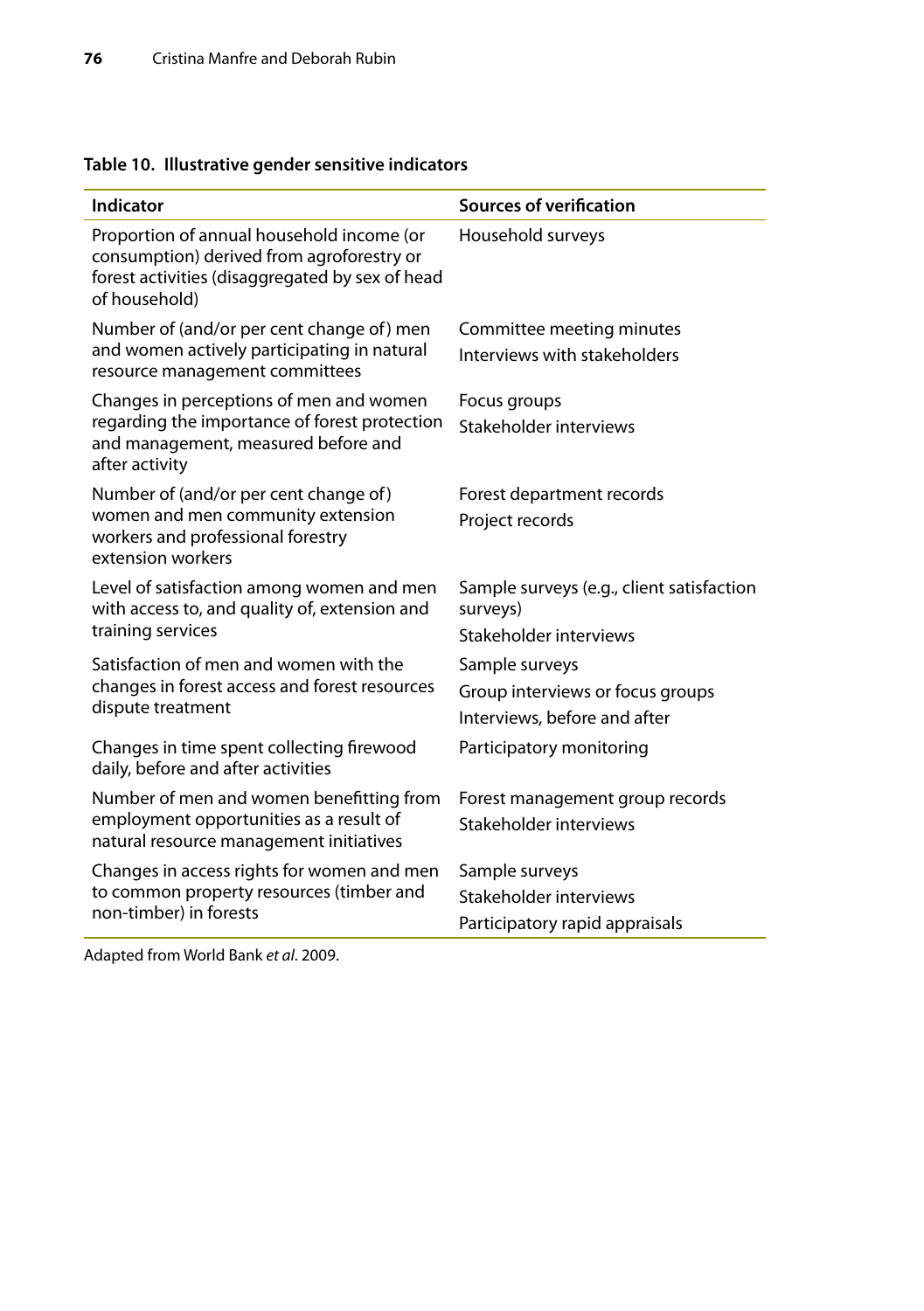# **3. References**

- Acharya, K.P. and Gentle, P. 2006. Improving the effectiveness of collective action: sharing experiences from community forestry in Nepal. CAPRi Working Paper No. 54. International Food Policy Research Institute, Washington, DC.
- Adato, M. 2010. Using qualitative methods for gender analysis in program evaluation. Tool Pool seminar on identifying gender dimensions in your research. http://w[ww](http://www.slideshare.net/IFPRIGender/using-qualitative-methods-for-gender-analysis).slideshare.net/IFPRIGender/using-qualitative-methodsfor-gender-analysis
- Agarwal, B. 2001. Participatory exclusions, community forestry, and gender: an analysis for South Asia and a conceptual framework. World Development 29(10): 1623–1648.
- Agarwal, B. 2009. Gender and forest conservation: the impact of women's participation in community forest governance. Ecological Economics 68: 2785–2799.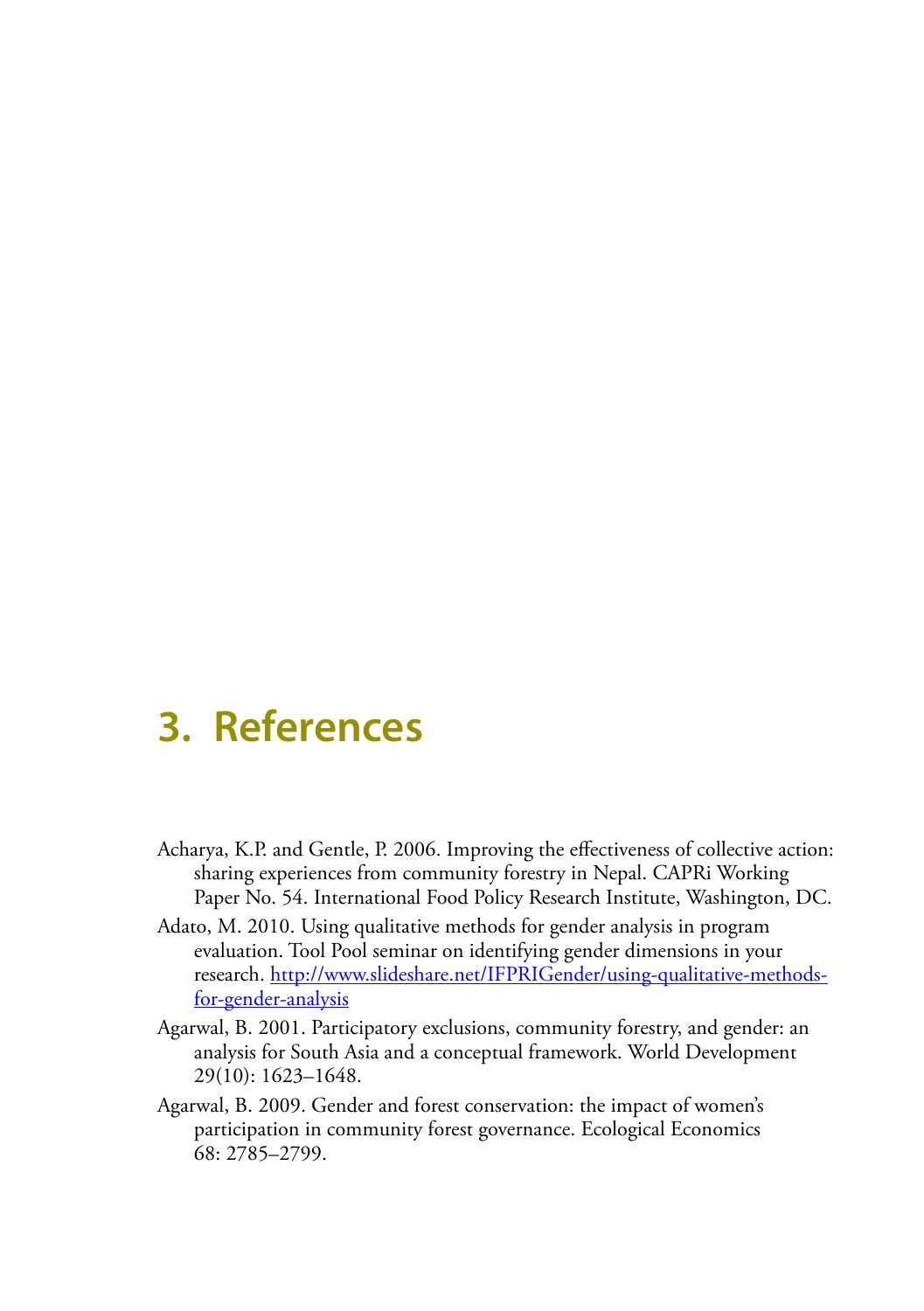- Agarwal, B. 2010. Does women's proportional strength affect their participation? Governing local forests in South Asia. World Development 38(1): 98–112.
- Akerkar, S. 2001. Gender and participation: overview report. BRIDGE. Institute of Development Studies, Brighton, UK. 31p.
- Alexiades, M. N. and Shanley, P. (eds.) 2004. Productos forestales, meditos de subsistencia y conservación, estudios de caso sobre sistemas de manejo de productos forestale no maderables. Volumen 3 – América Latina*.* CIFOR, Bogor, Indonesia. 132p.
- Antinori, C. and Bray, D. 2005. Community forest enterprises as entrepreneurial firms: economic and institutional perspectives from Mexico. World Development 33(9): 1529–1543.
- Arnstein, S. 1969. A ladder of citizens. Journal of American Institute of Planners 35: 216–224.
- Awono, A., Ndoye, O. and Preece, L. 2010. Empowering women's capacity for improved livelihoods in non-timber forest product trade in Cameroon. International Journal of Social Forestry 3(2): 151–163.
- Banana, A.Y., Bukenya, M., Arinaitwe, E., Birabwa, B. and Ssekini, S. 2012. Gender, tenure, and community forest in Uganda. Working Paper 87. CIFOR, Bogor, Indonesia.
- Bandiaky-Badji, S. 2011. Gender equity in Senegal's forest governance history: why policy and representation matter. International Forestry Review 13(2): 177–194.
- Bannon, I. and Correia, M.C. 2006. The other half of gender. World Bank, Washington, DC.
- Bardhan, P. 1999. Water community: an empirical analysis of cooperation on irrigation in south India. Mimeo. Department of Economics, University of California at Berkeley, CA.
- Becker, G. 1981. A treatise on the family. Harvard University Press, Cambridge, MA. 304p.
- Benjamin, A.E. 2010. Women in community forestry organizations: an empirical study in Thailand. Scandinavian Journal of Forest Research 25: 62–68.
- Bloom, D., Dunn, E., Atcha, S., Fan, V., Choudhary, V., Salyer, P., Evans, S., Akin, B. and Church, P. 2008. Analyzing the integration of micro and small enterprises into value chains: evidence from Tanzania. Accelerated Microenterprise Advancement Project (AMAP). USAID, Washington, DC.
- Bolaños, O. and Schmink, M. 2005. Women's place is not in the forest. *In*: Pierce Colfer, C.J. (ed.) The equitable forest, 274–295. Resources for the Future, Washington, DC.
- Bradley, P. 1991. Woodfuel, women and woodlots. Volume 1. Macmillan, London. 338p.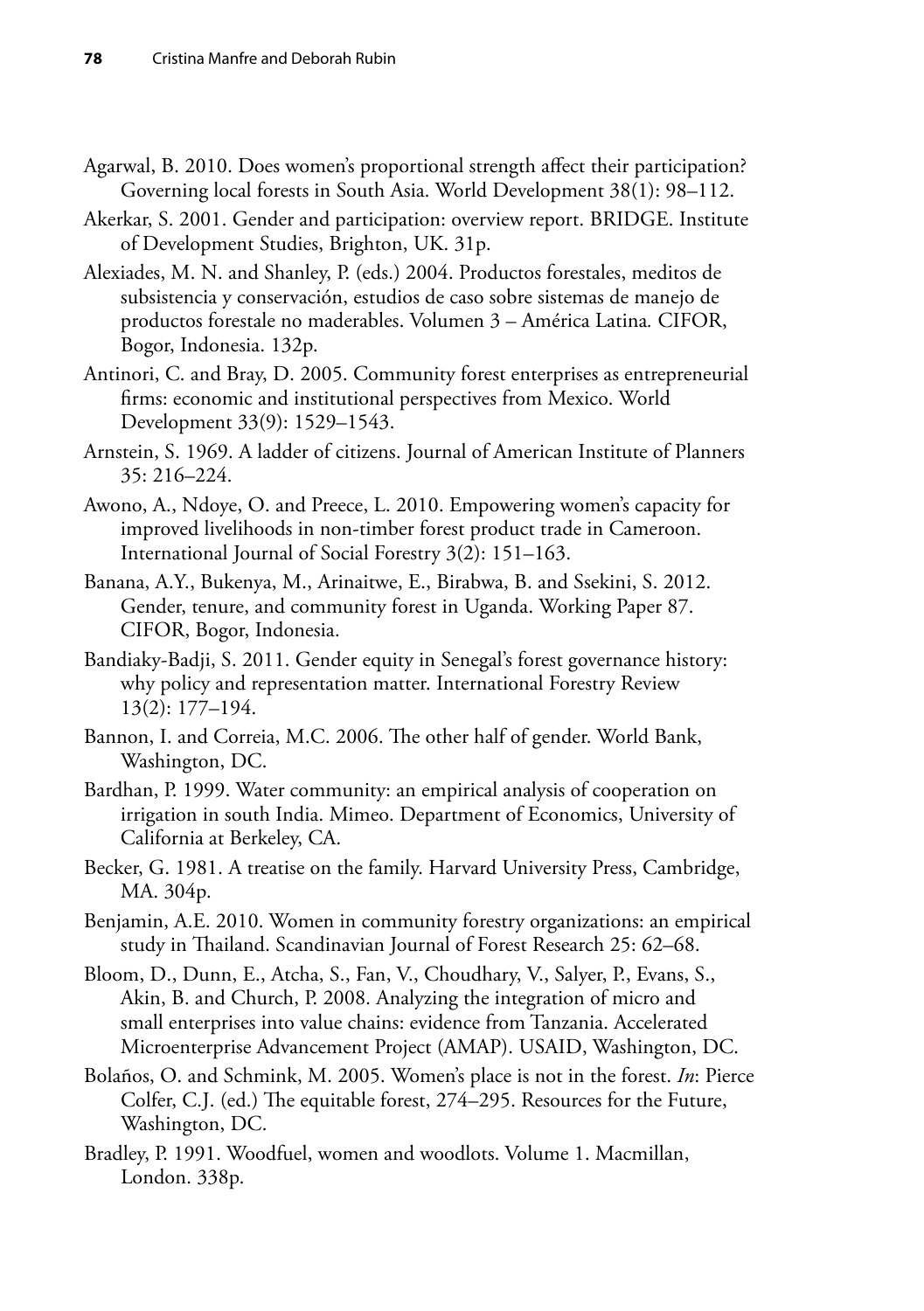- Budlender, D. 2010. Time use studies and unpaid care work. Routledge, New York, NY. 234p.
- Buffum, B., Lawrence, A. and Temphel, K.J. 2010. Equity in community forests in Bhutan. International Forestry Review 12(3): 187–199.
- Canadian International Development Agency (CIDA). 1997. Guide to gendersensitive indicators. CIDA, Hull, Quebec.
- Center for International Forestry Research (CIFOR). 2009. ACM and beyond. CIFOR, Bogor, Indonesia. [http://www.cifor.org/acm/](#h.26in1rg) (18 August 2012)
- Coles, C. and Mitchell, J. 2011. Gender and agricultural value chains: a review of current knowledge and practice and their policy implications. Paper prepared for UN FAO SOFA 2010. Overseas Development Institute, London. http:// www.fao.org? Gender and participatory development. IDS Discussion Paper 378. Institute of Development Studies, Brighton, UK.
- Cornwall, A. 2001. Making a difference democratising democracy: feminist perspectives. Democratisation 12(5): 783–800.
- Cornwall, A. and Goetz, A.M. 2005. Democratising Democracy: Feminist Perspectives. Democratisation 12(5): 783-800. [http://94.126.106.9/r4d/PDF/](http://94.126.106.9/r4d/PDF/Outputs/CentreOnCitizenship/democratizing_democracy.pdf) [Outputs/CentreOnCitizenship/democratizing\\_democracy.pdf](http://94.126.106.9/r4d/PDF/Outputs/CentreOnCitizenship/democratizing_democracy.pdf)
- Cronkleton, P. 2005. Gender, participation, and the strengthening of indigenous forest management in Bolivia. *In*: Pierce Colfer, CJ, (ed.) The equitable forest, 256–273. Resources for the Future, Washington, DC.
- Dahlerup, D. 1988. From a small to a large majority: women in Scandinavian politics. Scandinavian Political Studies 11(4): 275–298.
- de Vries, D.W. and Sutarti, N. 2006. Gender equity: revealing the reality for the women of Jambi. Governance brief 29. CIFOR, Bogor, Indonesia.
- Djoudi, H. and Brockhaus, M. 2011. Is adaptation to climate change gender neutral? A case study from northern Mali. International Forestry Review 13(2): 123–135.
- Dolan, C. 2001. The good 'wife': struggles over resources in the Kenyan horticulture sector. Journal of Development Studies 37(3): 39–70.
- Edmunds, D. 1997. Continuity and change in the resource management institutions of communities ordering the Kibali Forest Park, Uganda. Clark University, Worcester, MA.
- Fontana, M., Lindstrom, J. and Dey de Pryck, J. 2010. A guide for integrating gender into monitoring and evaluation. ALINe. Institute of Development Studies, Brighton, UK.
- Food and Agriculture Organization of the United Nations (FAO). undated [http://www.fao.org/gender/gender-home/gender-programme/gender-forests/](http://www.fao.org/gender/gender-home/gender-programme/gender-forests/en/) [en/](http://www.fao.org/gender/gender-home/gender-programme/gender-forests/en/) (18 August 2012)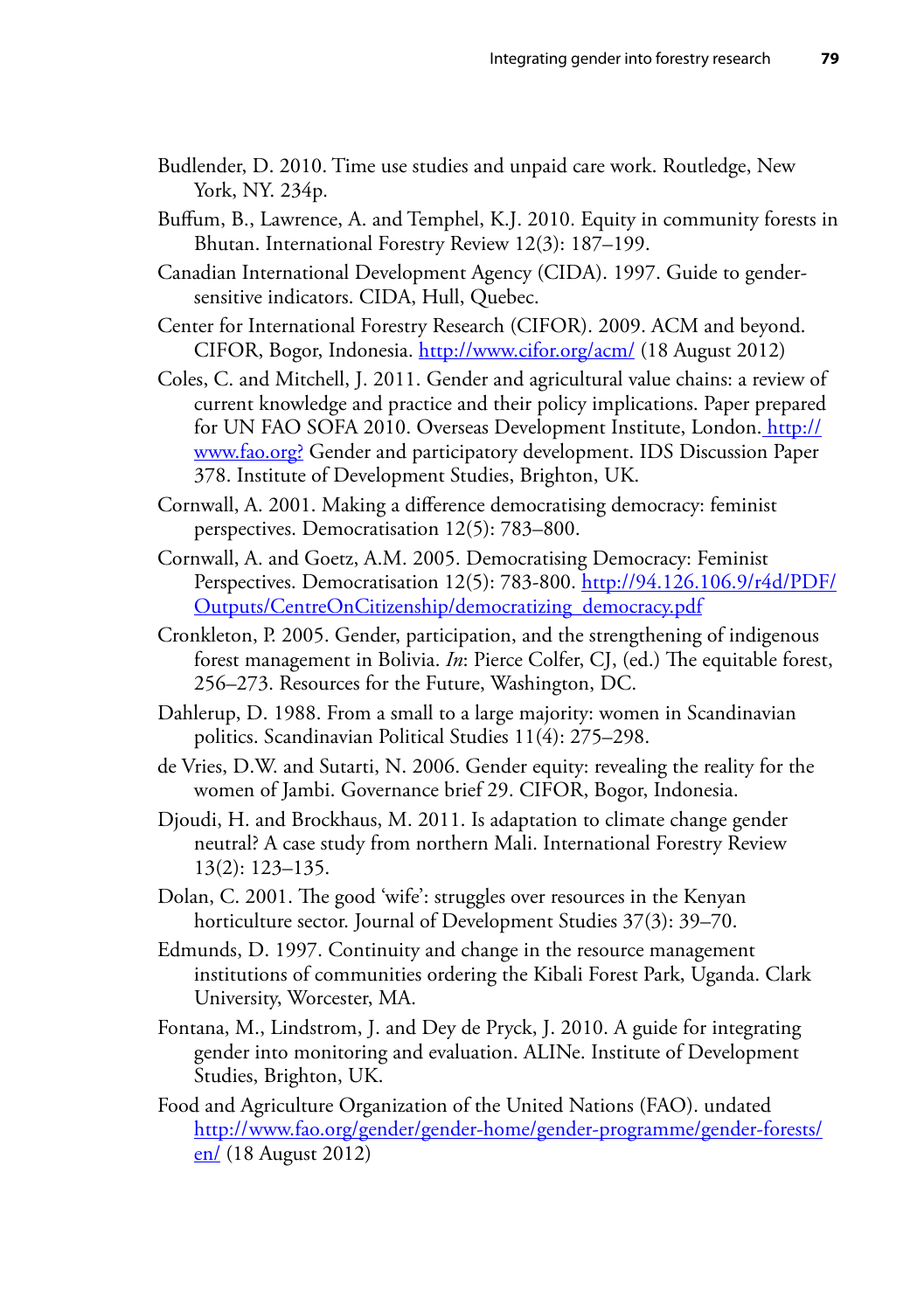- Fortmann, L. 1985. The tree tenure factor in agroforestry with particular reference to Africa. Agroforestry Systems 2: 229–251.
- Giri, K. and Darnhofer, I. 2010. Nepali women using community forestry as a platform for social change. Society and Natural Resources 23(12): 1216–1229.
- Greenberg, L.S. 2003. Women in the garden and kitchen: the role of cuisine in the conservation of traditional house lot crops among Yucatec Mayan immigrant. *In*: Howard, P. (ed.) Women and plants. Gender relations in biodiversity management and conservation, 51–65*.* Zed Press & Palgrave-Macmillan, New York, NY.
- Gupte, M. 2003. Re-examining participatory environmental policy: social stratification and the gender dimension. Society and Natural Resources 16(4): 327–334.
- Gupte, M. 2004. Participation in a gendered environment: the case of community forestry in India. Human Ecology 32(3): 365–382.
- Gurung, J., Giri, K. Setyowati, A.B. and Lebow, E. 2011. Getting REDD+ right for women: an analysis of the barriers and opportunities for women's participation in the REDD+ sector in Asia. USAID, Washington DC. 112p.
- Howard, P. 2003. The major importance of 'minor' resources: women and plant biodiversity. Gatekeeper Series No. 112. International Institute of Environment and Development, London. [www.farmingsolutions.org/pdfdb/](http://www.farmingsolutions.org/pdfdb/GK112.pdf) [GK112.pdf](http://www.farmingsolutions.org/pdfdb/GK112.pdf) (18 August 2012)
- Howard-Borjas, P. 1999. Some implications of gender relations for plant genetic resources management. Biotechnology and Development Monitor 37: 2–5.
- Huisinga, N., Yoder, R. and Martin, Y. 1993. Indigenous agricultural knowledge and gender issues in third world agricultural development. *In*: [Warren](http://www.google.es/search?hl=es&tbo=p&tbm=bks&q=inauthor:%22Dennis+M.+Warren%22), D.M., [Slikkerveer](http://www.google.es/search?hl=es&tbo=p&tbm=bks&q=inauthor:%22Leendert+Jan+Slikkerveer%22), L.J. and [Titilola](http://www.google.es/search?hl=es&tbo=p&tbm=bks&q=inauthor:%22Sunday+O.+Titilola%22), S.O. (eds.) Indigenous knowledge systems: implications for agricultural and international development, 91–100*.* Studies in Technologies and Social Change Series, no. 11. Iowa State University, Ames, IA.
- International Food Policy Research Institute (IFPRI) and International Livestock Research Institute (ILRI). undated. Gender strategies and methods for M&E. [www.slideshare.net/genderassets/srategies-and-me](http://www.slideshare.net/genderassets/srategies-and-me) (18 August 2012)
- International Union for Conservation of Nature (IUCN). 2011. IUCN supports strategy on gender and climate change in Tanzania. October 4. [http://www.](http://www.iucn.org/about/work/programmes/gender/?8397/IUCN-supports-strategy-on-gender-and-climate-change-in-Tanzania) [iucn.org/about/work/programmes/gender/?8397/IUCN-supports-strategy-on](http://www.iucn.org/about/work/programmes/gender/?8397/IUCN-supports-strategy-on-gender-and-climate-change-in-Tanzania)[gender-and-climate-change-in-Tanzania](http://www.iucn.org/about/work/programmes/gender/?8397/IUCN-supports-strategy-on-gender-and-climate-change-in-Tanzania) (18 August 2012)
- Kainer, K.A. and Duryea, M.L. 1992. Tapping women's knowledge: plant resource use in extractive reserves, Acre, Brazil. Economic Botany 46(4): 408–425.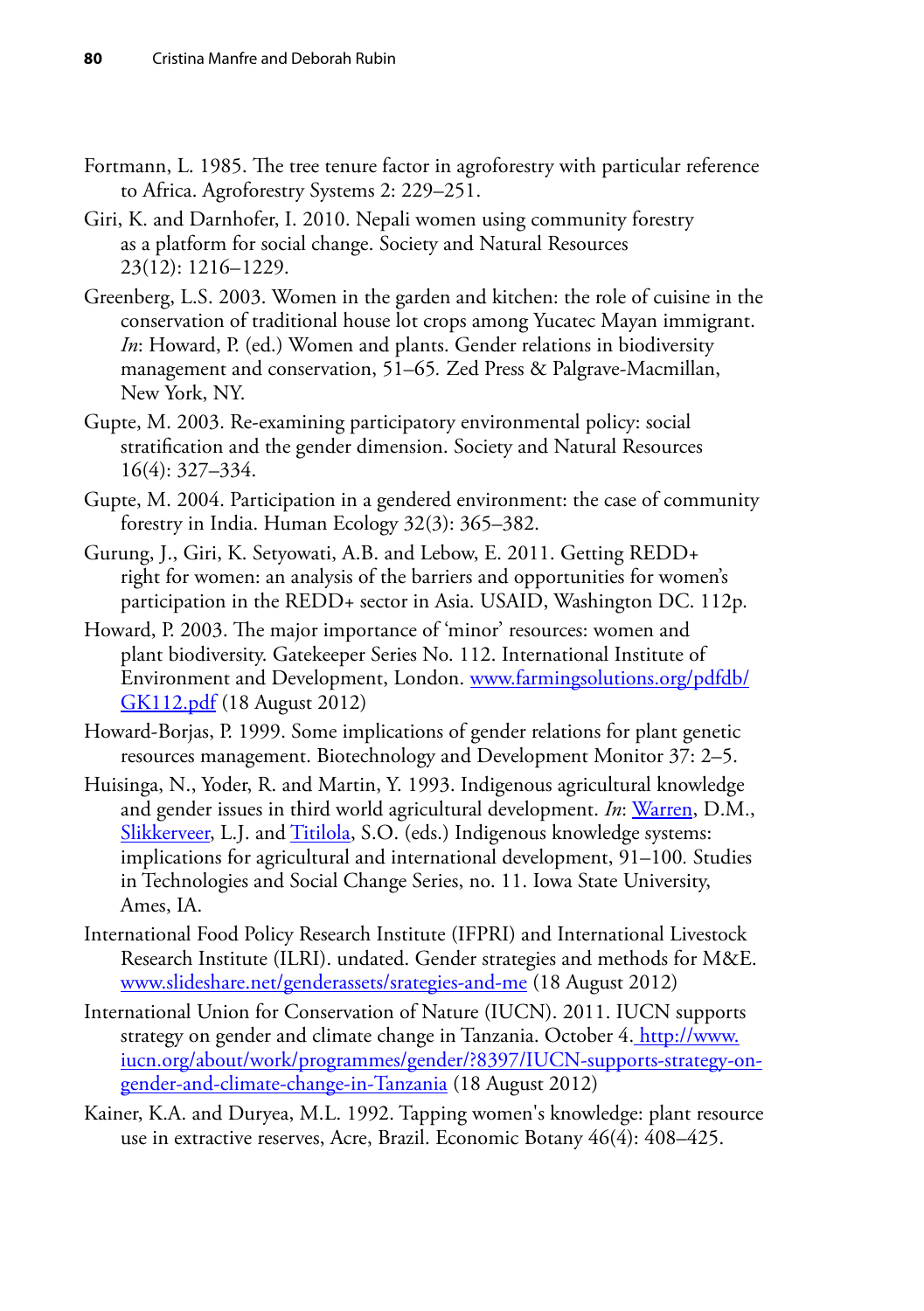- Kajembe, G.C., Mwenduwa, M.I., Mgoo, J.S. and Ramadhani, H. 2000. Potentials of non wood forest products in household food security in Tanzania: the role of gender based local knowledge. Submitted to Gender, Biodiversity and Local Knowledge Systems (LinKS) to Strengthen Agriculture and Rural Development. FAO. http://www.fao.org/sd/links/documents [download/potentials%20of%20non%20wood%20forest%20products.pdf](http://www.fao.org/sd/links/documents_download/potentials%20of%20non%20wood%20forest%20products.pdf) (18 August 2012)
- Karlan, D. and Appel, J. 2011. More than good intentions. Dutton, New York, NY. 308p.
- Katani, J.Z. 1999. Coping strategies against deforestation: impact of socioeconomic factors with special attention to gender based indigenous knowledge. A case study of Mwanza district. M.Sc. Thesis, Sokoine University of Agriculture, Morogoro, Tanzania.
- Komarudin, H., Siagian, Y.L. and Pierce Colfer, C.J. 2008. Collective action to secure property rights for the poor: a case study in Jambi province, Indonesia. CAPRi Working Paper 90. IFPRI, Washington, DC.
- Kusters, K. and Belcher, B. (eds.). 2004. Forest products, livelihoods and conservation: case studies of non-timber forest product systems. Volume 1-Asia*.* CIFOR, Bogor, Indonesia.
- Larson, A. 2012. Tenure rights and access to forests: a training manual for CIFOR researchers.
- Leimona, B. and Amanah, S. 2010. Gender equality in rewards for environmental services schemes in Indonesia. World Agroforestry Centre - ICRAF, SEA Regional Office, Bogor, Indonesia.
- Mai, Y.H., Mwangi, E. and Wan, M. 2011. Gender analysis in forestry research: looking back and thinking ahead. International Forestry Review 13(2): 245–258.
- March, C., Smyth, I.A. and Mukhopadhyay, M. 2005. A guide to gender analysis frameworks*.* Oxfam GB, Oxford, UK. 144p.
- Meinzen-Dick, R., Brown, L.R., Sims Feldstein, H. and Quisumbing, A.R. 1997. Gender, property rights, and natural resources. FCND Discussion Paper No. 29. IFPRI, Washington DC.
- Mwangi, E., Meinzen-Dick, R. and Sun, Y. 2009. Does gender influence forest management? Exploring cases from East Africa and Latin America. CID Graduate Student and Research Fellow Working Paper No. 40. Center for International Development at Harvard University, Cambridge, MA.
- Mwangi, E., Meinzen-Dick, R. and Sun, Y. 2011. Gender and sustainable forest management in Latin America and East Africa. Ecology and Society 16(1): 17.
- Nabane, N. 1997. A gender sensitive analysis of a community-based wildlife management utilisation initiative in Zimbabwe's Zambezi Valley. M. Phil.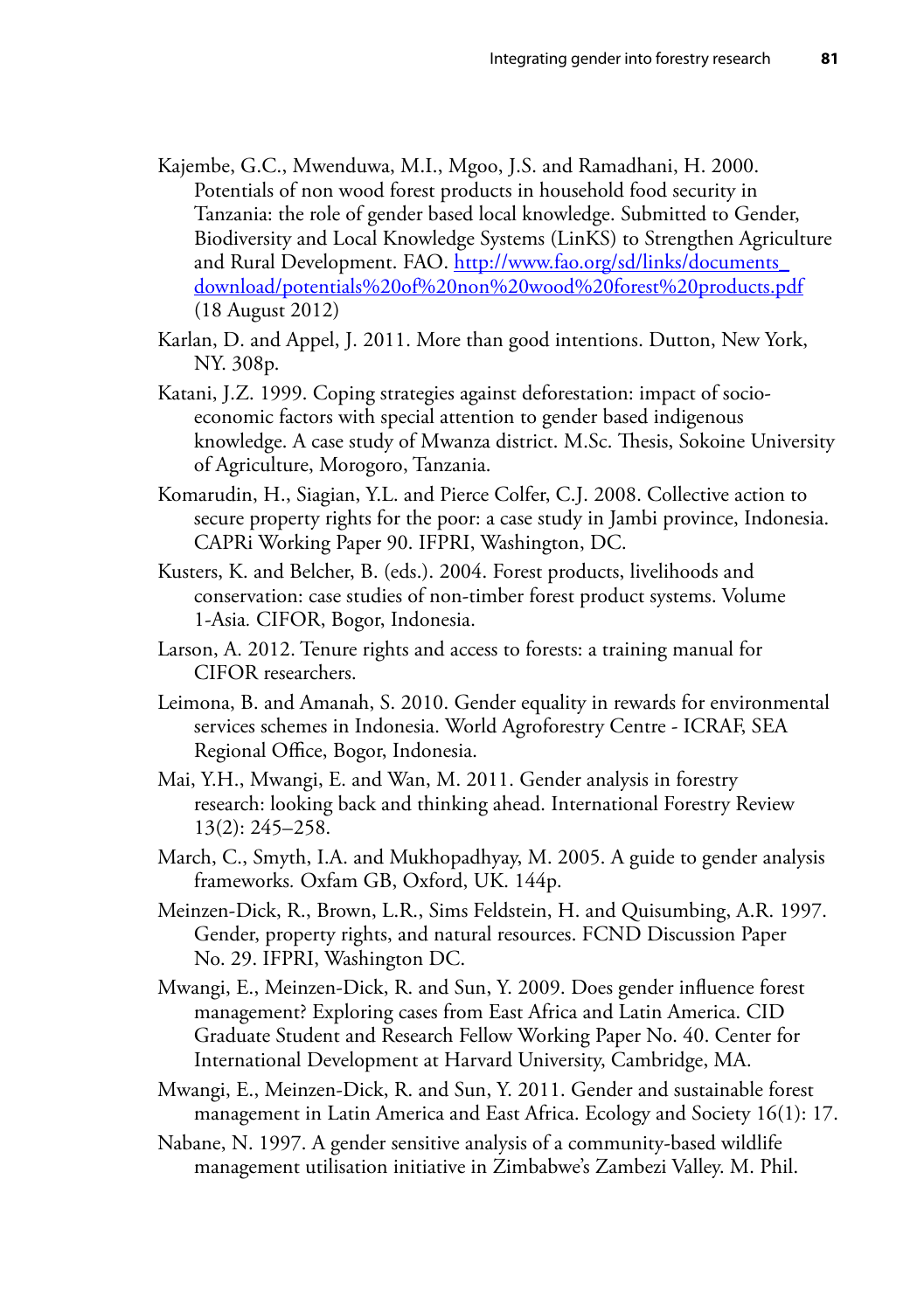Thesis, Centre for Applied Social Sciences, University of Zimbabwe, Harare, Zimbabwe.

- Nansereko, S.C. undated. Is gender relevant in enhancing economic competitiveness of forest industries? Exploring the wood-furniture value networks in Jepara, Central Java-Indonesia. [http://dlc.dlib.indiana.edu/dlc/](http://dlc.dlib.indiana.edu/dlc/bitstream/handle/10535/7256/1166.pdf) [bitstream/handle/10535/7256/1166.pdf](http://dlc.dlib.indiana.edu/dlc/bitstream/handle/10535/7256/1166.pdf) (18 August 2012)
- Nelson, V., Meadows, K., Cannon, T., Morton, J. and Martin, A. 2002. Uncertain prediction, invisible impacts and the need to mainstream gender in climate change adaptation. Gender and Development 10(2): 51–59.
- Nemarundwe, N. 2005. Women, decision making and resource management in Zimbabwe. *In*: Pierce Colfer, C.J. (ed.) The equitable forest, 150–170. Resources for the Future, Washington, DC.
- Noorgaard, K. and York, R. 2005. Gender equality and state environmentalism. Gender and Society 19(4): 502–522.
- Organisation for Economic Co-operation and Development (OECD). 1998. DAC sourcebook on concepts and approaches linked to gender equality. OECD, Paris. 81p.
- Peach Brown, H.C. 2011. Gender, climate change and REDD+ in the Congo Basin forests of Central Africa. International Forestry Review 13(2): 163–176.
- Peskett, L. 2011. Benefit sharing in REDD+: exploring the implications for poor and vulnerable people. World Bank and REDD-net, Washington, DC.
- Pierce Colfer, C.J. 2005. The equitable forest. Resources for the Future, Washington, DC. 300p.
- Pierce Colfer, C.J. and Minarchek, R.D. 2012. Women, men and forest research: a review of approaches, resources, and methods for addressing gender.
- Pieroni, A. 1999. Gathered wild food plants in the Upper Valle of the Serchio River (Garfagnana), central Italy. Economic Botany 53(3): 327–341.
- Quisumbing, A. undated. Integrating gender issues into your research: no cookiecutter approach. [http://www.slideshare.net/IFPRIGender/identifying-gender](http://www.slideshare.net/IFPRIGender/identifying-gender-issues-in-your-research)[issues-in-your-research](http://www.slideshare.net/IFPRIGender/identifying-gender-issues-in-your-research) (18 August 2012)
- RECOFTC The Center for People and Forests. 2011. Gender and REDD+. REDD-Net Bulletin Asia-Pacific Issue 4. RECOFTC, Bangkok, Thailand.
- Rocheleau, D. and Edmunds, D. 1997. Women, men and trees: gender, power and property in forest and agrarian landscapes. World Development 25(8): 1351–1371.
- Rocheleau, D., Thomas-Slayter, B. and Wangari, E. 1996. Gender and environment: a feminist political ecology perspective. *In*: Rocheleau, D., Thomas-Slayter, B. and Wangari, E. (eds.) Feminist political ecology: global issues and local experiences, 3–26. Routledge, New York, NY.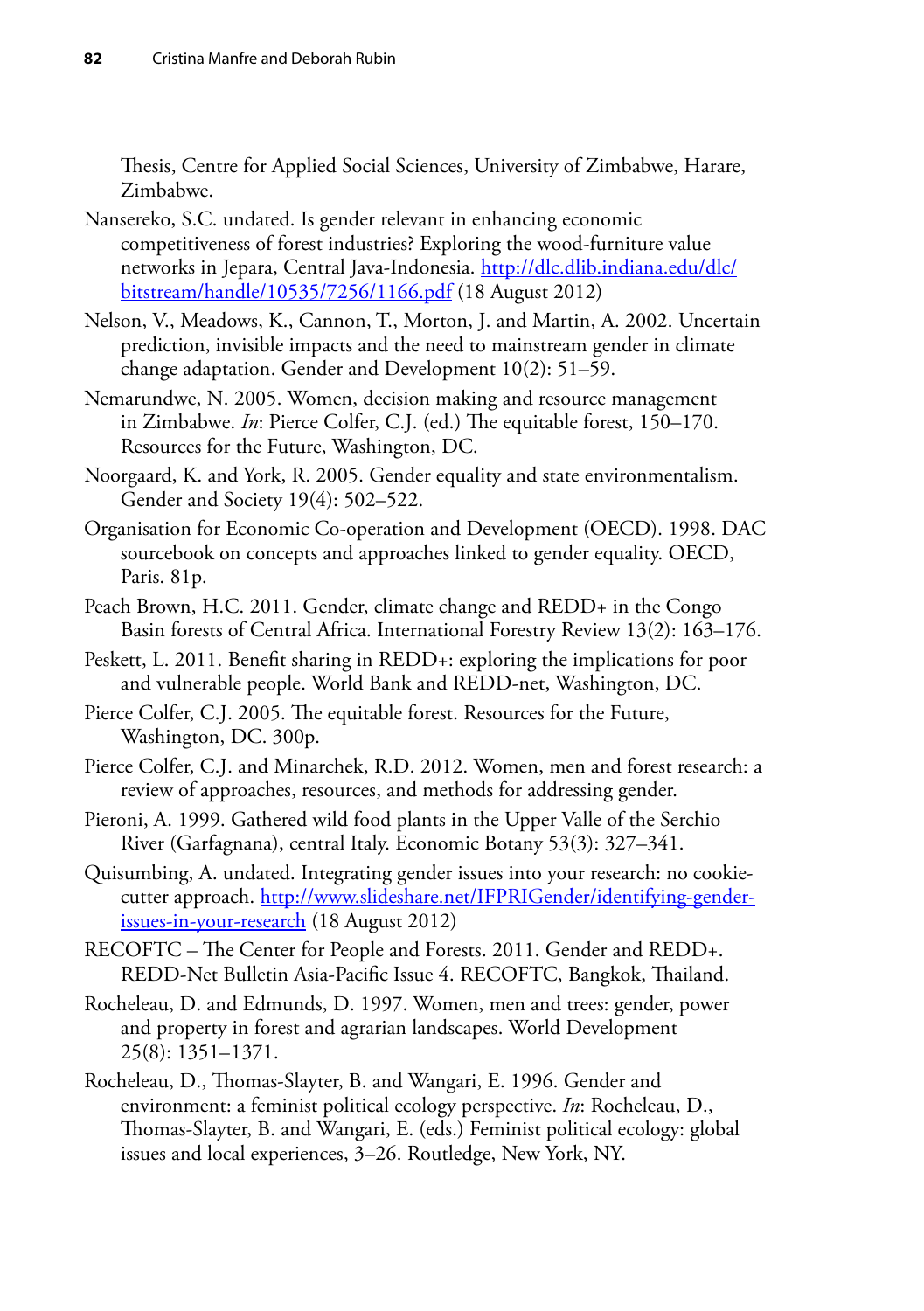- Rubin, D., Manfre, C. and Nichols Barrett, K. 2009a. Promoting gender equitable opportunities in agricultural value chains: a handbook*.* USAID, Washington, DC. 141p.
- Rubin, D., Nichols Barrett. K. and Manfre, C. 2009b. Gender training materials: integrating gender in agricultural value chains (INGIA-VC) in Tanzania. USAID GATE Project, Development and Training Services Inc., Arlington, VA. 106p.
- Ruiz-Pérez, M., Ndoye, O., Eyebe, A. and Lema Ngono, D. 2002. A gender analysis of forest product markets in Cameroon. Africa Today 49(3): 97–126.
- Saigal, S. 2000. Beyond experimentation: emerging issues in the institutionalization of joint forest management in India. Environmental Management 26(3): 269–281.
- Sarin, M. 1995. Regenerating India's forest: reconciling gender equity and joint forest management. Institute of Development Studies Bulletin 6(1): 83–91.
- Schroeder, R. 1993. Shady practices: gender and the political ecology of resource stabilization in Gambian garden/orchards. Economic Geography 69(4): 349–365.
- Shackelton, S., Paumgarten, F., Kassa, H. and Zida, M. 2011. Opportunities for enhancing poor women's socio-economic empowerment in the value chains of three African non-timber forest products (NTFPs). International Forestry Review 13(2): 136–151.
- Shea, A.G., Francisca, I. and Andaryati, A. 2005. Gender and climate change in Indonesia. *In*: Murdiyarso, D. and Herawati, H. (eds.) Carbon forestry: who will benefit*?* Proceedings of the workshop on carbon sequestration and sustainable livelihoods. CIFOR, Bogor, Indonesia.
- Sindiga, I. 1994. Indigenous medical knowledge of the Maasai. Indigenous Knowledge and Development Monitor 2(1): 16–18.
- Sithole, B. 2005. Becoming men in our dresses! Women's involvement in a joint forestry management project in Zimbabwe. *In*: Pierce Colfer, C.J. (ed.) The equitable forest, 171–185*.* Resources for the Future, Washington, DC.
- Sunam, R.K. and McCarthy, J.F. 2010. Advancing equity in community forestry: recognition of the poor matters. International Forestry Review 12(4): 370–382.
- Sunderland, T. and Ndoye, O. (eds.). 2004. Forest products, livelihoods and conservation: case studies of non-timber forest product systems. Volume 2 – Africa. CIFOR, Bogor, Indonesia. 128p.
- Syamsuddin, N., Komarudin, H. and Siagian Y. 2007. Are community aspirations being accommodated in development plans? A lesson from collective action in Jambi. Governance brief 34. CIFOR, Bogor, Indonesia.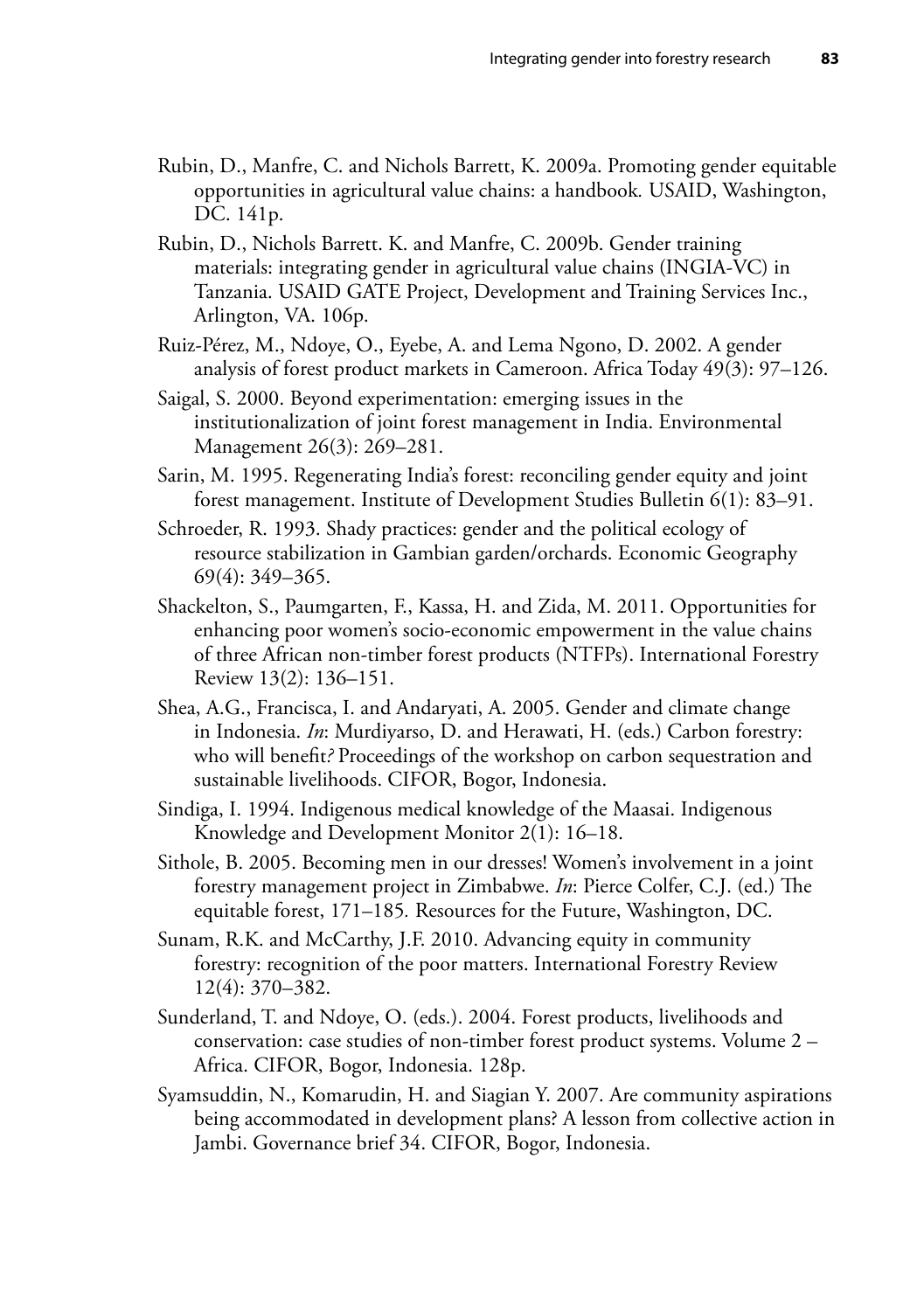- Terry, G. 2009. No climate justice without gender justice: an overview of the issues. Gender and Development 17(1): 5–18.
- Thomas, D. 1991. Gender differences in household resource allocation. Living Standards Measurement Survey Working Paper 79. World Bank, Washington, DC. 33p.
- Thomas, D.S.G., Twyman, C., Osbahr, H. and Hewitson, B. 2007. Adaptation to climate change and variability: farmer responses to intra-seasonal precipitation trends in South Africa. Climatic Change 83(3): 301-22.
- Tran-Nguyen, A-N. and Beviglia Zampett, A. 2004. Trade and gender: opportunities and challenges for developing countries*.* United Nations Conference on Trade and Development (UNCTAD), Geneva, Switzerland.
- United Nations (UN). 2010. The world's women 2010: trends and statistics*.* UN, New York, NY.
- United Nations Economic Commission for Africa (UNECA). 2010. Gender and intra African trade: the case of West African trade. *In*: Assessing regional integration in Africa IV, 423–464. UNECA, Addis Ababa, Ethiopia <http://www.uneca.org/aria/aria4/index.htm>(18 August 2012)
- United National Environment Programme (UNEP). 2006. Gender mainstreaming among environment ministries: government survey 2006. UNEP, Nairobi, Kenya. 51p. [http://www.unep.org/civil\\_society/PDF\\_docs/UNEP-survey](http://www.unep.org/civil_society/PDF_docs/UNEP-survey-reportJan-07.pdf)[reportJan-07.pdf](http://www.unep.org/civil_society/PDF_docs/UNEP-survey-reportJan-07.pdf) (18 August 2012)
- Van Ingen, T., Kawu, C. and Wells, S. 2002. Gender equity in coastal zone management: experiences from Tanga, Tanzania. The World Conservation Union, Nairobi, Kenya. 26p.
- Veuthey, S. and Gerber, J-F. 2010. Logging conflicts in southern Cameroon: a feminist ecological economics perspective. Ecological Economics 70(2): 170–177.
- Wardell, D.A. and Fold, N. In press. Globalisations in a nutshell: multi-level governance of the shea trade in northern Ghana. International Journal of the Commons.
- Williams, M. (ed.). 2003. Gender mainstreaming in the multilateral trading system: a handbook for policy-makers and other stakeholders. Commonwealth Secretariat, London. 228p.
- Williams, S., Seed, J. and Mwaua, A. 1994. Oxfam gender training manual*.* Oxfam, Oxford, UK. 634p.
- White, S. 1996. Depoliticizing development: the uses and abuses of participation. Development in Practice 6(1): 6–15.
- World Bank, International Fund for Agricultural Development (IFAD) and FAO. 2009. Gender and agriculture sourcebook. World Bank, Washington, DC.. 764p.
- World Bank. 2011. World development report 2012: gender equality and development*.* World Bank, Washington, DC. 456p.